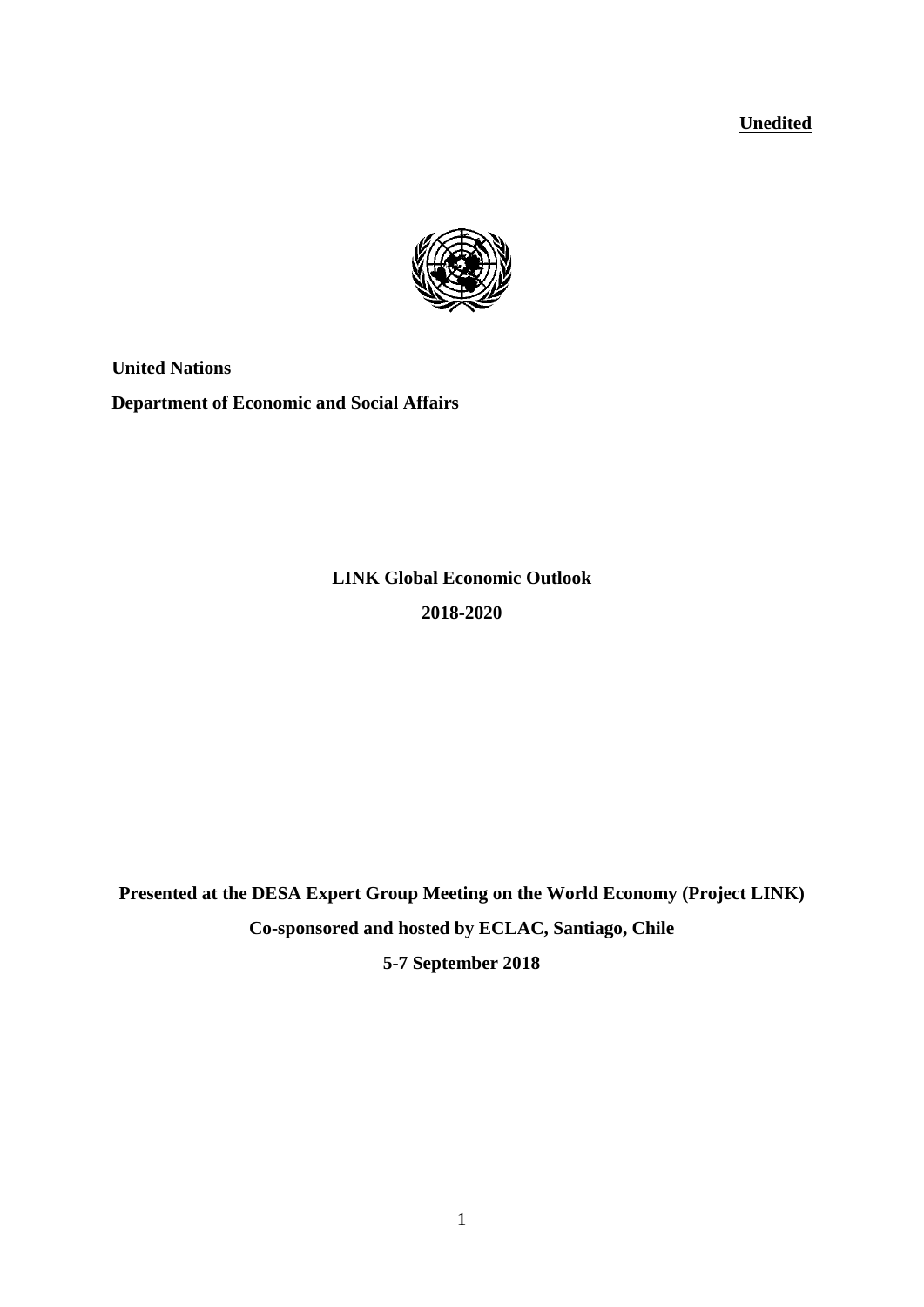### **Acknowledgements**

This report presents the short-term prospects for the global economy in 2018-2020, including major risks and policy challenges.

The report draws on the analysis of staff in the Global Economic Monitoring Branch (GEMB) of the Economic Analysis and Development Division (EAPD), United Nations Department of Economic and Social Affairs (DESA), and on inputs provided by the experts of Project LINK.

The current report was coordinated by GEMB, with contributions from Helena Afonso, Grigor Agabekian, Dawn Holland, Matthias Kempf, Poh Lynn Ng, Ingo Pitterle, Michal Podolski, Sebastian Vergara and Yasuhisa Yamamoto. Pingfan Hong provided general guidance.

This report is prepared for the UN DESA Expert Group Meeting on the World Economy (Project LINK) to be held on 5-7 September 2018 at ECLAC Headquarters in Santiago. The views expressed herein do not necessarily represent those of the United Nations or its Member States.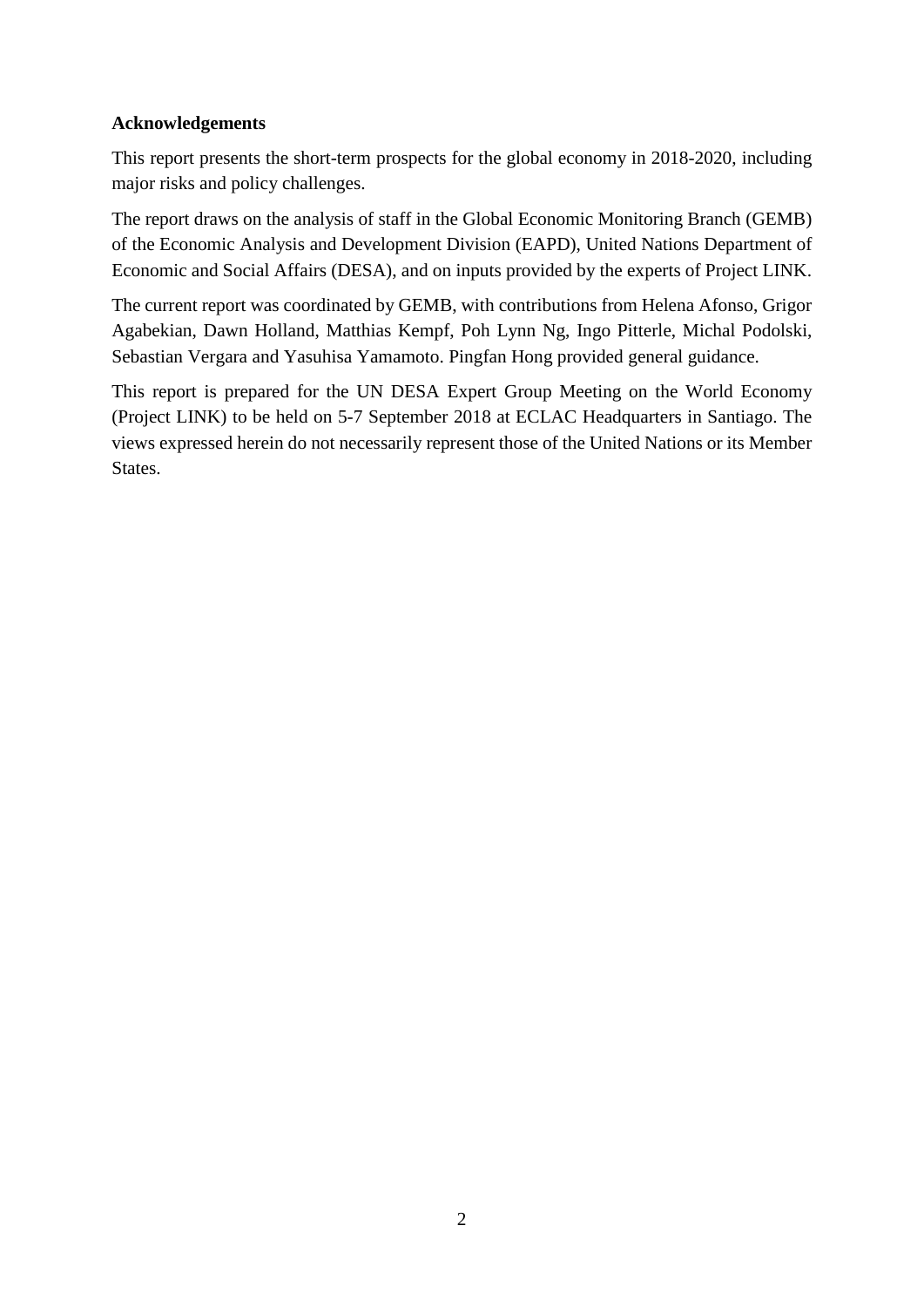# Contents

| North America: United States imports stagnate amid rising trade tensions 32 |  |
|-----------------------------------------------------------------------------|--|
|                                                                             |  |
|                                                                             |  |
|                                                                             |  |
|                                                                             |  |
|                                                                             |  |
|                                                                             |  |
|                                                                             |  |
|                                                                             |  |
|                                                                             |  |
|                                                                             |  |
|                                                                             |  |
|                                                                             |  |
|                                                                             |  |
|                                                                             |  |
|                                                                             |  |
|                                                                             |  |
|                                                                             |  |
|                                                                             |  |
|                                                                             |  |
|                                                                             |  |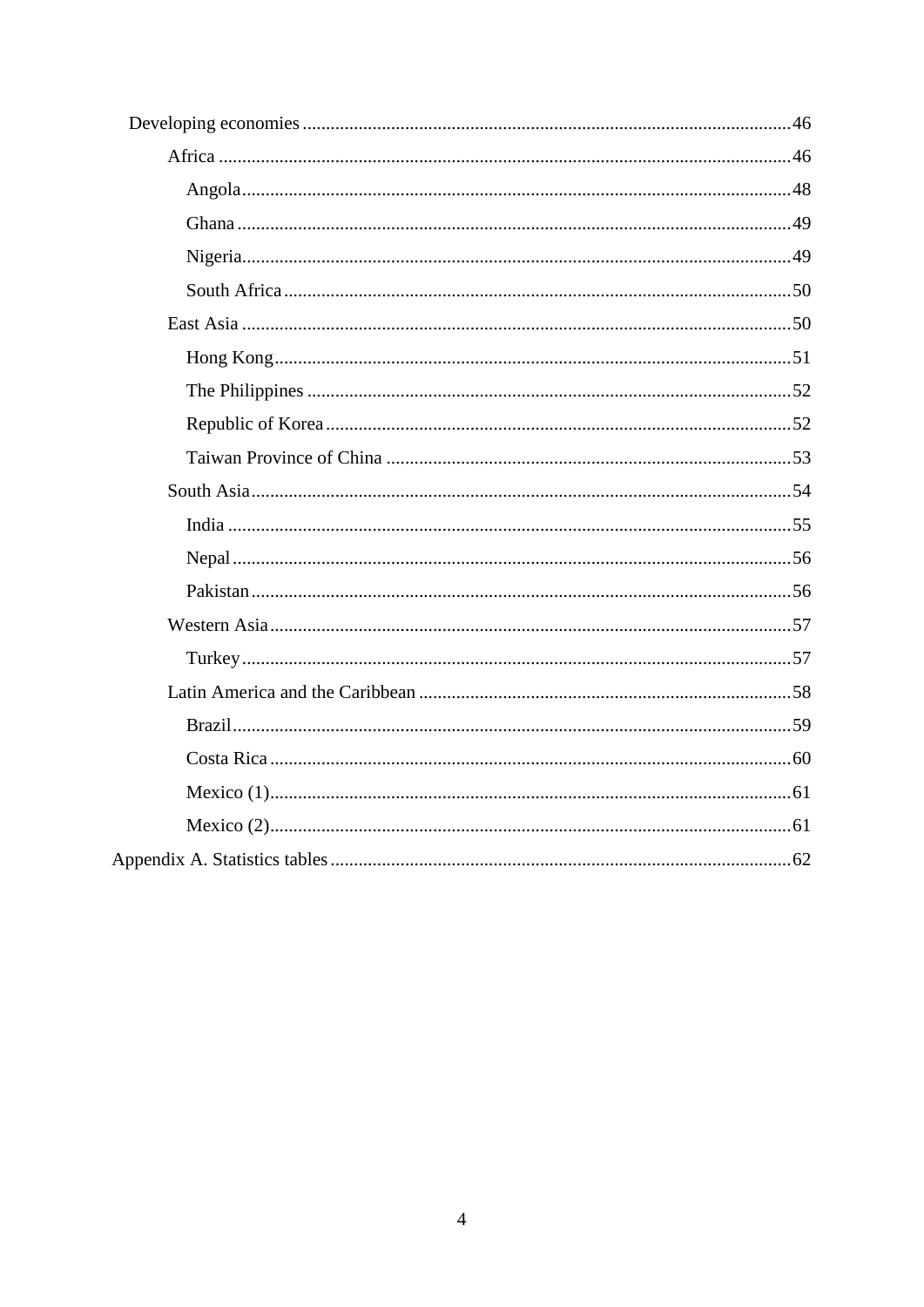# <span id="page-4-0"></span>**Section 1: Prospects for the world economy**

## <span id="page-4-1"></span>**Global overview**

#### *Short-term prospects for the global economy remain steady, but risks continue to build*

The global economy strengthened over the course of 2017, and the baseline forecast presented in this report points to steady, stable global growth of at least 3 per cent per annum for the next few years (figure 1.1). Growth rates in many developed economies have risen above their longrun potential, with limited upward impact on inflationary pressures to date. While these headline figures for the world economy remain largely favourable, risks to the economic outlook have continued to build. Global trade tensions continue to rise, and world trade growth has started to moderate, with risks of a more widespread slowdown. Uncertainty regarding monetary policy adjustment by major central banks, and the associated tightening of global financial conditions, constitutes a downside risk to investment prospects. In a number of countries, the undercurrent of geopolitical tensions has the potential to severely disrupt economic activity.

The transmission channels for these risks include increased volatility in financial markets, notably equity prices, interest rates, exchange rates and commodity prices, compounded by the potential for wider spillover and contagion effects. Many countries exhibit significant vulnerabilities that leave them exposed to such financial market disruptions. This derives from high and rising levels of debt, especially debt denominated in foreign currency; large macroeconomic imbalances; and excessive dependency on commodity markets. While many commodity-exporting countries are benefiting from higher energy and metal prices, the sharp drop in commodity markets in 2014-15 continues to weigh on fiscal and external balances of most commodity exporters, and has left a legacy of higher levels of debt.



**Figure 1.1 World gross product growth**

*Source*: UN/DESA.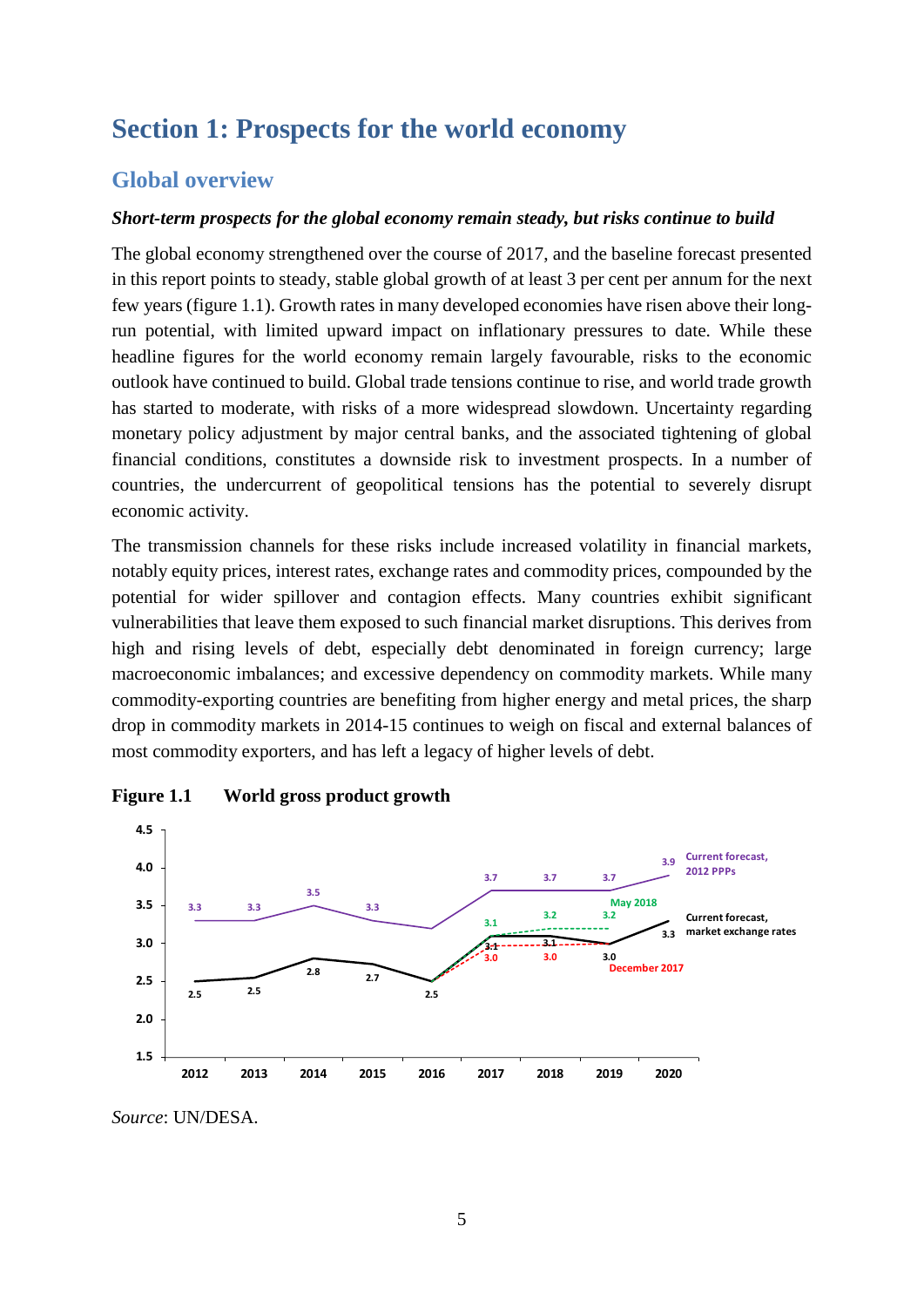|                                                          |        |        |          |          |                   | <b>WESP 2018</b> | <b>Change from</b> |
|----------------------------------------------------------|--------|--------|----------|----------|-------------------|------------------|--------------------|
|                                                          | 2016   | 2017   | $2018^a$ | $2019^b$ | 2020 <sup>b</sup> | 2018             | 2019               |
| <b>World</b>                                             | 2.5    | 3.1    | 3.1      | 3.0      | 3.3               | 0.1              | 0.0                |
| <b>Developed economies</b>                               | 1.6    | 2.3    | 2.2      | 2.0      | 2.1               | 0.2              | 0.1                |
| <b>United States of America</b>                          | 1.5    | 2.3    | 2.6      | 2.3      | 2.4               | 0.5              | 0.2                |
| Japan                                                    | 1.0    | 1.7    | 1.0      | 1.5      | 1.2               | $-0.2$           | 0.5                |
| European Union                                           | 2.0    | 2.4    | 2.2      | 2.0      | 2.1               | 0.1              | 0.1                |
| <b>EU-15</b>                                             | 1.9    | 2.2    | 2.0      | 1.9      | 2.0               | 0.1              | 0.1                |
| EU-13                                                    | 3.1    | 4.6    | 4.1      | 3.6      | 3.4               | 0.5              | 0.1                |
| Euro area                                                | 1.9    | 2.4    | 2.1      | 2.0      | 2.0               | 0.1              | 0.1                |
| Other developed countries                                | 1.9    | 2.4    | 2.4      | 2.1      | 2.4               | 0.0              | $-0.1$             |
| <b>Economies in transition</b>                           | 0.4    | 2.1    | 2.1      | 2.1      | 2.8               | $-0.2$           | $-0.3$             |
| South-Eastern Europe                                     | 3.0    | 2.3    | 3.6      | 3.7      | 3.6               | 0.4              | 0.4                |
| Commonwealth of Independent<br><b>States and Georgia</b> | 0.3    | 2.0    | 2.1      | 2.0      | 2.7               | $-0.2$           | $-0.4$             |
| <b>Russian Federation</b>                                | $-0.1$ | 1.5    | 1.5      | 1.5      | 2.3               | $-0.4$           | $-0.4$             |
| <b>Developing economies</b>                              | 3.9    | 4.5    | 4.5      | 4.5      | 4.9               | $-0.1$           | $-0.2$             |
| Africa                                                   | 1.7    | 3.5    | 3.5      | 3.8      | 3.9               | 0.0              | 0.1                |
| North Africa                                             | 3.0    | 5.7    | 4.4      | 4.7      | 4.1               | 0.3              | 0.6                |
| East Africa                                              | 5.4    | 5.9    | 6.2      | 6.2      | 6.3               | 0.4              | 0.0                |
| Central Africa                                           | $-0.5$ | $-0.6$ | 1.7      | 2.9      | 3.8               | $-0.4$           | 0.4                |
| West Africa                                              | 0.2    | 2.4    | 3.0      | 3.3      | 3.7               | $-0.3$           | $-0.1$             |
| Southern Africa                                          | 0.7    | 1.5    | 1.8      | 2.3      | 2.7               | $-0.5$           | $-0.2$             |
| East and South Asia                                      | 6.1    | 6.1    | 5.9      | 5.7      | 5.8               | 0.1              | $-0.2$             |
| East Asia                                                | 5.7    | 6.0    | 5.9      | 5.7      | 5.7               | 0.2              | 0.1                |
| China                                                    | 6.7    | 6.8    | 6.6      | 6.3      | 6.3               | 0.1              | 0.0                |
| South Asia                                               | 7.9    | 6.2    | 5.9      | 6.0      | 6.3               | $-0.6$           | $-1.0$             |
| India <sup>c</sup>                                       | 7.1    | 6.5    | 7.1      | 7.4      | 6.9               | $-0.1$           | 0.0                |
| Western Asia                                             | 3.3    | 2.3    | 2.8      | 2.1      | 2.8               | 0.5              | $-0.6$             |
| Latin America and the<br>Caribbean                       | 1.3    | 1.0    | 1.4      | 2.1      | 3.1               | $-0.6$           | $-0.4$             |
| South America                                            | $-2.9$ | 0.5    | 1.0      | 2.0      | 3.1               | $-0.8$           | $-0.4$             |
| <b>Brazil</b>                                            | $-3.5$ | 1.0    | 1.6      | 2.5      | 3.0               | $-0.4$           | 0.0                |
| Mexico and Central America                               | 3.1    | 2.3    | 2.4      | 2.2      | 3.1               | $-0.2$           | $-0.4$             |
| Caribbean                                                | $-2.4$ | $-0.3$ | 1.7      | 2.2      | 2.7               | $-0.1$           | 0.2                |
| <b>Least developed countries</b>                         | 4.2    | 4.7    | 5.3      | 5.5      | 5.6               | 0.1              | 0.1                |
| <b>Memorandum items</b>                                  |        |        |          |          |                   |                  |                    |
| World trade <sup>d</sup>                                 | 3.0    | 5.1    | 4.1      | 3.9      | 4.2               | 0.6              | 0.3                |
| World output growth with PPP<br>weights <sup>e</sup>     | 3.2    | 3.7    | 3.7      | 3.7      | 3.9               | $\boldsymbol{0}$ | 0.0                |

# **Table 1. Growth of world output, 2016-2020**

a Estimated.

b Forecast, based in part on Project LINK.

c Fiscal year basis.

d Includes goods and services.

e Based on 2012 benchmark.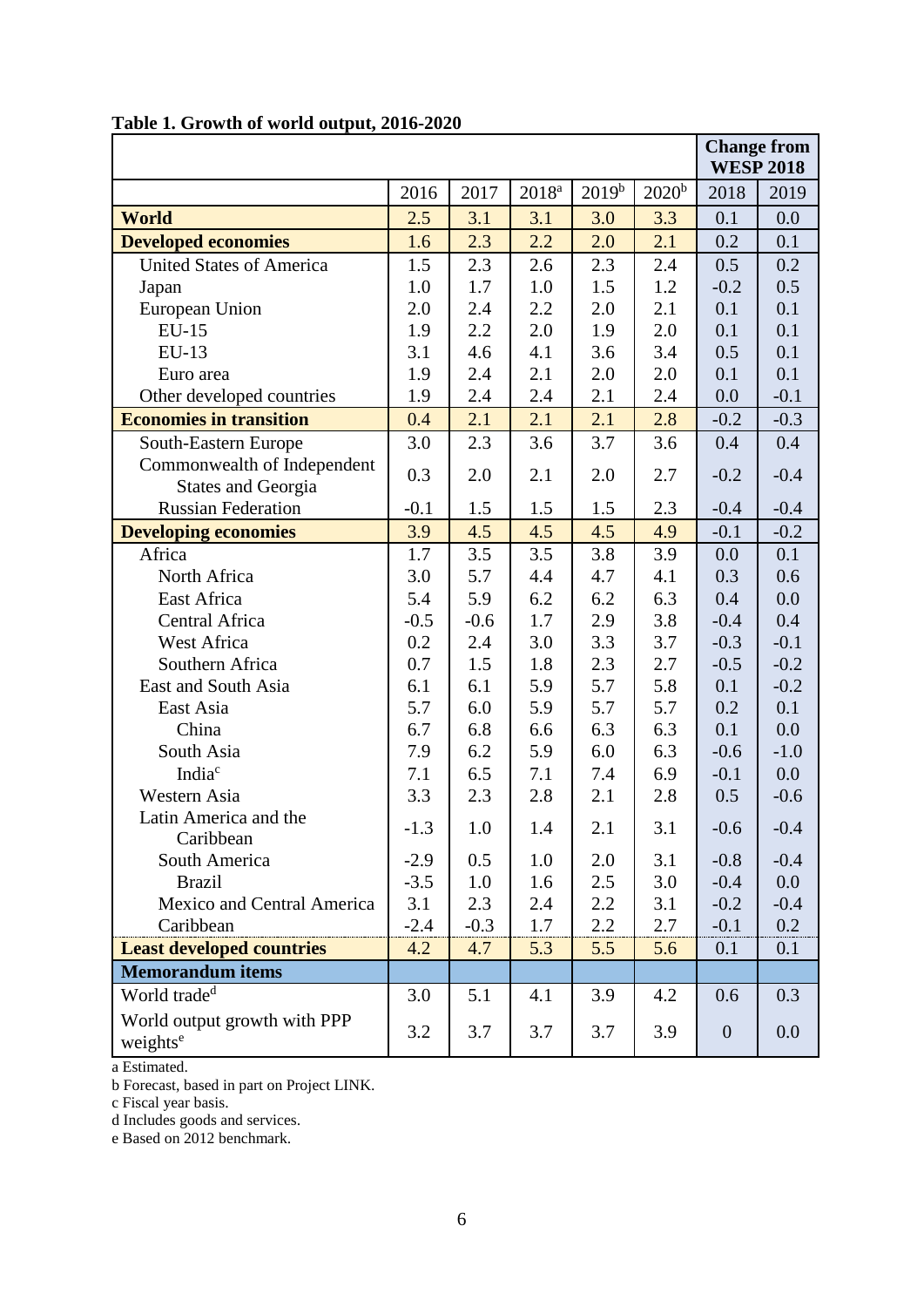# **Table 2. Inflation, 2016-2020a**

|                                                          |        |      |                   |            |            |        | <b>Change from</b><br><b>WESP 2018</b> |
|----------------------------------------------------------|--------|------|-------------------|------------|------------|--------|----------------------------------------|
|                                                          | 2016   | 2017 | 2018 <sup>a</sup> | $2019^{b}$ | $2020^{b}$ | 2018   | 2019                                   |
| <b>World</b>                                             | 2.6    | 2.8  | 2.8               | 2.9        | 2.8        | 0.0    | 0.1                                    |
| <b>Developed economies</b>                               | 0.7    | 1.7  | 1.9               | 2.1        | 2.1        | 0.0    | 0.0                                    |
| <b>United States of America</b>                          | 1.3    | 2.1  | 2.4               | 2.3        | 2.3        | 0.3    | 0.2                                    |
| Japan                                                    | $-0.1$ | 0.5  | 0.9               | 1.4        | 1.5        | $-0.5$ | $-0.4$                                 |
| European Union                                           | 0.3    | 1.7  | 1.8               | 2.1        | 2.1        | 0.0    | 0.0                                    |
| <b>EU-15</b>                                             | 0.4    | 1.7  | 1.8               | 2.1        | 2.1        | 0.0    | 0.0                                    |
| EU-13                                                    | $-0.2$ | 1.8  | 2.5               | 2.8        | 2.6        | 0.3    | 0.4                                    |
| Euro area                                                | 0.2    | 1.5  | 1.7               | 2.0        | 2.0        | 0.1    | 0.0                                    |
| Other developed countries                                | 1.3    | 1.6  | 1.8               | 2.2        | 2.3        | $-0.2$ | 0.3                                    |
| <b>Economies in transition</b>                           | 7.8    | 5.1  | 3.9               | 4.4        | 4.4        | $-1.2$ | $-0.2$                                 |
| South-Eastern Europe                                     | 0.5    | 2.3  | 1.9               | 2.1        | 2.1        | $-0.1$ | $-0.5$                                 |
| Commonwealth of Independent<br><b>States and Georgia</b> | 8.1    | 5.2  | 4.0               | 4.5        | 4.4        | $-1.2$ | $-0.2$                                 |
| <b>Russian Federation</b>                                | 7.0    | 3.7  | 2.9               | 3.8        | 4.0        | $-1.5$ | $-0.1$                                 |
| <b>Developing economies</b>                              | 5.1    | 4.3  | 4.2               | 4.0        | 3.8        | $-0.1$ | $-0.2$                                 |
| Africa                                                   | 11.9   | 13.6 | 10.1              | 8.4        | 7.2        | 0.6    | 0.3                                    |
| North Africa                                             | 11.6   | 18.3 | 10.7              | 7.8        | 5.9        | 2.4    | 0.7                                    |
| East Africa                                              | 6.0    | 8.3  | 6.9               | 6.2        | 5.7        | 0.9    | 0.7                                    |
| Central Africa                                           | 14.3   | 1.8  | 2.5               | 2.7        | 2.5        | $-0.4$ | $-0.1$                                 |
| West Africa                                              | 13.4   | 13.9 | 13.5              | 12.1       | 10.2       | $-1.9$ | $-0.7$                                 |
| Southern Africa                                          | 12.3   | 10.8 | 8.2               | 7.4        | 7.0        | 0.3    | 0.6                                    |
| East and South Asia                                      | 2.6    | 2.4  | 2.7               | 2.8        | 2.9        | $-0.4$ | $-0.6$                                 |
| East Asia                                                | 1.9    | 1.8  | 1.9               | 2.1        | 2.3        | $-0.6$ | $-0.6$                                 |
| China                                                    | 2.0    | 1.6  | 1.7               | 1.9        | 2.0        | $-0.8$ | $-0.9$                                 |
| South Asia                                               | 5.6    | 5.1  | 6.3               | 5.7        | 5.7        | 0.5    | $-0.2$                                 |
| India <sup>c</sup>                                       | 4.9    | 3.3  | 5.5               | 4.6        | 4.7        | 1.0    | $-0.2$                                 |
| Western Asia                                             | 4.4    | 4.1  | 5.1               | 4.8        | 5.1        | 0.6    | 0.9                                    |
| Latin America and the<br>Caribbean                       | 9.8    | 6.1  | 5.6               | 5.1        | 4.3        | 0.7    | 0.4                                    |
| South America                                            | 12.5   | 6.4  | 6.0               | 5.3        | 4.3        | 0.6    | 0.1                                    |
| <b>Brazil</b>                                            | 8.7    | 3.4  | 4.1               | 4.0        | 4.0        | 0.4    | $-0.1$                                 |
| Mexico and Central America                               | 2.9    | 5.5  | 4.5               | 4.4        | 4.3        | 0.7    | 1.0                                    |
| Caribbean                                                | 6.1    | 4.1  | 2.6               | 3.2        | 3.6        | $-2.1$ | $-1.5$                                 |
| <b>Least developed countries</b>                         | 11.3   | 12.3 | 11.5              | 8.4        | 7.1        | 3.1    | 1.0                                    |

a Figures exclude Venezuela (Bolivarian Republic of).

b Estimated.

c Forecast, based in part on Project LINK.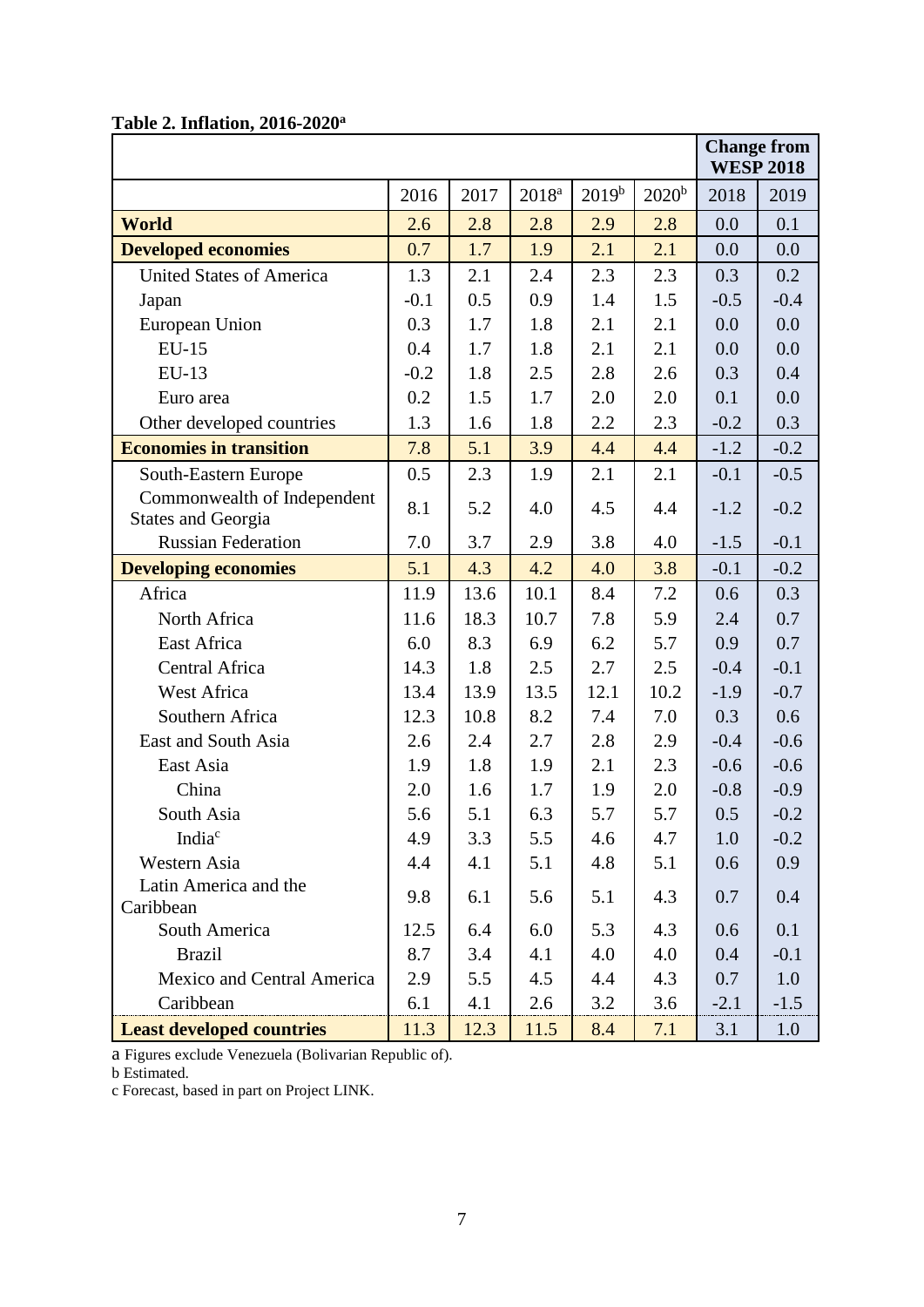### *Rising risks heighten need to tackle development barriers*

As emphasized in the *WESP 2018*, the improvement in macroeconomic conditions offers policymakers in many countries greater scope to address some of the deep-rooted barriers that hamper progress towards the SDGs. This includes, for example, accelerating the process of economic diversification; tackling high and/or rising levels of inequality; supporting essential investment; and strengthening institutions and governance to build a more transparent and dynamic business environment. The ongoing rise in economic risks makes this challenge all the more imperative, to build resilience in advance of any forthcoming economic shocks.

### *Upward revisions to forecasts for 2018 in half the world…*

The global upturn over the past two years has been relatively broad based. For the first time since the global financial crisis, virtually all major economies are expanding at a solid pace. Forecasts for GDP growth in 2018 have been revised upward in nearly 50 per cent of countries since December 2017 (figure 1.2). This compares to downward revisions in about 25 per cent of countries.



#### **Figure 1.2 Forecast revisions for GDP growth in 2018**

*Source*: Current forecasts compared to forecasts reported in WESP 2018.

#### *… but some regions continue to lag behind*

Despite a relatively broad-based upturn of economic activity, many countries in Central, West and Southern Africa, Western Asia and Latin America and the Caribbean are expected to see only modest growth in coming years, and stagnant per capita income. In per capita terms, output is expected to decline in Central and in Southern Africa this year. Some countries and regions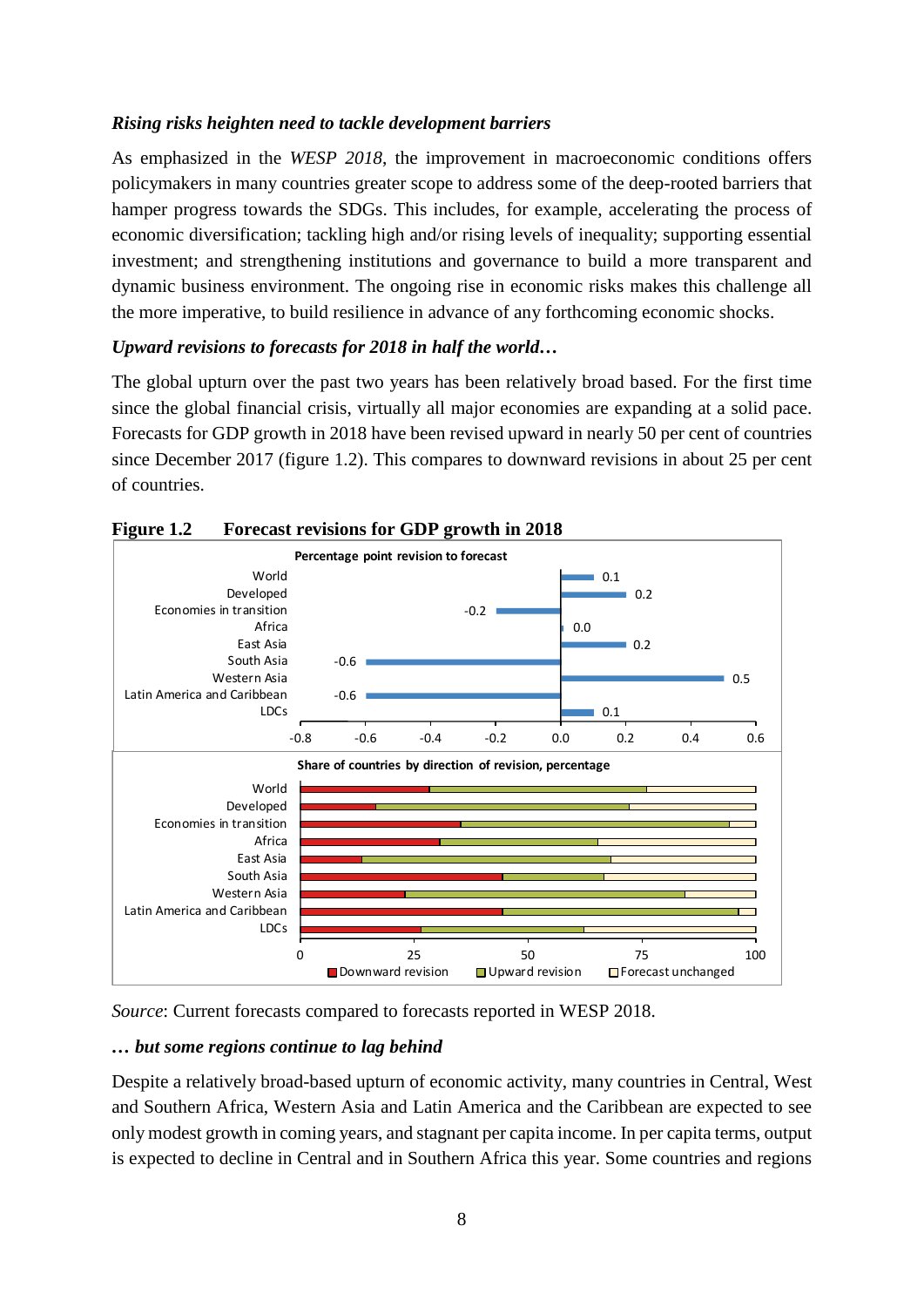are not sharing in the global cyclical upturn, in many cases reflecting structural impediments to development. This is explored further in Box 1.



**Figure 1.3 Average annual GDP per capita growth by region**

Forecasts for the economies in transition, South Asia and Latin America and the Caribbean have been revised downward for 2018. For the economies in transition, the downward revision predominantly reflects rising geopolitical tensions between the Russian Federation and several countries. In South Asia, the downward revision reflects the rapidly deteriorating economic outlook in the Islamic Republic of Iran, due to domestic weaknesses and the re-imposition of sanctions by the United States. The economic recovery in Latin America and the Caribbean has lost momentum in the first half of 2018 amid renewed weakness in some of the region's large economies, notably Argentina and Brazil.

GDP growth in the least developed countries (LDCs) is estimated to average 5.3 per cent in 2018 and 5.5 per cent in 2019, continuing a steady acceleration since 2015. Although most countries enjoy this trend, almost one third of the LDCs will grow by less in 2018 than in 2017. While some large LDCs are growing at an average annual rate of 7 per cent or more, including Bangladesh, Bhutan, Burkina Faso, Cambodia, Ethiopia, Laos, Myanmar and Senegal, many small island developing States (SIDS) and conflict-affected countries remain well below this Sustainable Development Goal (SDG) target. Per capita economic growth in the LDCs is steadily rising, although at levels insufficient to eradicate extreme poverty: longer-term growth projections point to nearly 30 per cent of the population in LDCs remaining in extreme poverty by 2030. Changing this outcome would require both faster growth in per capita incomes and a significant reduction in income inequality (see Box 2 below).

*Source*: UN/DESA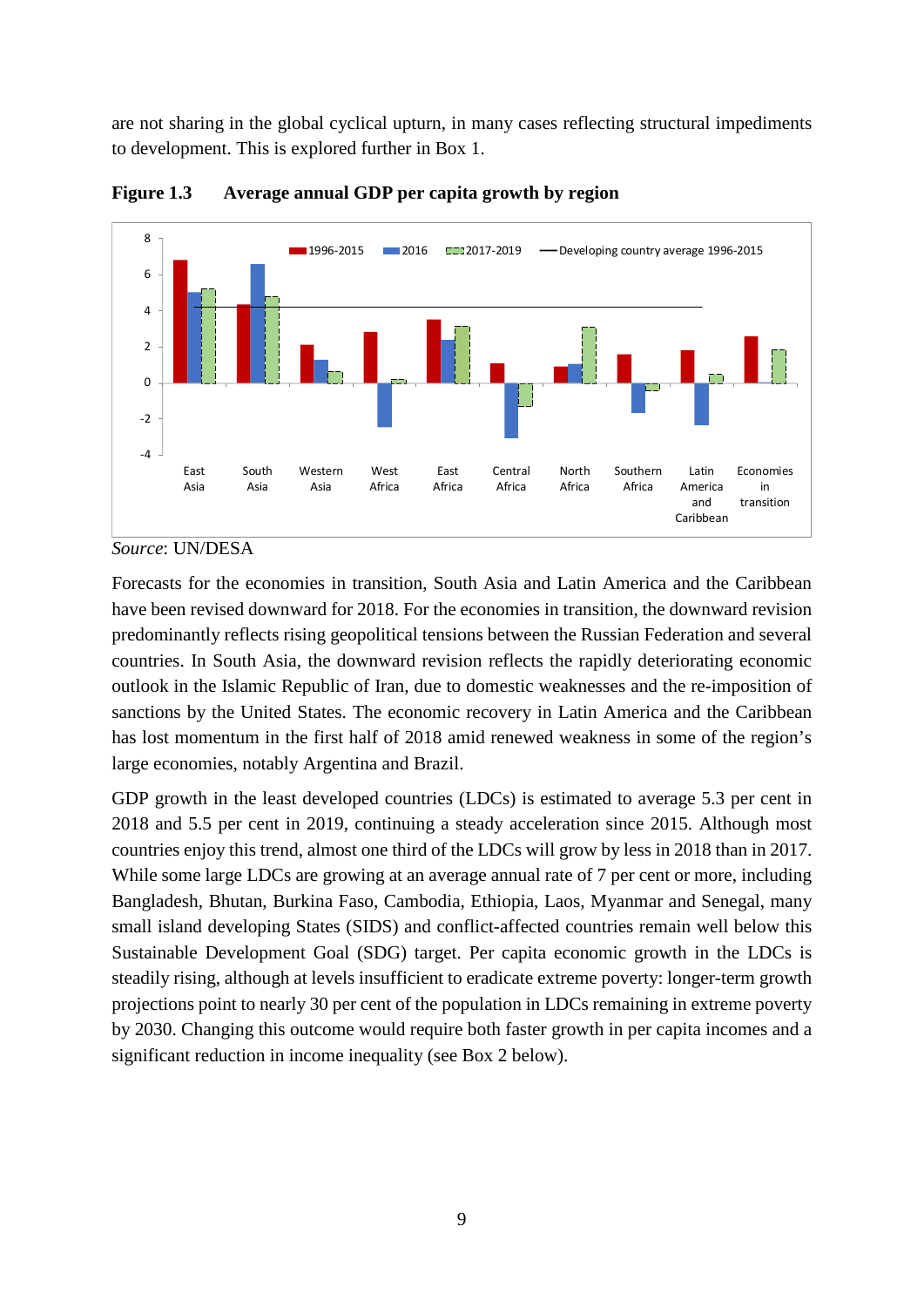#### *Box 1 Why do many developing countries continue to lag behind?*

This positive overall picture for the world economy masks some worrisome long-term trends in the pattern of global growth. While average growth in developing and transition economies has strengthened since 2016, a significant number of countries have not been continuously participating in the global upturn and have fallen further behind. In 2016, GDP per capita declined in a staggering 49 countries,<sup>[1](#page-9-0)</sup> the highest number since the 107 countries<sup>[2](#page-9-1)</sup> in 2009. Thanks to the recent economic upturn, the number of countries with declining GDP per capita should recede to 24 in 2017–2018. These 24 countries are home to 550 million people—7 per cent of the global population. Raising the bar to a minimum of 1 per cent growth of GDP per capita, which is equivalent to the average of the five slowest-growing developed economies in 2018, a total of 48 developing and transition economies are below that threshold. This translates to 1.1 billion people or 15 per cent of the global population, or 1 in 7 people. Africa hosts 20 of these growth laggards, while the rest are mainly located in Western Asia and Latin America and the Caribbean.





*Source*: UN/DESA.

<u>.</u>

*Note*: Figure illustrates data for 174 countries, comparing average GDP per capita growth over the period 1980–2016 to UN/DESA's estimates and projections for growth in 2017–2018.

In many cases, low projected growth for 2017–2018 is associated with a long-term legacy of weak economic performance. As illustrated in figure 1, estimates for GDP growth in 2017– 2018 are positively correlated with historical average growth rates experienced between 1980

<span id="page-9-0"></span><sup>&</sup>lt;sup>1</sup> All of these 49 countries are developing or transition economies.

<span id="page-9-1"></span><sup>&</sup>lt;sup>2</sup> Of the 107 countries, 72 are developing or transition economies.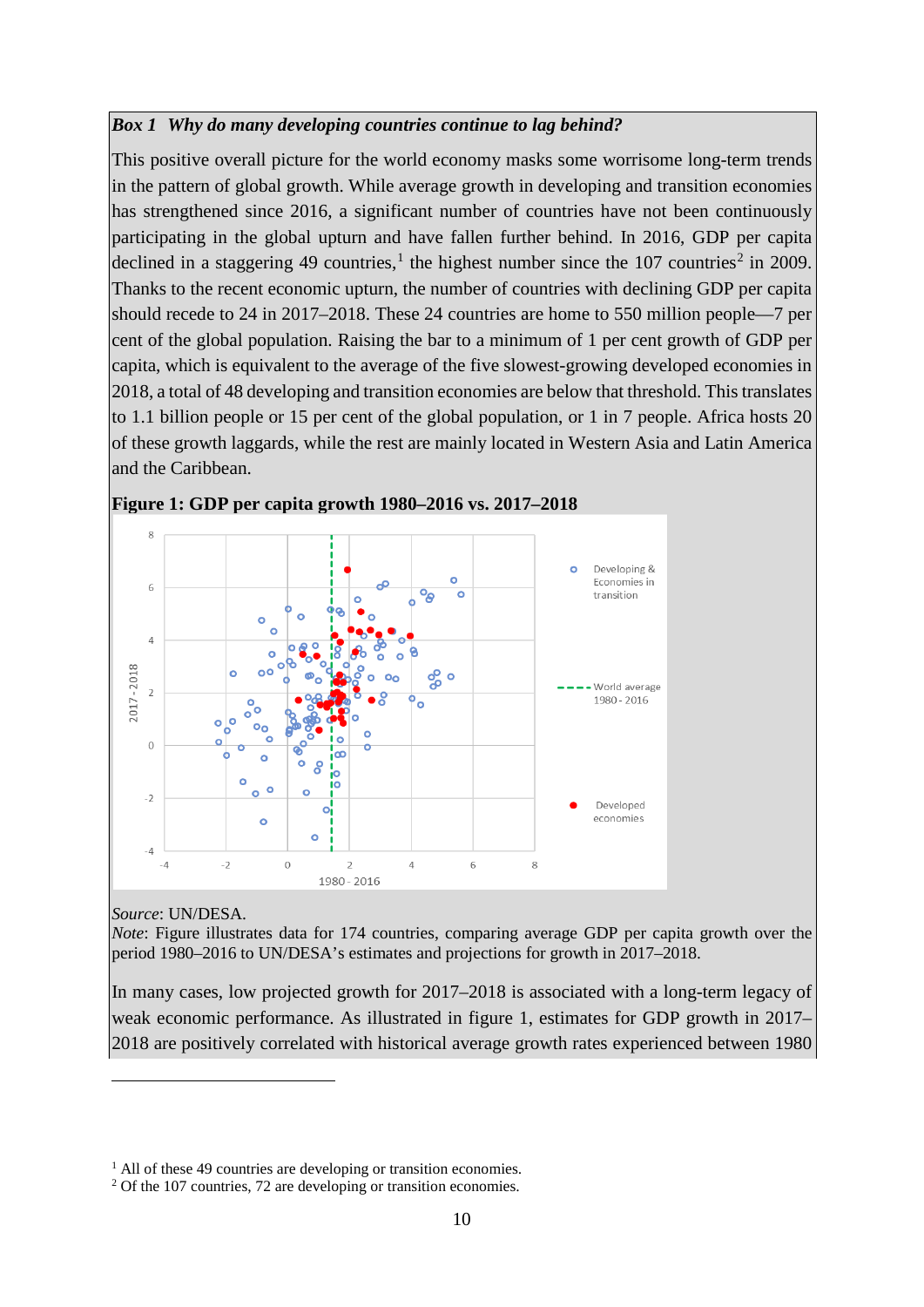and 2016. Among the 48 growth laggards in 2017–2018, average GDP per capita growth over the period 1980–2016 in 38 countries was also below the global average of 1.4 per cent. This suggests the existence of growth barriers and traps for both low- and middle-income countries.<sup>[3](#page-10-0)</sup>

What characterizes the 48 developing and transition countries that are facing weak growth in 2017-2018? First, 41 of these 48 countries are highly dependent on commodities, in particular oil.[4](#page-10-1) In 27 of these countries, commodities constitute over 80 per cent of total merchandise exports. In several cases, such as Angola, the Bolivarian Republic of Venezuela, Chad, Equatorial Guinea, Nigeria, and Suriname, the commodity price collapse of 2014–16 revealed massive macroeconomic imbalances, triggering deep and prolonged crises. These economies are either still in recession or on a painfully slow recovery path.

|      |                       | GDP per capita in 174 countries vs world average GDP per capita<br>2017 |              |         |                |                |              |  |
|------|-----------------------|-------------------------------------------------------------------------|--------------|---------|----------------|----------------|--------------|--|
|      | % of world<br>average | < 25%                                                                   | 25-50%       | 50-100% | 100-200%       | >200%          | <b>TOTAL</b> |  |
|      | < 25%                 | $49*$                                                                   | $8***$       | 2       | $\bf{0}$       | $\bf{0}$       | 59           |  |
|      | 25-50%                | $8***$                                                                  | 17           | 7       | 1              | $\Omega$       | 33           |  |
| 1980 | 50-100%               | $\mathbf{0}$                                                            | 5            | 14      | $\overline{7}$ | $\overline{2}$ | 28           |  |
|      | 100-200%              | $\Omega$                                                                | $\Omega$     | 4       | 15             | $\mathcal{P}$  | 21           |  |
|      | >200%                 | $\mathbf{0}$                                                            | $\mathbf{0}$ | 1       | 1              | 31             | 33           |  |

Second, 17 of the 48 countries are classified as least developed countries (LDCs). This underscores the hurdles faced by countries with a very low development base and limited resources for crucial investment in areas such as infrastructure, healthcare and social programmes. As a result, low incomes often tend to be "sticky".<sup>[5](#page-10-2)</sup> The mobility matrix (table 1) shows the distribution of countries by GDP per capita relative to the world average in 1980 and 2017. Out of the 59 countries with a level of GDP per capita in 1980 of less than 25 per cent of the global average (row 1), 49 remained in the same category in 2017 (no change), whereas

<u>.</u>

<span id="page-10-0"></span><sup>3</sup> Maria A. Arias and Yi Wen (2015), "Trapped: Few developing countries can climb the economic ladder or stay there", *Regional Economist*, Federal Reserve Bank of St. Loui, October..

<span id="page-10-1"></span><sup>4</sup> According to UNCTAD, a country is classified as commodity-dependent if commodity exports (in value terms) account for more than 60 per cent of total merchandise exports. Applying a slightly lower threshold, the number of growth laggards sensitive to commodities is even higher.

<span id="page-10-2"></span><sup>5</sup> Debraj Ray (2010), Notes for a course in Development Economics, version 3.35.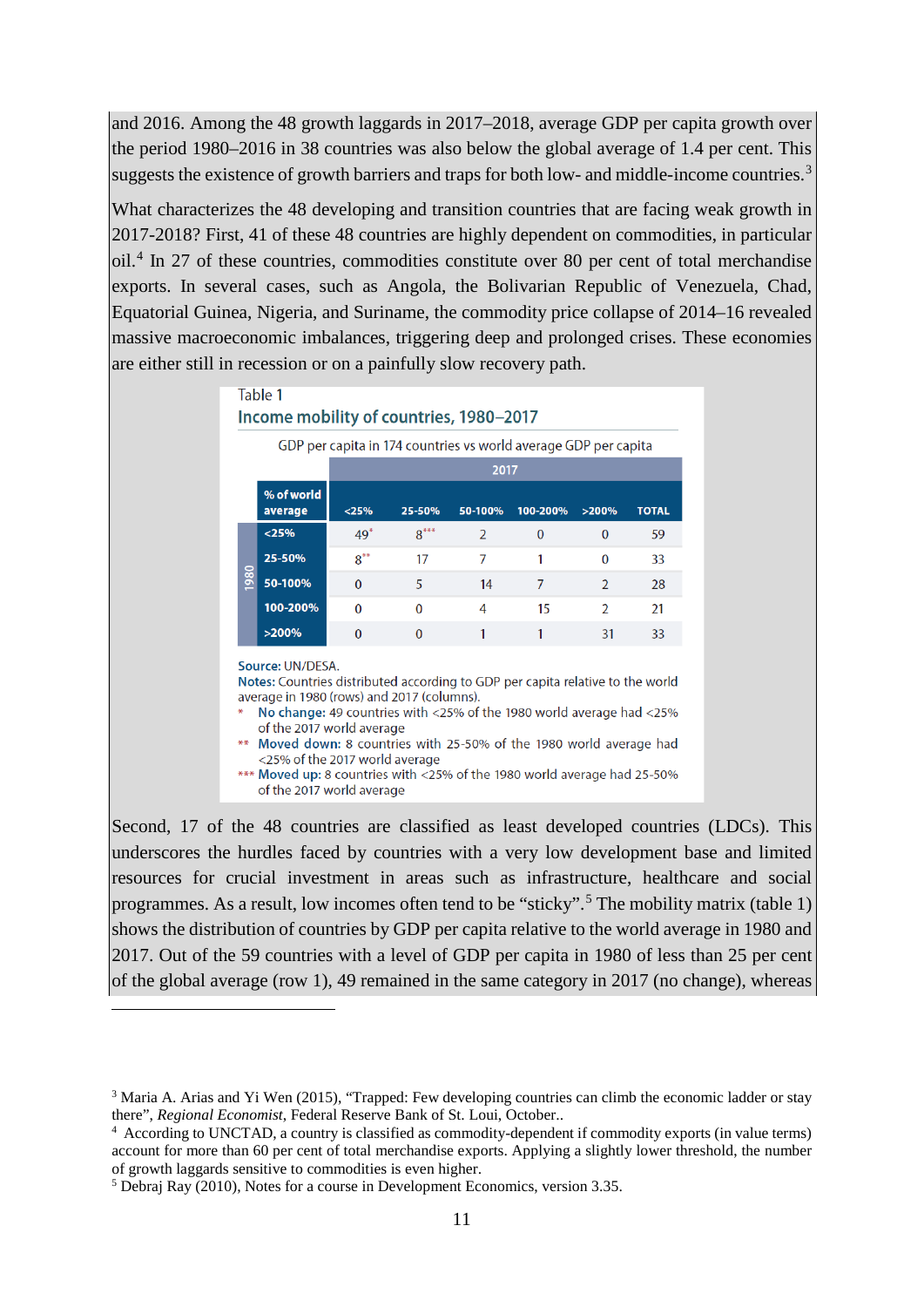8 reached 25–50 percent of the average, and two—China and Thailand—had progressed dramatically, to attain a level of GDP per capita of more than 50 per cent of the world average. By contrast, out of 33 countries with a level of GDP per capita in 1980 between 25 and 50 per cent of the world average (row 2), 8 countries saw their relative GDP per capita deteriorate below the 25 per cent threshold by 2017. The degree of stickiness during this period was even more pronounced for the highest income category (more than twice the world average GDP per capita), while mobility was much greater for the middle-income categories.

As another distinguishing factor, a significant number of growth laggards are mired in longstanding armed conflicts (Afghanistan, Somalia, Yemen), or face civil unrest and instability (Burundi, Bolivarian Republic of Venezuela, Democratic Republic of the Congo).<sup>[6](#page-11-0)</sup> While geographical barriers and exposure to weather-related shocks act as a restraint on growth prospects in many cases, the experience of individual countries varies significantly. Among the 32 landlocked developing countries (LLDCs), only 7 are among the 48 countries identified as growth laggards above. However, all the commodity-dependent LLDCs recorded a sharp decline in GDP per capita growth following the collapse in global commodity prices in 2014– 2015. Meanwhile, among the 34 small island developing States (SIDS), only 11 are identified among the 48 growth laggards.

While there is no single factor that explains why some countries continue to fall further behind, dependence on commodities—which generally implies a lack of developed non-commodity sectors in the economy—appears to be a common denominator among this heterogenous group. The experiences of China and several other East and South Asian economies, which managed to achieve high and relatively stable growth in GDP per capita over the past four decades, suggests that there are no ultimate traps to development. Nonetheless, conflict and a lack of economic diversification remain clear obstacles.

### *Level of global unemployment continues to rise*

The upturn in the world economy has been associated with a slight improvement in global employment. According to the latest ILO estimates, the global unemployment rate stood at 5.5 per cent in 2017. High-income countries have seen notable gains in recent years, with the average unemployment rate declining from a post-financial crisis high of 8.2 per cent in 2010 to 5.6 per cent in 2017. In several large economies, including Germany, Japan and the United States, unemployment rates are currently at the lowest level in decades. This positive trend has, however, been largely offset by rising unemployment rates in upper-middle income countries such as Argentina, Brazil and South Africa. Worldwide, an estimated 190 million people are currently unemployed. While the global unemployment rate has remained largely stable in recent decades, the total number of unemployed people has increased by approximately 40 per cent since the early 1990s. This means that there is a consistently growing population that is

-

<span id="page-11-0"></span><sup>6</sup> [See WESP Monthly Briefing August 2018.](https://www.un.org/development/desa/dpad/document_gem/global-economic-monitoring-unit/monthly-briefing-on-the-world-economic-situation-and-prospects/)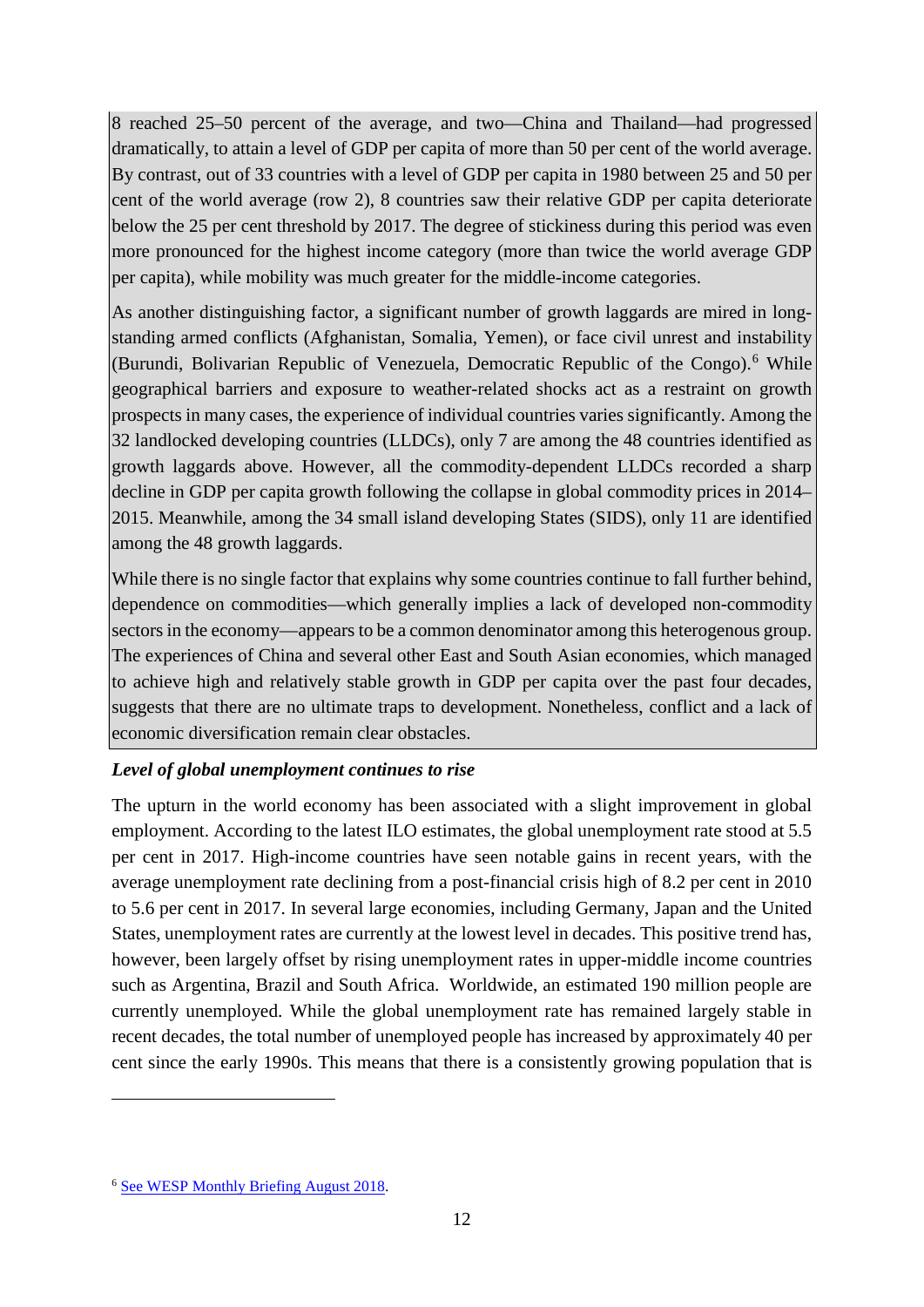not able to fully participate and benefit from the advances in the global economy. Moreover, since increasing the economic value creation at the bottom of the income distribution is among the few sustainable solutions for permanent inequality reduction (in contrast to transfers), lowering unemployment remains a main development challenge for policymakers.

#### *World trade growth moderating*

The growth of global trade remains above the average growth observed between 2012-2015, with all regions contributing positively to global import demand. However, after a robust performance in 2017, global trade has begun to moderate throughout 2018, amid escalating financial fragilities in some emerging economies, and rising trade tension among the world largest economies. In addition, downside risks have increased. There has been a visible escalation in trade tension among the largest world economies, most prominently between the United States and China. These recent developments have not yet had a large and significant impact on trade flows, but a further escalation could affect business and consumer confidence, asset prices and investment behaviour, with more severe consequences to the world economy. In the medium term, a subdued trade performance, together with the structurally low levels of global investment, will likely continue to constraint productivity growth.





*Source*: UN/DESA based on data from CPB Netherlands Bureau for Economic Policy Analysis. Regional groupings are not strictly comparable to those in the WESP, but are illustrative of regional tendencies.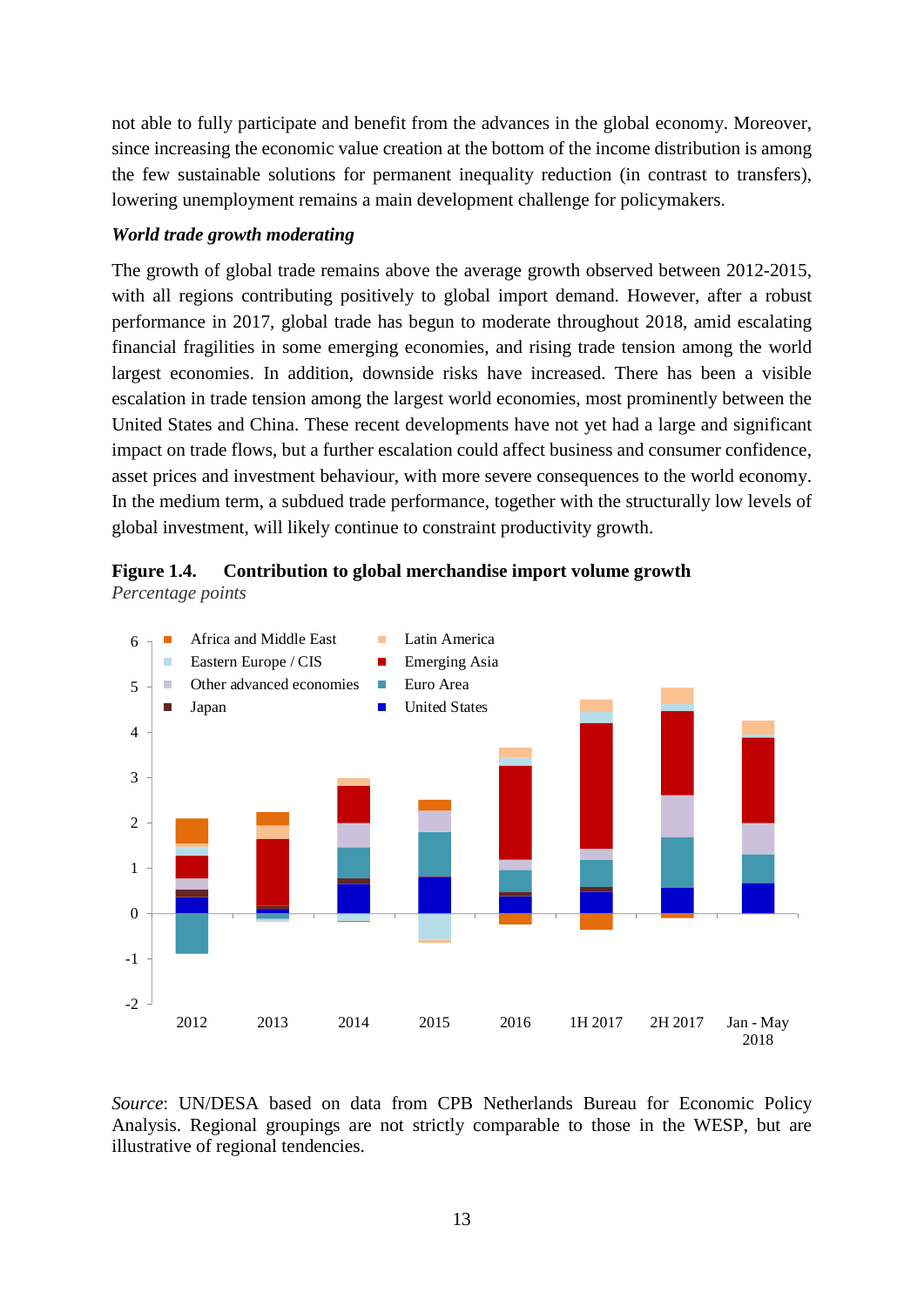Data for the first five months of 2018 shows that year-on-year growth in world merchandise trade slowed down to about 4.0 per cent (figure 1.4). However, leading indicators such as manufacturing output in developed countries point towards an even sharper deceleration in June and July. In particular, there has been a slowdown in export growth in the Euro Area, together with a noticeable decline in manufacturing output growth. In Asia, however, trade growth remains more resilient. For example, East Asia has benefited from strong global demand for electronics, boosting intraregional trade, given the region's deep integration into the industry's global production networks. Also, trade in services continues to expand at a faster pace than merchandise trade, encompassing an enormous potential in the medium term.

Against this backdrop, trade growth is expected to moderate to 4.1 per cent in 2018 and 3.9 per cent in 2019, after peaking at 5.1 per cent in 2017. In the medium term, the slower growth of global value chains, together with slow progress on trade liberalization and rising trade tensions, will likely continue to constraint global trade.

#### *Terms of trade gains for energy and metal exporters*

Steady global growth continues to support energy and metal prices. The price of Brent crude averaged \$71 per barrel in the first six months of 2018 compared to \$54 per barrel in 2017. Oil prices are expected to stay high for the rest of 2018 due the uncertainty surrounded by the economic sanctions on the Islamic Republic of Iran by the United States. Metal prices are generally projected to continue the moderate recovery, although certain markets, such as copper, have witnessed recent volatility driven by speculative trading. Metal prices also remain sensitive to shifts in demand from China, in particular. Agricultural prices are projected to remain stable, but are prone to localized spikes related to drought and conflict in parts of Western Asia and Africa.

### *Global financial conditions are tightening…*

Following a protracted period of abundant global liquidity and low borrowing costs, global financial conditions have begun to tighten since the beginning of 2018. Amid strengthening growth and rising inflation in the United States, the Fed is embarking on a slightly faster pace of monetary policy normalization than earlier anticipated, albeit still on a gradual trajectory. The adjustment in market expectations to faster interest rate hikes by the Fed has contributed to periodic episodes of heightened market volatility throughout the year (figure 1.5). In addition, investor sentiments were also strongly affected by intensifying trade tensions between the major economies and rising geopolitical risks in several regions. Uncertainties surrounding these developments, together with elevated levels of debt in many economies, drove an increase in risk aversion, as reflected in a broad-based strengthening of the dollar, renewed volatility in commodity prices, as well as capital outflows from emerging markets.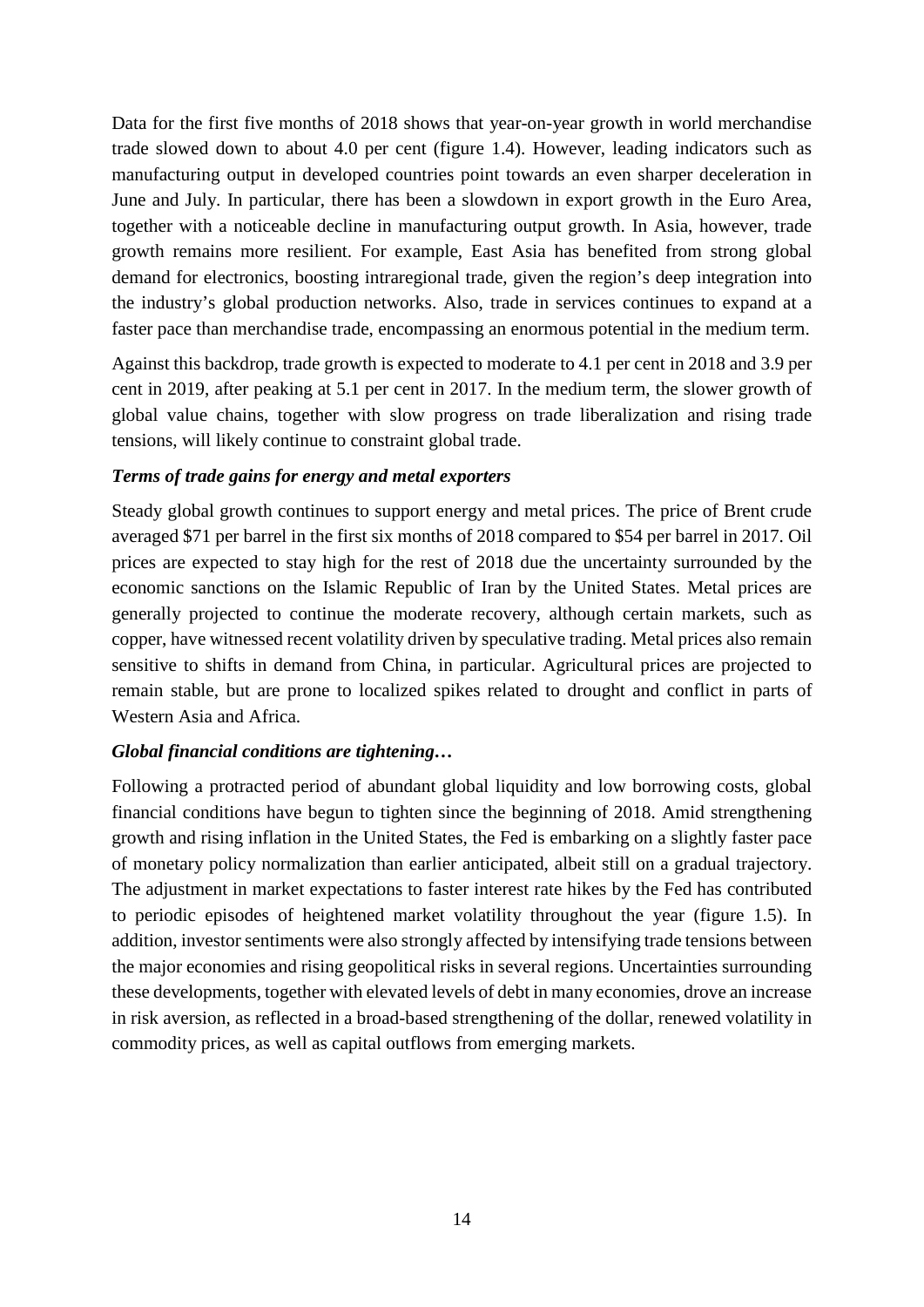

**Figure 1.5 CBOE Equity Volatility Index (VIX)** *Index*

*Source*: CBOE Global Markets.

Against this backdrop, investors have begun to increasingly scrutinize the strength of fundamentals across emerging economies. Countries with significant vulnerabilities such as fragile growth, elevated debt, large current account and fiscal deficits, and high political uncertainty, have been more susceptible to large capital outflows and sharp currency depreciations. Notably, the currencies of Argentina and Turkey have weakened by more than 40 per cent compared to the start of the year, amid a spike in credit default swap and bond spreads in both these countries (figure 1.6). Several other large emerging economies, including Brazil, India, the Russian Federation, and South Africa also saw sizeable declines in equity markets and domestic currencies. In several of these economies, the rise in market turbulence prompted central banks to raise interest rates to stem outflows, contributing to tighter financing conditions.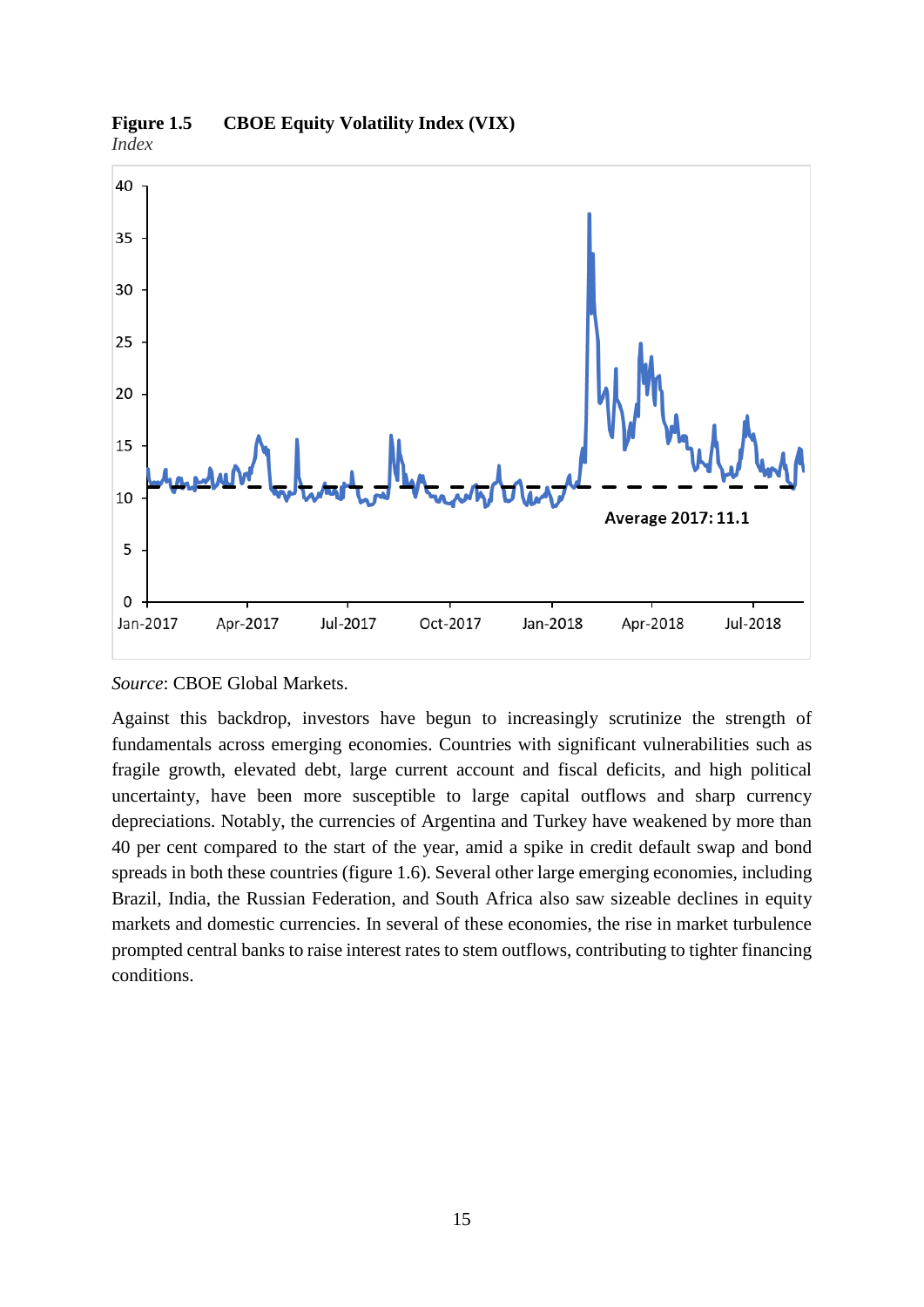

**Figure 1.6 Year-to-date change selected currencies against the US dollar** *Percentage*

*Source*: CEIC.

In this environment, the downside risks to financial stability have increased, particularly for countries with elevated debt levels. In many developed economies, public and private debt levels remain well above levels seen before the financial crisis (figure 1.7). For the emerging economies, recent data from the Bank for International Settlements (BIS) showed that corporate debt of the non-financial sector continued to rise in 2017, amounting to 104.6 per cent of GDP. In particular, debt in the corporate sector in emerging economies surged, mainly in China but also in other economies such as Turkey, Brazil and Chile. In many of these economies, the prolonged period of excess of liquidity contributed to the "financialization" of the corporate sector to exploit carry trade opportunities and share buybacks, where a significant part of corporate debt was neither channeled to productive investments nor to high-productivity sectors.



**Figure 1.7 Breakdown of non-financial sector debt** 

*Source*: BIS Total Credit Statistics.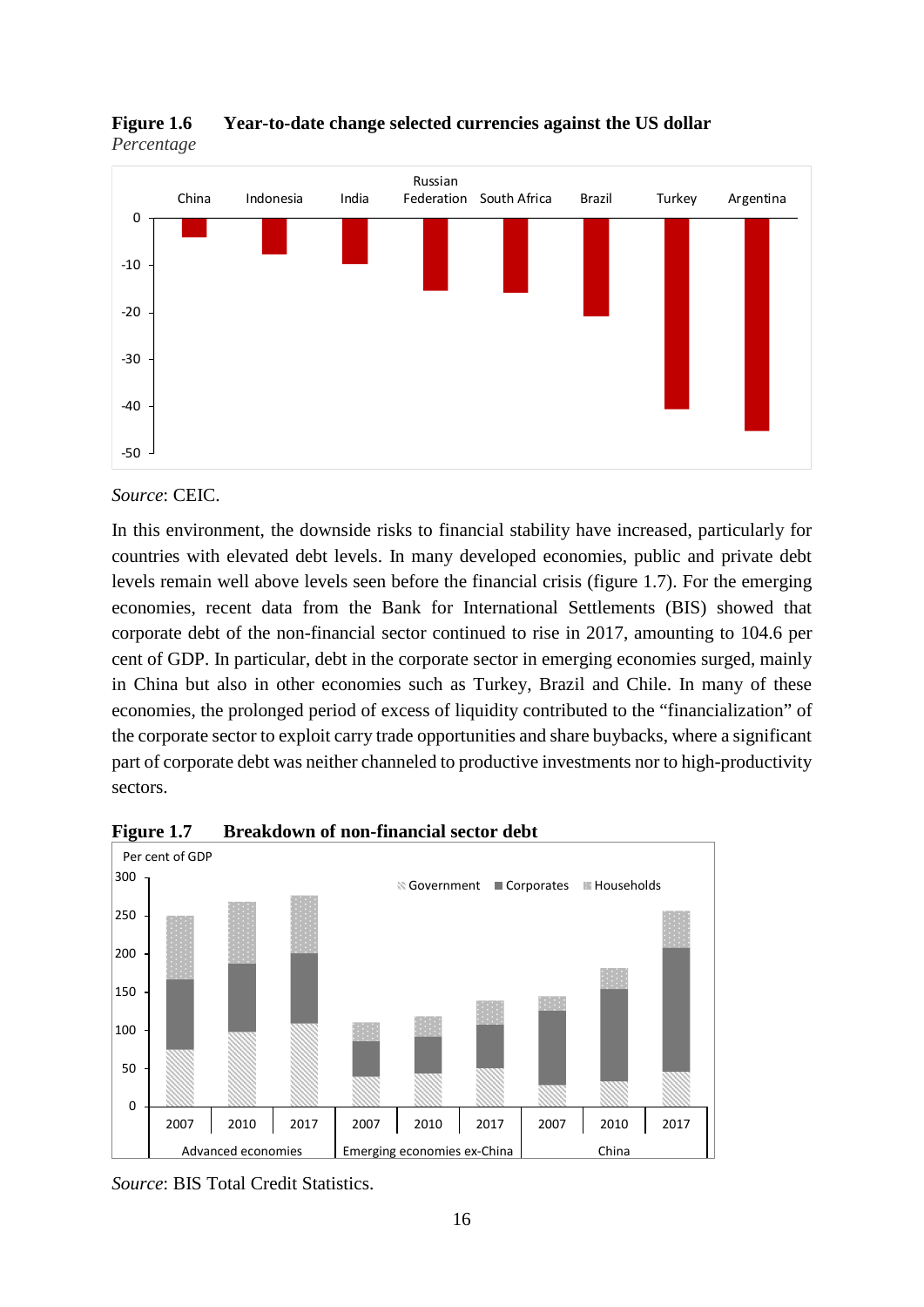Amid rising borrowing costs and a stronger dollar, debt service ratios and interest burdens are likely to increase, potentially leading to higher risk of corporate distress while raising fiscal sustainability concerns in several countries. Furthermore, the current tightening of global financing conditions may result in a sharp deleveraging process, which will have large effects on real economic activity. This could entail potentially large effects on real economic activity through a sharp slowdown in investment or fiscal adjustment measures. In addition, there is risk of contagion across emerging economies in case of a full-blown financial or debt crisis, especially to countries exhibiting significant vulnerabilities.

Therefore, policymakers face the challenge of containing the further build-up of financial risks and enhancing resilience to the changing global financial conditions. In recent years, emerging economies have improved their macroeconomic management, being better prepared to utilize a wider, and more heterodox, policy toolkit in facing external shocks through the use of monetary, fiscal, exchange rate, macro-prudential policies and capital controls. However, it is also crucial to implement adequate policies to encourage an adequate level and composition of productive investments that can promote productivity growth and lift potential growth in the medium term.

#### *…and investment performance may lose momentum*

Investment conditions improved throughout 2017 and early 2018, contributing a large share of the acceleration in economic activity. In particular, private non-residential investment gained moderate momentum in developed countries. However, investment conditions have started to weaken, amid tightening financial conditions, rising trade tensions, and protracted policy uncertainties, and investment may begin to lose momentum over the coming quarters.



**Figure 1.8 Private non-residential investment in selected developed economies** *Average annual percentage change*

Note: 1Q 2018 refers to 1H 2018 data for United States and Japan. *Source*: CEIC.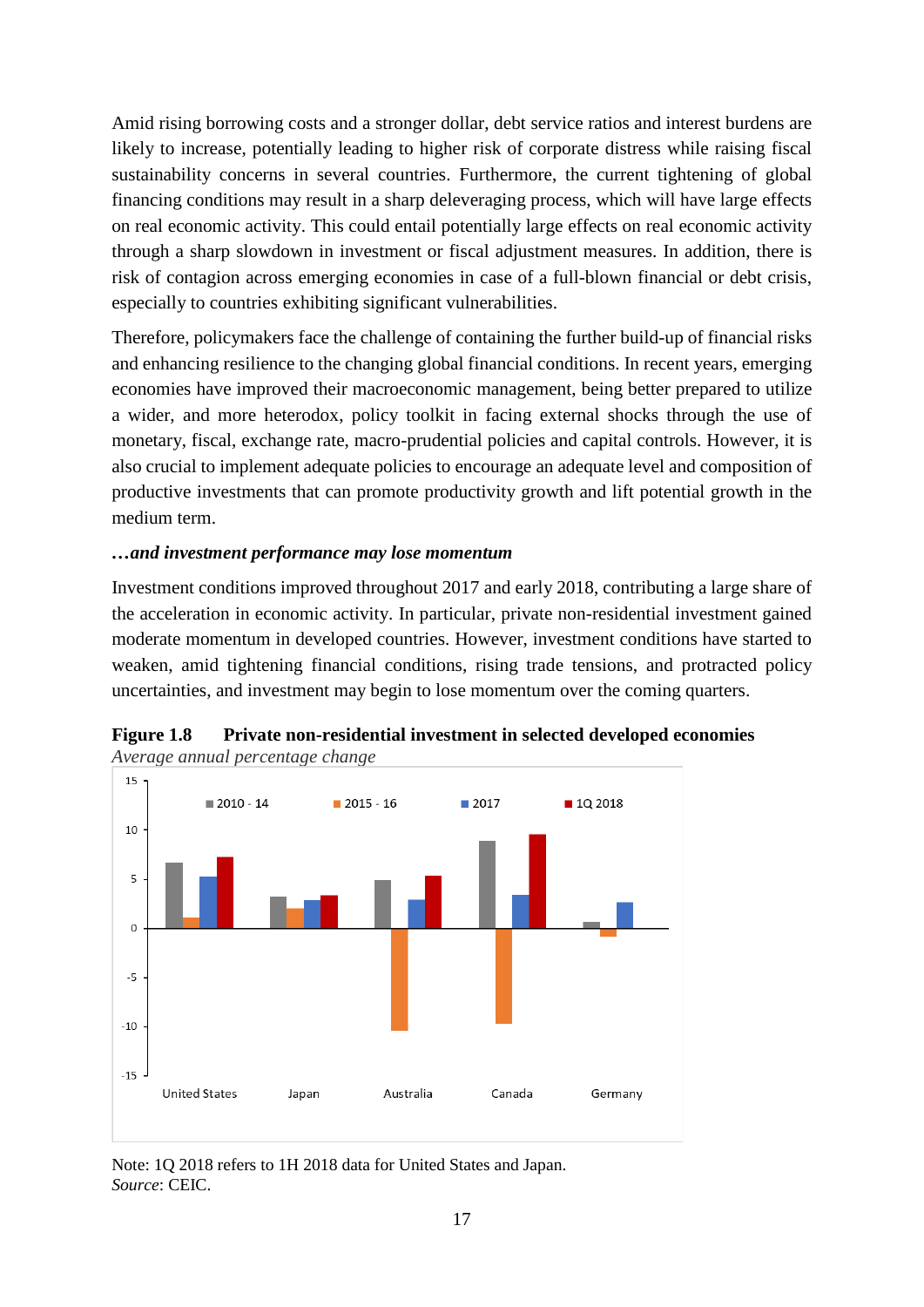In the United States, business investment has strengthened in response to policy changes initiated in 2018, including a sharp decline in the corporate tax rate. In Europe, investment growth remains moderate, while construction activity is booming in several countries, supported by the continuing highly accommodative monetary policy by the ECB. But despite these recent trends, capital-output ratios remain below historical averages in many developed countries. Given the unprecedent monetary stimulus that has been implemented in major economies, the behavior of investment continues to be a major concern in the medium-term, and its current level seems well-below what is needed to achieve a more robust and sustained growth trajectory.

Meanwhile, the recent performance of investment in the developing economies has been heterogeneous (figure 1.9). Following a prolonged downturn, capital expenditure is recovering, in India and Brazil, while investment activity remains vigorous in Indonesia. In China, fixed investment remains moderately robust, but it is expected to continue its gradual slowdown. The moderate recovery in commodity prices should lead to improved investment prospects in the large commodity-dependent economies, including Chile, Nigeria and Peru. However, amid lower capital flows, elevated debt and more limited monetary policy space, investment conditions in many developing economies have weakened in recent periods. In the Russian Federation the tightening of economic sanctions is expected to weigh on investment activity in the near term, compounding the high business borrowing rates. For many economies in the African region, the level of investment appears to be insufficient to achieve a more sustained and inclusive growth.



**Figure 1.9 Annual growth in gross fixed capital formation in selected developing economies**

Note: 1Q 2018 refers to 1H 2018 data for Republic of Korea and Indonesia. *Source*: CEIC.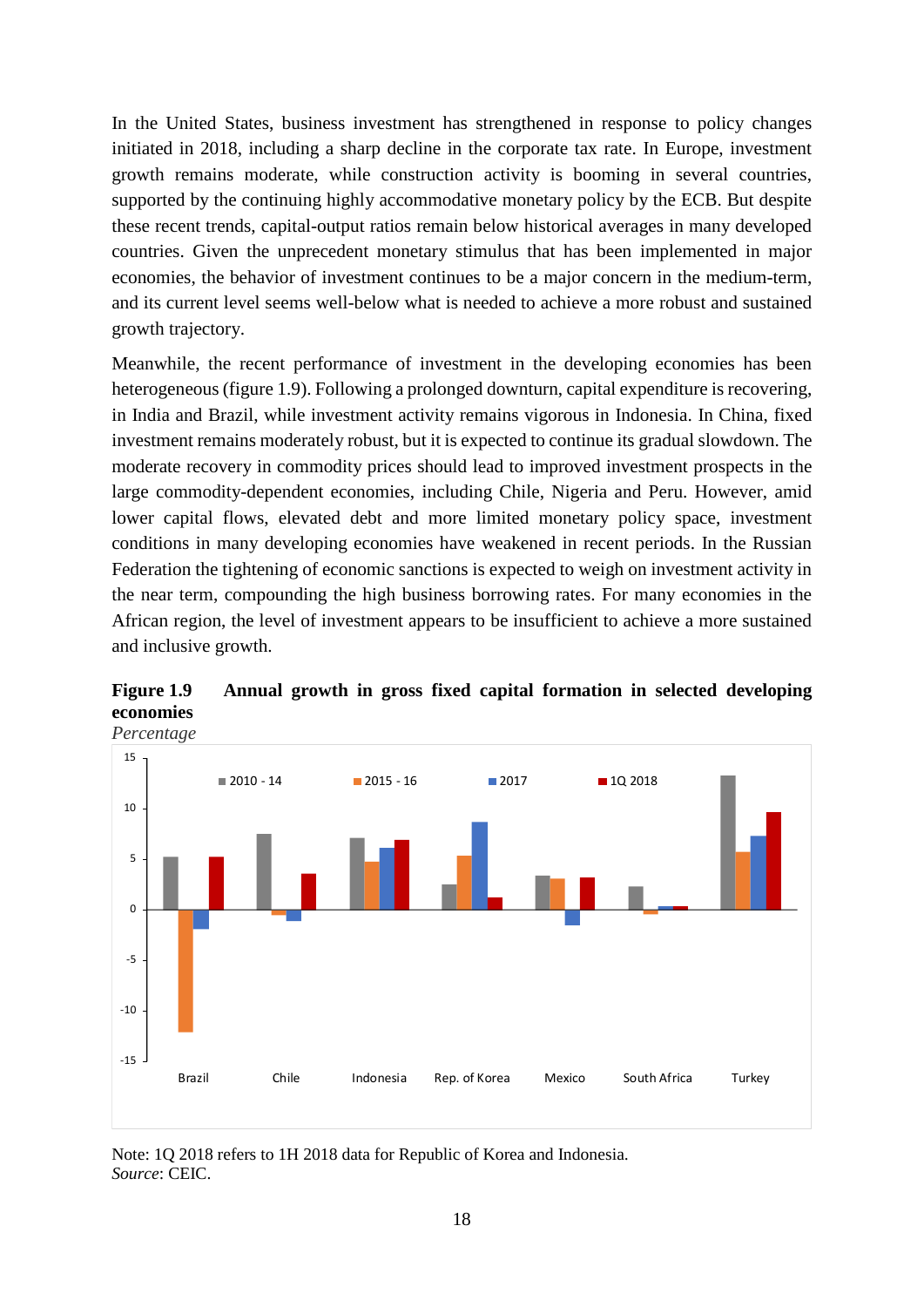# <span id="page-18-0"></span>**Macroeconomic policy stance**

### *Monetary policy*

Global financial conditions are gradually tightening. In the developed economies, the monetary policy normalization process is expected to continue at a measured pace, as inflation rises closer to central bank targets. In response to strengthening growth and labour market conditions, however, the United States Federal Reserve (Fed) is embarking on a slightly faster pace of monetary adjustment than earlier expected. In June, the Fed raised the target range for the federal funds rate for the second time this year, to  $1.75 - 2$  per cent, and maintained its projections for two further rate hikes in 2018 and three rate hikes in 2019. Meanwhile, the European Central Bank (ECB) announced that it is likely to cease asset purchases at the end of 2018, but signalled that interest rates will remain at the current near-zero rates at least through September 2019. Despite high uncertainty surrounding the impact of Brexit, the Bank of England raised its key policy rate by 25 basis points to 0.75 per cent in August. By contrast, the Bank of Japan has reiterated its commitment to an ultra-loose monetary policy stance, reflecting a continued divergence in the magnitude and timing of monetary policy normalization between the developed countries.





Note: As of 20 August 2018. Sample covers 95 central banks across developed and developing economies, as well as the economies in transition. *Source*: Central Bank News.

Among the developing economies and economies in transition, a growing number of countries tightened monetary policy or reduced the degree of monetary accommodation in 2018 (figure 1.10). Rising interest rates by the Fed alongside an increase in investor risk aversion have resulted in large capital outflows across the developing countries, particularly those deemed to have weak fundamentals. As risks to financial stability increased in these countries, central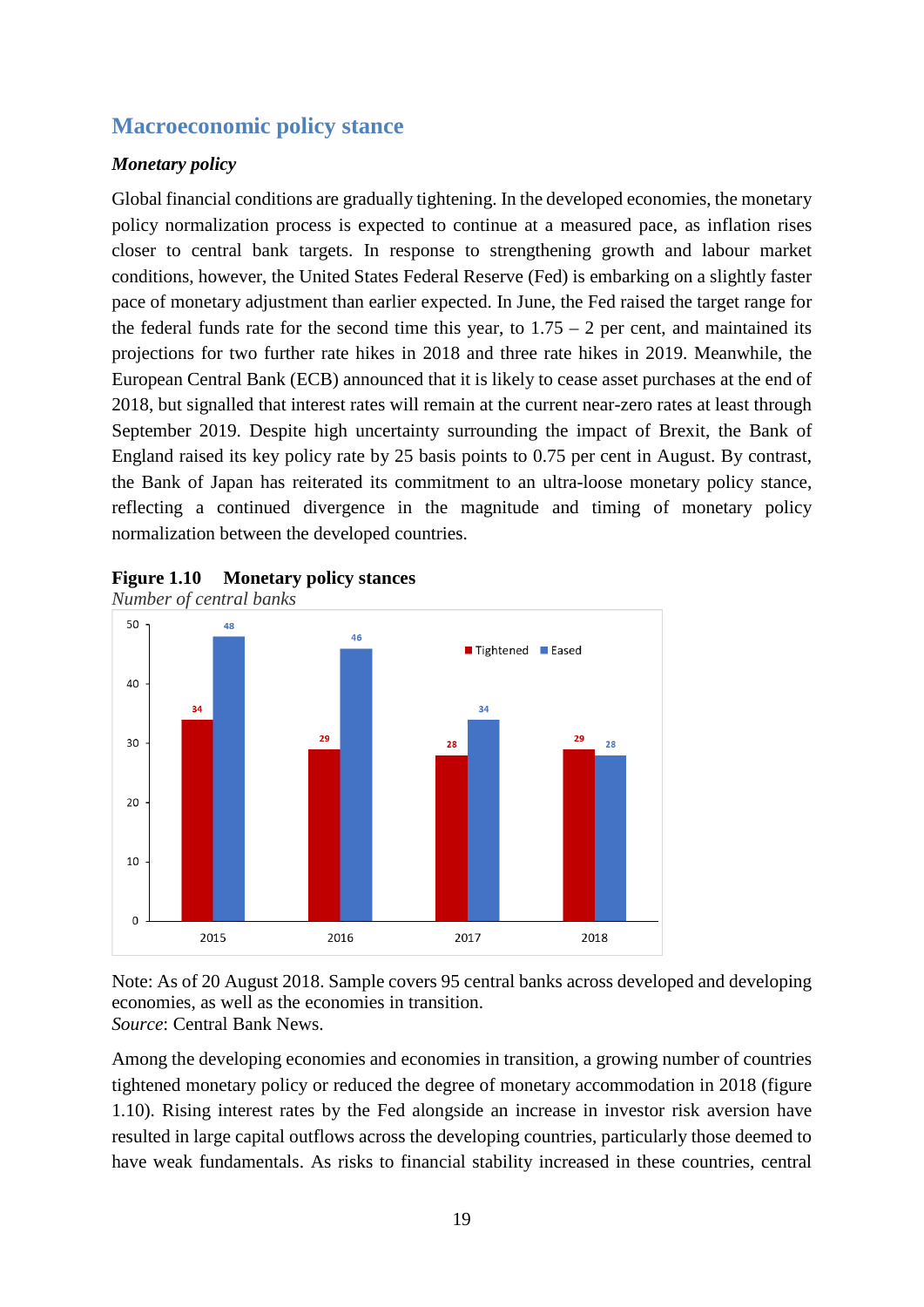banks, including in Argentina, India, Indonesia and Mexico, raised interest rates in order to stem outflows and support domestic currencies. In the Philippines and Pakistan, central banks raised policy rates during the year to mitigate the risk of overheating and rising inflationary pressures. Meanwhile, in many parts of the African region, monetary policy remains tight, given weakened exchange rates and elevated inflation rates. The Western Asian economies with fixed exchange rates to the dollar are expected to raise policy rates in line with the Fed.

The recent escalation in trade tensions, however, is posing a considerable risk to the growth outlook of many developing countries, particularly those with high trade openness. In addition, the renewed decline in commodity prices may threaten the recovery in the commoditydependent economies. In response to these developments, several central banks have loosened or maintained accommodative monetary policy stances. In June, China reduced the reserve requirement ratio for large banks in order to stimulate lending to the domestic economy. Meanwhile, a few large commodity exporters, including Angola, Brazil, Colombia, the Russian Federation, and Zambia further lowered interest rates in 2018 to support the nascent economic recovery.

In this environment, central banks are facing a difficult policy challenge in balancing between supporting short-term growth prospects while preserving financial stability. Furthermore, for several countries, prolonged accommodative monetary conditions have contributed to a buildup of financial risks, in particular high indebtedness, which is complicating the conduct of monetary policy. In this aspect, many countries are expected to continue utilizing macroprudential tools to mitigate financial vulnerabilities.

### *Fiscal Policy*

Amid a synchronized upturn in economic activity, most developed country Governments have adopted a broadly neutral fiscal policy stance for 2018-19. The main exception is the United States, where the "Tax Cuts and Jobs Act of 2017" is providing a boost to short-term growth. These budget changes, however, are expected to significantly increase the fiscal deficit and public debt levels over the medium term. With the United States' economy being close to full employment, its current fiscal policy stance is highly procyclical. Given the ongoing economic expansion, the effects of this stimulus on overall economic activity is expected to be limited. In addition, not only is such an increase in debt unusual outside a recession, it also reduces the ability of fiscal policy to respond to the next economic downturn.

Fiscal policy in the European Union, by contrast, is expected to have a neutral impact on growth in 2018-19, with many countries shifting away from austerity in recent years. Across the region, stronger GDP growth and significant labour market gains have driven cyclical improvements in budget balances, by boosting tax revenues and reducing welfare expenditures. While almost all European countries are projected to record a primary balance surplus in 2019, the region's aggregate public debt-to-GDP ratio remains high and is expected to decline only slowly.

Among the developing and transition economies, the projected moderate recovery in commodity prices is expected to ease fiscal pressures, particularly for the commodity exporters including Brazil, the Russian Federation and Saudi Arabia. Nevertheless, fiscal deficits are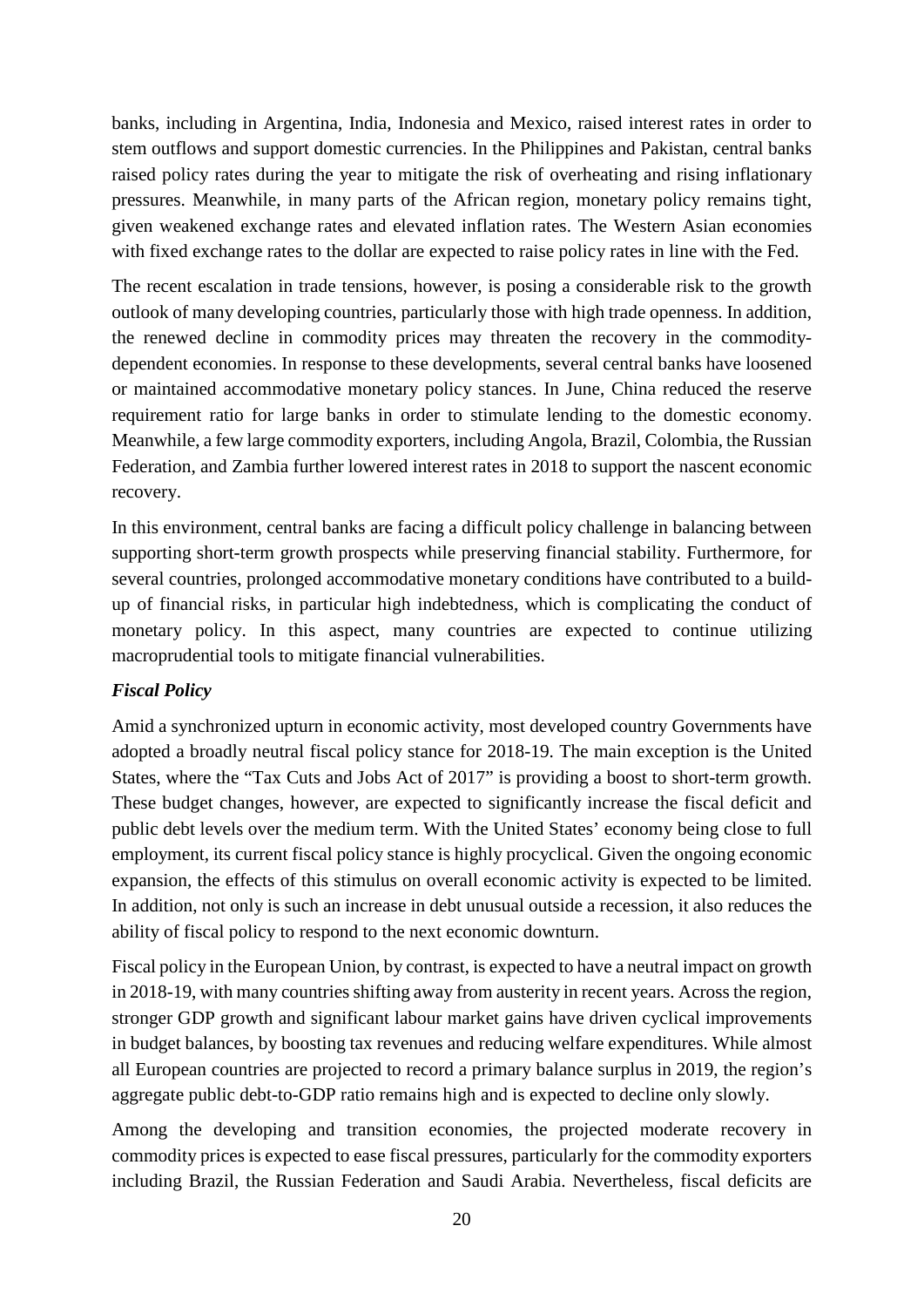expected to remain sizeable in most commodity-dependent economies, with public debt-to-GDP ratios expected to rise further in the outlook period.

Furthermore, as global financial conditions tighten, fiscal sustainability concerns are increasing in many countries. The extended period of low global interest rates has allowed governments to increase debt levels with only a limited impact on debt servicing costs. Some countries have even seen a decline in government interest burdens over the last decade despite rising debt levels, as maturing debt was reissued at a lower rate of interest. As the period of extremely loose global financial conditions draws to a close, debt servicing costs are likely to rise. In some cases, rising debt service obligations have already intensified fiscal consolidation pressures, undermining governments' capacities and political will to pursue development objectives. In 2017, interest payments alone exceeded 20 per cent of government revenue in several countries in Africa, Latin America and South Asia. Amid high external uncertainty, countries with large fiscal deficits, high levels of maturing debt, and a substantial amount of foreign-currency-denominated debt are particularly vulnerable to a potential abrupt tightening of global liquidity conditions.

In the current environment, policymakers in the developing economies need to assess policy options not only to effectively mitigate external risks, but also to restore fiscal positions to a more sustainable footing. For the commodity-dependent economies, the present fiscal challenges highlight the urgent need to accelerate economic diversification efforts and diversify sources of government revenue. Measures to improve fiscal management are also important in strengthening public finances and preserving confidence. These measures could include improving the allocation of expenditure, expanding the tax base, and ensuring that public debt is channelled towards productive investment.

## <span id="page-20-0"></span>**Risks to the outlook**

There are a number of significant downside risks to the baseline scenario of a robust growth momentum in the near term presented in the current LINK GEO report. If some of those risks, or a confluence of them, materialize, that may push the global economy away from the forecast trajectory - not only the observed upswing in economic activity may be reversed, but a significant damage may be caused to the longer-term development prospects, which would become subject to considerable uncertainty. Concurrently, many development goals and targets, including those stipulated in the Agenda 2030, would be much harder to accomplish. On the economic side, an escalation of trade tensions and an abrupt tightening of global financial conditions pose the main risks. On the geopolitical side, the ongoing tensions in several regions, including the Korean Peninsula and the Middle East, present threats to the global economic outlook.

### *Escalation of trade policy disputes and dismantling of the multilateral trading system*

Since early 2018, trade tensions among many of the world's largest economies have been escalating. The earlier protectionist rhetoric, primarily in the US, has been transformed into concrete actions. Since March 2018, the US government imposes tariffs on imports of steel and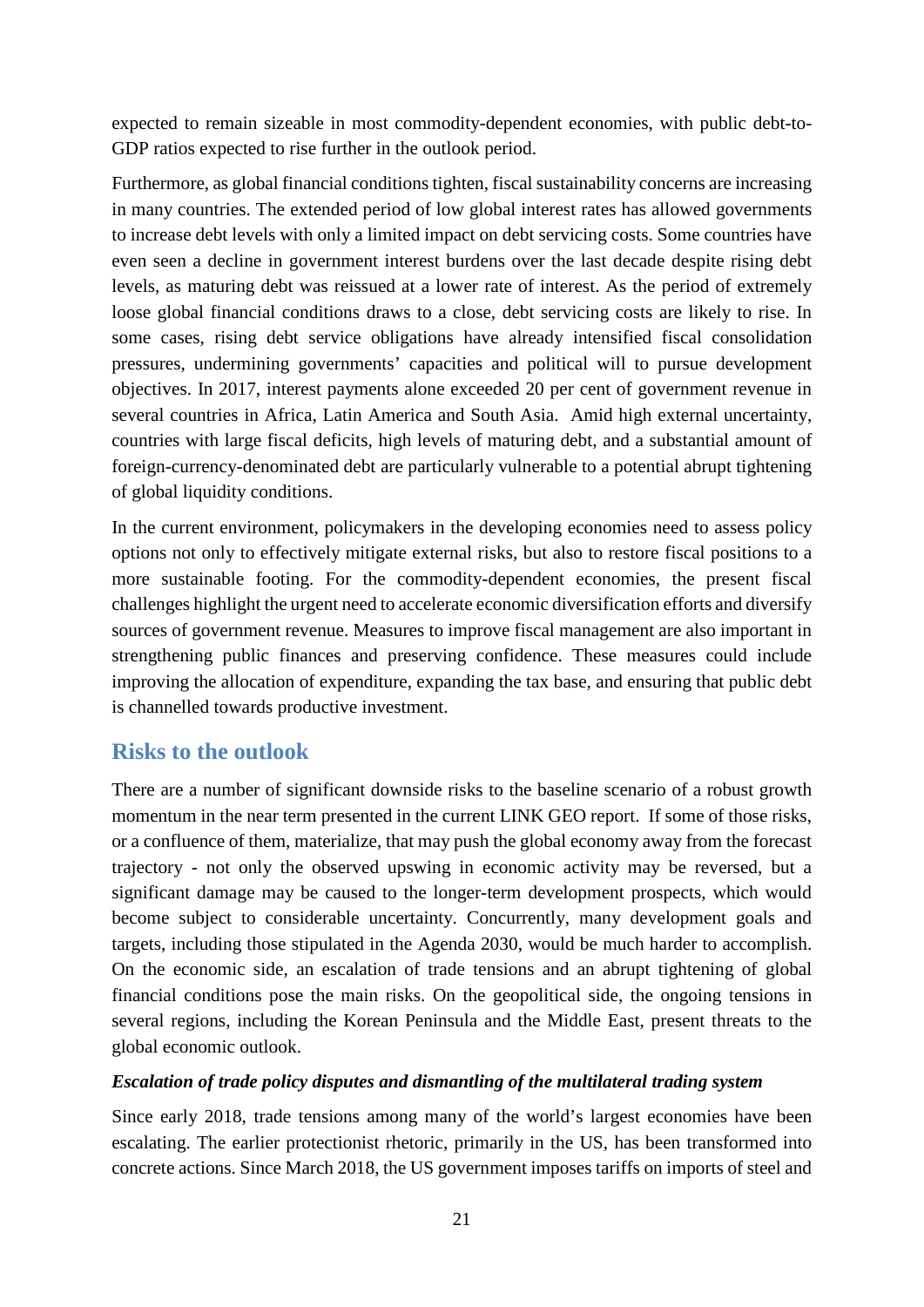aluminum. This action has triggered several retaliatory responses from a number of major US trading partners. Furthermore, the US, in multiple rounds, has imposed a 25 per cent tariff on over 1,000 Chinese products, with a total value of \$50 billion. China responded to this with an equivalent set of tariffs. The US administration announced plans to impose tariffs on another \$200 billion worth of Chinese goods by September 6. It also expressed intention to increase tariffs on cars imported from the EU; currently this action is put on hold pending outcome of the upcoming talks on removing bilateral trade barriers between the US and the EU. If implemented, higher car tariffs would fuel further trade and political conflicts. In several other cases, quota restrictions were imposed in the US on imports of certain goods. Moreover, the US government refrained from expressing commitment to adhere to a rule-based multilateral trading system during the June 2018 G7 Summit in Canada. Looking forward, even if the policy of introducing or raising tariffs is abandoned for whatever reason, there is a high likelihood that the US will still enforce a wide range of additional non-tariff barriers to imports.

In addition to those measures taken outside the auspices of the World Trade Organization (WTO), an increasing number of disputes have been raised within the WTO in recent months, including cases involving Australia, Canada, China, India, Pakistan, the Republic of Korea, the Russian Federation, Ukraine, the United Arab Emirates, the United States and Viet Nam. Apart from reducing bilateral trade volumes, those measures will affect the global production chains due to their international fragmentation, leading to cost and price adjustments that could severely disrupt trade flows of other countries.

Apart from the bilateral trade disputes, major regional trade agreements such as NAFTA are undergoing protracted renegotiations. As a consequence of those developments, many countries are working towards building new regional trade arrangements, in particular, in Africa and in Asia, and are searching for alternative trading partners. The established pattern of global trade flows may undergo significant changes in the medium term, and such a shift towards a more fragmented international trade landscape could damage the prospects of the global economy.

The increase in protectionist measures, combined with the shift towards regional trade agreements and lack of progress in liberalizing trade in services, threatens to reverse progress towards a universal multilateral trading system and undermine the basic objectives and principles of the WTO.

As a result, many developing countries may face serious setbacks in expanding their export capacity and production base, reduced investment, and deterred progress towards the SDGs. A sharp escalation in trade barriers and disputes may lead to a drastic slowdown in trade and investment, and derail productivity gains, particularly given the deep linkages between trade, investment and productivity growth. The role of the WTO itself would weaken significantly, including the possibility of dismantling or rendering practically inept the WTO dispute resolution mechanism.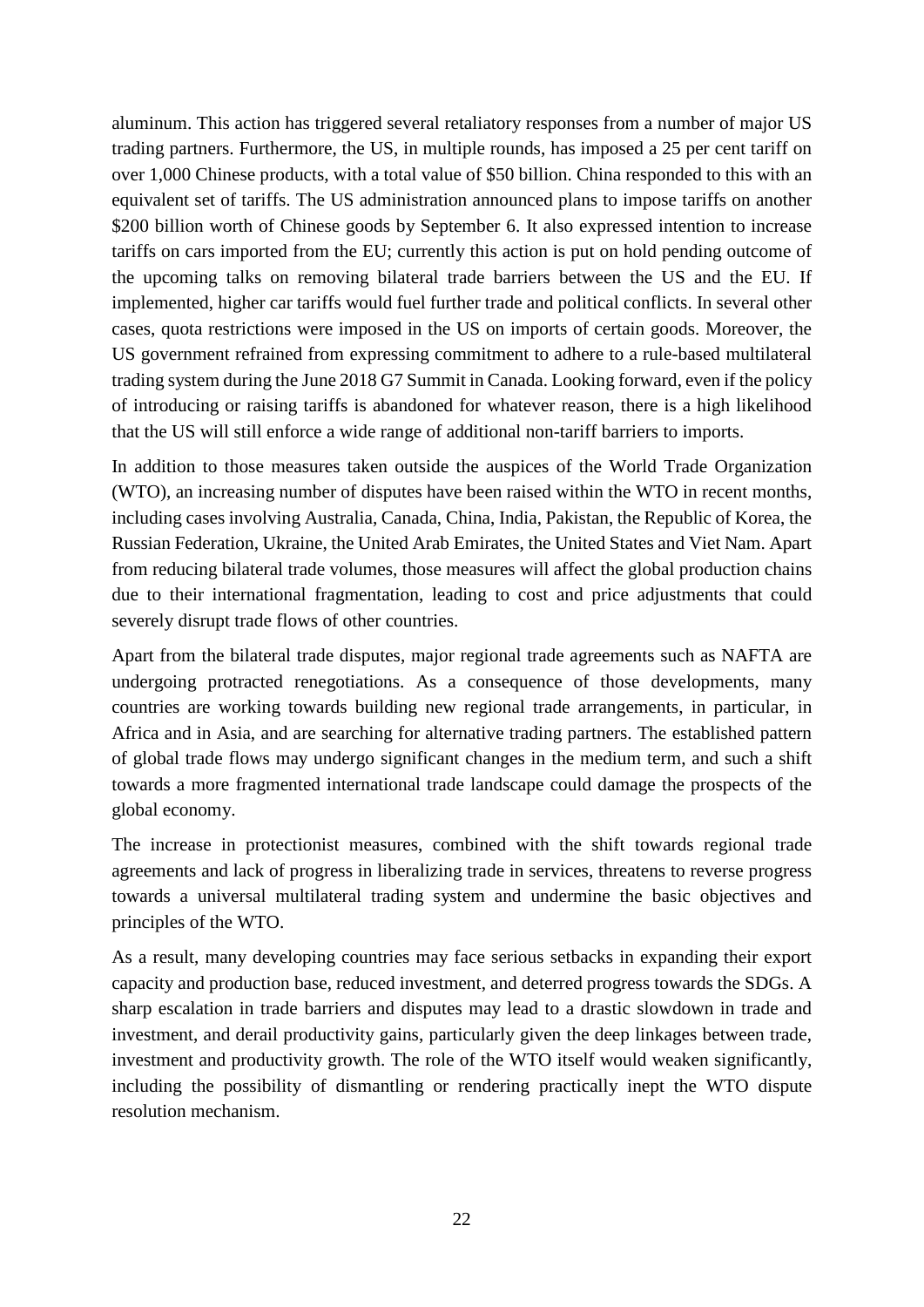#### *An abrupt tightening of global financial conditions*

The prolonged period of ultra-low interest rates in developed economies and abundant global liquidity has resulted in a significant rise in financial asset valuations (stock prices, in particular, have been persistently increasing from their 2009 record lows) and a substantial increase in debt levels across regions.<sup>[7](#page-22-0)</sup> More importantly, in many of these economies, the rise in debt has been mainly channeled towards real estate and financial assets rather than productive capital. Easy access to foreign funds allowed emerging economies (for example, Turkey and several Latin American countries) to run sizeable current account deficits in the post-crisis period. As a result, external financing needs - comprising short-term debt, amortization of medium and long-term debt and the current account deficit - have risen markedly in several cases.

As global financing conditions now tighten, concerns over potential negative consequences have come to the forefront. While monetary policy adjustment in major developed economies has been progressing gradually, there is uncertainty regarding the pace and impact going forward. In the US, the combination of a labour market that is close to full employment and a strongly pro-cyclical fiscal policy stance, could intensify inflationary pressures, requiring a more rapid withdrawal of monetary stimulus. In addition, against the backdrop of high uncertainty in the global policy environment, investor sentiment could shift abruptly, for example due to an escalation of trade conflicts, concerns over China's growth prospects or an intensification of geopolitical tensions. This could trigger severe asset price adjustments and a disorderly deleveraging process, potentially sparking banking sector stress and corporate bankruptcies.

The period of heightened financial market volatility in early 2018 exposed the vulnerabilities that have built up in many emerging economies. Amid increased risk aversion, emerging economies appear susceptible to a disorderly tightening of global liquidity conditions and sudden capital withdrawal. Most at risk are economies with high external financing needs and significant macroeconomic imbalances, such as large current account and fiscal deficits and high inflation. The recent financial turmoil in Argentina and Turkey has raised concerns over contagion to other emerging economies.

<u>.</u>

<span id="page-22-0"></span><sup>7</sup> In many developed economies, public and private debt levels remain at historically high levels. In emerging economies, the average debt-to-GDP ratio (all credit to non-financial sector) increased from 139 per cent in 2010 to nearly 200 per cent in 2017. Non-financial sector debt in China rose from 180 to over 250 per cent of GDP. Debt levels in Latin America also increased visibly, for example in Brazil (from 125 to 145 per cent of GDP) and Mexico (from 56 to 77 per cent of GDP).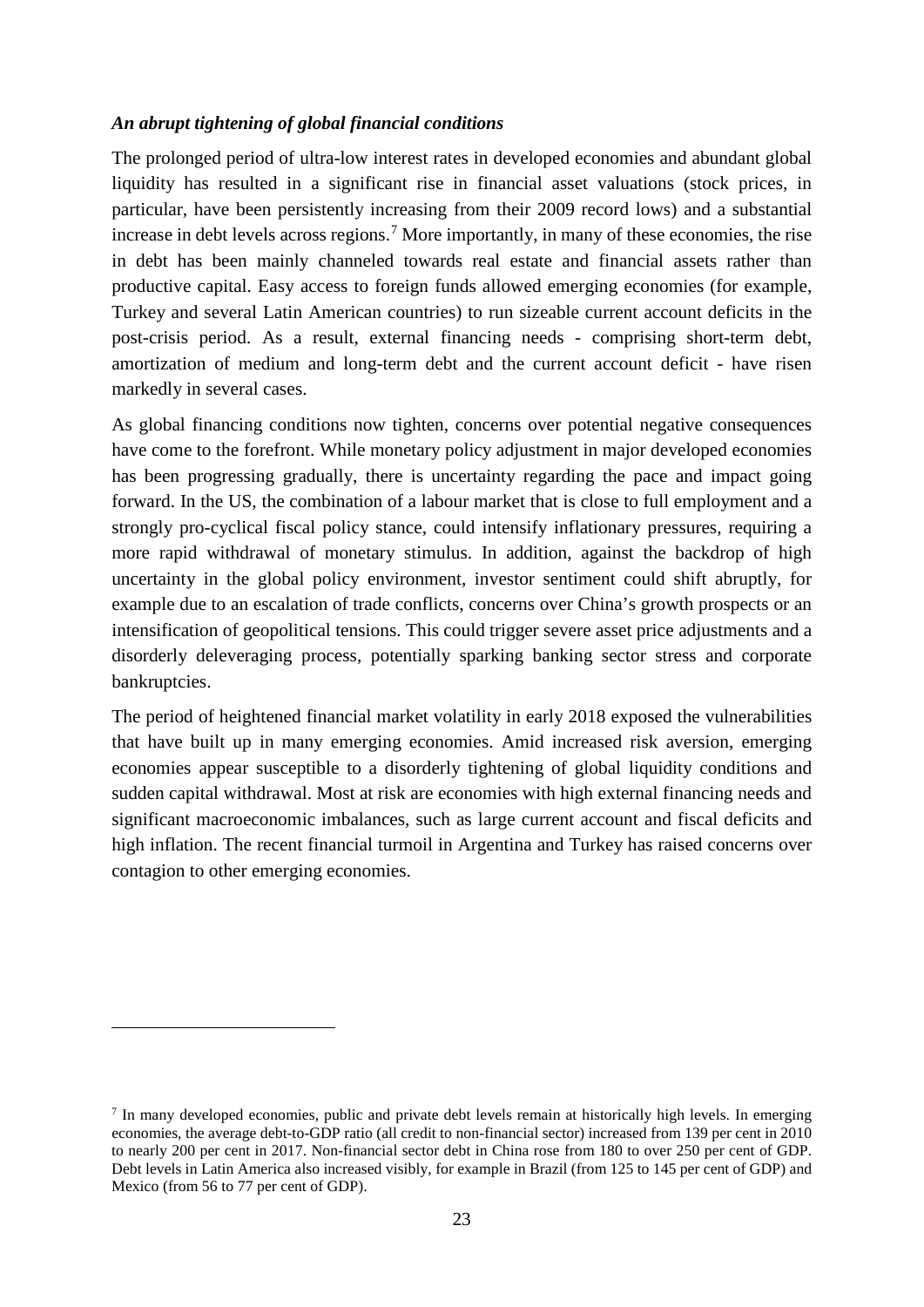# <span id="page-23-0"></span>**Section II: Key policy challenges**

## <span id="page-23-1"></span>**Unilateral trade measures challenge the multilateral trading system**

There has been a significant increase in trade tensions among the world's largest economies, highlighting the risk of a significant negative fallout for global trade. Following a series of investigations, including those related to national security and the acts, policies, and practices of the Government of China related to technology transfer, intellectual property, and innovation, the United States proposed a series of measures aimed at protecting domestic industries from perceived security concerns or imbalances in market access. As a result, by early 2018 the United States imposed new import tariffs on a range of products, including steel and aluminum for national security reasons, and washing machines and solar panel cells as safeguard measures. In response to these measures, major trading partners have put forward plans for retaliatory measures, and at the same time all parties are seeking solutions to the disputes at the WTO. Since 2017 the United States Government also initiated a sweeping review of existing trade deals. There are ongoing negotiations between the United States, Canada and Mexico over the North American Free Trade Agreement (NAFTA). In addition, the United States and the European Union have reached a preliminary agreement on their willingness to resolve their differences on trade. While a more permanent solution is still pending, one of the proposals envisages a free-trade agreement that would be a modified version of earlier proposals that were shelved due to political and public resistance.

The trade dispute between the United States and China has gained momentum in recent months. The United States imposed a 25 per cent tariff on imports of more than 1,000 products from China, worth approximately \$50 billion. Immediately, the Chinese Government imposed similar tariffs on United States products. Furthermore, both countries have threatened each other to impose additional import tariffs, with the United States identifying \$200 billion worth of Chinese imports. A full-blown trade war between the two largest world economies could encompass severe economic consequences for the global economy. While the trade policy environment among large economies remains in flux, it nonetheless already constitutes a clear move away from unambiguous support for the multilateral trading system.

The WTO agreements include specific provisions to allow differential treatment for developing and developed economies in trade agreements, in order to support the development dimension of the trading system. The agreements also include provisions for countries to charge additional import duties to compensate for damage caused by "unfair" trading practices, a clause used to justify some of the recently-proposed measures. Nonetheless, a fundamental principle of the WTO is moving towards lower trade barriers between countries, as a means of encouraging trade.

The use of tariffs and trade barriers is often seen as a way to protect domestic industries and employment against external competition. In many circumstances, however, these moves can prove self-defeating. Assessing the macroeconomic impact of a single tariff requires an understanding of both the direct impact on the targeted sector and the indirect impacts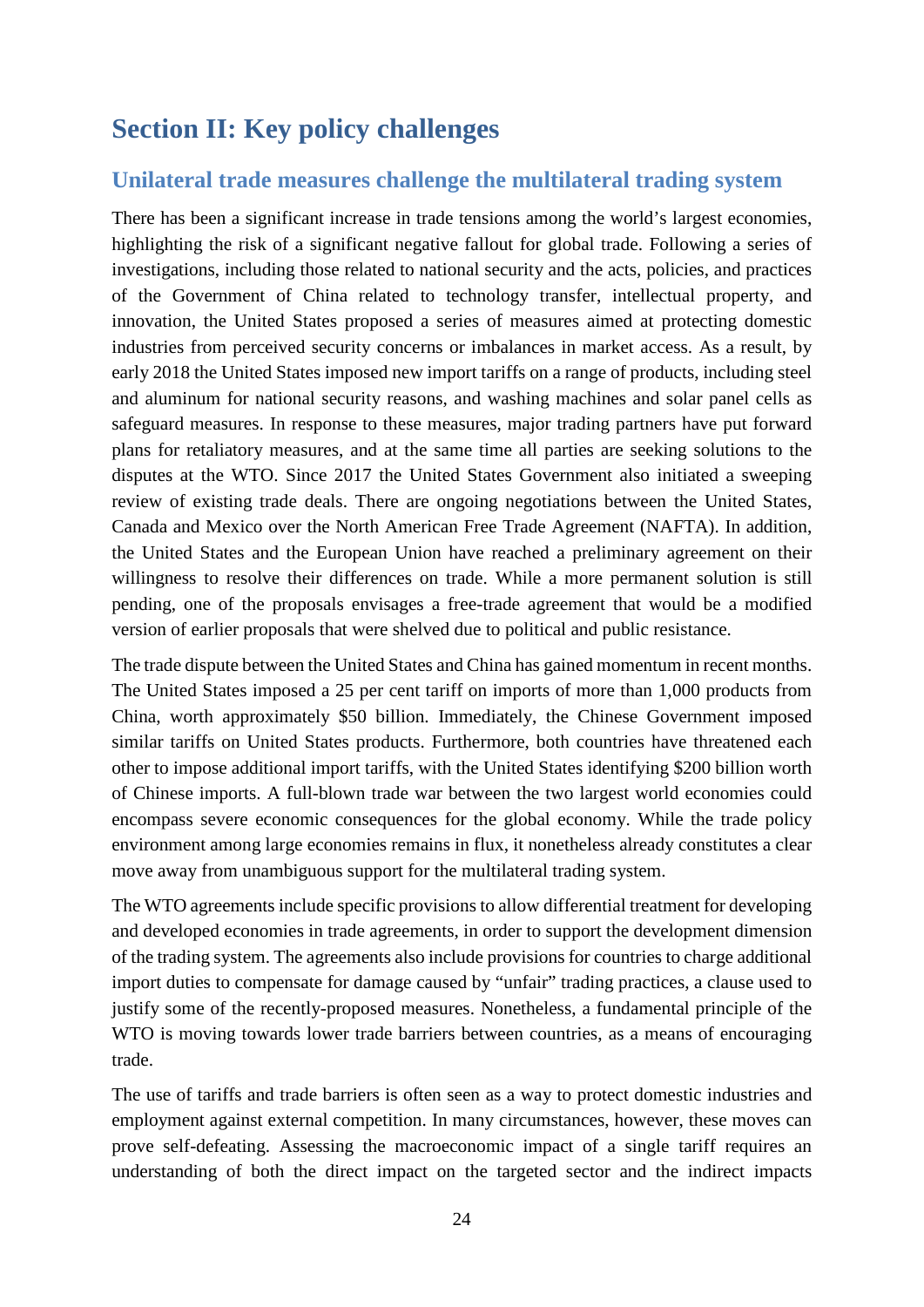elsewhere in the economy. For instance, a tariff on steel may preserve or create jobs within the steelmaking industry, as domestic firms are better able to compete with lower-cost producers abroad. This depends on the ability of domestic suppliers to expand production. The tariff also has an indirect impact on downstream steel-consuming industries and consumers more broadly. For the steel-consuming industries, the tariff raises production costs and may squeeze firm profits, potentially leading to job losses or lower wages in these industries. In addition, higher steel prices feed to the broader macroeconomy through higher consumer prices, dampening overall household demand.

The net impact of any tariff on the macroeconomy will depend on the relative magnitudes of these channels, as well as on spillovers and reactions in the rest of the world. Introducing a tariff in a large country would be expected to put downward pressure on international prices of the targeted product. For example, a tariff on steel in the United States may reduce demand for imported steel, and further aggravate the supply glut of steel in global markets. In practice, the global export price of steel has indeed come down by 5 per cent since the steel tariffs were announced, while the price of steel imported into the United States has risen by about 10 per cent.

Trade restrictive measures can also disrupt the intricate global and regional production networks that have evolved under existing policy, with potentially large impacts on many smaller developing countries integrated into those supply chains. In addition, tariffs may provoke retaliatory measures by other countries, which may constrain exports and increase uncertainty, with a negative impact on business confidence and investment. On the other hand, in some cases, trade diversion may benefit countries exempt from the new barriers. For example, a tariff on soybean exports from the United States to China could increase Chinese demand for soybeans from other countries, such as Brazil.

A further increase in trade barriers and retaliatory measures would mark a step back from the global efforts to revitalize a global partnership for sustainable development through progress towards building a universal, rules-based, open, non-discriminatory and equitable multilateral trading system, undermining some of the basic objectives of the WTO.

# <span id="page-24-0"></span>**High inequality constrains inclusive growth**

The recent improvement in global macroeconomic conditions should offer an opportunity to raise living standards on a broad scale. However, stronger economic growth in itself is not sufficient to ensure that these gains are widely shared. As recognized in SDG 10, reduced inequality – both within and among countries – is a key factor for inclusive growth and shared prosperity. Moreover, many other SDG goals and targets related to poverty, health or education are directly or indirectly linked to the issue of inequality (see Box 2 for further discussion on poverty).

The relationship between income inequality and growth at the country level is complex, with country-specific factors such as the size of the economy, the level of development and the institutional and political environment playing a major role. Empirical evidence has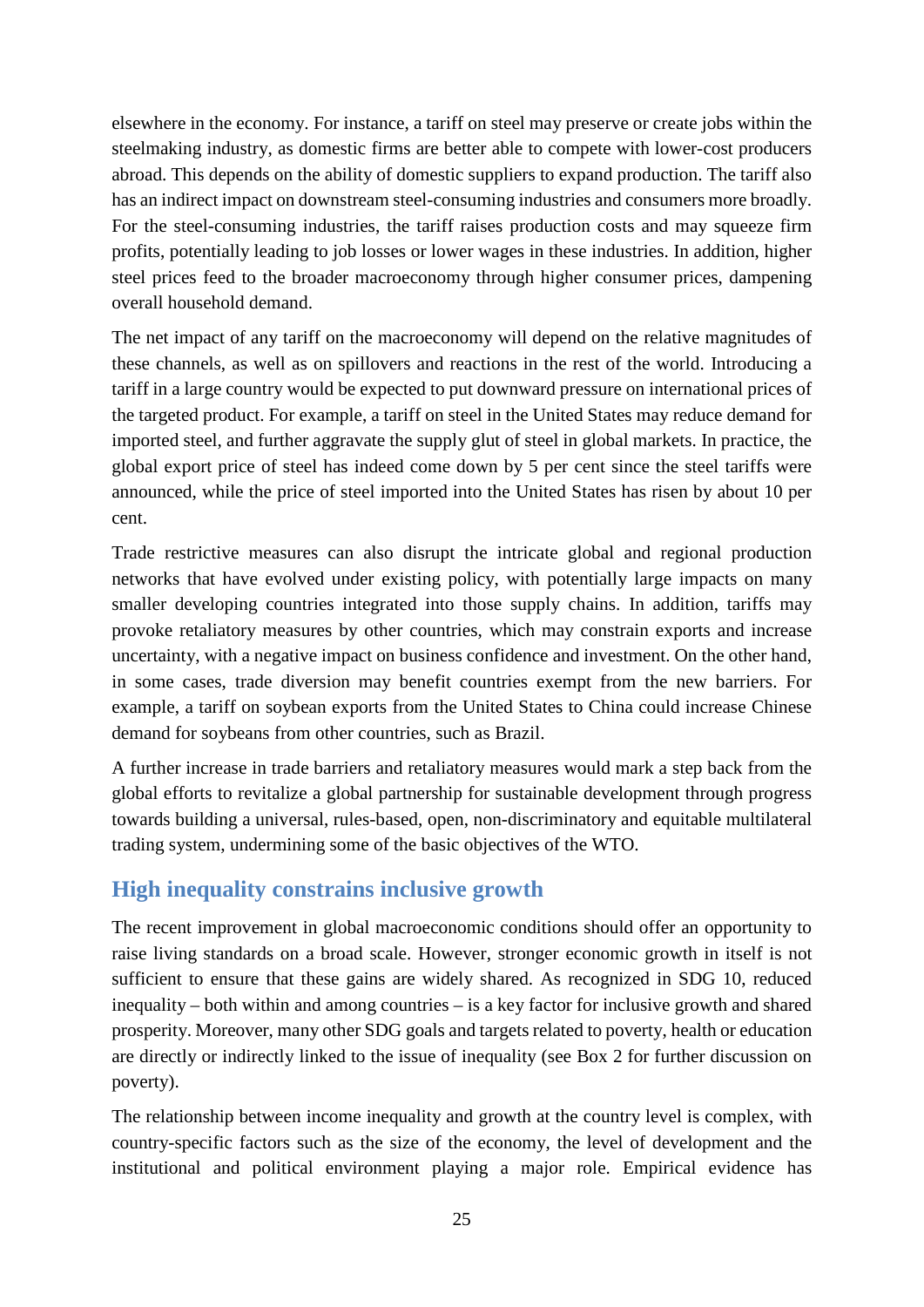increasingly suggested that high levels of inequality hinder economic growth.<sup>[8](#page-25-0),[9](#page-25-1)</sup> High income inequality is often associated with social tensions and political instability, which in turn can hamper growth-supporting investment. Inequality can also hinder human capital accumulation and social mobility, affecting both the short-term and medium-term economic prospects of a country. High levels of inequality are also often linked to disproportionate political influence by certain interest groups, resulting in market concentration and lack of competition, which in turn hampers productivity growth.

As widely documented, most developed and developing countries saw income inequality rise significantly throughout the 1980s and 1990s. In many cases, levels of inequality - measured for example by Gini coefficients or the income shares of the top 10 per cent - reached post-World War II highs. The increase in overall inequality can be attributed to both declining labour shares of income and rising wage inequality. Numerous factors contributed to these trends. Chief among them were moves towards privatization, liberalization and deregulation; skillbiased technological change; shifts towards less progressive tax systems; weakening of labour market institutions; and a decline in public capital. Widening income inequality – while not universal – prevailed across all major regions during this period.

The picture has become more mixed since the early 2000s, including the period since the global financial crisis of 2008. Inequality continued to rise in most developed economies, especially crisis-affected European countries that saw sharp increases in unemployment and severe austerity measures. In most developing countries, especially in Latin America and parts of Africa, inequality remains at extraordinarily high levels, holding back productivity and growth. However, recent data have shown some modest improvement in inequality trends. As illustrated in figure 2.1, in most developing and transition economies for which recent data are available, Gini coefficients were lower in 2014-15 than in 2005-08. Similarly, the income share held by the highest 10 per cent declined slightly in most of these economies during this period, while in two out of three countries, mean incomes grew faster for the bottom 40 per cent than for the total population from 2008 to 2013.<sup>[10](#page-25-2)</sup> In part, these gains may be temporary cyclical reactions to the global financial crisis (for example a temporary decline in the capital income share).<sup>[11](#page-25-3)</sup> However, in some cases the positive trends reflect more structural longer-term changes. Latin America and the Caribbean, the region with the most uneven distribution of income, has made significant progress in reducing inequality in the past 15-20 years. Four factors contributed to the observed reduction in Gini coefficients across the region: first, a relative increase of the labour income of poor workers, partly as a result of higher minimum wages; second, an increase in average schooling of adults; third, an increase in government

<u>.</u>

<span id="page-25-0"></span><sup>8</sup> Jonathan D. Ostry, Andrew Berg, and Charalambos G. Tsangarides (2014). Redistribution, Inequality and Growth. IMF Staff Discussion Note.

<span id="page-25-1"></span><sup>&</sup>lt;sup>9</sup> This contrasts with some theoretical literature of the 20<sup>th</sup> century, which viewed higher inequality as an incentive to increase work and education efforts or as a factor encouraging higher rates of domestic savings.

<span id="page-25-3"></span><span id="page-25-2"></span><sup>&</sup>lt;sup>10</sup> World Bank (2016), Poverty and Shared Prosperity, Taking on Inequality. <sup>11</sup> IMF, World Economic Outlook, April 2017.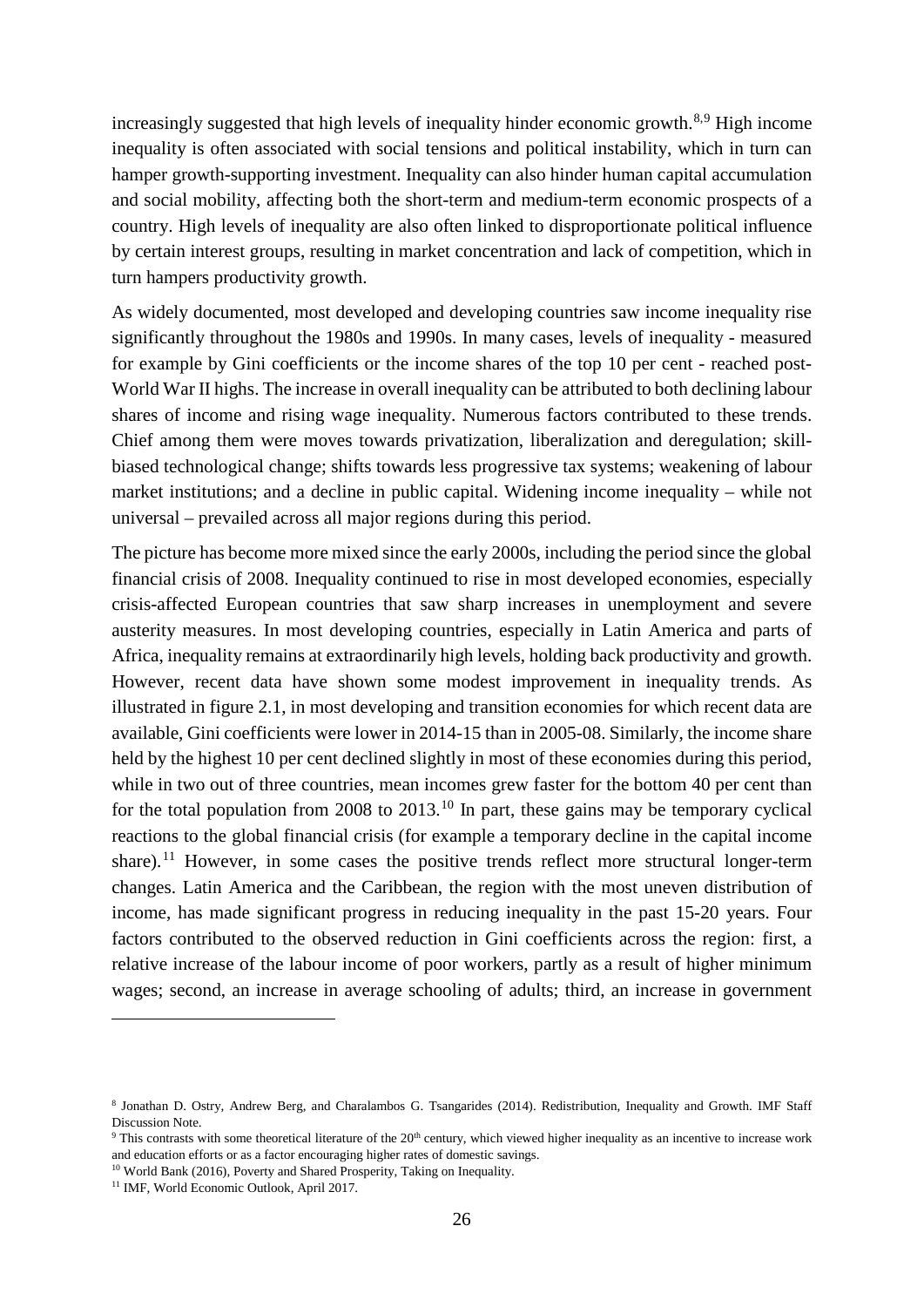transfers to households in the form of targeted social programs; and fourth, a demographic dividend, with an increase in the share of working-age people. [12](#page-26-0)



**Figure 2.1 Gini coefficient, 2005-2008 and 2014-2015**

*Source*: World Bank and \CEIC Data.

<u>.</u>

*Note*: Figure includes a subset of countries in each region for which data are available. A higher value of the Gini coefficient indicates a higher level of inequality.

In East Asia, the last decade has also seen more policy efforts geared towards addressing income inequality. Such measures include the implementation of large infrastructure plans, which generated jobs for low-skilled and migrant workers; the review of minimum wage policies; the introduction of cash handouts for the poor; and the strengthening of pension systems. In the former centrally planned economies of Central and Eastern Europe and the CIS, inequality also declined in the aftermath of the global financial crisis, after increasing sharply during the economic transition of the 1990s and early 2000s.

Levels of inequality remain high in many developing countries. However, recent positive experiences illustrate the role institutions and policies play in promoting a more equitable

<span id="page-26-0"></span><sup>12</sup> Inter-American Development Bank (2016). Social Pulse in Latin America and the Caribbean 2016: Realities & Perspectives <https://publications.iadb.org/handle/11319/7863>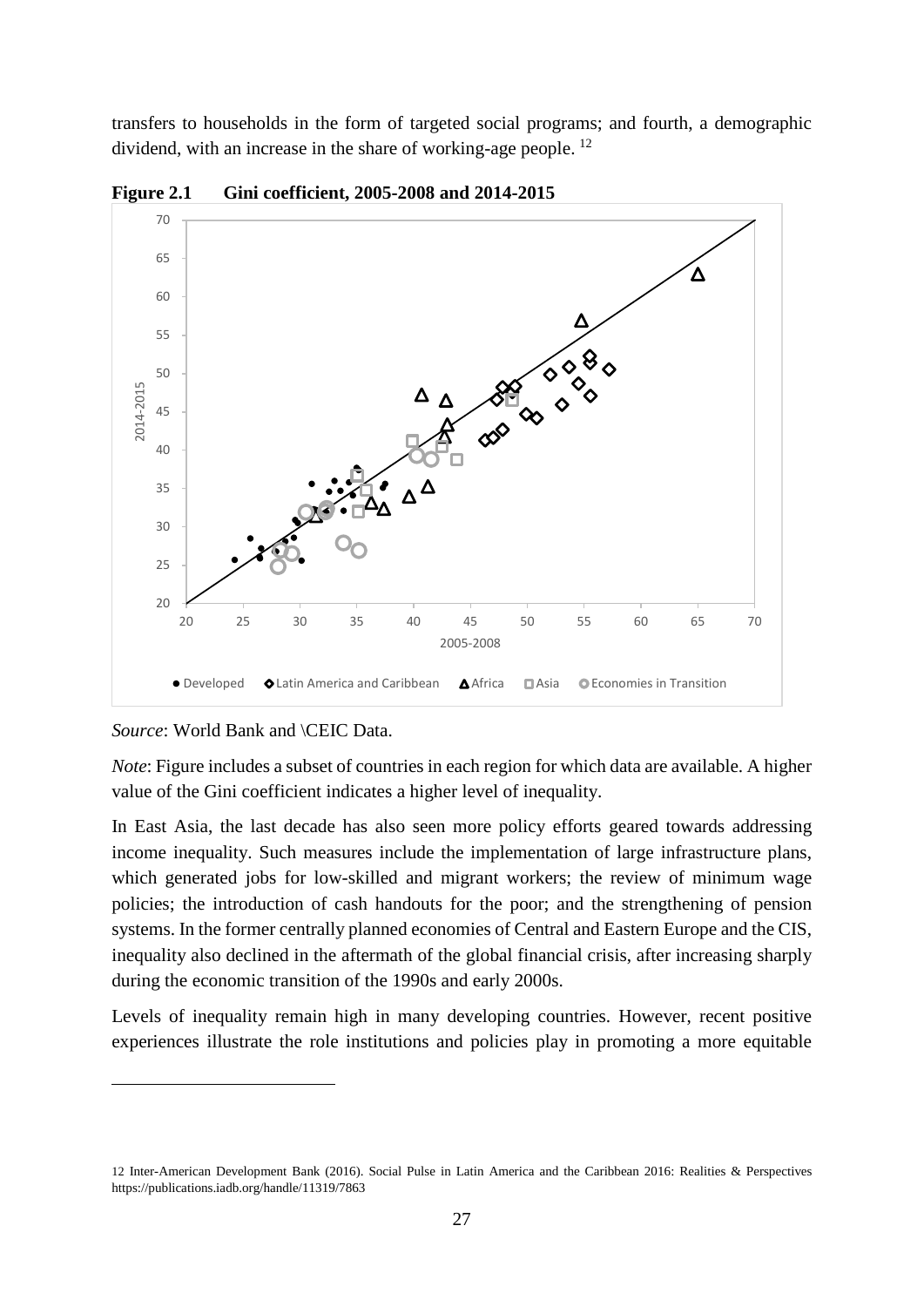distribution of the gains from growth. The current benign global economic environment presents an opportunity to accelerate progress in this direction.

### *Box 2 Scenarios for poverty reduction*

Accelerating progress towards greater income equality is essential for achieving many of the SDG targets, including the eradication of poverty. Despite enormous progress over the last two decades, globally, an estimated 782 million people continue to live below the extreme poverty line of \$1.90 per day. Baseline estimates, based on an extension of the current short-term forecast baseline using the World Economic Forecasting Model,<sup>[13](#page-27-0)</sup> suggest that 685 million people may remain in extreme poverty by 2030.

The share of a population living in extreme poverty depends on two key factors: the average level of income in the economy and the degree of income inequality. Even in a country where the average level of income is high relative the extreme poverty threshold of \$1.90 per day, poverty rates may still be elevated if income is very unequally distributed across individuals. Reducing poverty can be achieved either by lifting average incomes or by reducing income inequality.

The baseline projections for poverty headcount ratios illustrated in figure 1 are based on a set of simplifying technical assumptions. The first assumption draws on the methodology employed by the World Bank to estimate poverty rates in non-survey years: the mean of the income distribution is assumed to evolve in line with aggregate consumption per capita, adjusting for the historical discrepancy between the two. Second, the distribution of income – or the degree of inequality – is assumed to remain constant within a country over the forecast horizon. Third, we assume that this distribution of income can be approximated as lognormal. For the majority of countries this assumption holds relatively well, but in some cases the actual data is more skewed or erratic.

Applying model-based forecasts for consumption per capita, the baseline projections suggest that more than 7 per cent of the global population may remain in poverty by 2030, with nearly 30 per cent of the population in Africa and in the LDCs remaining in extreme poverty, which would constitute a serious shortfall in global ambitions.

### **Figure 1. Extreme poverty headcount ratios, scenarios for 2030**

<u>.</u>

<span id="page-27-0"></span><sup>&</sup>lt;sup>13</sup> [https://www.un.org/development/desa/dpad/wp-content/uploads/sites/45/publication/2016](https://www.un.org/development/desa/dpad/wp-content/uploads/sites/45/publication/2016%20_Apr_%20WorldEconomicForecastingModel.pdf) Apr [WorldEconomicForecastingModel.pdf](https://www.un.org/development/desa/dpad/wp-content/uploads/sites/45/publication/2016%20_Apr_%20WorldEconomicForecastingModel.pdf)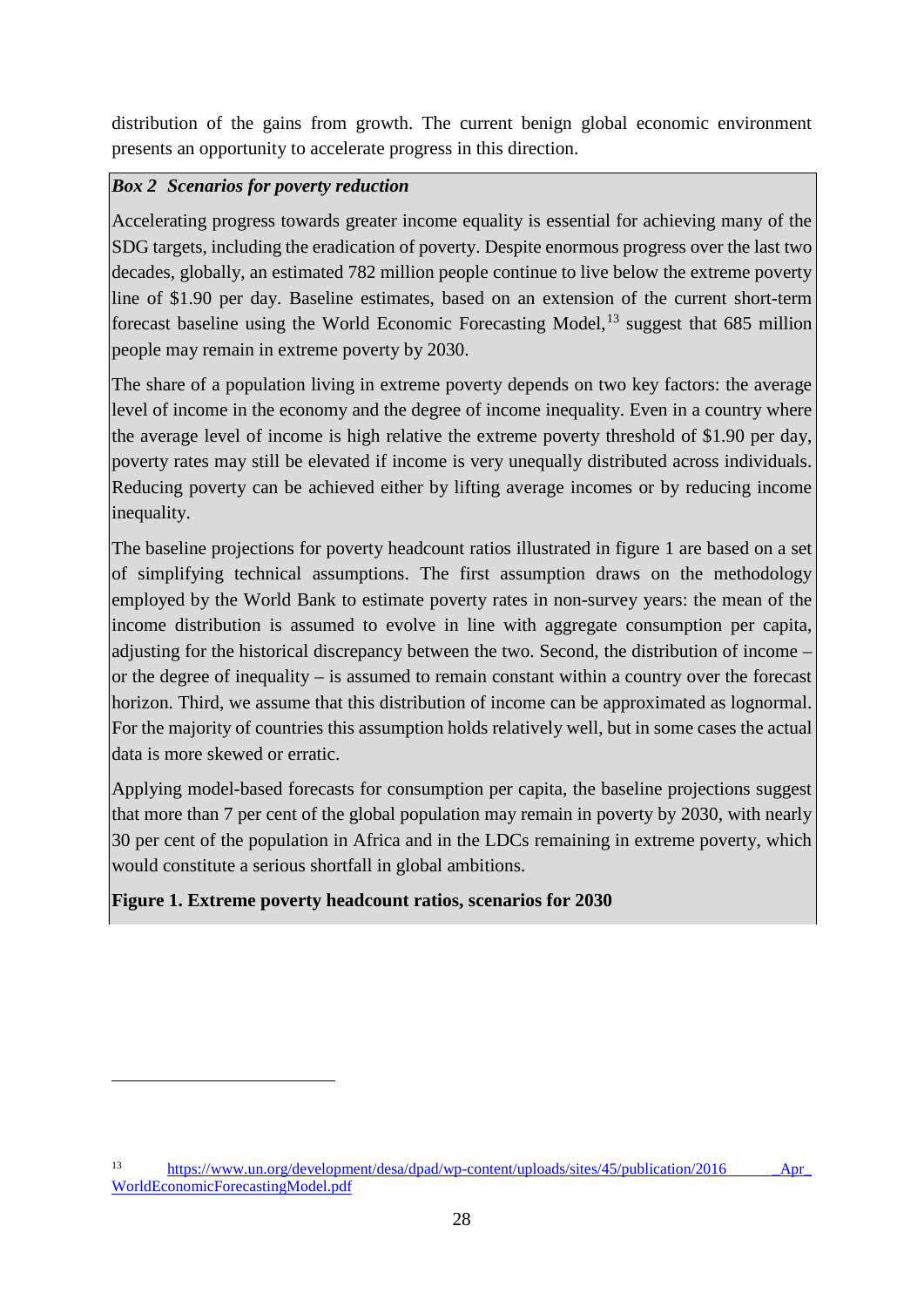

*Source*: UN/DESA. Based on projections and scenarios produced with the WEFM.

What needs to change in order to meet the global goal of eradicating extreme poverty by 2030? Prospect for poverty rates under some alternative scenarios for growth and inequality are illustrated in figure 1. The first scenario considers a more rapid rise in average incomes relative to baseline projections. The left panel of figure 2 illustrates the historical distribution of average consumption per capita growth across 176 countries, as well as the forecast distribution for average growth in 2015-2030 that underlie the baseline projections. The forecast median growth rate is slightly optimistic, but broadly consistent with recent historical precedence. For the scenario, we raise average income growth to at least 4 per cent per annum, using the distribution of growth rates in the period 2000-2015 as a guide for a more optimistic scenario. Holding inequality constant, this would bring poverty rates in Africa and the LDCs down to 22-23 per cent by 2030 – still some way off target.

The second scenario maintains income growth from the baseline projections, but allows inequality to decline. The magnitude of decline is calibrated as an optimistic scenario, based on the distribution of the average annual change in inequality for the period 2000-2015, as illustrated in the right panel of figure  $2<sup>14</sup>$  $2<sup>14</sup>$  $2<sup>14</sup>$  Under this scenario, poverty rates decline to about 27 per cent in both Africa and the LDCs – a significant but nonetheless limited improvement.

The third scenario combines the rise in income growth from scenario 1 and the decline in inequality from scenario 2. This brings poverty rates in Africa below 20 per cent. While this

<u>.</u>

<span id="page-28-0"></span><sup>&</sup>lt;sup>14</sup> The specific measure of inequality adopted in this exercise is the standard deviation of the log of average income in each country. In the scenario, this measure declines by 0.5 per cent per annum from 2016 to 2030.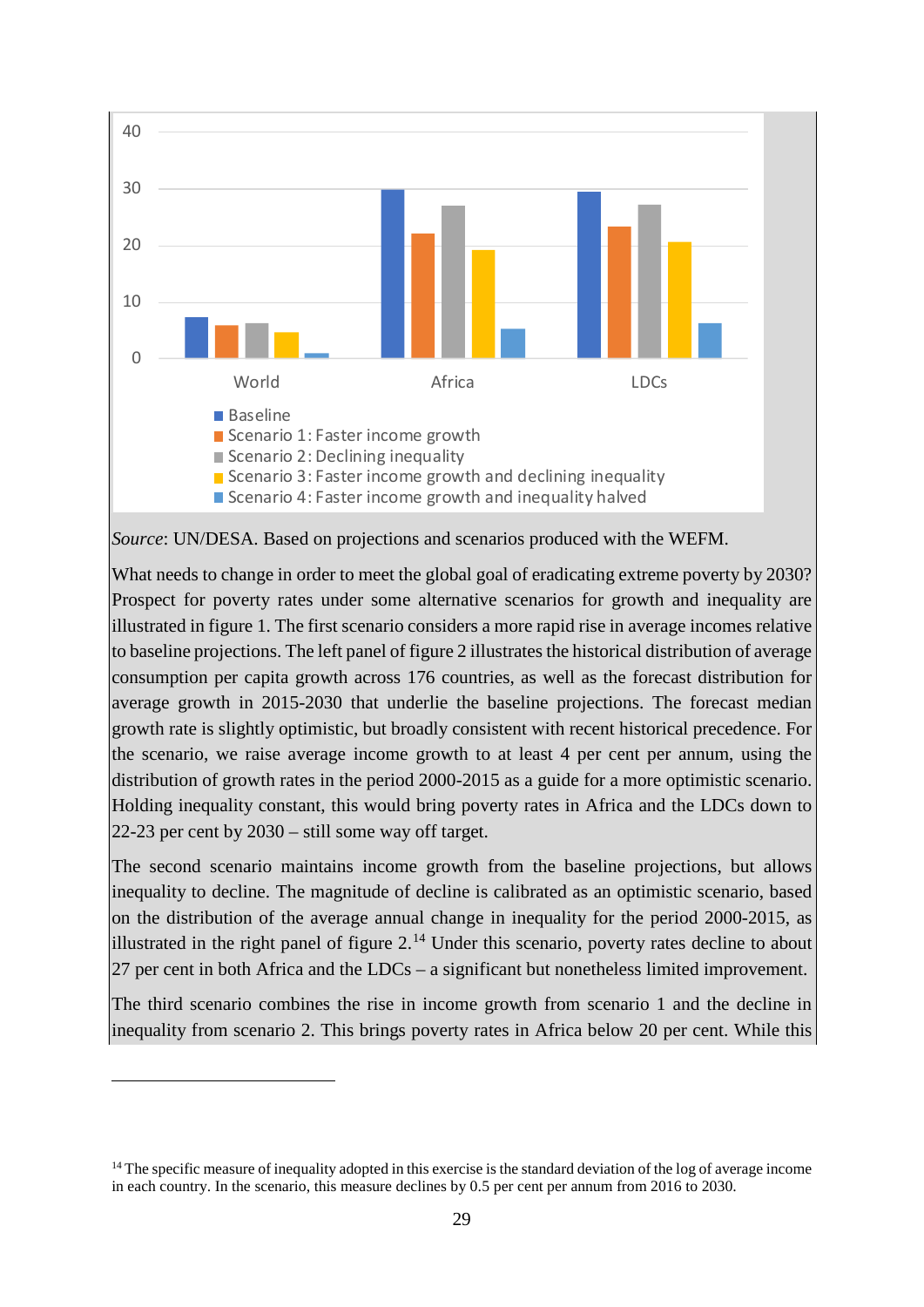would lift 240 million people out of extreme poverty compared to the baseline scenario, it nonetheless falls well short of the goal to "leave no one behind".

### **Figure 2. Distributions of average annual income growth and inequality change across countries**

A. Per capita income growth B. Income inequality change -6 -4 -2  $\Omega$  $\overline{\phantom{0}}$  $\overline{A}$ 6 8  $10$ 1970-1985 1985-2000 2000-2015 2015-2030 Distribution of average annual growth rates across 176 countries -2.0 -1.6  $-1.2$ -0.8 -0.4  $0.0$ 0.4 0.8 1.2 1.6 2.0 2.4 2.8 1985-2000 2000-2015 Distribution of average annual change

*Source*: UN/DESA, GCIP.

*Note*: Central lines indicate the median and dots the average of average growth ranges across countries. Shaded area is the 95 per cent confidence interval around the median. Boxes indicate range of 50 per cent of observations around the median, and endpoint of whiskers indicate the range of 95 per cent of observations.

The final scenario is more radical, combining both the faster growth in average incomes from scenario 1 and a dramatic improvement in inequality, that essentially halves the level of inequality in each country. Under this scenario, global poverty rates fall to about 1 per cent, while in Africa and the LDCs rates drop to 5-6 per cent.

These scenarios offer some insights into the scale of the challenges ahead. Eradicating poverty will require both an acceleration in income growth and steep declines in inequality. Historical improvements in inequality, which averaged 0 over the 15 years to 2015 and deteriorated over the previous 15-year period, are clearly woefully inadequate as a guide for the improvements needed over the coming decade. Integrated and cross-cutting policy measures, that both raise prospects for economic growth and reduce income inequalities, are essential to shift the world economy towards a more sustainable and inclusive path. This includes, for example, investment in areas such as education, healthcare, resilience to climate change and building financial and digital inclusion, to support economic growth and job creation in the short-term and promote long-term sustainable development.

# <span id="page-29-0"></span>**Pricing in climate change**

Acceleration in economic growth continues to bear environmental costs. In contrast to what is required, total anthropogenic GHG emissions are increasing. Global energy-related carbon dioxide  $(CO<sub>2</sub>)$  emissions increased 1.4 per cent in 2017, reaching a historical high of 32.5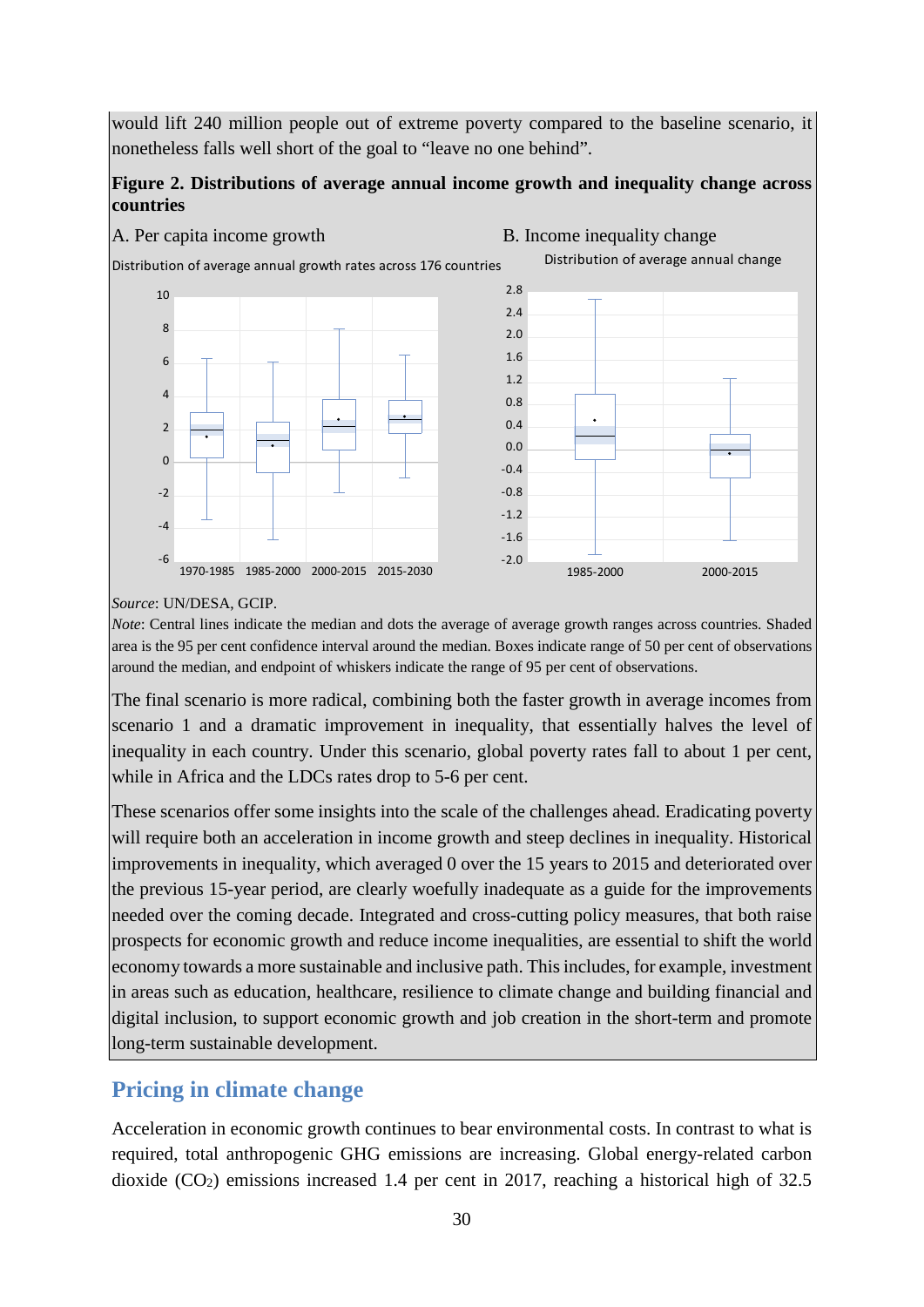gigatons, due to the acceleration of global economic growth, relatively low cost of fossil fuels and weaker energy efficiency efforts, according to the International Energy Agency (IEA). At this rate, the IEA warns, current efforts to combat climate change are insufficient to meet the objectives of the Paris Agreement. Agricultural emissions, the second most important source of GHG emissions, have also steadily risen. In 2016, global emissions grew 1 per cent, with three-fifths of emissions due to livestock farming (FAO). Emissions related to industrial processes, waste and international transportation have also historically been increasing.

According to Munich Re's NatCatSERVICE database, the number of registered weatherrelated loss events has more than tripled since the 1980s. The year 2017 ranks among the top five years in terms of number of natural catastrophes. While attribution of any given weather event to climate change alone is difficult, climate change is expected to increase the likelihood and intensity of extreme weather events, such as catastrophic floods, droughts and storms.<sup>[15](#page-30-0)</sup>

This poses serious threats to communities. In 2017, there were 18 million new displacements globally due to weather disasters (IDMC). Estimates of financial losses related to catastrophic natural events<sup>[16](#page-30-1)</sup> reached \$170 billion globally, of which less than half were insured  $(\$49$ billion). This is significantly higher than the averages for the last ten years. Though an increase in insured losses could be due to many factors, climate change is predicted to increase some categories of insured losses and the insurance industry is poised to keep track of changes as well as to price in the costs of climate change.

Other industries are also increasingly pricing in weather and climate change. Unseasonal weather conditions have been blamed by retailers and other companies for disappointing profits in given periods. Weather events can impact a company's demand as well as its supply, via impacts on its premises, operations, supply chain, transport needs and employee safety. Natural hazards can also affect the volatility of corporate cashflows and companies' credit ratings. According to S&P, between July 2015 and August 2017, climate factors were a key driver of rating action in 43 instances, 65 per cent of which were downgrades. In the 2017 financial year, 708 companies (including 73 on the S&P 500) disclosed a material effect on earnings from weather events, of which 90 per cent described it as negative. The average cited impact on earnings was 5 per cent (6 per cent for S&P 500) for the few companies who quantified it.<sup>[17](#page-30-2)</sup>

To this end, the G20's Financial Stability Board recently created a Task Force on Climaterelated Financial Disclosures (TCFD), which seeks to improve the quantification and disclosure of the financial impact of weather events in private and public entities. By creating more awareness and understanding of climate-related risks and opportunities, the TCFD hopes

<u>.</u>

<span id="page-30-0"></span><sup>15</sup> IPCC, 2013: Summary for Policymakers. In *Climate Change 2013: The Physical Science Basis. Contribution of Working Group I to the Fifth Assessment Report of the Intergovernmental Panel on Climate Change*, Stocker et al., eds. Cambridge, United Kingdom and New York, USA: Cambridge University Press.

<span id="page-30-1"></span><sup>&</sup>lt;sup>16</sup> Includes geophysical, meteorological, hydrological and climatological events.

<span id="page-30-2"></span><sup>&</sup>lt;sup>17</sup> S&P Global Ratings (2018). The Effects Of Weather Events On Corporate Earnings Are Gathering Force.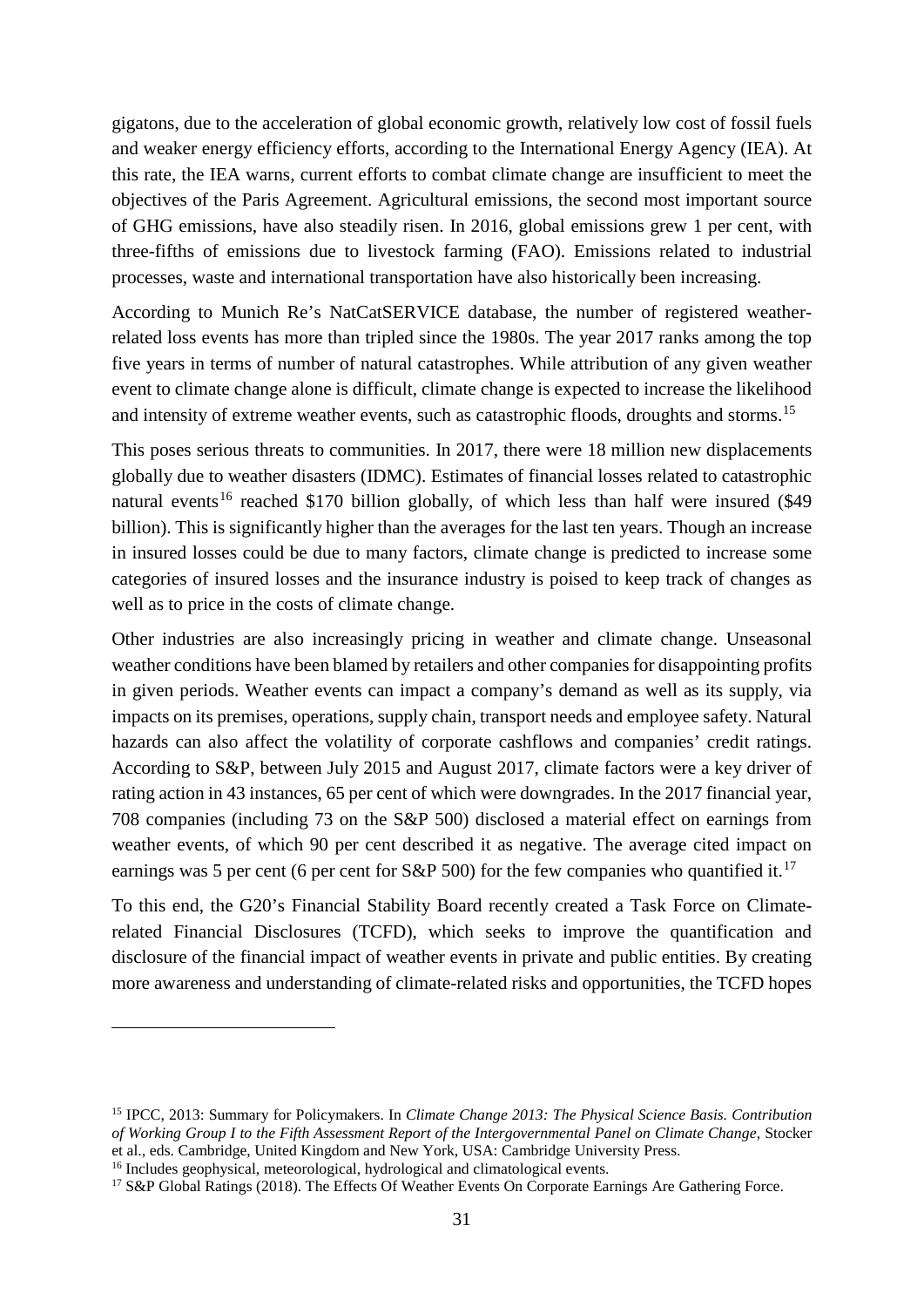to foment better risk management, more informed strategic planning, and improved access to capital (TCFD, 2018). As of June 2018, 286 companies with a combined market capitalization of over \$7.1 trillion and 48 other organizations (such as trade associations, central banks, regulators and national governments) in 40 countries over six continents have expressed their support for the TCFD recommendations, although implementation may take some time. Awareness is increasing in the business community as well as in the public at large that building resilience against the significant economic risks posed by climate change, may also bring new opportunities for growth.

# <span id="page-31-0"></span>**Section 3. Regional economic prospects**

# <span id="page-31-1"></span>**Developed economies**

## <span id="page-31-2"></span>*North America: United States imports stagnate amid rising trade tensions*

### *United States*

Amid the build-up of trade tensions, the Unites States has withdrawn from and undertaken prolonged renegotiations of a number of major bilateral and plurilateral trade agreements, and has announced and introduced a wide range of tariff hikes over the course of 2018, creating considerable uncertainty in the global trade arena. To date, the impact of this uncertainty on the domestic economy has been offset by major fiscal stimulus measures introduced in 2018, including a 2 percentage points drop in income tax rates, a steep decline in the corporate tax rate and rise in Federal government consumption spending, especially on defence.

The economy of the United States is operating at or close to full capacity and exhibited robust annualized growth of 4.1 per cent in the second quarter of 2018. GDP growth is expected to reach 2.6 per cent in 2018 and 2.3 per cent in 2019. The decline in the corporate tax rate will continue to support investment in the near term, while income tax cuts will continue to sustain steady household spending. However, after-tax wage inequality is expected to continue to rise, as higher income households reap a greater share of tax cuts.

These stimulus measures will allow the federal deficit to widen from 3.5 per cent of GDP in 2017 to about 5 per cent of GDP by 2019, and government debt will continue to rise relative to GDP for the next decade. The aggressive fiscal expansion, at a point when the economy is operating near full capacity, coupled with potential upward pressure on inflation from import tariffs, may accelerate the pace of interest rate rises by the Fed.

Net trade made a strong positive contribution to GDP growth in the second quarter of the year, as export growth remained steady while import volumes stagnated. Imports of services, especially travel services, dropped sharply. Weak import volumes limit scope for positive spillovers from the buoyant United States economy on the rest of the world.

#### *Canada*

In Canada, the economy registered exceptional growth of 3 per cent in 2017, driven by fiscal stimulus measures and strong gains in housing wealth. Looking ahead, economic activity is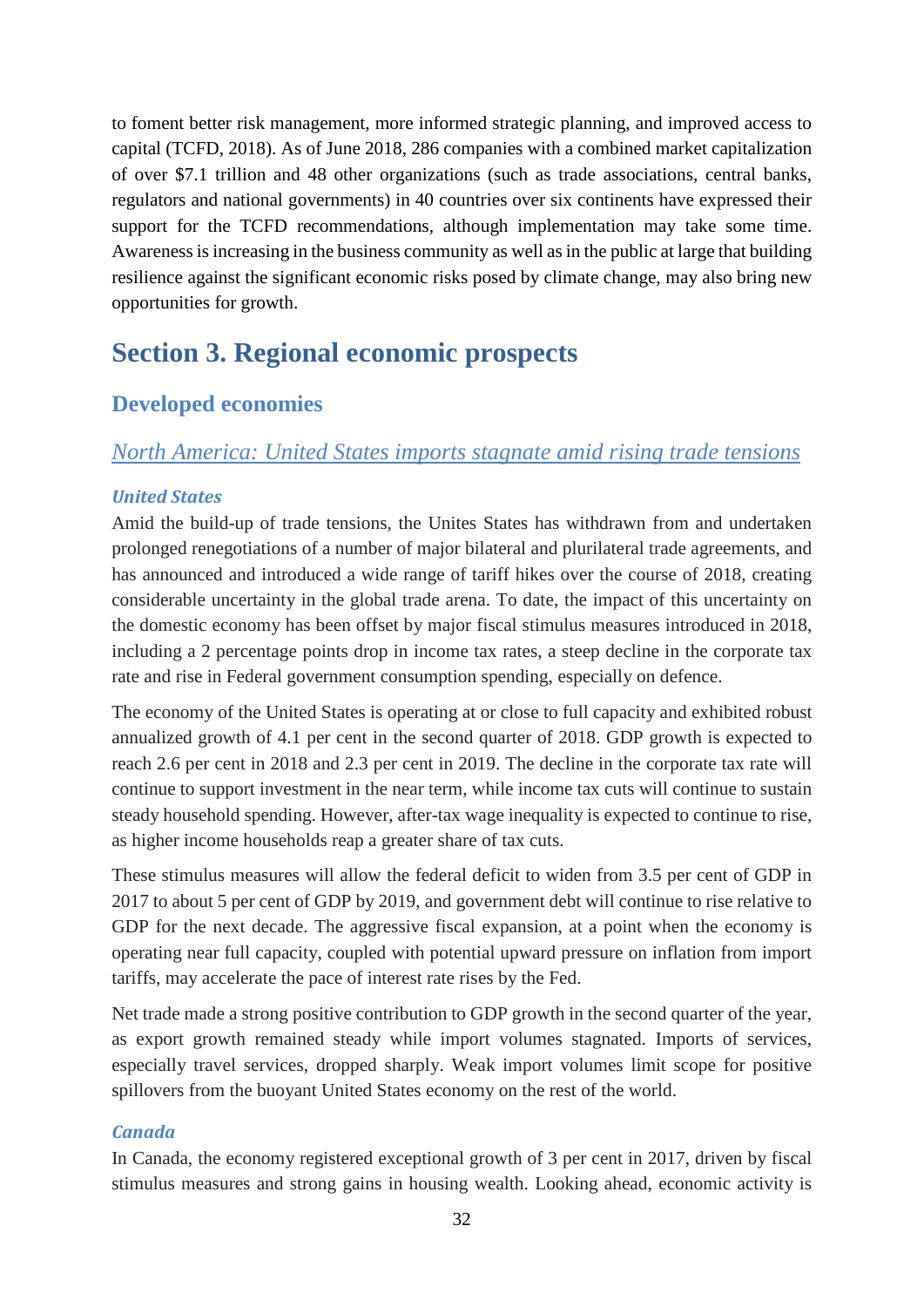expected to expand at a more moderate, but healthy pace of 2-2.4 per cent in 2018-2020. In the first half of 2018, household consumption and investment growth slowed, and the real estate sector has cooled. This is offset by accelerating business investment, especially in mining and oil extraction industries. However, elevated uncertainty surrounding the ongoing renegotiation of NAFTA and the impact of United States tariffs may restrain the rebound in investment in the near term.

#### *Country forecast summaries by LINK participants*

#### <span id="page-32-0"></span>*Canada*

### *PEAP Policy Study 2018-2, Policy and Economic Analysis Program, Rotman School of Management, University of Toronto Contributors: Peter Dungan and Steve Murphy*

We have said this many times over the last few years, but there continues to be uncertainty over the robustness in the economic recovery in much of the world. Building on strength through the first half of 2018, however, we expect the US economy to provide an important underpinning to Canadian growth. The collapse and subsequent stop/start/stop/start recovery in world oil prices has caused significant weakness in the Canadian economy (exacerbated in the 2nd quarter of 2016 by the wild fires in northern Alberta), with business investment particularly hard hit. Recent Canadian data suggest that the economy has turned the corner, however, as business investment has begun to firm, and government infrastructure spending has finally kicked in. Uncertainty over the future of NAFTA and ongoing U.S. tariff threats remain a concern though, and we are somewhat pessimistic on growth through the end of 2018.

We expect the US Fed to be remain cautious in continuing to raise interest rates with only one quarter point increase per quarter for several years. Given the recent strong Canadian data, the Bank of Canada has also begun increasing rates but we expect it too will be cautious in how quickly it raises rates, given continued uncertainty over U.S. trade policy, among other things. This should translate into some softness in the dollar in the very near term, as oil prices retreat somewhat over the next few months. As the Bank continues to increase rates and commodity prices firm in 2019 and beyond, the dollar should begin to strengthen.

Our medium-to-long-term projection is similar to our previous recent published projections but the relative contributions from trade and investment have continued to shift somewhat. There should be a continued gradual nominal appreciation of the Canada-U.S. exchange rate, together with a real appreciation, as the U.S. adjusts to a more sustainable current account balance. The long-term projection for the dollar, however, is expected to climb only modestly above 90 cents U.S. by 2050. We expect that Canada's current account will be negative throughout almost the entire projection period. As in our last projection, we expect that net energy trade will be much weaker than in previous projections, as we have come to the conclusion (perhaps belatedly) that world environmental concerns will significantly reduce demand for carbon based energy products in the medium- to-longer term.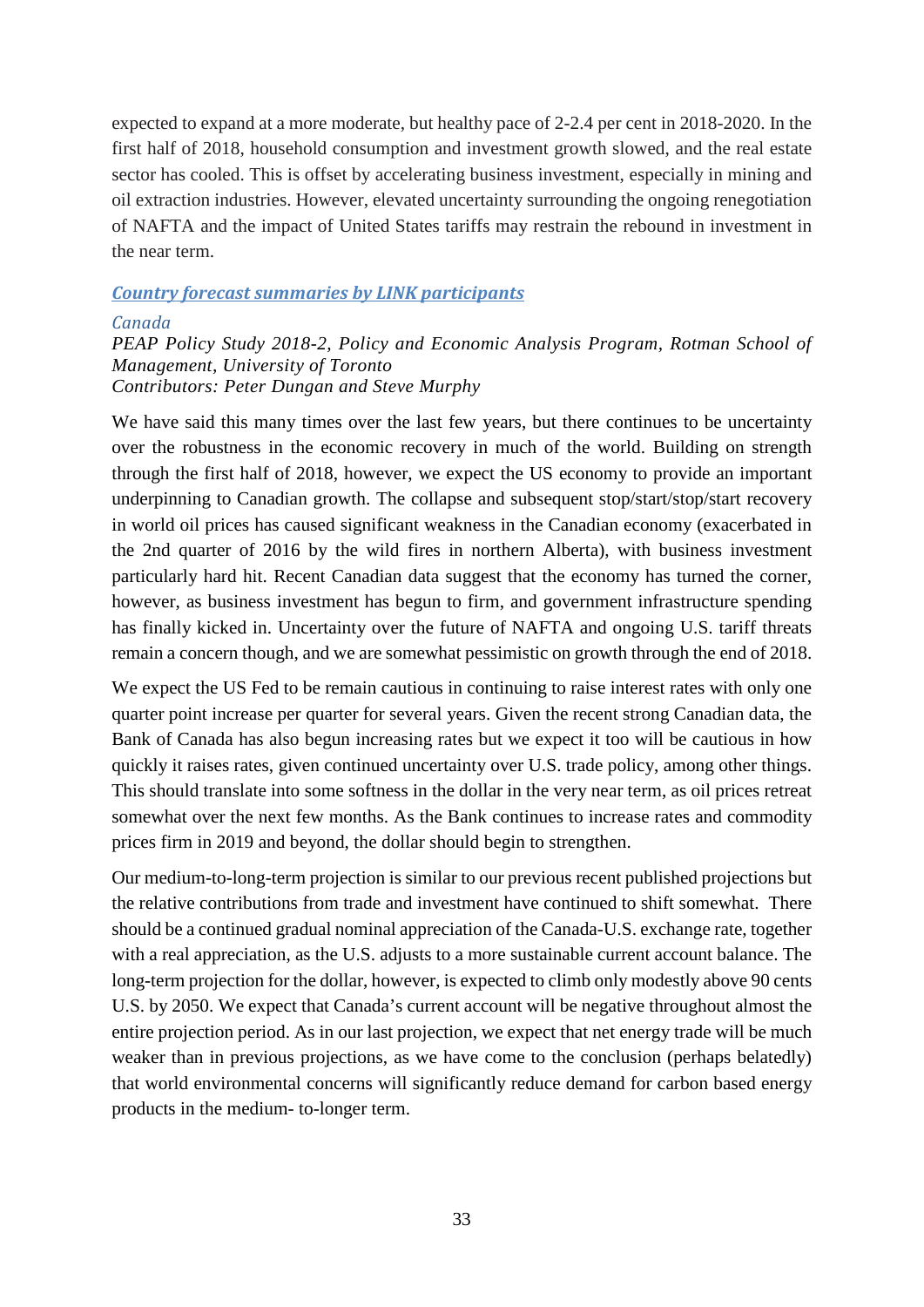# <span id="page-33-0"></span>*Developed Asia and Pacific*

### *Japan*

Real GDP growth is decelerating in Japan after marking 1.7 per cent in 2017. Although the rising corporate profits have resulted in robust growth in the corporate capital investments, the rapid decline in the private housing investments has lowered the aggregate growth path. The labour market remains tight, although it has not given rise to significant inflationary pressure and wage growth remains slow. Moreover, the moderately rising wage level remains insufficient to bolster household consumption growth. In its recent policy announcement, the Bank of Japan (BoJ) projected that consumer price inflation would not reach its 2 percent target by 2021. The potential for a sharp appreciation of the Japanese yen poses a key downside risk to the economy.

The BoJ has maintained a set of unconventional monetary easing measures which is known as the Quantitative and Qualitative Monetary Easing (QQE). While continuing to use its balance sheet to expand the monetary base, the pace of the asset expansion has been slowing down in 2018. Meanwhile, the year-on-year growth rate of broad money stock, M2, has been decelerating from its peak of 4.0 per cent in October 2017 to 3.0 per cent in July 2018.

In response to the Government's commitments to fiscal consolidation, particularly to lowering its debt-dependency, the fiscal policy stance shifted to neutral in 2018. As no major public investment projects were included in the supplemental budget in 2017 fiscal year, Government spending did not actively stimulate the domestic demand in the first half of 2018.

### *Country forecast summaries by LINK participants*

<span id="page-33-1"></span>*Australia Peter Brain\* and Jane Cunningham\* and Duncan Ironmonger\*\* \*National Institute of Economic and Industry Research, \*\*Department of Economics, University of Melbourne*

The projected Australian GDP growth is relatively weak by historical standards. After a rate 3.1 per cent in 2018 it slows to 2.2 per cent in 2019 and just 2.0 per cent in 2020.

An important factor in Australia's subdued economic outlook is the decline of the manufacturing sector. Manufacturing output peaked in the middle of 2008. Since then it has steadily declined to the extent that by the end of 2017 it was 14 per cent below its peak value. The weakness this has created in the current account deficit has been disguised by low world interest rates.

Investment in very large mining resources projects has come to a peak and declined rapidly. This led to a reduction of total gross fixed capital formation throughout the four years 2013 to 2016. In 2018 we expect total real fixed capital formation to increase by more than 5 per cent mainly due to a rise in new dwelling construction. In 2019 this slows to 2.8 per cent and 2.5 per cent in 2020.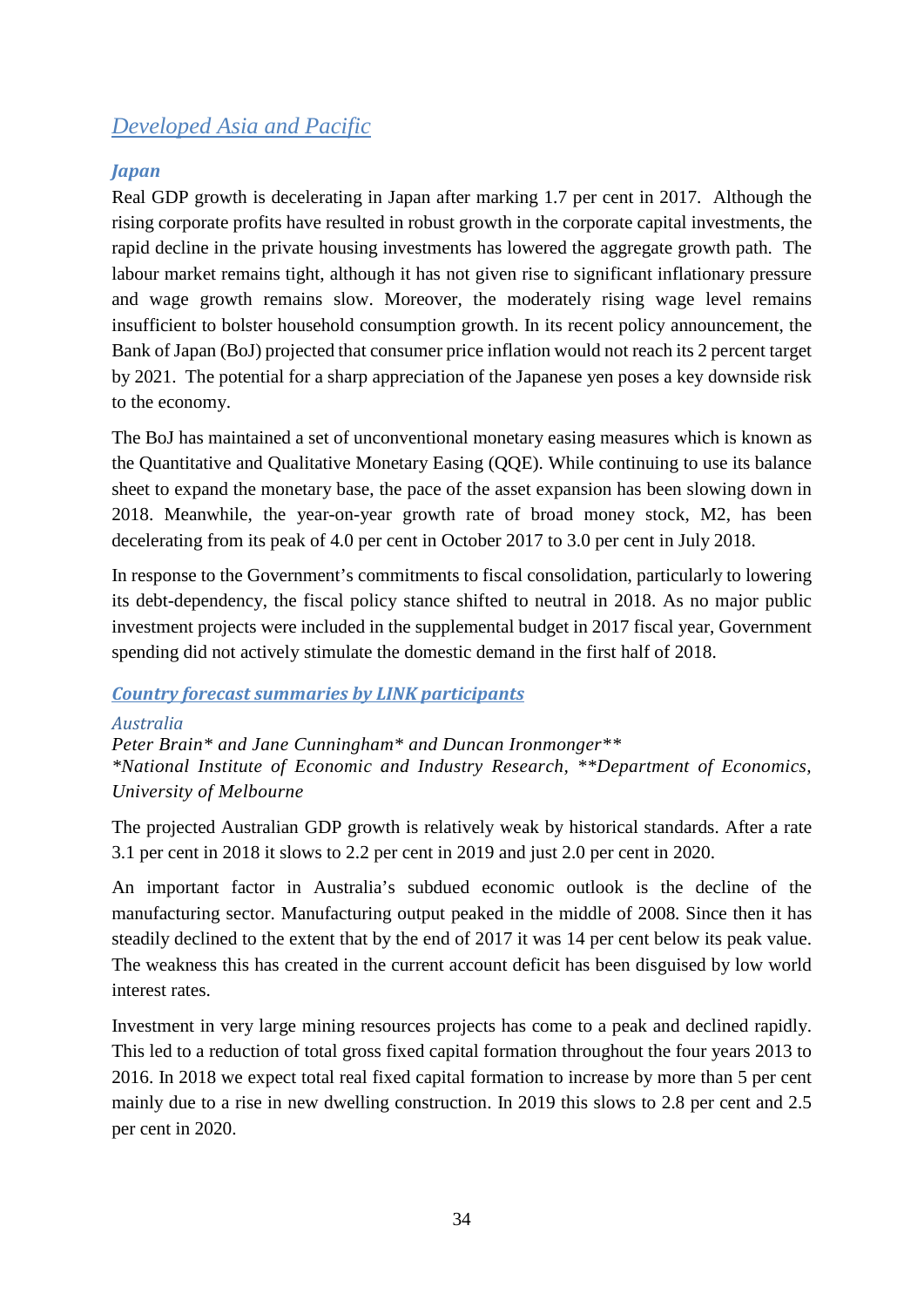The relatively weak economic profile and reduced labour market conditions will ensure that inflation and wages growth will remain subdued. The inflation rate is above 2 per cent for the forecast period. Real wages growth is in line with slow, by historical standards, growth in productivity as measured by GDP per hour worked.

#### <span id="page-34-0"></span>*Japan*

### *Yoshihisa Inada*

### *Konan University and Center for Quantitative Economic Analysis of APIR*

According to the first preliminary GDP estimates released on August 10, real GDP in 2018Q2 grew 0.5% QoQ, 1.9% when annualized, up for the first time in two quarters. The actual growth in Q2 (1.9%) was larger than the market consensus of 1.46% (ESP Forecast's August Survey) and our final forecast was 2.0% with pinpoint accuracy, based on the CQM (expenditure side forecast of Current Quarter Model).

Incorporating the second preliminary estimate of Q2 GDP into our model yields a real GDP growth rate forecast of  $+0.9\%$  in CY2018,  $+1.3\%$  in CY2019 and  $+0.2\%$  in CY2020, leaving our scenario of a slow recovery through 2019 unchanged.

A special feature of our forecast is that it confirms the existence of a virtuous circle of business investment and exports. A glance at the main contributors to real GDP growth in CY2018 reveals deceleration trends in private demand, public demand and net exports by +0.7%pt,  $+0.1\%$  pt and  $+0.1\%$  pt, respectively.

Generally, business confidence in the economy is improving. Stock prices are doing well, and firms' exchange rate expectations have been surpassed, with the Japanese yen being weaker than projected. Firms' revenues remain high, and the conditions necessary for an increase in capital investments are in place.

As a result of the annual trade union negotiations in the spring of 2018, the wage growth rate was higher than last year's, but it failed to reach the 3% benchmark set by the government. Compared to the slight growth in nominal wages, real wage growth was limited. In addition, when non-working households are included, the real disposable income growth of all households is lower than that of employed people.

## <span id="page-34-1"></span>*Europe: Solid growth with significant downside risks*

The growth outlook for Europe remains robust, but downside risks are high. GDP of the European Union (EU) is projected to expand by 2.2 per cent this year and 2.0 per cent in 2019, an upward revision to forecasts made a year ago. Strong private consumption growth is underpinned by dynamic labour market conditions and rising disposable incomes. Business investment and construction activity will also be supported by the European Central Bank's (ECB) loose monetary policy stance. However, downside risks to the region's outlook have increased. Amid rising trade tensions among major economies, various product groups have become the subject of new or changed tariff regimes. A tightening of trade restrictions poses a significant risk for the export-reliant European economies. As the United Kingdom of Great Britain and Northern Ireland prepares to leave the EU, the transition phase will entail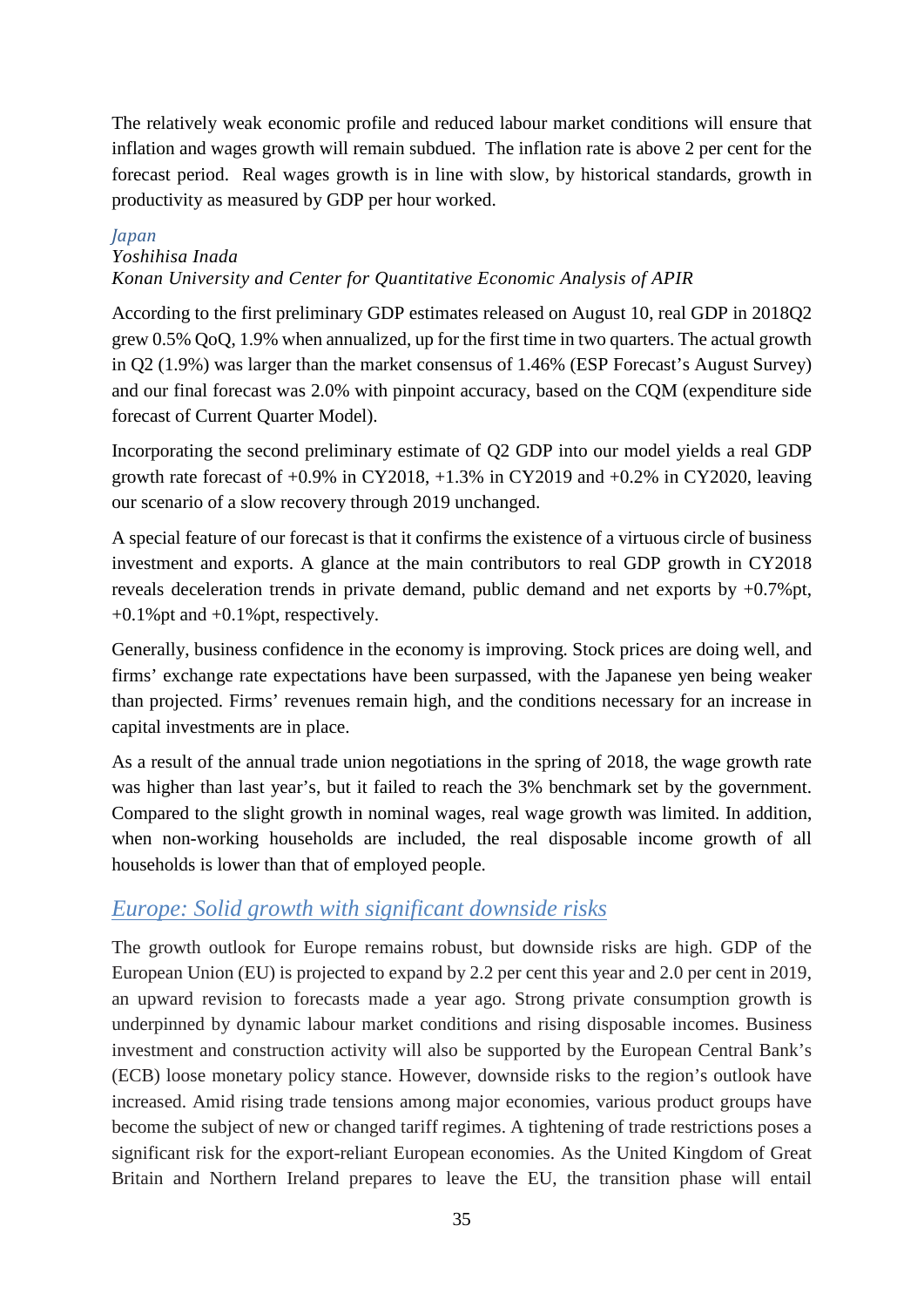significant uncertainty, particularly over future trade relations between the two parties. This increases the risk of businesses diverting investments away from the United Kingdom. The ECB faces the challenge of designing and communicating a normalization of its monetary policy stance, both in terms of its asset holdings and the policy rate, which could become an additional source of financial market volatility.

The EU members from Eastern Europe and the Baltics during the first two quarters of 2018 have sustained the buoyant economic dynamism of 2017, with GDP growth often exceeding earlier forecasts. The largest economy in the group, Poland, has expanded by over 5 per cent in both quarters; growth exceeded 4 per cent for the first half of 2018 in Hungary, Slovakia, and Romania. By contrast, in the Czech Republic growth moderated, due to weaker exports.

Export performance of the East European industrial sector remains one of the key growth drivers. Output of the automotive industry, after reaching record highs in 2017, remained strong, and the sector is attracting massive new investments despite rising wage costs. Private consumption, boosted by the surge in nominal wages and loose monetary policy, has also notably contributed to growth, becoming the main engine of the Polish economy. Labour market conditions have continued to tighten and exert upward pressure on wages, in part because of the outward migration and skills shortages.

There are signs that some of those economies may be operating above potential. This raises questions about growth sustainability, as consumption-driven expansion and the rising private debt burden are hiding numerous risks. The climbing housing prices across Eastern Europe and the increased exposure of the financial sector to housing loans may indicate emergence of another housing bubble. Concerns about overheating, along with currency pressures linked to the stronger dollar and the announced tapering of the ECB's ultra-loose stance, have prompted a few central banks to tighten monetary policy.

There are indications that economic activity may cool down in the second half of the year, but the aggregate growth of this group of countries should exceed the EU average, as they are still catching up, with capital accumulation, technology transfers and productivity gains. However, both external and internal constraints are emerging. The outflow of labour to the richer EU counterparts has reached dangerous levels of depopulation in some cases. The anticipated mild fiscal tightening, together with slowing of the consumption boom in response to inflation, should result in a slight moderation in growth in 2019 – 2020. In the longer time horizon, the decision of the UK to abandon the EU may affect future migration flows, although a mass return of migrants from the UK to their countries of origin in Eastern Europe and Baltics is unlikely. The proposed reduction in the EU cohesion funds in the 2021-2027 EU budget cycle may curb further progress in infrastructure development and construction.

*Country forecast summaries by LINK participants*

<span id="page-35-0"></span>*Austria Klaus Weyerstrass, Helmut Hofer, Sebastian Koch Institute for Advanced Studies (IHS), Vienna, Austria*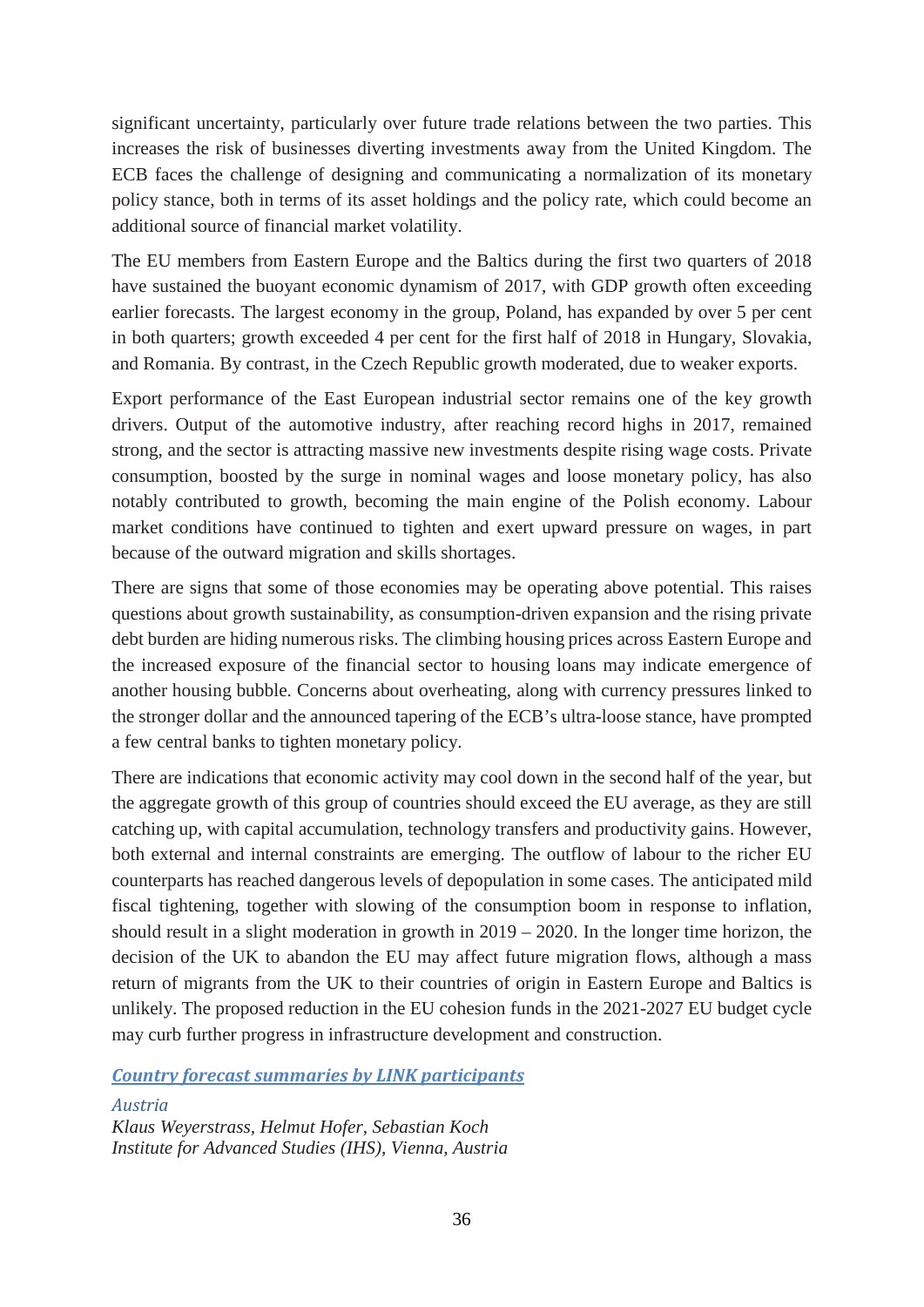The Austrian economy grew strongly in the first half of 2018. Against the background of the weaker economy in the euro area since the beginning of the year and due to the increased uncertainty in the global economic environment, in the forecast period GDP growth should moderate considerably. The Austrian economy is therefore expected to grow by 2.9 percent in 2018, 1.7 percent in 2019 and 1.6 percent in 2020. Due to the still excellent economic situation, the public budget should be roughly balanced. Urgently needed structural reforms must be tackled now. The unemployment rate should stabilize at 5 percent, and the inflation rate should reach 2 percent. Forecast risks are currently clearly tilted to the downside, with protectionist tendencies and the outcome of the Brexit negotiations being the main factors.

#### *Bulgaria*

# *Garabed Minassian*

## *Economic Research Institute, Bulgarian Academy of Sciences, Sofia, Bulgaria*

It has been hard and painful for the Bulgarian economy to look for its road to an acceptable economic growth after the crisis of 2008. During the last couple of years economic dynamics seems to have accelerated (the average annual growth of GDP for 2015-2017 was 3,7 %), but this growth is too weak in view of the significant economic lag in comparison with the EU. Investments went on lagging significantly behind, too. So, the recovery of the economy can be described as relatively stable.

The forecast suggested should be treated as conditional. This country needs average annual rates of growth of minimum about 4-5%. The upturn presumes a change in the nature and principles of macroeconomic management. Such beginnings are not yet to be seen. Parties should become aware that they are not formations of a business company type whose goals are primarily and most of all to satisfy the interests of their own members and that they should rise above the narrow party interests. This can only take place provided there is a much more active and conscious participation of the predominant part of the population in the political process in the country, i.e. it presumes a necessary maturing of the people. The process of such a maturing will influence decisively the speed of economic growth.

It is expected that economic growth will be to about 5% by the end of the forecasted period. Given a normalization of development we should expect an overtaking price development inside the country compared to the EU as far as Bulgaria's price level is about half of the EU's one. The respective indicators accompanying economic growth will change in parallel.

## *Croatia*

## *Andrea Mervar The Institute of Economics, Zagreb, Croatia*

Following a 3.3 percent growth rate in the third quarter of 2017, the final quarter saw a 2.0 percent increase in Croatian GDP measured year-on-year and a meager 0.1 percent increase measured quarter-to-quarter (seasonally adjusted). This considerable loss of steam is most evident in industrial production, which decreased in both November and December 2017, but also in a milder increase in exports and a weaker-than-expected growth of investment. Despite favorable credit conditions, investment is being held back by a lack of reforms that target the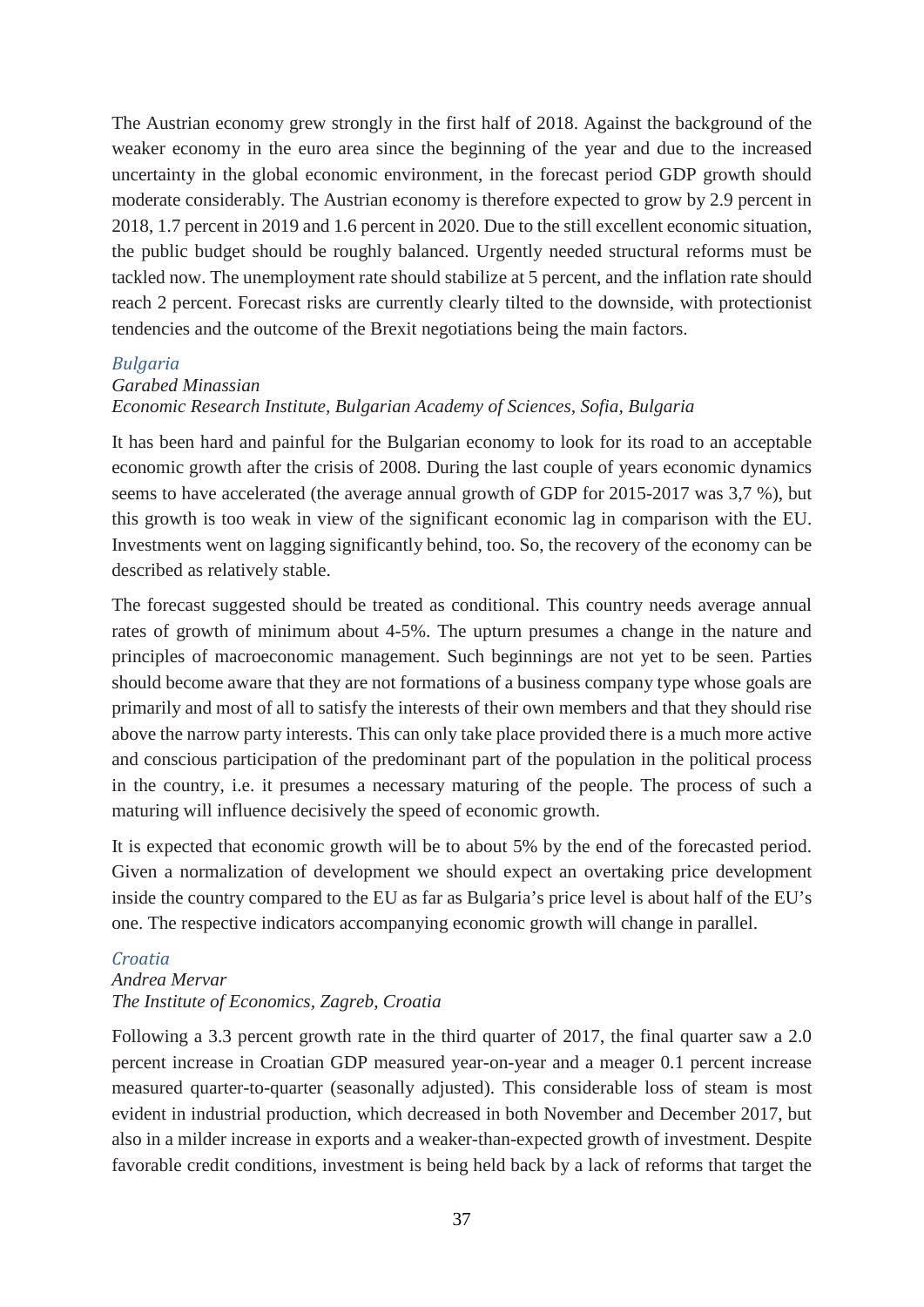business environment and by stalled capital expenditures of Agrokor-related firms. This underperformance in the final quarter of 2017 brought down the growth figure for the entire year to 2.8 percent, which is somewhat below the 3.2 percent growth in 2016.

Based on the latest available data, we foresee a continuation of this gradual slowdown in activity. Private consumption will remain the most significant contributor to overall GDP growth. The domestic demand strengthening will also be reflected in higher import growth rates and a negative contribution of net foreign demand to GDP growth. This decrease in the pace of recovery is reflected in our real GDP growth forecasts for 2018 and 2019, which now stand at 2.7 and 2.6 percent.

## *Denmark*

# *Britt Gyde Sønnichsen Statistics Danmark, Copenhagen, Denmark*

The growth in the Danish economy has increased in recent years, and is now at its highest level since the crisis in 2008. Compared to the rest of the world the growth rate is however still moderate. The growth since the crisis has primarily been due to exports but has also been supported by an increase in domestic demand in most recent years.

The Danish economy is expected to grow by about 1.5 % and 1.7 % in 2018 and 2019. The primary force behind this is domestic demand. Private consumption is expected to increase by about 2 % in the coming years while investments in both housing and business are expected to increase by about 5-6% as the need for capital increases. Households and firms have been precautious since the crisis, implying an increase in household wealth and a low capital/labour ratio. Both are expected to turn around in the coming years.

Productivity growth has been rather weak in the past years and is expected to remain low in 2018 with growth of about 0.7 %. In 2019, the capital stock is expected to have increased enough to make room for a bit more growth in productivity, which is predicted to be about 1%.

The low productivity growth means that employment has to increase to create the expected growth in GDP. The forecast is that employment will grow by 40.000 in 2018 and 25.000 in 2019.

The growth in exports is expected to decrease a bit because of stagnation in the growth in advanced economies, but it is still a driving force behind the growth in the Danish economy. However, as domestic demand increases, imports will follow and net exports will have a negative effect on GDP growth in the coming years.

## *Germany*

# *Business Cycle Report of RWI – RWI, Leibniz Institute for Economic Research – from June 18th 2018;*

*Contributors: Roland Döhrn, György Barabas, Boris Blagov, Philipp Jäger, Robin Jessen, Martin Micheli, Svetlana Rujin, Torsten Schmidt and Klaus Weyerstraß.*

The upswing in the German economy lost momentum in the first half of this year. External factors have been a matter of concern, which had a dampening impact on economic activity in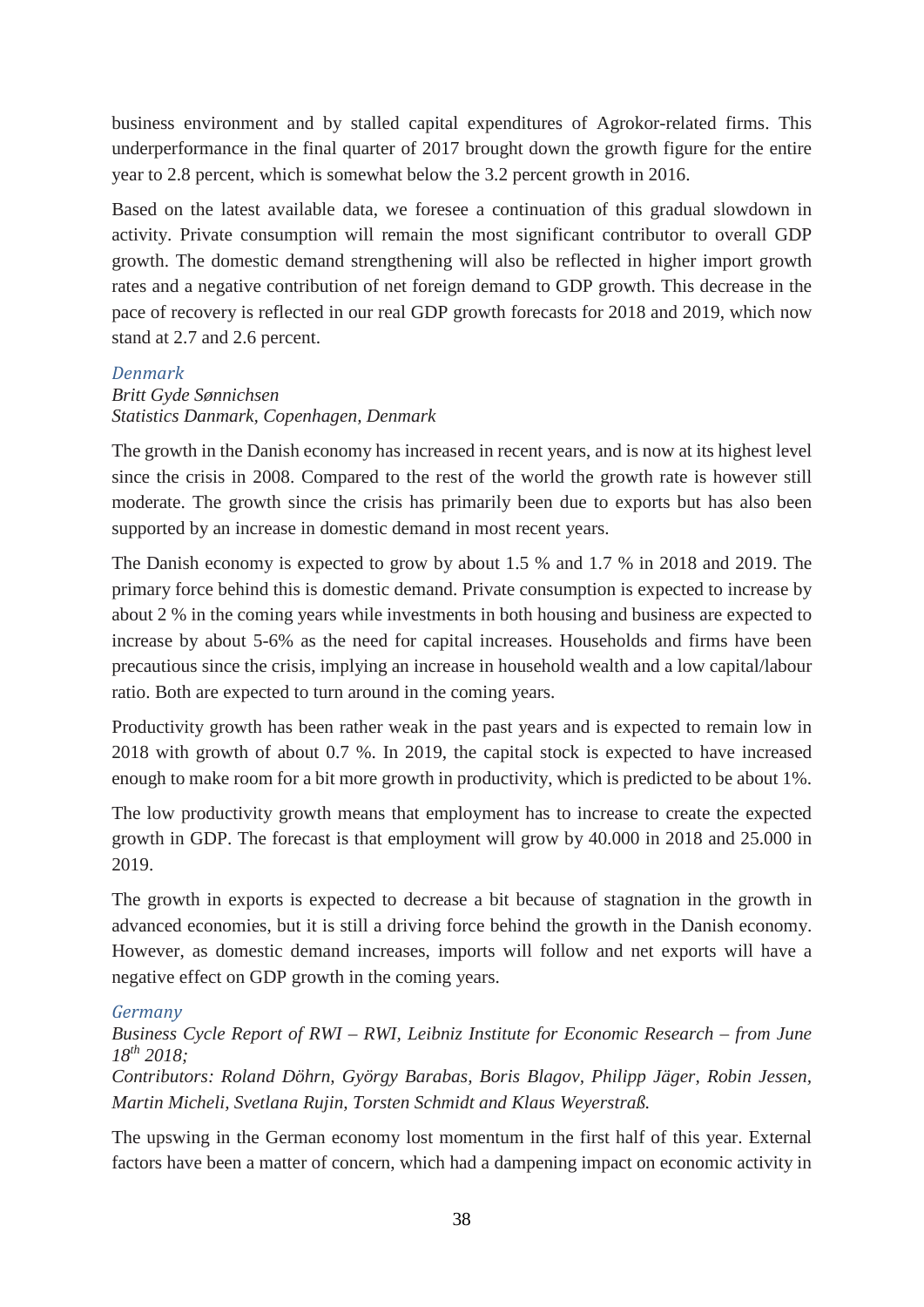the first six months of 2018. Thus, exports declined in the first quarter and available indicators do not suggest a quick recovery. Moreover, export expectations of the private sector have deteriorated, partly reflecting uncertainty about future trade policy. Domestic demand, on the other hand, is expected to remain strong. Hence, investment in construction continues to grow strongly and private consumption benefits from both increasing employment and wages. Furthermore, tax cuts and transfer payments are expected to give a further boost to private consumption in 2019. Against this background, GDP is expected to grow by 1.8 percent this year and by 1.5 percent in 2019. Thus, RWI revises its economic growth forecast down by 0.6 and 0.4 percentage points, respectively, compared to its March forecast. Employment growth is expected to lose momentum. Due to cyclical factors and a more expansionary fiscal stance, the fiscal surplus is projected to fall from  $\epsilon$ 41 bn this year to  $\epsilon$ 27 bn in 2019.

In the medium-run we expect total factor productivity to become the main driver of potential output growth in Germany. After a slowdown of productivity growth during the financial crisis, TFP growth accelerated considerably in the recent years. In this projection we assume that productivity growth rates increased further from 0.5% to 0.8%. Against this background we expect an increase of potential output of 1.4% per year. Moreover, we expect that the growth rates of actual output decelerates towards potential output growth. As a result the economic upswing in Germany will continue but at a slower pace. The output gap will remain at one percent of potential output in the medium-term. An economic overheating is unlikely.

#### *Italy*

## *Paolo Onofri Prometeia, Rome, Italy.*

In the first quarter 2018, GDP growth slowed to 0.3 per cent, quarter on quarter, from 0.4 per cent in 2017 Q4, as a result of a reduction in exports (-2.1 per cent) and investment (-2.4 per cent). A favourable wealth effect (due to stock-market dynamic) and an improved consumer confidence had increased the propensity to consume. While the reduction in exports was shared by the major European countries, the reduction in investments hit Italy in particular. Specifically, investment in machinery and equipment fell by 5.1 per cent quarter on quarter, confirming the difficult recovery from the crisis despite tax incentives, on the other hand, the positive transport equipment cycle continued. A further slowdown is expected in 2018 Q2, suggested by the negative industrial production dynamic and the stabilization of survey indicators. As in the rest of euro area, the deceleration over the last few months has been due to temporary factors.

Uncertainty, at the end of May, about the new government's economic policy, led to a sharp worsening in the country's risk assessments. The spread BTP-Bund increased by more than 100bp, back to 2013 levels, and the stock market index fell by 12 per cent (-19 per cent for banking sector shares), a deterioration that likely will not be fully reversed in the coming months.

Average annual GDP is expected to grow at 1.2 per cent in 2018 after a peak of 1.6 per cent in 2017, with moderate growth forecast for 2019 and 2020 (1.2 and 1 per cent). The BTP-Bund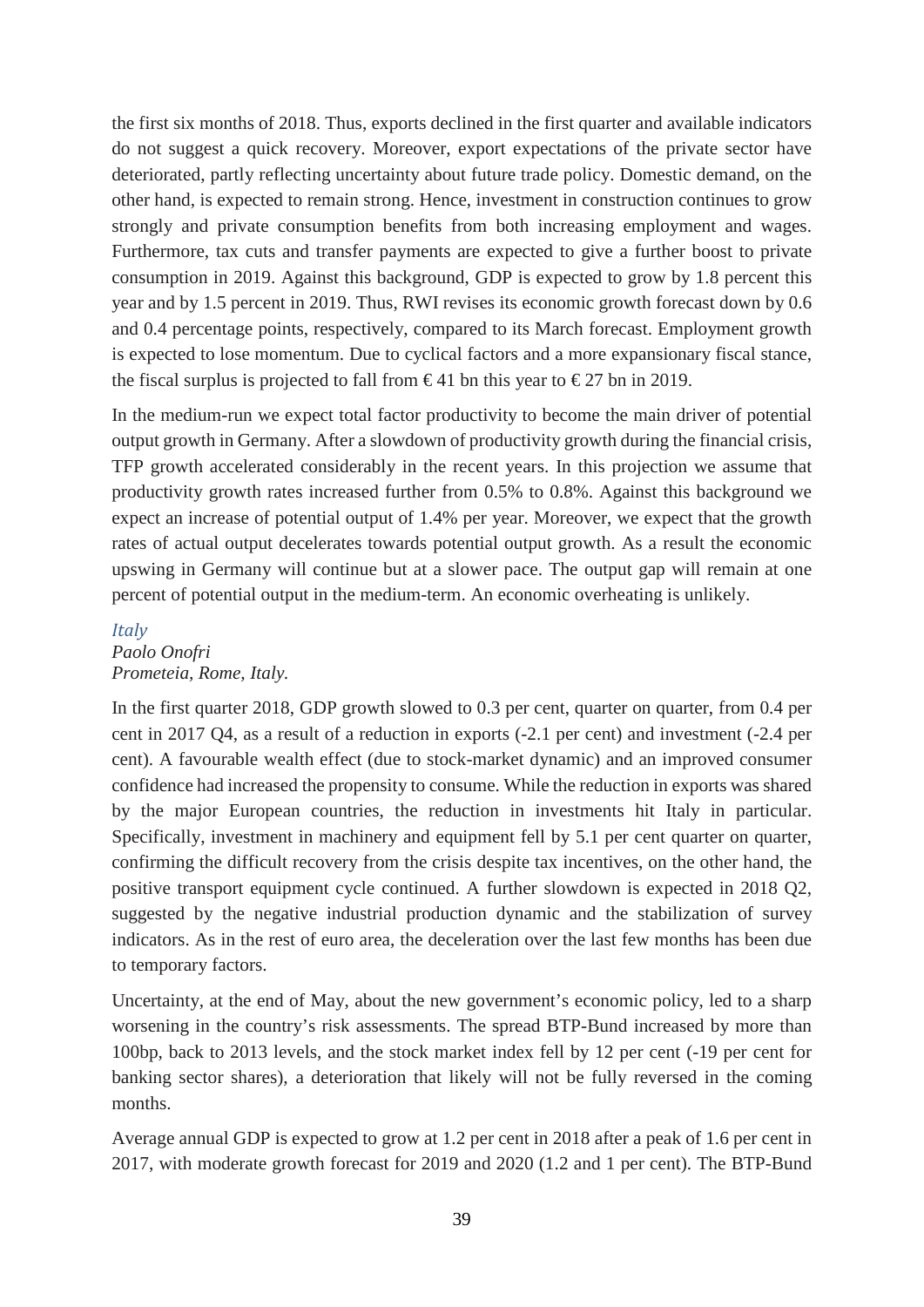spread is not expected to fall back to the levels experienced at the beginning of 2018, given the uncertainty linked to the general political situation. The debt-to-GDP ratio is projected at 130.2 per cent in 2020, it was 131.8 per cent in 2017.

## *Romania*

*Emilian Dobrescu, Bianca Pauna, Viorel Gaftea Center for Macroeconomic Modeling*

Romania's rate of growth continues to be one of the highest in EU, the engine behind is private consumption fuelled by the recent increase in the minimum wage, pubic wages in some sectors and pensions, and the private investment, which is at risk due to the increased in interest rates generated by increased inflation.

The main challenges are related to external factors: exchange rate dynamics, demand from external markets, crude oil and energy price, sovereign debt risk.

Another set of uncertainty regards to the capabilities of the government to implement the financial discipline needed in order to restrict its budget expenditures in the view of the additional increases generated by the new budget wage system, increases in pensions, the support of the health-care and the education systems, national defence and public order, transport and other infrastructure. The government will need to increase efficiency in tax collection a goal that has till now eluded all governments, and to review fiscal policy with the goal of removing some taxes<sup>[18](#page-39-0)</sup> and further lowering others which are too high.

Another area that needs to be address is the labour market, in view of attracting the inactive workers in employment, especially young people and women whose activity rates still lag behind the European Union's target.

# *Slovak Republic*

-

## *Ján Haluška and Jana Juriová*

*Institute of Informatics and Statistics, Bratislava; Supreme Audit Office of the Slovak Republic, Bratislava*

Since the beginning of the last year the growth of the Slovak economy has slightly accelerated mainly due to domestic demand. Real GDP grew by 3.4% last year and according to preliminary data in the first half of 2018 it increased by 3.8%, which is the rate of its long-term average growth. While in the last year growth of domestic demand accelerated mainly due to consumer demand, since the beginning of this year it has been also driven by investment demand and public sector demand. Consumer demand is rising despite higher inflation that increased from 1.9% in December 2017 to 2.8% in June 2018. Besides CPI the growth of aggregate price level in the economy is also accelerating. While the GDP deflator grew by 1.3% last year, in the first half of 2018 it rose by 2.3%. Growth of both CPI and GDP deflator

<span id="page-39-0"></span><sup>&</sup>lt;sup>18</sup> The number of taxis in Romania is very high.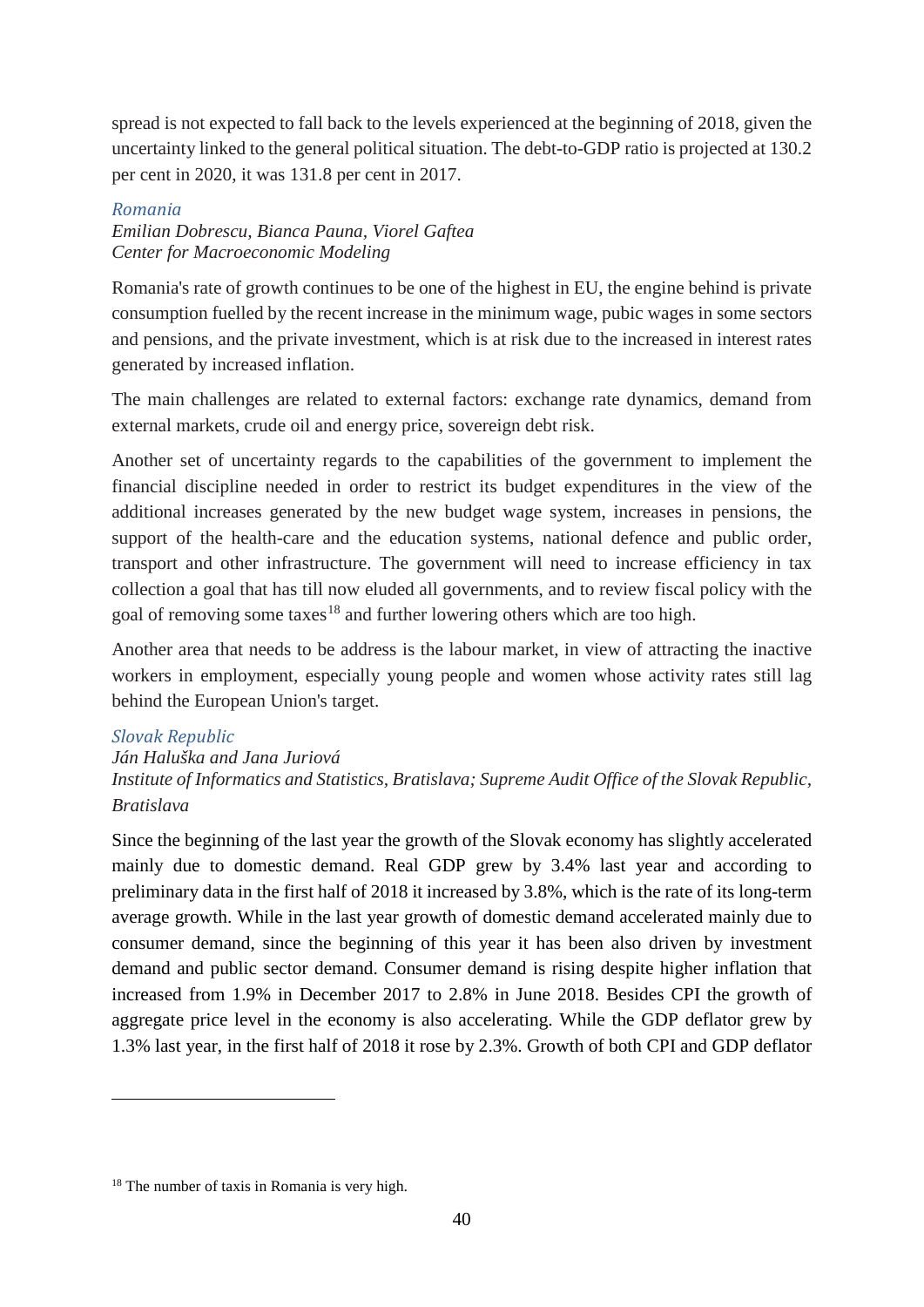is mainly related to continuing rise in import prices i.e. it is caused mainly by cost factors. The influence of the demand factors on their growth is smaller, but stronger than in 2017. The rise in consumer demand is linked to the growth of total employment and real wages at the macro level. In spite of higher inflation real wages rose above 3% in the first half of 2018 as the nominal wage growth at the macro level increased significantly. This is related also to the fact that the labour market has a shortage of unemployed people with required qualification. As demand on the labour market has been rising steadily since 2014, total employment in the economy reached historically the highest level in the first half of this year, while the unemployment rate fell below 7% (according to the ILO methodology) and reached the historical minimum. We expect that trend of accelerated growth of the Slovak economy performance will continue in the forecast horizon. We estimate real GDP to grow by 3.8% this year and by 4.0% in 2019. Consumer prices (CPI) should grow by 2.6% and 2.3% in 2018 and 2019, respectively. On the other hand, the unemployment rate should drop from 8.1% in 2017 to 6.5% in 2018, respectively to 6.0% in 2019 (according to the LFS methodology).

### *Slovenia Franjo Štiblar EIPF, Ljubljana*

The economic results were excellent for Slovenia in 2017 and expectations are to continue in 2018-2020 with only slight decline. GDP growth is over 4%, inflation is subdued at 2 -3%, current account surplus exceeds 6% and budged experiences small. New elections in June 2018 prolonged mandate to the center-left government, in difference to the center right parties winners in neighboring countries. As highly opened economy Slovenia can suffer from the deteriorating international economic and political environment, especially if Germany as major export destination suffers economic slowdown.

Despite recent parliamentary elections domestic economic conditions are favorable in Slovenia. Major issues are health sector management (not enough money was devoted and corporate governance is weak), banking sector (privatization of the largest bank is in program for the Fall 2018 under pressure from Brussels) and infrastructure projects are slow in implementation (railway, road, ecological).

At the moment, the international environment is a major threat to Slovene economy. Increased tariffs, trade wars and political uncertainties in the EU and in rest of the world will have negative impact on highly open economy of Slovenia. In case of further setback in international environment in form of global slowing down of GDP and trade growth of Slovenian domestic final demand should substitute the external demand as more important machine of growth. Unfortunately, restriction in budget remains, and financing of infrastructure investment is not expected. Instead of austerity policy of the EU and even more strongly performed in Slovenia, domestic fiscal and monetary stimulus will be needed in case of international economic slowdown.

## *Spain*

*Guillermo García, Juan Pardo and Julián Pérez CEPREDE, Institute "L.R.Klein" UAM, Madrid, Spain*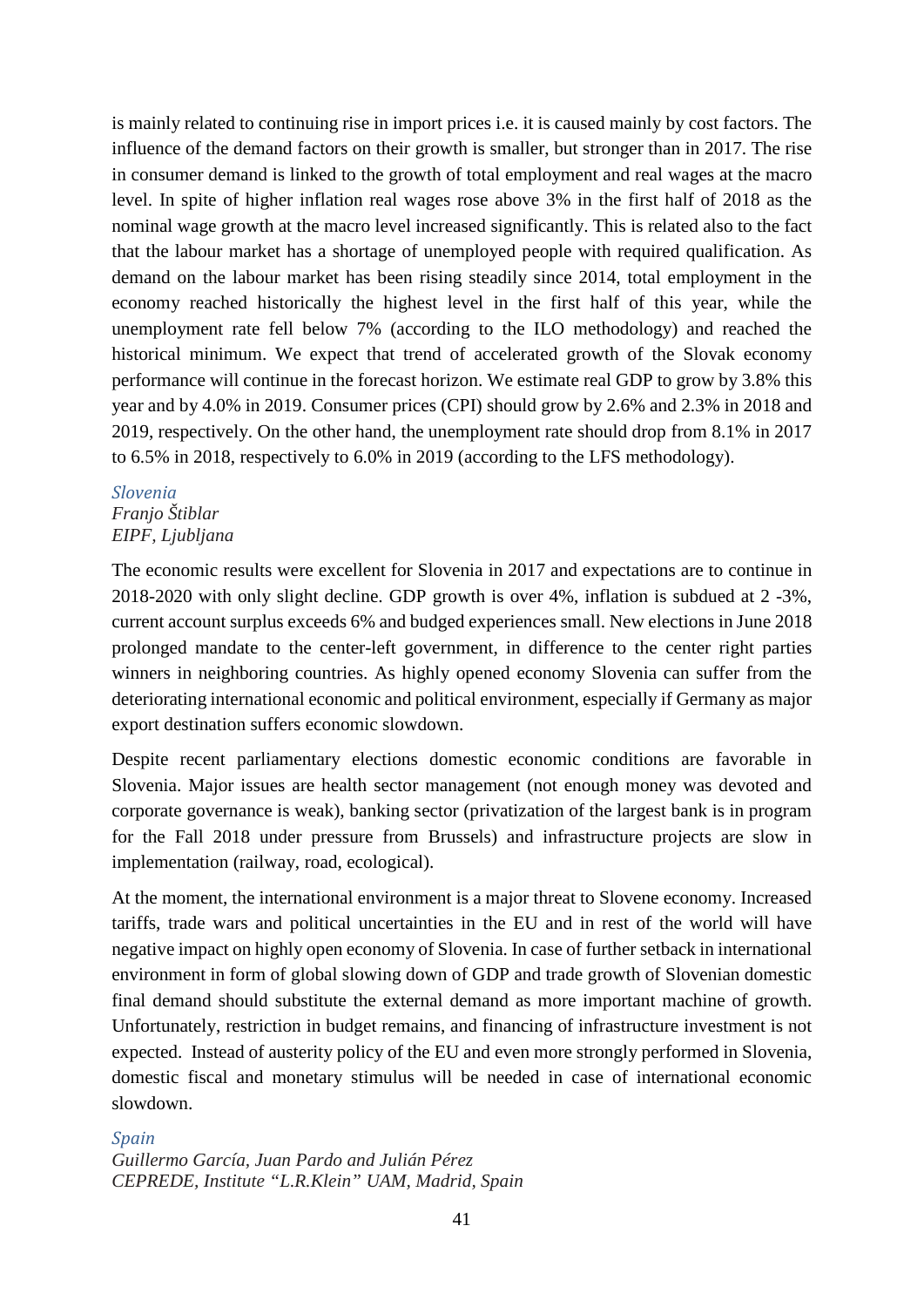In the first months of the year, global activity and world trade shown some signs of loss of momentum, concentrated mainly in the developed economies and that, partially, were due to causes of a transitory nature. Beyond these developments, several factors continue contributing to favorable prospects, supported, in particular, by the persistence of comfortable financial conditions. Thus, the Spanish economy continues to benefit from the maintenance of very accommodative financial conditions, while the ECB is very patient when it comes to withdraw monetary stimulus.

The Spanish economy has continued to show a strong dynamism at the beginning of 2018. Specifically, as in the last two quarters of 2017, GDP grew by 0.7% in the first of this year. The outlook for the period 2018-2019, draws an extension of the expansionary stage, although it is expected that the growth intensity will be gradually mitigated along the projection horizon, so that, whilst the projected GDP growth rate for this year is 2.7 %, the growth could ease to 2.3% in 2019.

These projections are based on the advances in the correction of the imbalances of the economy, as well as, from a more conjuncture perspective, in the continued firmness of activity and world trade, in the persistence of favorable conditions for the financing of the agents and in a tone of fiscal policy somewhat more expansive than the one projected so far.

From the domestic point of view; the current projections incorporate the assumption that, in the coming periods, the decrease in political uncertainty related to the situation in Catalonia will be maintained. However, it cannot be ruled out that an intensification of tensions will take place, which would have a negative impact on the evolution of the activity. In the same way, the change in the Government can alter the spending policies of the executive, which will influence the country's deficit and may subtract some additional tenths from the growth of the current year.

Risks associated with the international environment are more numerous: escalation of barriers and commercial disputes worldwide; as older workers participate less in the labor market, the aging of the population could cool growth and, in many cases, jeopardize the sustainability of social security systems; the prolonged period of abundant liquidity and low cost of indebtedness have contributed to an additional increase in global indebtedness and the rise of financial imbalances, and it is also linked to current prices of financial assets, which are inflated and suggest an undervaluation of the risk.

# **Economies in transition**

# *The Commonwealth of Independent States and Georgia*

Most economies of the **Commonwealth of Independent States (CIS)** saw favourable economic outturns in the first two quarters of 2018, with accelerating growth and tapering inflation, as recovery in the Russian Federation has supported activity across the region via trade and remittance channels. The Russian economy itself has expanded by 1.3 per cent and 1.8 per cent in the first two quarters respectively, mostly driven by private consumption, while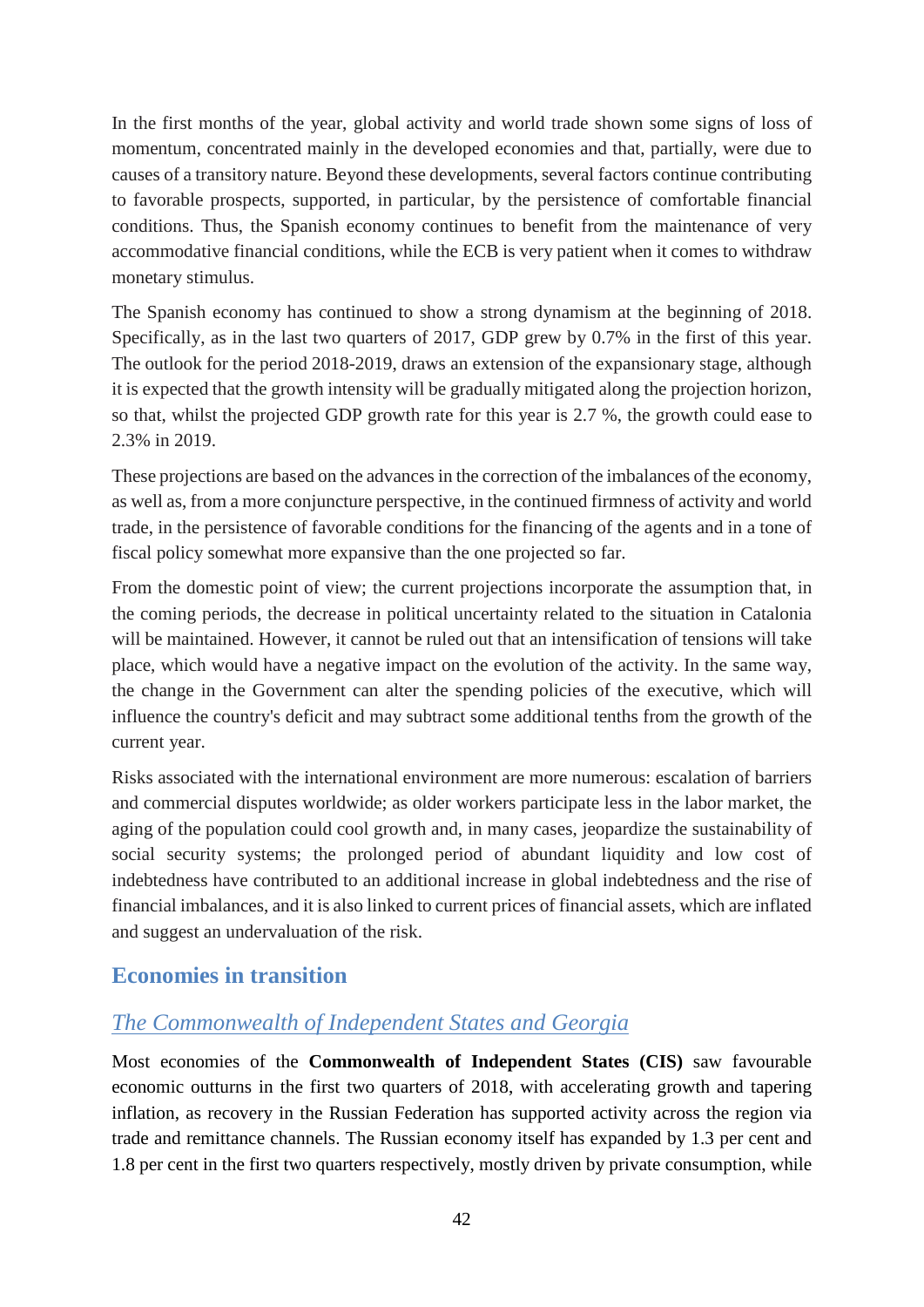higher oil price allowed rebuilding of fiscal buffers. The FIFA 2018 World Cup, preparations to which contributed to fixed investment earlier, has provided a large boost to the tourism industry in June and July. Consumer spending has been gradually recovering thanks to a stabilised currency, sharp disinflation (inflation fell to a record low level of 2.2 per cent in January, slightly accelerating later) and the pick-up in household borrowing. However, geopolitical tensions and the tightening of economic sanctions against the Russian Federation in April have complicated activities of Russian companies, and have put downward pressure on the rouble. Furthermore, in August, the US has announced further sanction intentions, with the possibility of freezing several large Russian banks' assets and restricting their dollar transactions, and targeting Russian sovereign debt. This exacerbated currency pressures and the Central Bank had to downscale foreign exchange purchases conducted in accordance with the budget rule. Inflationary pressures in the second half of 2018 may intensify. After the series of interest rate cuts in 2018 the Central Bank took a pause, while business lending remains supressed. The depreciation in the Russian Federation had also a spillover effect on the currency in Kazakhstan (figure 3.1).

**Figure 3.1 Exchange rate versus US dollar for Russian Federation and Kazakhstan**  *9 January 2018 =100*



#### *Source*: IMF

Fiscal policy in the Russian Federation is constrained by the fiscal rule introduced in 2017. In order to boost budget revenue, in particular for financing programs aimed towards the social and economic targets announced in May 2018, the Government has decided to lift the VAT rate in January 2019. This may exert additional inflationary pressure, curb consumer spending, and prevent further monetary relaxation. The forecast for Russian GDP growth is revised slightly downwards, to 1.5 per cent in 2018 and 2019. Insufficient business lending, weak investment, banking sector vulnerabilities and tight fiscal policy, prioritizing the build-up of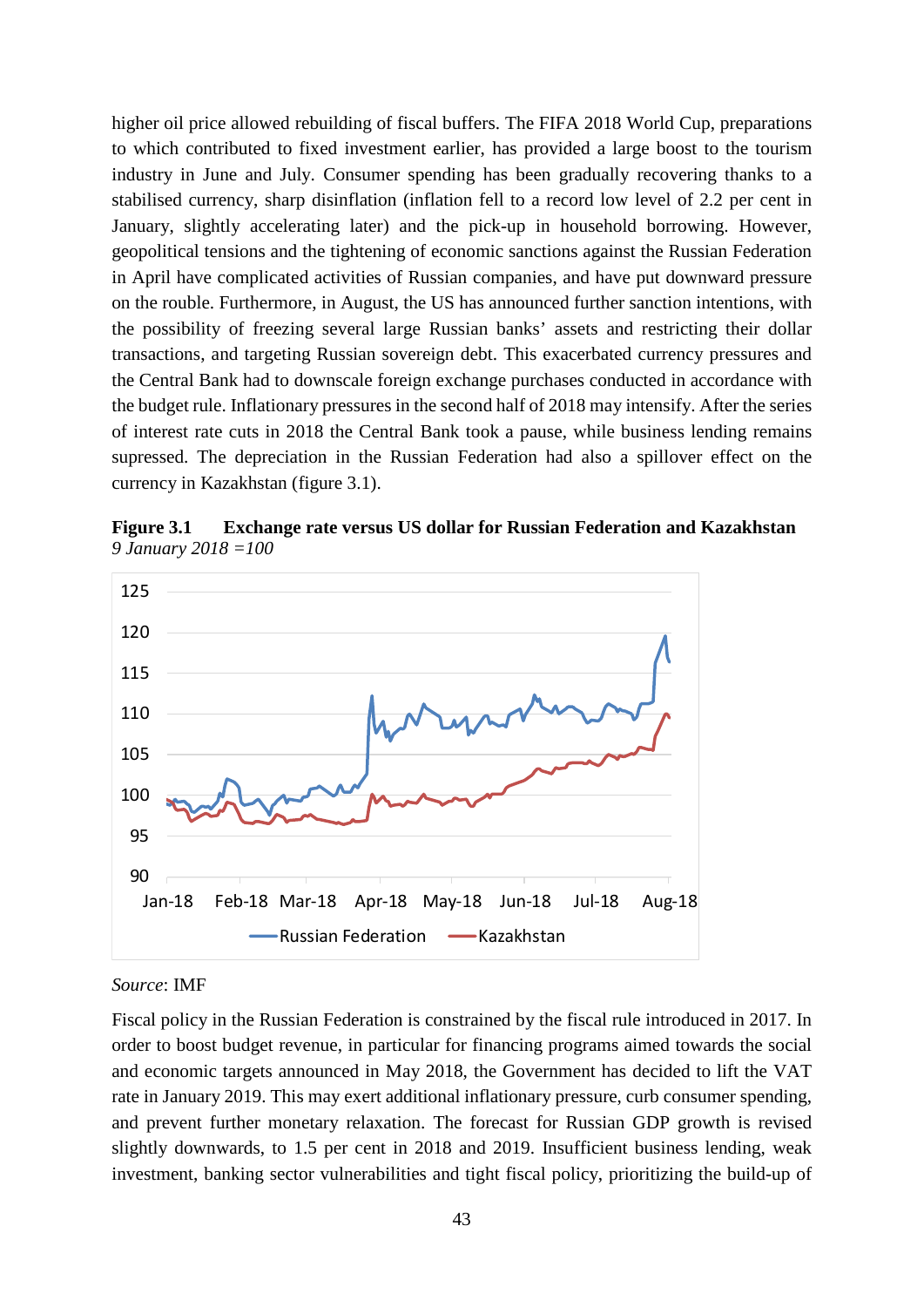protective buffers, are constraining growth prospects. Full implementation of the proposed US sanctions may push the Russian economy into a protracted stagnation, with negative regional spillovers, as the scope for import substitution is largely exhausted.

Other energy-exporting economies of the CIS should maintain a positive growth trajectory in 2018 and 2019, thanks to higher oil prices and prudent macroeconomic policies. In Kazakhstan, growth surpassed 4 per cent in the first half of 2018, reflecting the rising oil and gas output and investment in transport infrastructure, while disinflation facilitated private consumption. In Azerbaijan, the economy continued to stagnate in the first half of 2018. However, a planned rise in the natural gas output should accelerate growth in 2019.

Among the CIS energy-importers, the economy of Ukraine has expanded by over 3.5 per cent in the first two quarters and this trend is expected to continue for the rest of the year. However, the progress is hampered by mass emigration, which is also driving up wage costs. The sharp increase in remittances has mitigated external financing needs. However, tough policy choices remain after the IMF loan delays, as large external debt repayments are looming in 2018-2019. To protect the currency, monetary policy was tightened in 2018. The possibility of downscaling the Russian natural gas transit since 2019 presents an additional risk. Belarus, benefiting from the improved Russian demand and strong expansion of industrial exports to non-CIS countries, has accomplished 4.5 per cent GDP growth in the first half of 2018; a stronger currency and disinflation allowed for interest rate cuts.

In the first half of 2018, remittances to the smaller CIS countries remained robust, bolstering private spending, although the weakening of the Russian rouble may undermine the purchasing power of those transfers. In the Caucasus, strong economic activity was recorded in Armenia, where output increased by over 8 per cent, driven by construction, mining, manufacturing and services. In Central Asia, growth exceeded 7 per cent in Tajikistan thanks to the larger aluminium and gold exports and Chinese investment in metals processing. Looking forward, the Central Asian region should benefit from the implementation of the "Belt and Road Initiative" (BRI), through upgrades of the railway, road and energy infrastructure, improved connections with Europe and China, and better market access. However, in some cases investment carried out within the BRI project's framework has driven up external debt, giving rise to longer-term financial stability risks.

Aggregate GDP of the CIS and Georgia is expected to increase by 2.1 per cent in 2018 and 2.0 per cent 2019. A sudden downturn in commodity prices remains the main downside risk for the region, given the slow progress on output diversification. Other risks include banking sector weaknesses, which have not been eliminated despite numerous bailout efforts, geopolitical conflicts and also tighter conditions of access to external funding and debt refinancing.

*Country forecast summaries by LINK participants*

*Russian Federation D. Belousov, E. Abramova, K. Mikhaylenko Center for Macroeconomic Analysis and Short-term Forecasting*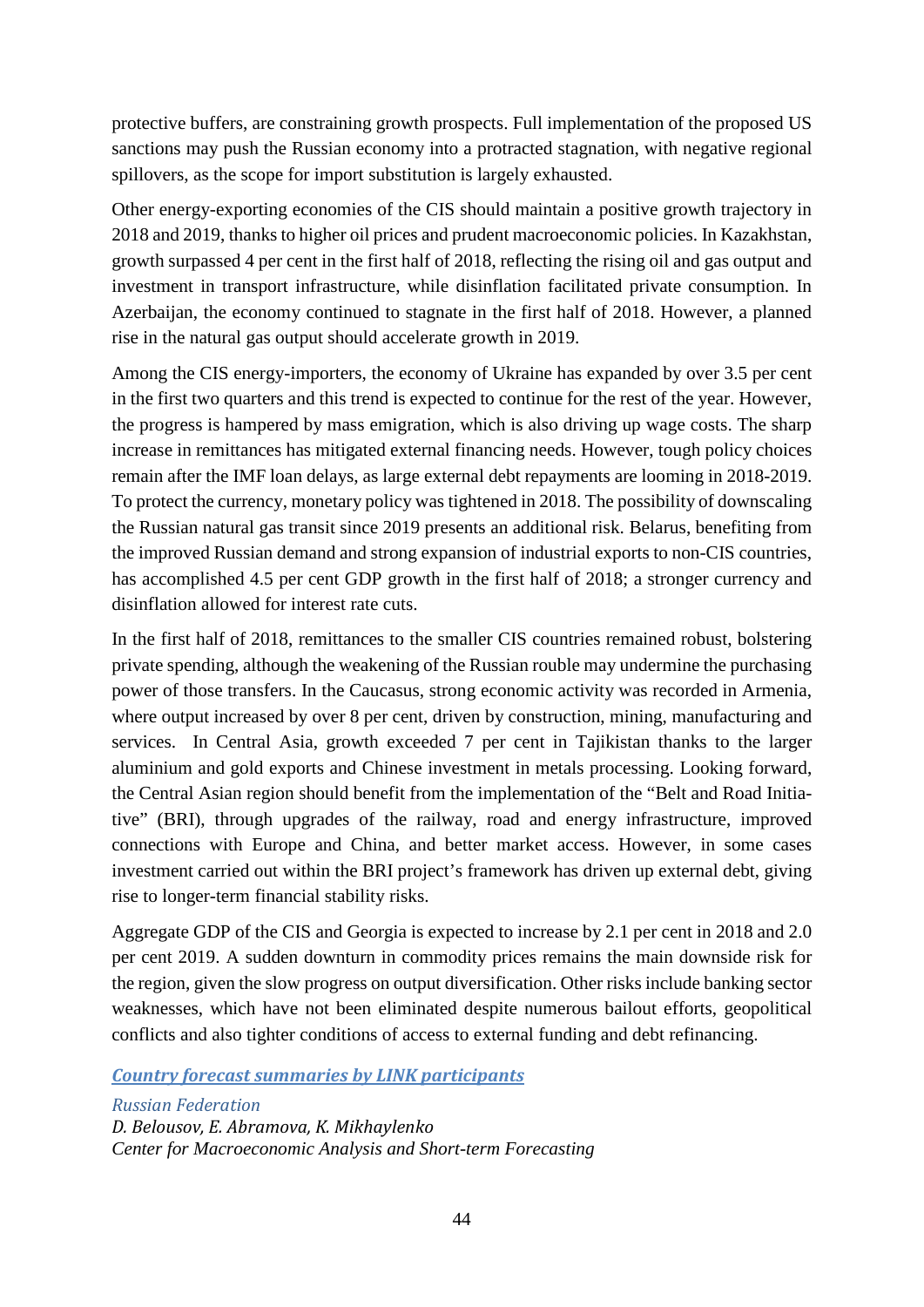The Russian economy has shifted towards highly conservative rates of economic growth (1.5% in 2017, and in 2018, as estimated), and this is in the conditions of quite favorable external economic conditions. Such a low dynamic comes with an underlying important reason—a combination of a fairly harsh monetary and budget policy (budget surplus is expected this year). In turn, this policy was associated with the idea of securing unquestionable budget stability and balance of payments in the conditions of uncertainty tied to the dynamic of global energy and construction materials demand, and with the expansion of the economic sanctions against Russia. Indirectly, it resulted in achieving the uniquely low for our country inflation rates (2017: 2.5%, 2018: 3.4%, with the Bank of Russia's goal set at 4.0%, December to December).

A key external factor contributing to uncertainty is global oil prices. They may decrease significantly if crisis events emerge in the global economy, and/or expansion of the supply from Venezuela, Iran, Iraq, or Libya, and also a decrease in the "risk component" in the price in the event of crisis resolution in the Middle East.

Moreover, the Russian economy may be negatively affected by both potential expansion of sectoral sanctions, and the growth of protectionist practices on certain global markets (ferrous and nonferrous metals, for example).

In terms of the internal market conditions, there are two factors of uncertainty:

- a set of issues associated with the pension reform (to what extent will the increase in the retirement age affect companies' behavior and the welfare of the population);
- will a system be put together to stimulate economic growth as outlined in the Russian President's Address on March 1, 2018 (in which an actual objective of the annual economic growth has been set to 4–4.5% in 2020s), or will the economic policy remain mostly conservative and oriented towards budget and financial stabilization.

# *Ukraine*

# *Valeriy Heyets, Sergiy Korablin and Maria Skrypnychenko Institute for Economics and Forecasting, Ukrainian National Academy of Sciences, Kyiv*

In 2018-2020 Ukraine's economic dynamics will remain inertial. Its parameters will be largely determined by the situation on the international commodity markets, the deficit of domestic and external private financing, complicated relations with official creditors, the impact of the presidential and parliamentary elections in 2019, the losses caused by the occupation of part of the national territory, the costs associated with the need to protect the eastern borders, as well as the forced search for new external partners and markets for traditional export items.

The growth rates of real GDP will not exceed the world average and will amount to: in 2018 - 3.1%, in 2019 - 2.9%, and in 2020 - 3.5%. No significant shifts are expected in favor of medium- and high-tech industries. The inflation rate will slow down. The national currency will devalue moderately. The credit activities will remain low and will focus mainly on trading operations, real estate operations and export industries. Labor emigration will continue.

Medium-term risks will be associated with continued external aggression in the East of the country, deeper protectionism practiced by the leading advanced economies, their sharper than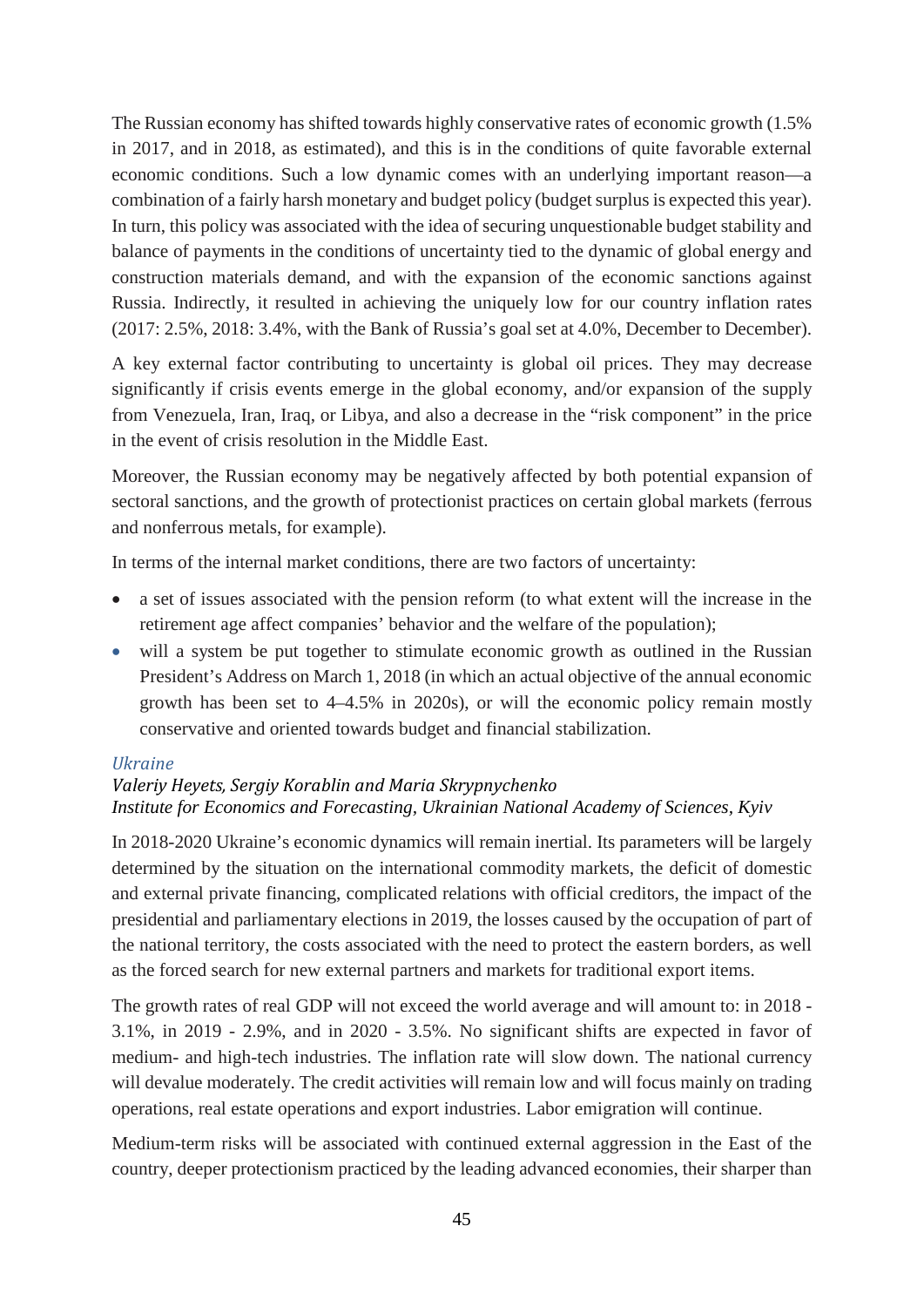expected overall decline as well as limited and dearer resources on the external financial markets.

# *South-Eastern Europe*

The outlook for **South-Eastern Europe** is generally favourable, with the region's aggregate GDP expected to expand by 3.6 per cent in 2018 and 3.7 per cent in 2019, supported mostly by investment and exports. The prospect of EU accession, confirmed by the recent European Commission strategy paper, remains an important macroeconomic policy anchor, and preaccession assistance provided by the EU has a tangible developmental impact.

In the first half of 2018, the economic upswing in the region continued, with the Serbian economy expanding at a ten-year high rate of 4.5 per cent, bolstered by agriculture and construction sectors. A surge in investment boosted growth in Montenegro. Solid economic performance was also recorded in Albania with growth surpassing 3.5 per cent, as exports and domestic demand remained strong. Interest rates were cut in response to upward pressure on the currency in April-May, which stemmed from rising export revenues and one-off factors. By contrast, the economy of the former Yugoslav Republic of Macedonia has stagnated, due to weak investment.

Labour markets in the region continued to improve in 2018, while inflation remained largely subdued. Stronger growth is needed to address the region's diverse problems, but the longerterm capacity expansion is constrained by the ongoing depopulation caused by outward migration. Shrinking population and increasing dependency ratios are becoming policy challenges, in particular in Serbia. Some of the region's countries are strongly exposed to Greece and Italy, and would suffer spillovers from possible deterioration in those countries.

# **Developing economies**

# *Africa*

The African economies are forecast to grow in aggregate 3.5 per cent in 2018 and 3.8 per cent in 2019. Growth is led by the eastern and northern regions though all regions are posting mildly accelerating real GDP growth rates (figure 3.2). Three-fifths of African countries are expected to grow faster in 2018. The improvement reflects higher commodity prices and improved external and internal demand. However, one-third of economies home to over 500 million people are growing slower in 2018. Per capita income growth for the continent, estimated at 0.9 per cent in 2018 has modestly improved from the trough of 2016 but remains insufficient to significantly improve living standards for great swathes of the population.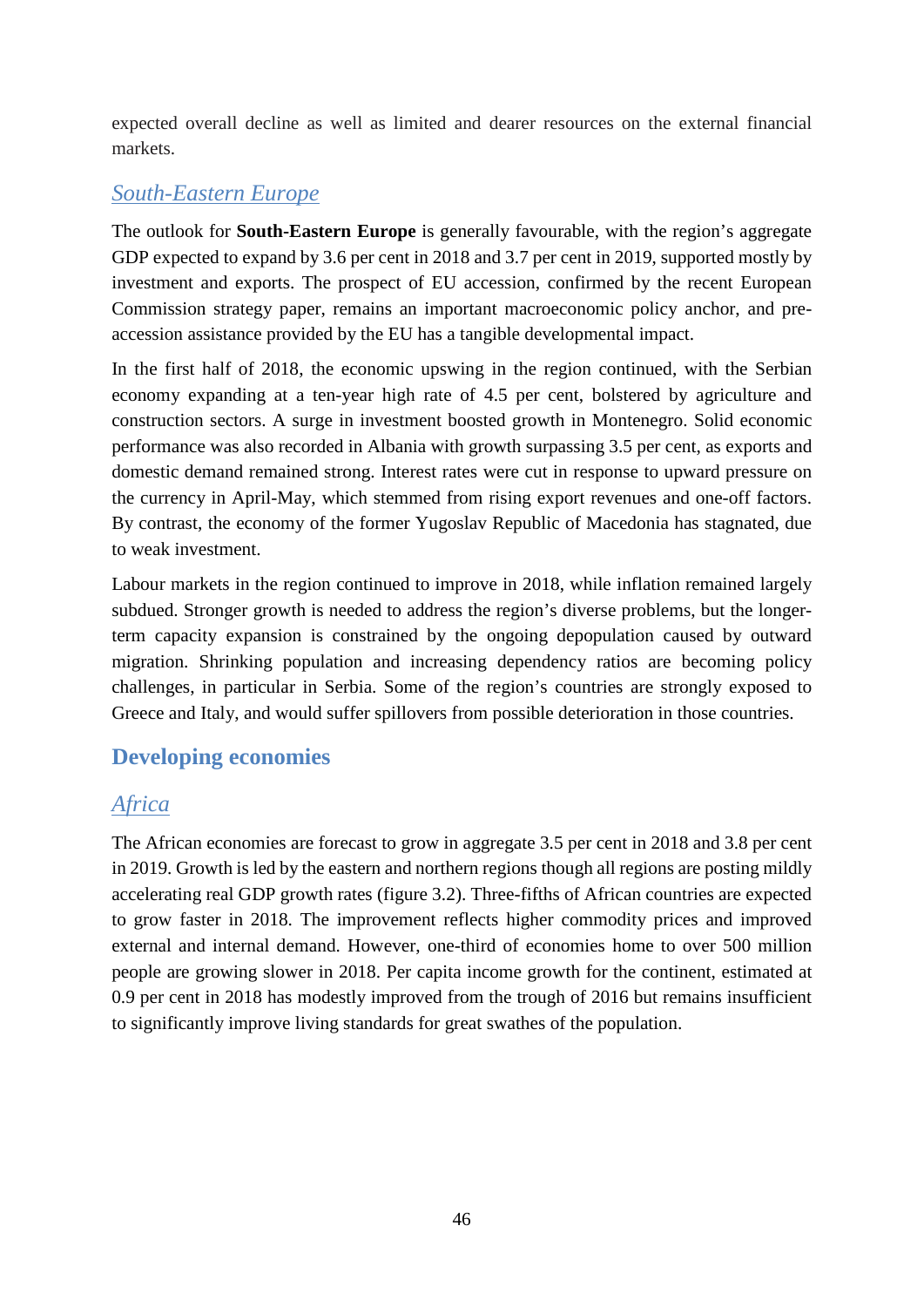

**Figure 3.2 Real GDP per capita growth rates by sub-region in Africa, 2015-2019**

## *Source*: UN DESA.

In North Africa, stabilizing macroeconomic conditions provide cautiously positive economic prospects. The primary driver for growth is the improving balance-of-payments conditions, which stemmed from the economic recovery in Europe, reviving tourism, and recovering commodity prices. The relaxed foreign exchange constraint provided sufficient space for the domestic economy to expand without inflationary pressures in Algeria, Egypt, Mauritania, and Morocco. The exception for this trend has been seen in Sudan and Tunisia where foreign exchange constraints caused accelerating consumer inflation. Monetary stances remained neutral in the sub-region except for Sudan and Tunisia where the central banks tightened the stances. Fiscal stances generally remained tight, as fiscal balances have not been improved in most of the countries. Political instability and social unrest remain a significant downside risk factor in this sub-region, particularly in Libya, Sudan and Tunisia.

In West Africa, economic recovery in Nigeria continues albeit at a slow pace. About 2 per cent growth is expected this year supported by higher oil prices, easing fiscal and external pressures. However, oil production remains below past trends and both agriculture and non-oil nonagricultural sector growth remain frail. International reserves are stable and inflation is at its lowest rate since January 2016. Strong growth continues in the West African Economic and Monetary Union with low inflation. Fiscal deficits should narrow in the context of IMF supported programs. Social demands, security concerns and slow revenue mobilization pose the risk of destabilizing crucial fiscal consolidation efforts.

A fragile economic recovery is underway in Central Africa. After recession in 2016-2017, growth is expected to pick up in the region supported by a higher oil price and a rebound in oil production, which should continue to help fiscal and external sustainability efforts. Inflation is expected to remain low amid weak growth and continued tight monetary policy. Deterioration in already precarious security situations (Cameroon's Anglophone region, Central African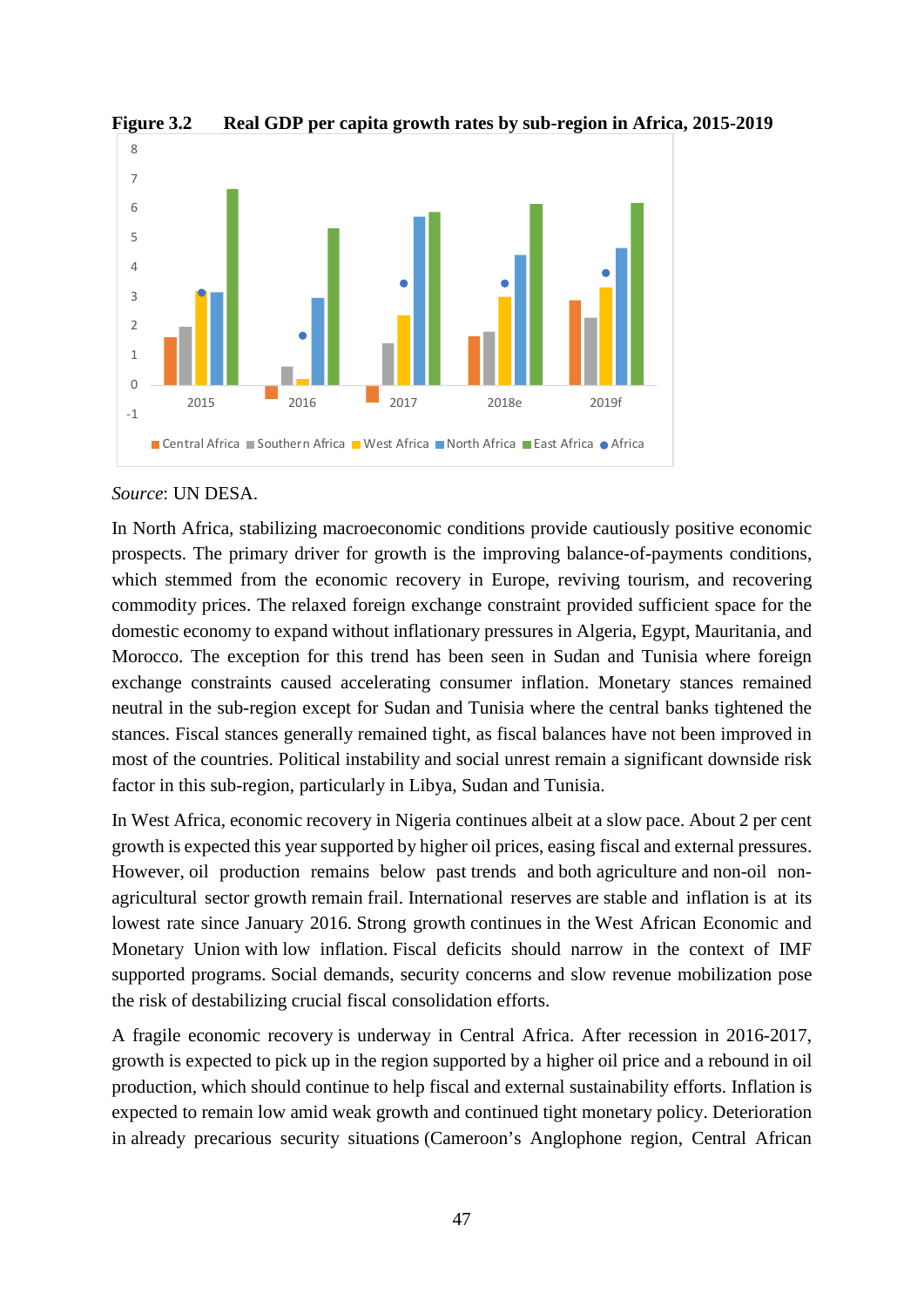Republic, Lake Chad region, Congo Pool region) constitutes a risk to the outlook. Social tensions may escalate further amid several elections.

Southern Africa is projected to record 2 per cent GDP growth in 2018, driven mostly by its two largest economies – South Africa and Angola. However, growth in per capita terms is expected to be null in the region. In South Africa, the agricultural sector has performed slightly better compared to the same period last year. However, proposed agricultural reforms dim the sector's outlook. Fiscal policy will be increasingly restrictive due to fiscal consolidation efforts. The outlook for Angola faces downside risks related to oil prices and declining oil output from certain aging oil fields. The challenging business environment also constraints diversification efforts. Policy uncertainty due to a recent political transition still clouds the outlook for Zimbabwe.

East Africa will continue to grow the fastest among the African sub-regions, at an average rate of 6 per cent. Ethiopia, Kenya and Tanzania remain the region's main growth engines with spill over effects on neighbouring economies. Eritrea is expected to benefit from the recent peace agreement with Ethiopia, though it might take a few years until peace benefits fully materialize. The Ethiopian government's push towards growth in agriculture should have positive effects in the income situation of the poorest and the inequality situation. Improved weather conditions support Kenyan growth, boost private consumption and leave more fiscal space for the government's activities, including infrastructure development projects.

Many economies remain overly exposed to changes in commodity prices. Current global trade tensions constitute downside risks for the 2018-2019 outlook since many economies depend on export-oriented agriculture and manufacturing sectors. Other risks include the economic slowdown of developed economies and large Asian economies which could diminish export revenues and fiscal space, and put pressure on local currencies, making foreign denominated debt servicing more difficult.

# *Country forecast summaries by LINK participants*

# *Angola Suzana Monteiro Banco Nacional de Angola, Luanda, Angola*

After reaching a peak of 110.44 USD per barrel in June 2014, the price of crude started to fall steeply until it reached its lowest price in January 2016 at around USD 29 per barrel, thus creating a series of constraints in all sectors of the economy. However, in 2018 the price reached a peak since 2014 (around USD 79.80 per barrel in May), following market expectations of a continuous increase in the price of oil in international markets.

The low oil prices has led to extreme difficulties reflected in the shift from a surplus to a deficit both in government and external account, which translated into a slowdown of economic activity. To further ensue economic stability, in 2018 Central Bank of Angola (BNA) pursued additional monetary and foreign exchange reforms. The conduct of monetary policy has been simplified by replacing some instruments for others more in line with the current environment, such as adopting the monetary base as the operational variable.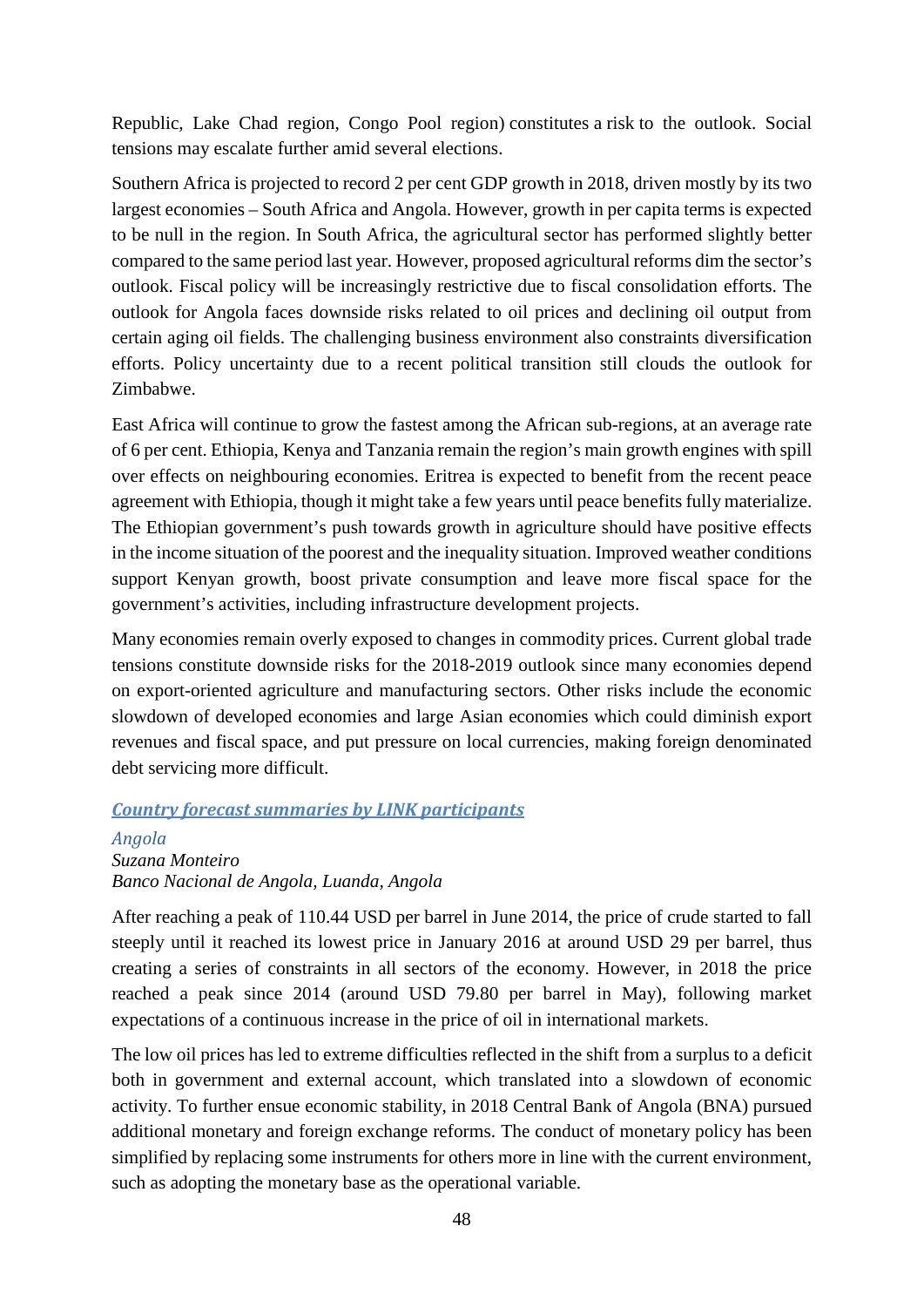Starting in January 2018, the peg to the dollar has been abandoned. The Kwanza is now floating against other currencies, being still semi-pegged to the Euro, the currency used by our main trading partners. The floating band against the Euro has been introduced to narrow unnecessary volatility for the exchange rate as the foreign exchange market is continuously being liberalized. The implementation of the new exchange rate regime has achieved a continuous reduction in the foreign exchange rate spread, which enhances economic efficiency in the allocation of scarce international reserves.

#### *Ghana*

## *Cletus K. Dordunoo, Abubakari Zakari and Anthony Dordunoo ClayDord Consult, University Post Office, Box LG 46, Legon, Accra, Ghana*

The economic outlook of Ghana remains robust for 2018 in spite of observed headwinds especially the domestic revenue mobilisation and volatilities in the domestic currency market.

The real GDP growth rate tremendously improved to 8.5 percent recording  $GH¢39.18$  billion in 2017 and growth prospects for 2018 shows a growth rate of 7.43 percent in 2018, and 7.37 percent in 2019. The annual inflation rate based on average CPI declined by 12.3 percent in 2017 and is expected to hit a single digit of 8.9 percent in 2018. The External Sector performance improved significantly in 2017 with the overall Balance of Payments surplus of US\$1.09 billion (2.3% of GDP) in 2017, due to improvement in the trade balance with a surplus of US\$1.14 billion in 2017, driven by increased crude oil and gold export receipts which led to a 23.5 percent increase in total export receipts, coupled with a decline in imports by 1.8 percent. The year 2018 also experienced similar improvements as the price developments, together with improved production outturns, especially in crude oil, expected to translate into a positive trade balance of US\$1.9 billion (3.3% of GDP) in 2018. The current account balance improved to a deficit of US\$2.12 billion (4.3% of GDP) in 2017 and 1.54 billion (2.7% of GDP) in 2018. The fiscal sector showed a primary surplus of 0.6 percent of GDP in 2017 and total public debt of about 72 percent in 2016, declined to 69.8 percent of GDP in 2017 before slowing further at the end of May 2018 to  $63.8$  percent of GDP (GH $\ell$ 154.3 billion).

Sustainability of high growth rate largely depends on the implementation of programmes and policies for the achievement of the objectives of the medium term framework 2018 – 2021.

#### *Nigeria*

# *S. O. Olofin, O. E. Olubusoye, A. A. Salisu, K. O. Isah, T.F. Oloko and A.E. Ogbonna Centre for Econometric and Allied Research [CEAR], University of Ibadan, Ibadan, Nigeria*

The country is gradually recovering from the recession that followed from the major decline in oil price after the Q3 2014 oil price shock .One outcome of this has been a major policy focus on the need for output diversification, away from sole dependence on oil and oil export earnings. To concretize the aforementioned, the Economic Recovery and Growth Plan (ERGP) were initiated by the federal government of Nigeria, and this has witnessed some measure successes in its implementation. However, the unresponsiveness to the call for political restructuring by sub-national groups that claim to have been marginalized, have increased tension in most parts of the country, causing citizens to live in fear, especially in violent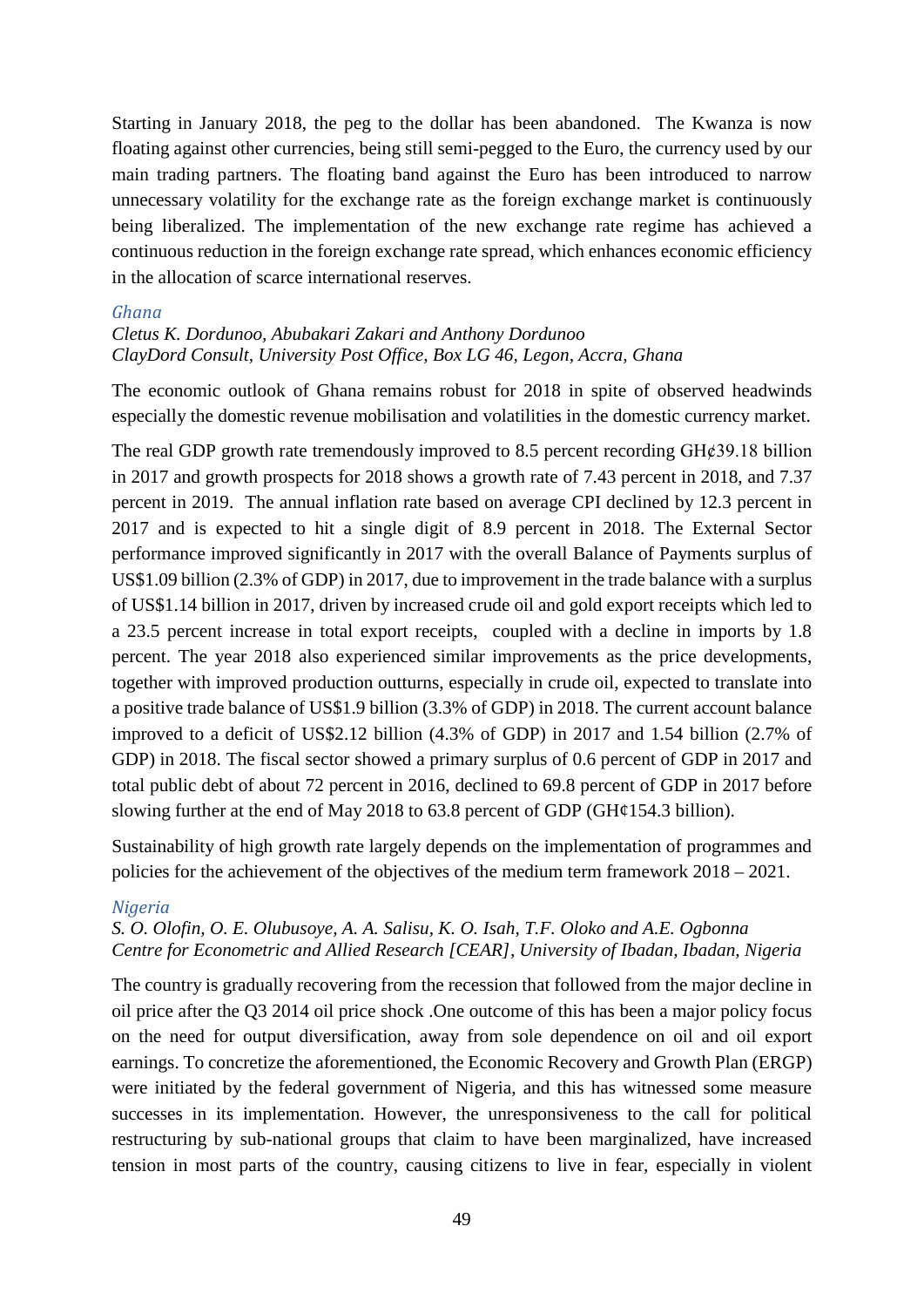agitation prone areas. The resulting negative impact on the level of economic activity and the rate of economic growth has been quite significant. The problem of prevailing general atmosphere of fear and insecurity in some parts of the country particularly in the North East region of the country portends a major problem that must be adequately addressed, if expected 2019 elections are to come off peacefully. However, this downside risk notwithstanding, the steady but gradual recovery from the recession is likely to be sustained; the economy is projected to grow by an annual average rate of 1.62% and 2.01% in 2018 and 2019, respectively.

## *South Africa*

# *Plus Economics (2017). South African Country Report and Forecast – September 2018.*

Despite improvements in confidence at the beginning of 2018 due to the election of a new president, the stability of the South African economy has been threatened by the announcement of the government's intention to expropriate land without compensation. The declaration is in part as a response to simmering tensions and unrelenting social unrest over the past years, symptomatic of a country characterised by deep and severe structural unemployment problems – youth unemployment according to the expanded definition was 67 per cent in the first quarter of 2018. Notwithstanding express commitments by the South African government to prudent fiscal policy, surging public debt (expected to reach 52 per cent in 2020/21), along with the aforementioned political and social tensions, continues to endanger investor confidence – and increases the threat of further credit-rating downgrades (Moody's is the only major ratings agency to not yet downgrade the country's sovereign long-term foreign currency to "junk status"). Foreign and domestic fixed investment is waning whilst domestic demand is also deteriorating, with signs of only mild improvement, and hence the growth prospects for South Africa remain muted. Real GDP grew by 1.3 per cent in 2018, and is expected to reach only 2 per cent by 2020.

# *East Asia*

Following robust growth of 5.9 per cent in 2018, the **East Asia** region is projected to expand at a steady pace of 5.7 per cent in 2019 and 2020. The region's favourable growth outlook is underpinned by resilient private consumption and public investment, as well as the continued improvement in external demand. Nevertheless, downside risks to the region's growth outlook have increased, arising mainly from intensifying trade tensions between the United States and China.

In China, growth is expected to remain solid, supported by robust consumer spending and supportive fiscal policies. Amid ongoing economic rebalancing efforts, growth in the Chinese economy is projected to gradually moderate from 6.6 per cent in 2018 to 6.3 per cent in 2019. Structural reform measures to reduce debt levels, cool the property market and reduce excess industrial capacity will weigh on investment activity. Amid high external uncertainty, however, the Chinese authorities face the challenge of balancing between policy measures aimed at reining in domestic financial vulnerabilities while at the same time supporting the economy's short-term growth prospects.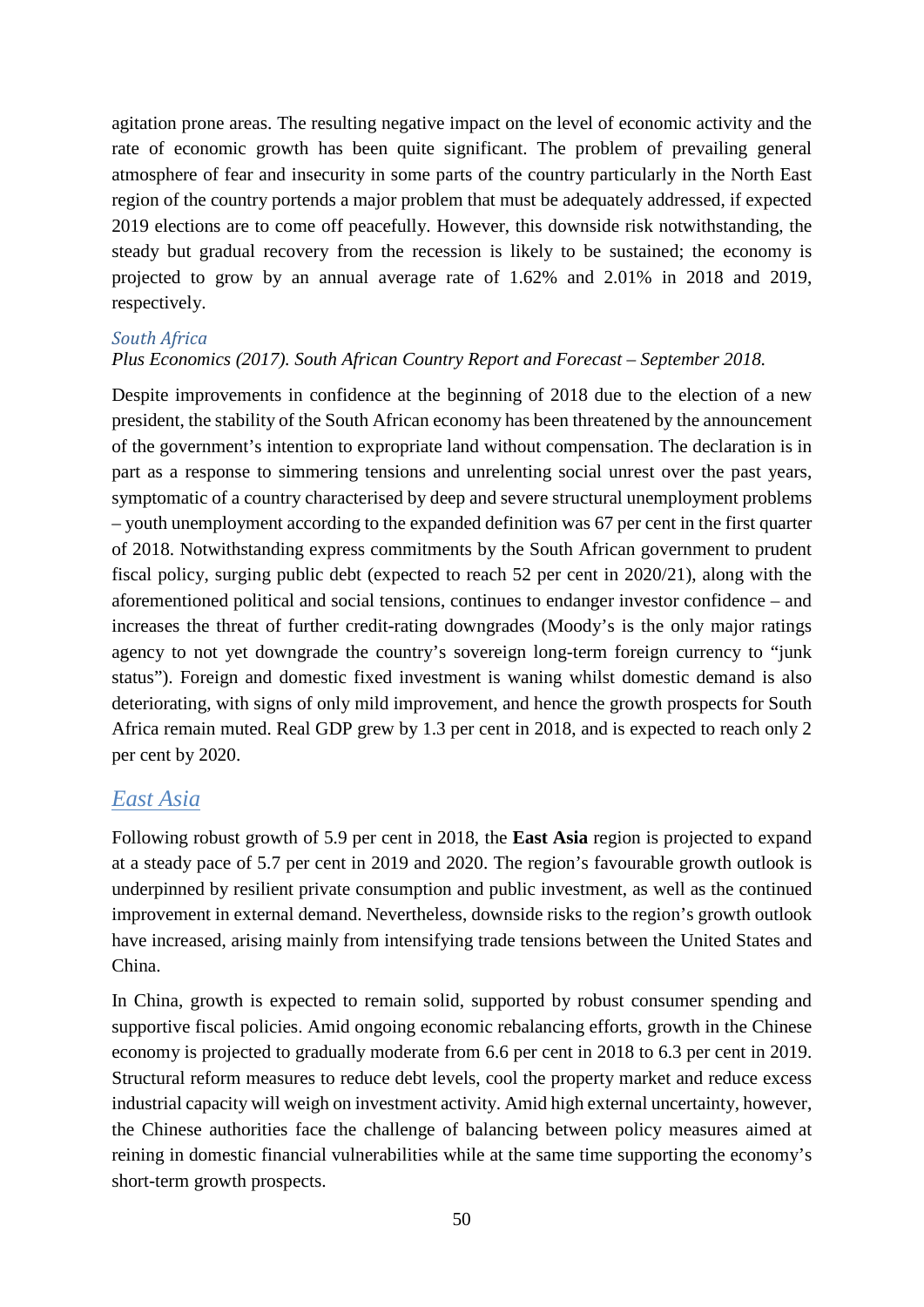Most other economies in the region are expected to experience stable GDP growth in the outlook period. Private consumption will remain the key driver of growth, supported by healthy job creation, low interest rates and modest inflationary pressures. In the Republic of Korea, Myanmar and Thailand, consumer spending will be further boosted by the increase in minimum wages this year. In addition, growth in many countries, including Indonesia, the Philippines and Thailand, will also be supported by the implementation of large infrastructure projects, which will help to alleviate structural bottlenecks and boost productivity growth in the medium term.

Leading indicators, including Manufacturing Purchasing Managers' Indices and export orders, are pointing towards a moderation in the region's growth momentum in the second half of 2018. At the same time, downside risks to the region's growth outlook have increased. An escalation of trade tensions between the United States and China will significantly affect the East Asian economies, given the region's high trade openness and deep integration into global production networks. Persistent uncertainty surrounding the imposition of tariffs will also weigh on the region's investment outlook.

Given the high uncertainty in the international environment, any unexpected policy decisions by the major economies may trigger a sudden shock to investor confidence, leading to an abrupt tightening of global financial conditions. This may in turn result in large capital outflows from East Asia, posing a risk to domestic financial stability. In several economies, existing financial sector vulnerabilities, in particular high corporate and household debt, will continue to dampen investment prospects.

#### *Country forecast summaries by LINK participants*

# *Hong Kong Win-Lin Chou ACE Centre for Business and Economic Research*

<u>.</u>

Real gross domestic product (GDP) in Hong Kong slowed down to 3.5 percent in the second quarter of 2018, after increasing 4.6 percent in the first quarter<sup>19</sup>. The second quarter slowdown in real GDP mainly reflected decelerations in private consumption expenditure, gross fixed investment, and total exports of goods and services.

The economic performance of Hong Kong is largely affected by the economic conditions of Hong Kong's trading partners. When making our forecasts, a number of assumptions on the growth of Hong Kong's major trading partners such as the Mainland, the United States, and the European Union, have been adopted. China's real GDP growth decelerated to 6.7 percent in the second quarter of 2018 from 6.8 percent in the preceding quarter. The deceleration is

<span id="page-50-0"></span><sup>\*</sup> UN Project LINK country (Hong Kong) representative; consultant, ACE Centre for Business and Econ Research, Hong Kong.

 $19$  Rates of change, unless otherwise specified, are year-on-year rates in real terms.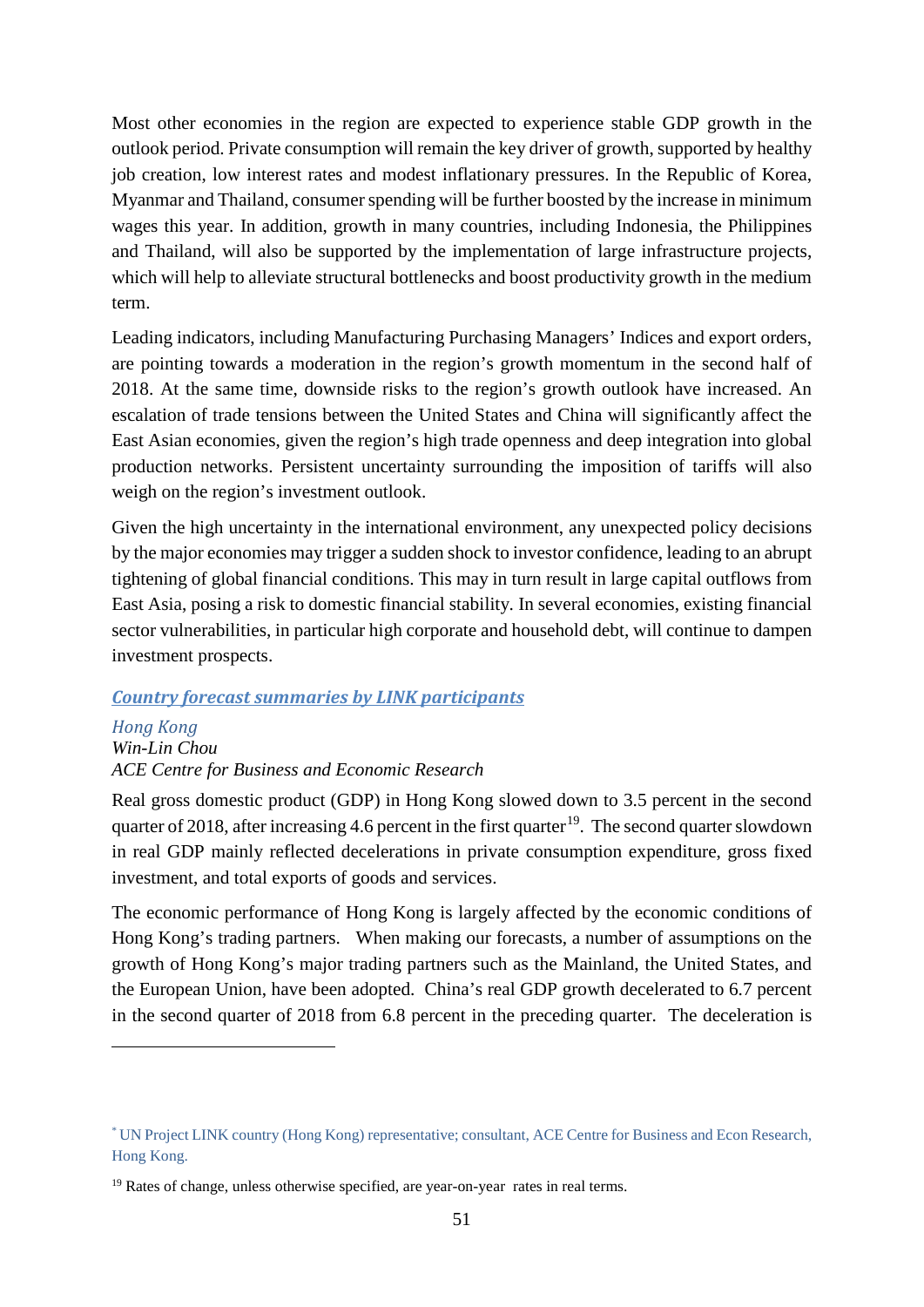likely to continue in the second half, as suggested by smaller increases in the volume index of industrial production, in services production, in total sales of consumer goods, and in fixed investment for the month of July. The trade tensions between China and the United States is also likely to be a drag on overall economic growth in the second half, we assumed real GDP of China to increase 6.5 percent for 2018 and 2019.

As in the past years, the engine of the economic growth in Hong Kong for 2018 and 2019 is forecast to come from the domestic sector with private spending serving as the largest contributor. While the global economic growth remained robust so far, external uncertainties have increased markedly since June when the United States escalated trade conflicts with China and other major trading partners. These uncertainties could undermine the global economic sentiment, and trade and investment activities. Additionally, a number of economic indicators released by the State Bureau of Statistics in China in July have suggested the pace of economic growth in the China reached its peak in the first half of 2018. We therefore conclude that our baseline forecast of the Hong Kong economy is increasingly clouded by the ongoing trade tensions and the slowdown in the economic growth of China.

## *The Philippines Bien A. Ganapin NEDA*

The Philippine economy continue to expand at an accelerated pace over the last six years, marked by structural transformation. The Philippine economy grew by an average of 6.6 percent in the last six years, the strongest since the mid-1970s. In 2017, real GDP grew by 6.7 percent, within the government's target of 6.5 to 7.5 percent. Sources of growth have broadened, with an increased contribution of industry, primarily manufacturing on the supply side and by investment on the demand side. Even as the sources of growth are broadening, the benefits of that growth continue to spread. In 2017, ten (10) out of the country's seventeen regions have expanded by 6.0 percent and above, thus making the growth more inclusive. The higher pace and improved quality of economic growth is also creating more and better jobs. The country's unemployment rate registered the lowest at 5.5 percent in 2016 and 5.7 percent in 2017. Underemployment likewise registered the lowest rate over the past decade at 16.1 percent in 2017.

# *Republic of Korea Jongho Park Korea Development Institute*

The Korean economy is maintaining moderate growth with continued improvements in the service sector despite a sluggish construction industry. Manufacturing is showing slightly higher growth from last quarter in terms of the value-added in the national accounts, although output has stalled according to the Index of Industrial Production (IIP).

Under the circumstances both at home and abroad, Korea's macroeconomic policies require an accommodative stance for the time being as the current economic recovery still lacks a virtuous cycle e.g. inflationary pressure and strong employment. Fiscal policies must be flexibly managed in response to changing economic conditions and monetary policies should remain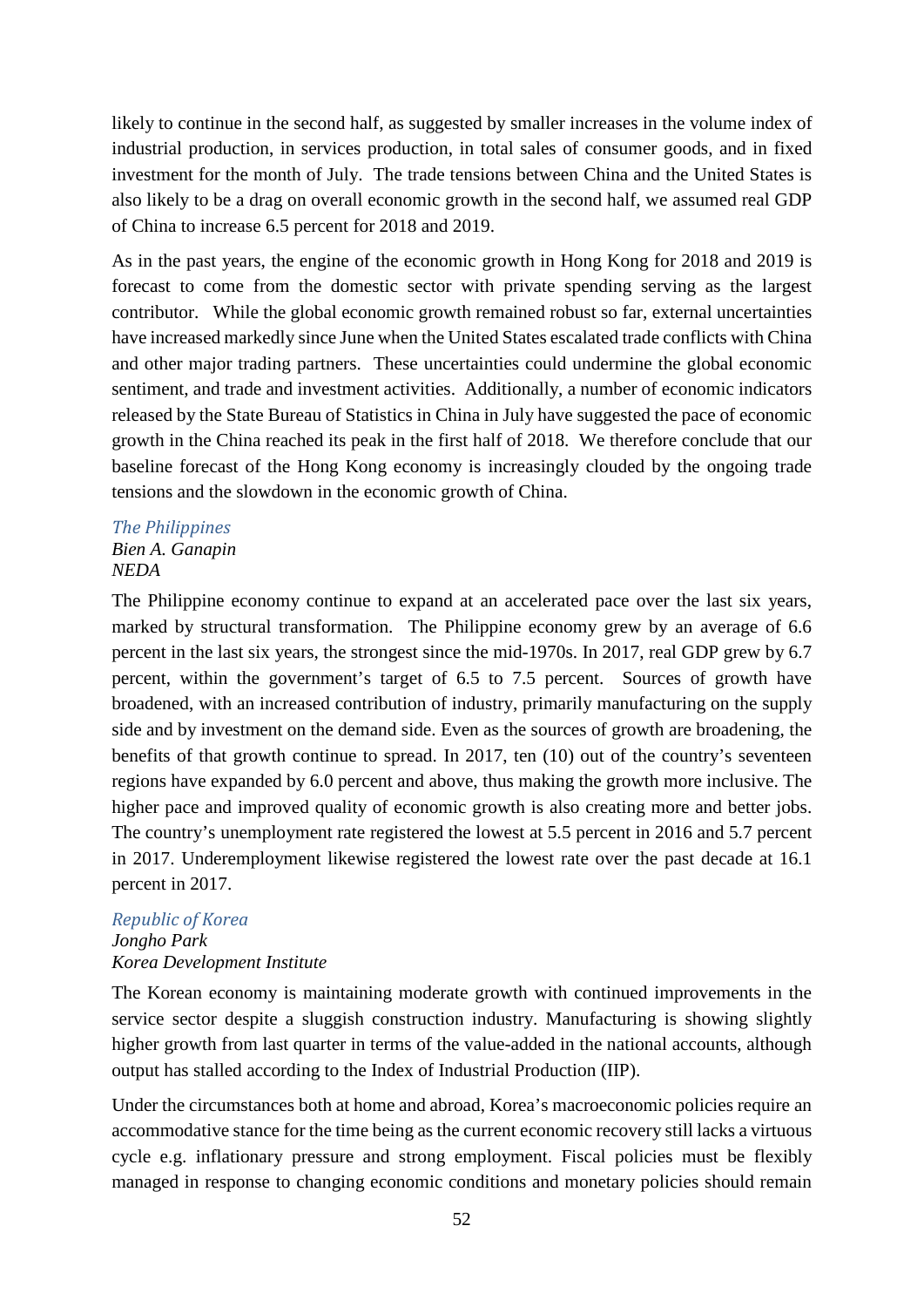accommodative for now. Financial policies need to consider the possibility of higher volatility in the global financial markets as a result of the US rate hike and instability in emerging markets while reinforcing macroprudential countermeasures against capital flow volatility.

In the medium-run, restructuring efforts must continue to resolve pending challenges such as unbalanced growth between different industries and weak job-creation capacity. Without consistent restructuring efforts to accurately diagnose and tackle problems, the Korean economy will not be able to avoid losing its economic competitiveness and dynamism. Thus, an objective assessment should be conducted on the global competitiveness of key export industries to confirm the urgency of restructuring not only key industries sectors but also the overall economy. In addition, policy discussions on the balanced growth of manufacturing and services and strengthening the competitiveness of the service sector need to be held in earnest to increase the likelihood of creating a virtuous cycle in which higher domestic demand leads to more value added.

## *Taiwan Province of China*

*Ray Yeutien Chou, Kamhon Kan and An-Chi Wu The Institute of Economics, Academia Sinica, Taipei*

The global economy gathered momentum in early 2018, reflecting that major advanced economies and emerging markets were significantly exceeding expectations. In paticular, the U.S. fiscal stimulus (Tax Cuts and Jobs Act of 2017) and healthy Chinese domestic demand supported further global demand growth. Additionally, the increase in international raw materials prices spurred recovery of resource-rich countries, helping the emerging markets accelerate GDP growth.

Taiwan experienced strong exports and solid private consumption which bumped up economic growth in the first half of 2018, better-than-expected. The broad economic figures show that rapidly emerging tech applications boosted global demand, bolstering the external sector. Meanwhile, a steady labor market and rising real wages spurred retail sales further this year. Despite the robust performance of the export-oriented industry, fixed capital formation remains slow because of low investments in machinery and equipment by the semiconductor industry.

On the back of solid global demand, the Taiwanese economy is seeing intensifying improvement in 2018. However, a number of issues can threaten slowdown of the momentum. These include uncertainties stemming from the mounting global trade tensions, the spread of geopolitical conflicts, turbulence in financial markets and the continuous rise of oil prices. These exposures inadvertently could affect consumers' confidence and corporations' willingness to invest.

On the other hand, the government plans to boost investment and stimulate implementation of major public infrastructure projects. The execution of these policies may help mitigate the external risks.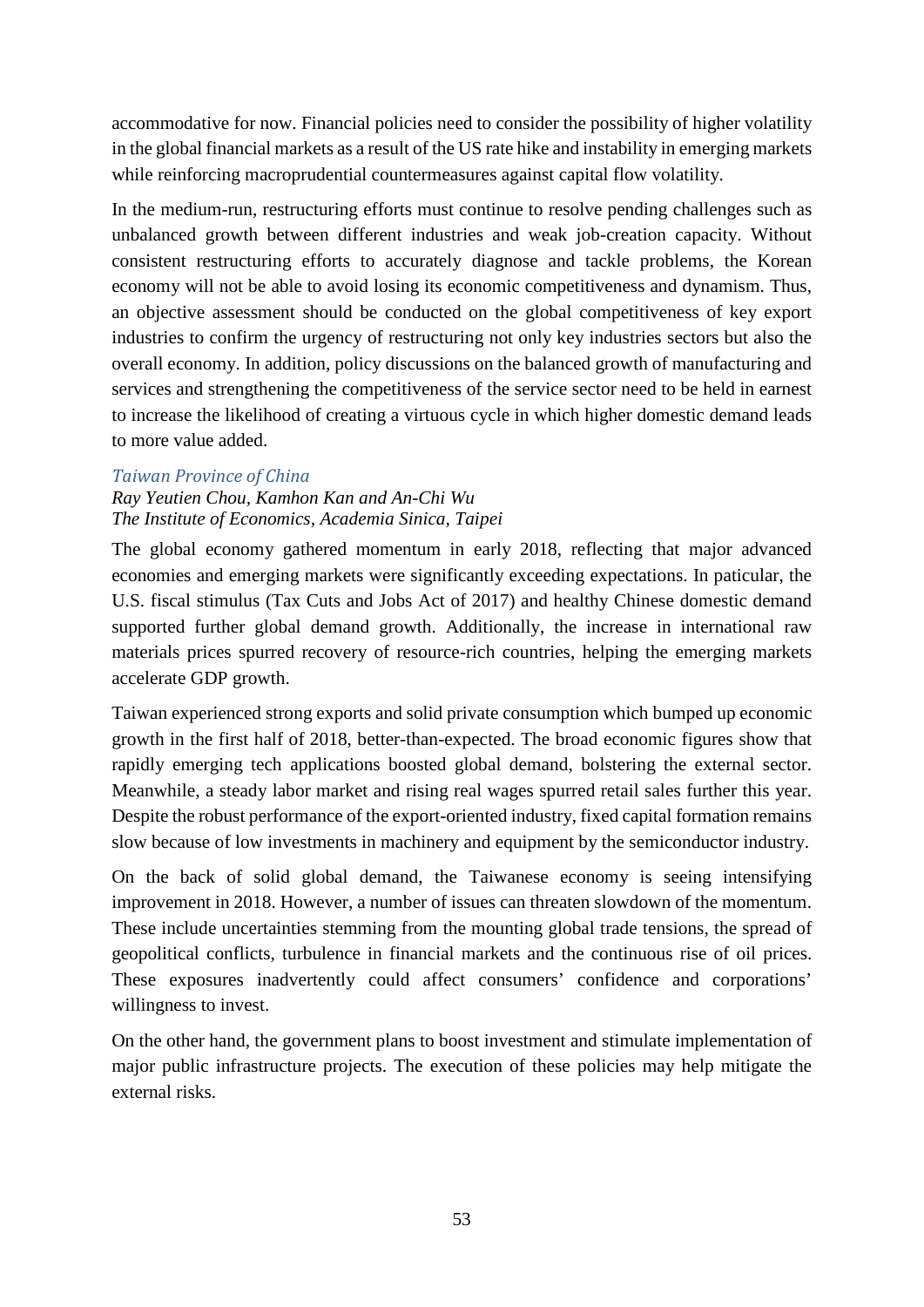# *South Asia*

The economic outlook for **South Asia** remains largely favourable, but some countries are facing significant turbulences. The positive aggregate picture is driven by India, which accounts for more than 70 per cent of regional GDP. The Indian economy is expected to continue expanding at a rapid pace of above 7.0 per cent in 2018 and 2019, amid vigorous private consumption, the recovery of gross fixed investment, and benefits from previous reforms. Public investment in infrastructure will also remain a priority, while monetary policy is gradually tightening to contain inflationary pressures. The Bangladesh economy is also set to continue expanding at a robust pace, in the near term, amid robust fixed investment and sound macroeconomic policies.

However, some smaller economies in the region are also facing increasing economic and financial difficulties. The economic outlook in the Islamic Republic of Iran is rapidly deteriorating, due to domestic weaknesses and the re-imposition of trade, investment and financial sanctions by the United States. The sanctions are expected to weaken the currency, exacerbate goods shortages and constrain productive capacity and export revenues. Thus, domestic demand is projected to deteriorate markedly in the near term, with the possibility of entering in a recession in 2019. In addition, s structural limitations, such as the prolonged period with restricted technology transfer, banking fragilities and financing restrictions, will continue to limit economic growth in the medium term.

Meanwhile, the economy of Pakistan is expanding rapidly, supported by large infrastructure initiatives under the China-Pakistan Economic Corridor. However, Pakistan is also facing significant vulnerabilities, amid large twin fiscal and current account deficits, a visible decline in international reserves, and mounting pressures on the domestic currency. The level of public debt is also relatively high, at close to 70 per cent of GDP, and the government may seek assistance from the IMF, for the second time in the last five years. Thus, while economic growth remains robust, downside risks have noticeably increased in 2018. Furthermore, these issues highlight some long-standing challenges faced by Pakistan. In order to promote a more sustainable medium-term growth, there is a need for policymakers to strike a balance between encouraging much-needed infrastructure investments to alleviate the chronic energy shortages, while addressing large external imbalances, particularly through promoting export growth. The economic outlook for Afghanistan remains fragile, amid the long-standing conflict affecting the country. The prolonged high uncertainty in the political environment and significant institutional weaknesses remain major impediments to progress. In addition, the lack of reforms will likely constrain investment in the near term.

Beyond these country-specific circumstances, there are crucial aspects that South Asia needs to address to unleash its growth potential and to encourage a more inclusive development trajectory in the medium term. First, strengthening job creation is major challenge, even more so given that the working-age population is projected to expand visibly in the next decade. Furthermore, employment rates are relatively low, and female employment rates have decline in several economies recently. Second, improving the fiscal accounts constitute a key challenge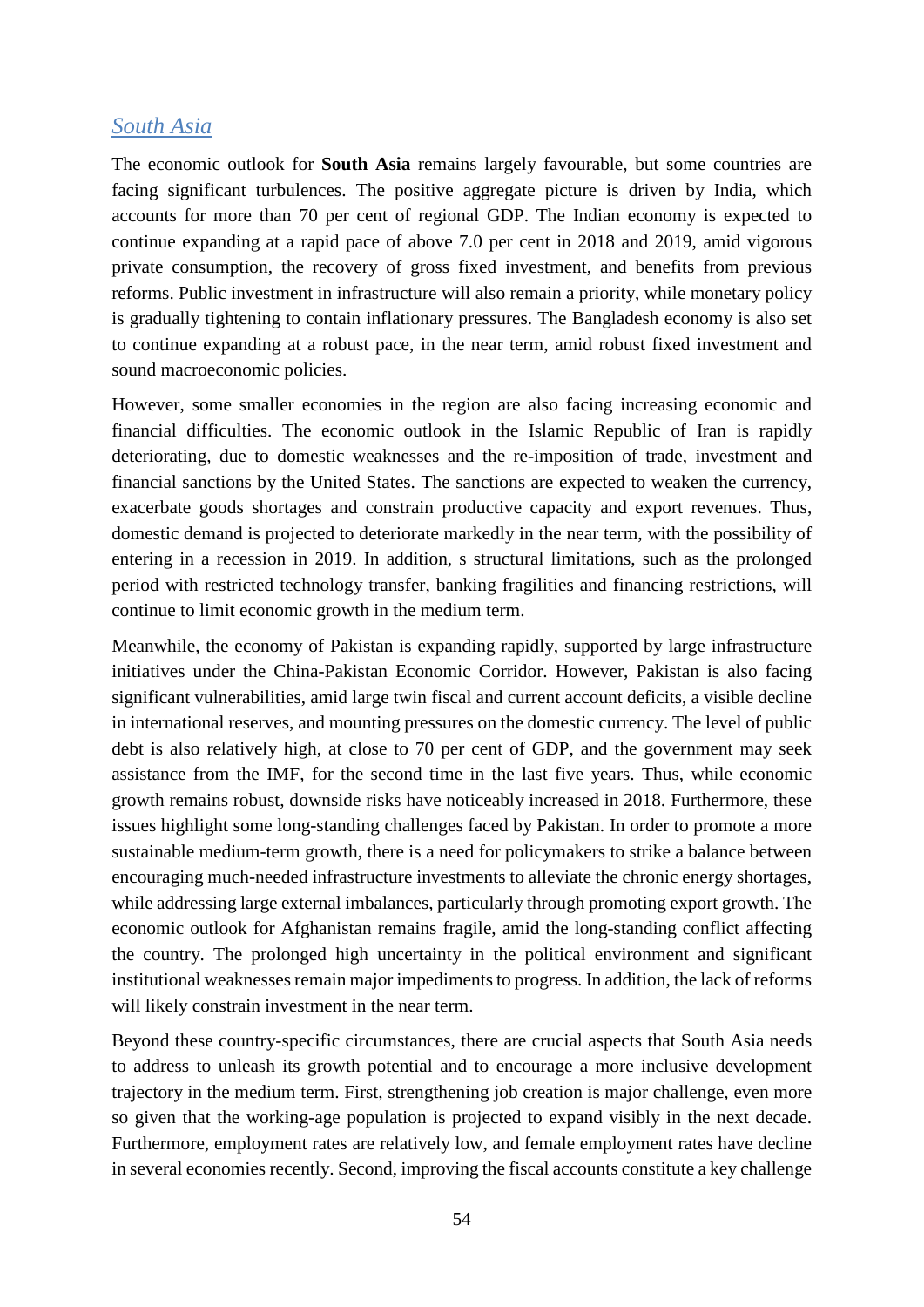for most economies, amid low level of tax revenues, rigid public expenditures, and persistent structural deficits. Improved tax revenues are a critical aspect in building fiscal buffers and strengthening the capacity to implement countercyclical policies in the region. Third, South Asia needs to tackle large infrastructure gaps, particularly in energy, telecommunications, sanitation and water access, as well as transport and connectivity. The enduring infrastructure deficits in some of these areas not only limit productivity gains and economic growth, but also constraint further progress on poverty alleviation.

# *Country forecast summaries by LINK participants*

#### *India*

*Prof. Pami Dua (Delhi School of Economics), Prof. N.R. Bhanumurthy (National Institute of Public Finance and Policy), Dr. Lokendra Kumawat (Assistant Professor, Ramjas College and Research Associate in the Project), Professor V. Pandit (Sri Sathya Sai University, Prasanthinilayam)*

After overcoming two policy shocks in the form of demonetization as well as implementation of major tax policy reform in the form of GST (Goods and Services Tax), Indian economy appear to be stabilizing in the current year. For the year 2017-18, the economy registered a growth of 6.5 per cent and it was expected that it would recover in the current year. Monthly industrial production data do suggest that the there is a recovery in the overall economic activity in the current year (June 2018 data shows a growth of 7 per cent in the index of industrial production). The recent data on both wholesale and retail inflation also suggest some moderation. However, due to the policy measures such as increase in Minimum Support Prices (MSP) for the agricultural commodities at about 150 per cent of cost and shift in the government expenditure from capital to consumption is expected to retain the inflation expectations above the Central Bank's target of 4 per cent. In addition to this, prevailing higher international crude oil prices as well as sharp depreciation of exchange rate has increased inflation uncertainty in the medium term.

On the growth front, while government has taken many structural measures, private investments is yet to revive. India is still struggling with 'twin balance sheet' issues and, as

the recent episodes suggest, resolving the Indian banking sector problems could take a longer time than expected. With the absence of private investments and with the emerging protectionist policies in the global economy, the growth prospects in India heavily dependent on government sector. (The central bank has already hiked the policy interest rates twice and expected to hike further, which could also discourage private investments to some extent). However, as the government is also constrained by the FRBM Act (Fiscal Responsibility and Budget Management Act) targets, the option of counter-cyclical fiscal policy measures is limited. Most importantly, although government appears to be maintaining the fiscal deficit targets, there seem to be risks due to the quality of fiscal adjustment, which could be contractionary. Overall, our model suggests that GDP growth in the current year would be 6.7 per cent and in 2019-20 the economy is expected to grow at 7.4 per cent. However, there are some downside risks for these forecasts. It depends on the assumptions on the monsoon and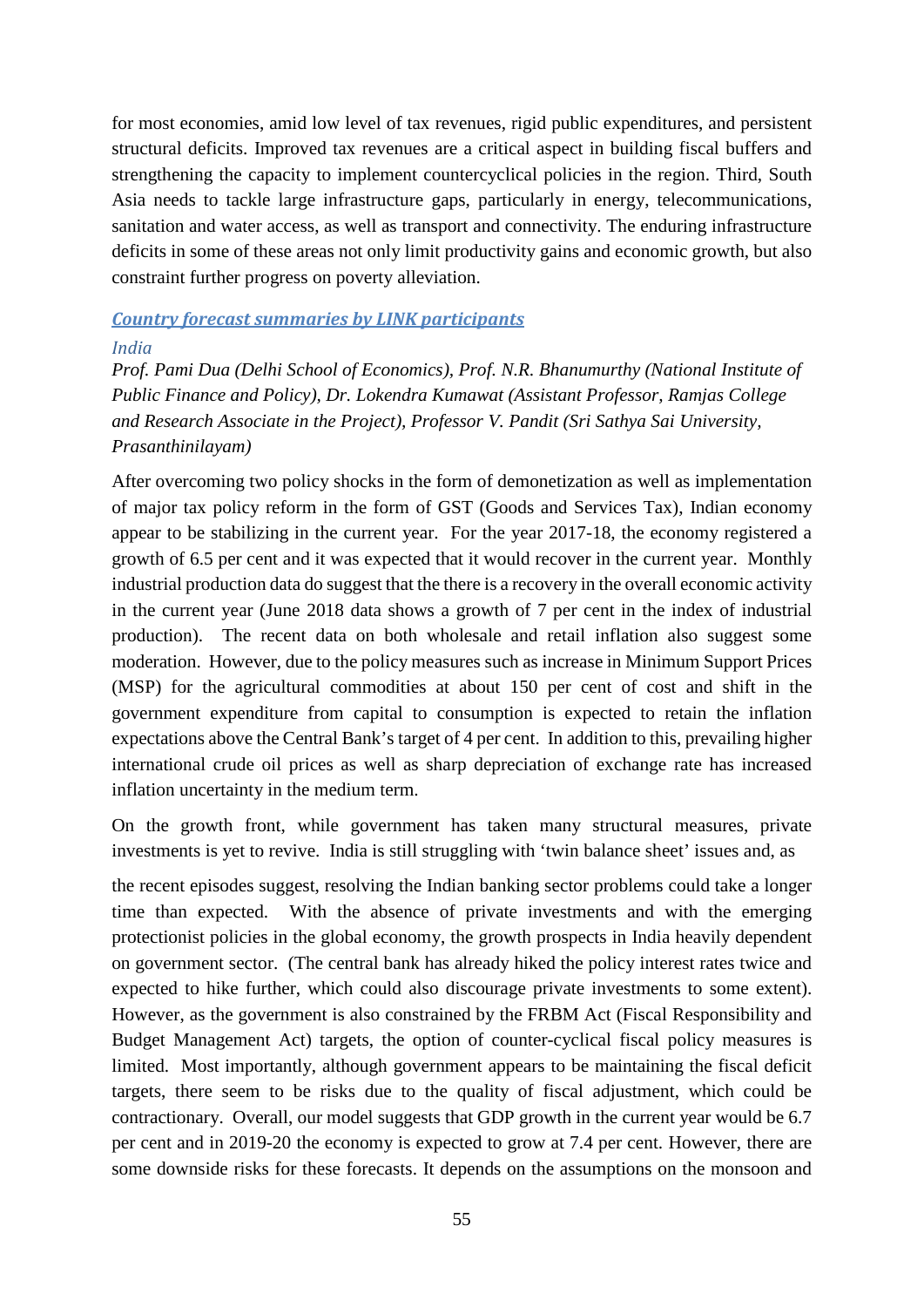the external variables especially the oil prices and the exchange rate. The headline inflation is projected to be at 5.2 per cent for the year 2018-19 while it is expected to decline to 4.4 per cent in the subsequent year.

# *Nepal Dilli Raj Khanal*

Along with political stability after long transition, there are some positive developments in the Nepalese economy today. There has been some surge in average growth rate in the last two fiscal years as a result of revival and expansion of manufacturing, trade, tourism, finance and some other services sectors. Some slowdown in inflation rate has also taken place despite continued pressures by the petroleum prices. However, there are many areas where economy is facing deeper problems. One of the areas is banking system. Despite some ease in the liquidity problem of the banking system more recently, pressure in the interest rate is continuing with added adverse effect on stock market prices. Together with many structural and institutional bottlenecks, both financial and capital markets are constraining private sector investment. Major problem is witnessed in the government budgetary front. Amidst continued rise in current expenditure, the federal governance system introduced has further escalated such expenses with further pressures particularly on the capital budget. The mounting trade deficit amidst slowdown in remittances inflows has started widening current account deficit too. Thus, many macroeconomic problems escalating in parallel underscore on the need of deep rooted reforms for continued move toward higher growth trajectory.

# *Pakistan*

## *Qazi Masood Ahmed*

Pakistan has achieved a thirteen-year high growth rate of 5.8 percent in FY18 and the average CPI inflation was well below the 6.0 percent target. However, moving forward, the challenges to Pakistan's economy have further accentuated. First, the provisional SBP estimate for fiscal deficit in FY18 is 6.8 percent as opposed to 5.5 percent in 2018. The current account deficit has also increased to \$ 16.0 billion during FY18 as opposed to \$ 11.1 billion in the corresponding period last year. Second, the aggregate demand has proved to be higher than previously thought reflecting in the average headline inflation for FY19 is expected to cross the 6.0 percent annual target and core inflation numbers projections at around 7.0 percent. Third, on the external front, though both exports and workers' remittances are performing better, the sheer size of imports continues to pressurize foreign exchange reserves.

The real economic activity repeated its strong FY17 performance. However, towards the end of FY18, some challenges cast shadows on the capacity of the real sector to continue pacing this high growth path. In the agriculture sector, the most important concern is shortage of water, which is likely to constrain agriculture production below the target in FY19 but despite this concern the projection of FY19 GDP growth is expected to be around  $5.5 - 6$  percent. The picture is changing rapidly for the headline and core inflation is 6.0—7.0 percent for FY19 which is based on (i) higher fiscal deficit; (ii) food inflation reverting to its normal behavior;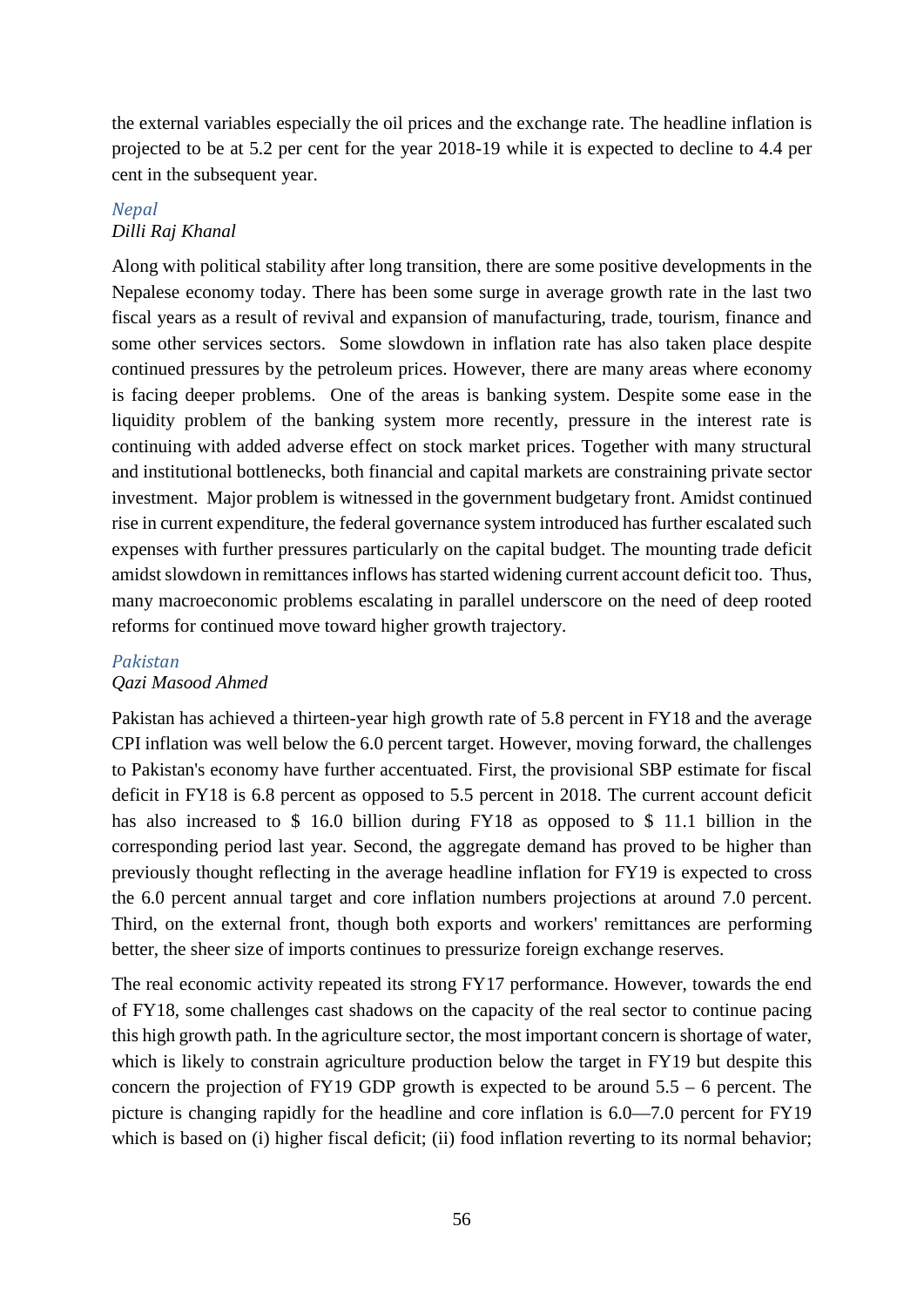(iii) unfavorable trend in international oil prices; and (iv) lagged pass-through of rupee depreciation.

Monetary expansion in FY18 has been driven by government borrowing for budgetary support and healthy growth in credit to the private sector which showed growth of 14.8 percent. In FY19, private sector credit is expected to increase by almost the same amount at a growth rate of about 14 percent. This will be driven primarily by the rise in need for working capital at the back of gestation of lagged fixed investment into production and rising exports.

Due to the above mentioned points the government is introducing some measure to stabilize the economy. In order to curb aggregate demand and ensure near-term stability the State Bank has decided to increase the policy rate by 100 bps to 7.50 percent effective from 16 July 2018. Similarly, it is expected to take some measures on fiscal side after the new government assume power in September, 2018. Similarly, other fiscal and economic measures are expected to be introduce by the new government after assuming power in August 2018.

# *Western Asia*

In **Western Asia**, Sharp depreciation of Turkish Lira casts a shadow of uncertainty. The value of the Turkish lira plunged in August after a few months of gradual depreciation. Nonetheless, the immediate impact on the real economy has been limited as the central bank managed to supply liquidity in both domestic and foreign currencies. However, the situation remains challenging as the rapidly expanding Turkish economy needs a careful soft landing.

The region is sensitive to a financial turmoil as the value of financial and property assets has weakened in recent years. Except for Iraq, Syria and Yemen, the region has witnessed a prolonged housing boom to varying extents. The wealth effect of the rising property values has been one of the drivers of domestic demand expansions. The weakening wealth effect slows the economic recovery of the member States of the Gulf Cooperation Council (GCC), namely Bahrain, Kuwait, Oman, Qatar, Saudi Arabia and the United Arab Emirates despite growing oil revenues. Weak property markets are also negatively impacting domestic demand growth in Jordan and Lebanon, where the Governments also face challenges in implementing fiscal reform measures to raise revenues. Growth in Israel remains robust, but the weakening property market is beginning to be recognized as a downside risk.

Meanwhile, more signs of economic stabilization are being observed in Iraq and Syria. However, the political and security situations remain fragile in both countries, hampering prompt economic reconstruction efforts. The crisis in Yemen remains dire for the ongoing conflict with deteriorating food security and balance-of-payments conditions.

*Country forecast summaries by LINK participants*

*Turkey Suleyman Ozmucur University of Pennsylvania*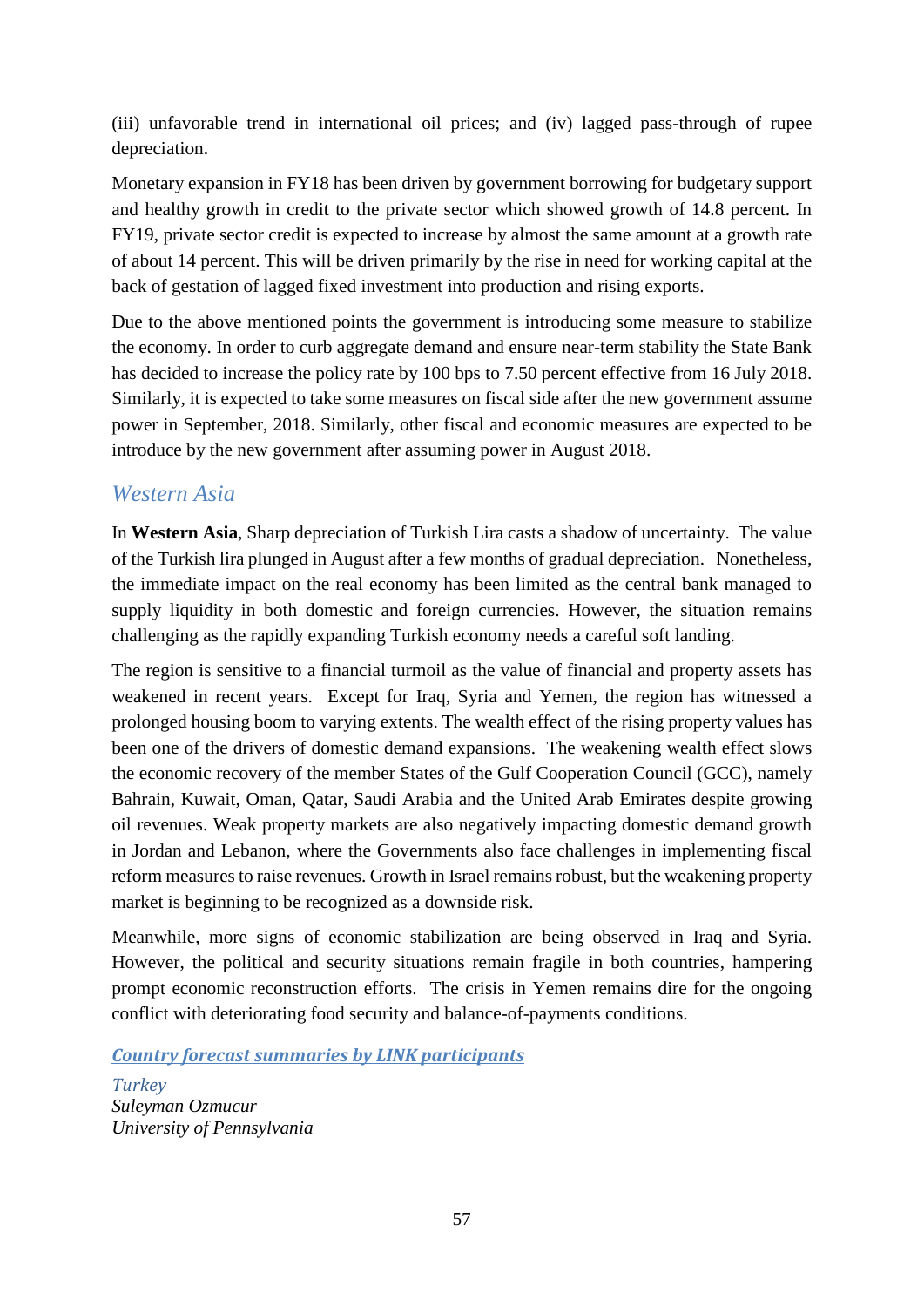After a relatively high, and volatile growth of real GDP during the last two decades, the economy reached to a point of boil, and crisis. This episode was repeated several times in Turkey, ending with similar but not identical results including military takeovers. The goal of high growth may be the right one provided that financing is possible. If funds are not domestically created and borrowed in foreign currency, bubbles and bottlenecks will be typical results. This was repeated, especially, after the June 24th presidential and parliamentary elections. The Lira/dollar exchange rate, which was 4.71 on June 24th, is 6.55 on August 15th. The pressure on the currency was developing because of high foreign debt especially by the private sector coupled with interest rate hikes in the US. The burden on debt, which was attractive during the low interest period, globally. Those days are over and adjustments are needed. Higher tariffs are going to make growth and inflation prospects worse almost in any country. The Central Bank of Turkey took several measures such as lowering the required reserve ratios, but came short of raising policy rates. Both domestic and foreign participants expected rates to increase. Since that expectation was not realized, escape from the local currency started. High external debt makes all banks and other establishments vulnerable. The economy is expected to shrink in dollar terms.

# *Latin America and the Caribbean*

The economic recovery in Latin America and the Caribbean has lost momentum in the first half of 2018 amid renewed weakness in some of the region's large economies, notably Argentina and Brazil. Regional GDP is projected to expand by 1.7 per cent in 2018 and 2.2 per cent in 2019, compared to 1.0 per cent in 2017. This represents a marked downward revision from UN/DESA [forecasts made in May.](https://www.un.org/development/desa/dpad/document_gem/global-economic-monitoring-unit/world-economic-situation-and-prospects-wesp-report/world-economic-situation-and-prospects-wesp-mid-year-update/) Moreover, amid rising global trade tensions and tighter financing conditions, risks to the regional outlook remain tilted to the downside. Of particular concern is the challenging fiscal situation in the region. In 2017, all of the region's economies except Jamaica recorded fiscal deficits, leading to a further increase in government debt (see figure 3.3).

The reduced growth projections for Brazil reflect the impact of a 10-day nationwide truckers' strike in May, lower business confidence, continuing political uncertainty, and a more challenging external environment. Argentina's short-term economic prospects have deteriorated even more sharply in recent months. Severe macroeconomic imbalances and financial vulnerabilities triggered a currency crisis in the second quarter. In response, Argentina's Government and the IMF agreed in June on a Stand-By Arrangement amounting to 50 billion dollars. The associated economic adjustment plan entails tighter monetary and fiscal policy in a bid to strengthen the fiscal position, reduce inflation and restore financial market confidence. As a result, GDP growth is expected to slow markedly in 2018 and recover only gradually in 2019-20.

Also weighing on the regional outlook are the socio-economic crises in the Bolivarian Republic of Venezuela and Nicaragua and subdued prospects of the Mexican economy. Amid ongoing political turmoil, the Bolivarian Republic of Venezuela is mired in its fifth year of recession. Since oil production continues to plummet and massive macroeconomic imbalances persist, a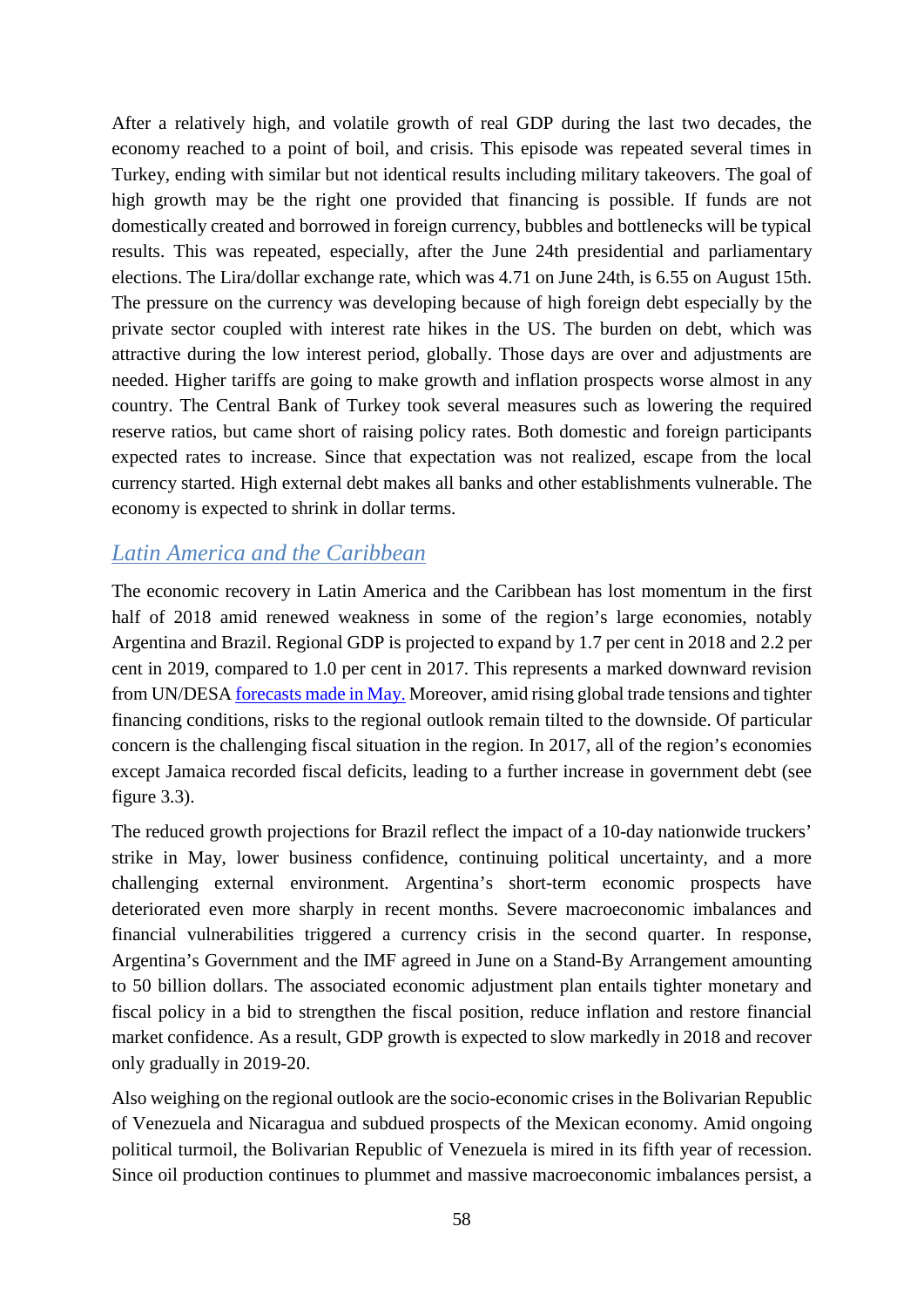further sharp economic contraction is projected for 2018 and 2019. In Nicaragua, political instability and violent unrest are expected to weigh heavily on economic activity in the outlook period. The tourism sector is particularly hard hit by the protests, but agriculture, transport and construction are also strongly affected. In Mexico, monetary policy tightening, downward pressure on the peso and uncertainty related to trade tensions and NAFTA negotiations have led to a small downward revision in growth prospects to about 2 per cent in 2018 and 2019.



**Figure 3.3 Fiscal Balances and Government Debt in Latin America and the Caribbean, 2017**

# *Source*: IMF

Conversely, positive news has come from several other South American countries. In Chile, Colombia and Peru, GDP growth has picked up pace thanks to strong consumer spending and recovering investment. The short-term outlook for these economies remains largely favourable. However, a slowdown of China's economy, coupled with tighter global financial conditions, poses a significant downside risk.

Meanwhile, in the Caribbean, Suriname and Trinidad and Tobago are finally recovering from prolonged recessions, which were triggered by the commodity price shock of 2014-2015. Aggregate GDP for the subregion is forecast to rise by 1.7 per cent in 2018, following a contraction of 0.3 per cent in 2017. Short-term prospects for the subregion, however, remain constrained by fiscal adjustment programmes in several countries, as the region is plagued by high levels of public debt. Barbados, where the public debt to GDP ratio is among the highest in the world, requested balance of payments assistance from the IMF in June.

*Country forecast summaries by LINK participants*

*Brazil Leonardo Carvalho and Eustáquio Reis*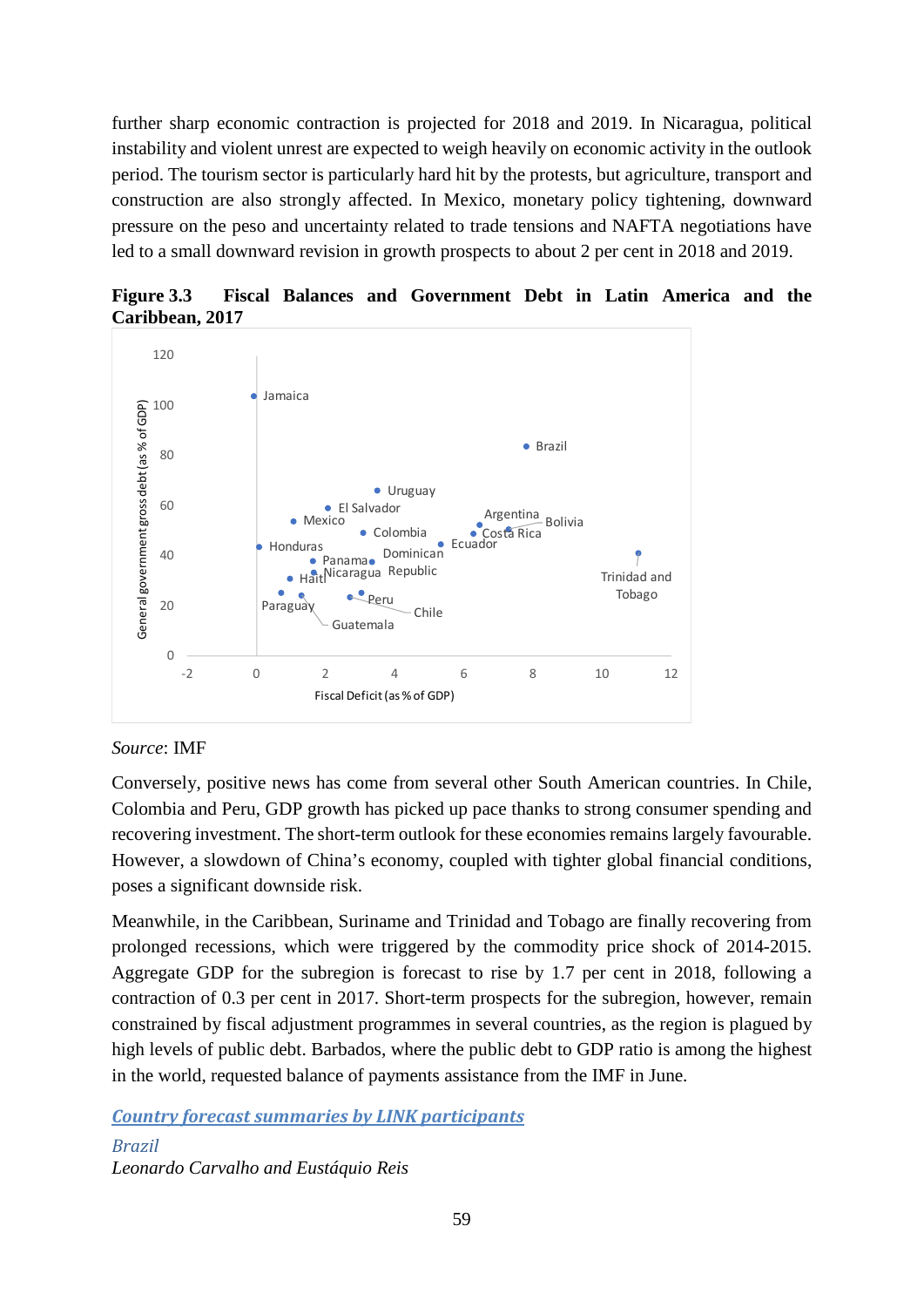## *IPEA/DIMAC*

The economy remains subdued surrounded by all kinds of political uncertainties. The first round of presidential elections together with the choice of Legislative representatives and State governors will be held on October 7. Ex-President Lula is in jail waiting for judicial decisions but plays the role of Kagemusha leading by far the electoral polls. If his candidacy is denied, electoral chances are pretty much dispersed among five presidential candidates spanning all the ideological spectrum.

The recovery remains extremely weak and social security reforms were postponed for the next government. GDP is projected to grow 1.5% this year. The teamster strike last May was the coup de grace to the consumption led recovery started last year. Consumption growth vanished, idle capacity reached record high levels and unemployment rate remains above 12% of the labor force. Fiscal policy was emasculated by legislation approved last year which imposed a zero growth ceiling on real government expenditures. The social security deficit compressed other government expenditures, including government investment which dropped to merely 0.5% of GDP. On top of that, liberalization of the labor legislation amidst recession only brought additional uncertainty to consumption decisions. Finally, monetary policy played a passive role paying little attention to unemployment rates. Interest rates, now close to 6.5% p.a., lagged behind the recession induced decline of inflation rate which is expected to be a bit above 4.0% by the end of this year.

Projections for the next few years are for a mild recovery and inflation stability in a fiscal adjustment environment. But projections are extremely sensitive to the scenarios forecasted for election results and the unfoldings of the present political crisis. If one of the leftist/labor candidates are elected they will probably undo much of the economic reforms approved by the present administration and implement expansionist fiscal and credit policies to boost the economy out of recession. Structural reforms will be postponed. In this scenario, growth and inflation will be higher in the short run. On the other hand, if one of the center/liberal candidates are elected they will probably deepen the fiscal, social security as well as other structural reforms but temporary relief of fiscal ceiling will be unavoidable. This scenario implies lower growth and inflation under control. Finally, the election of the right/conservative candidate poses a scary enigma and will most probably aggravate economic and political instability.

## *Costa Rica*

# *Juan-Rafael Vargas Escuela de Economía, Universidad de Costa Rica*

In summary, the first semester of 2018 was characterized by a private market of changes with greater liquidity with respect to the same periods of previous years and that has been compensated by the greater demand by SPNB. As a result, the exchange rate has shown a stable behavior, although with a tendency towards appreciation. Unlike 2017, there have been no episodes of significant volatility or movements inconsistent with the evolution of macroeconomic determinants, so that the stabilization operations required have been smaller.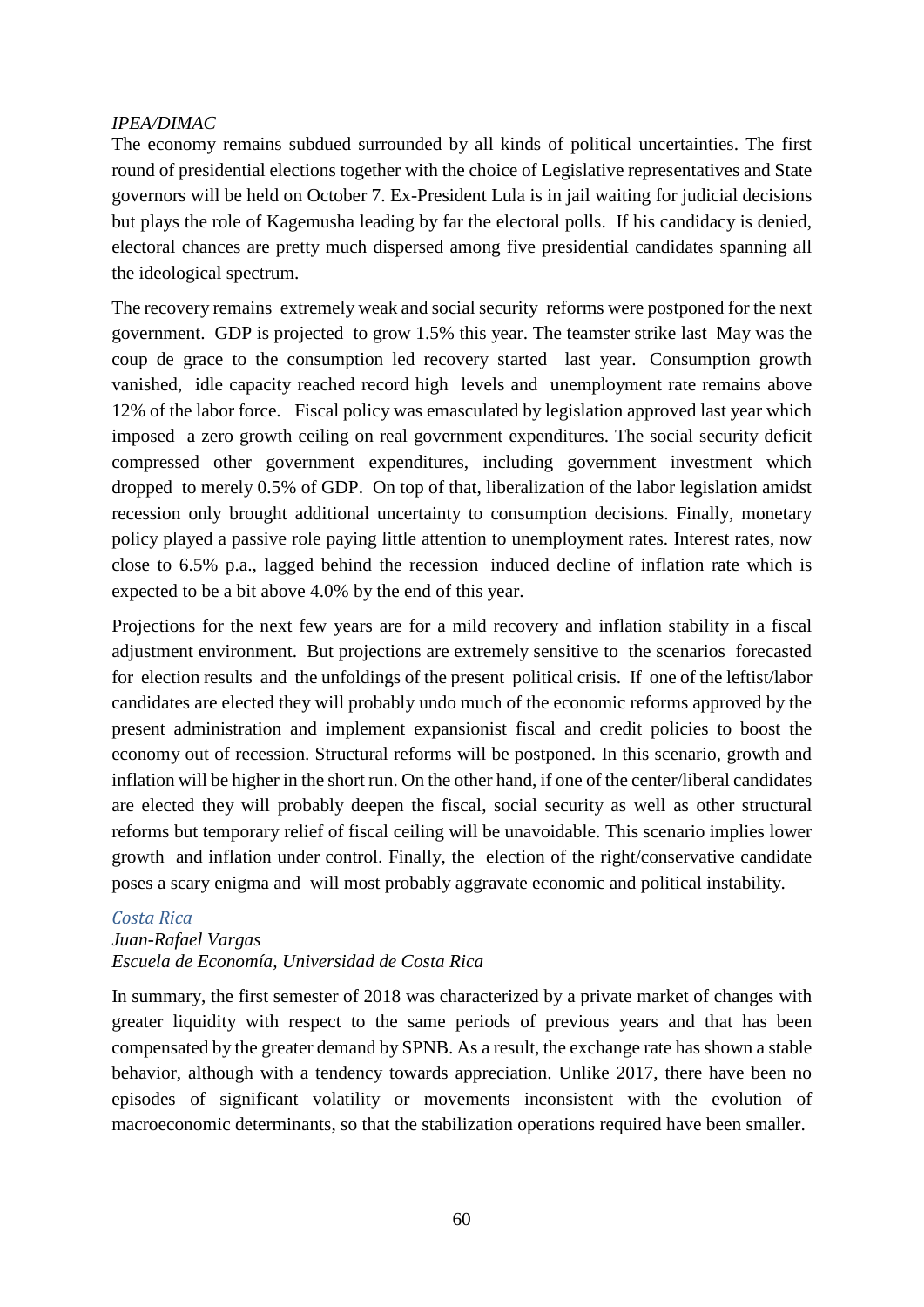The Costa Rica's macroeconomic performance at best has could converge to 3% in the forecast period. The growth slowly diminishes in years one and two of the Alvarado Administration, but there is room for higher trend. Consumption could smooth out and grow at a higher rate and infrastructural investment should begin to pay off. Core inflation will be under control. The Central Bank begins to understand better the mechanism behind expectation and it is a consensus goal for Board to keep a close look at its working. Taxes (one way or the other) and exchange rates could trigger a doubling of the price path.

# *Mexico (1) Eduardo Loria Center for Modeling and Economic Forecast, UNAM*

Mexico has been going through a period of slow expansion since the early 90s (an annual average of 2.5%), when economic growth was resumed after the "lost decade" during the 80s. Numerous structural reforms have been implemented but they have not managed to raise the potential growth.

On December 1, 2018, for the first time in history a populist leftist government will take office. Its focus will be on raising growth to 4% by taking the following steps: a) fighting corruption, b) investing in social programs, c) investing in highly inefficient state-owned energy companies (PEMEX and CFE), d) repealing the recently implemented structural reforms, in particular the energy and education reforms, e) relocating the federal governance structure across the country, and f) substantially raising the minimum wage. All of the above will be done while lowering the primary fiscal balance.

The forecast we are presenting for 2018-2020 is inertial (baseline scenario) and it assumes no drastic changes in the domestic policy or the current form of NAFTA. We work with the assumption that the policy will continue to focus on maintaining fundamentals in check. Furthermore, we estimate that the recovery of the U.S. industrial sector and that of the rest of the economy will continue, as will its positive effect on the production and exports of Mexican manufacturing.

Given these assumptions, we forecast a stable GDP growth rate at around 2.5% for the forecast horizon, which will be characterized by low unemployment rates and sound fundamentals.

# *Mexico (2)*

# *Alfredo Coutiño Center for Economic Forecasting of Mexico, Philadelphia, PA. U.S.A.*

In the following three years, Mexico's economy will be immersed in the ups and downs of the business cycle, a traditional pattern determined by the political cycle every six years of change of government. In 2018 the economy will report a little higher growth because of the expansionary effects of the political cycle in a year of presidential election. In 2019 the economy will lose strength and decelerate in the first year of the new administration, when the delay in the execution of the federal budget also affects investment decisions. In the medium term, with reforms increasing production capacity, the economy will advance at a slightly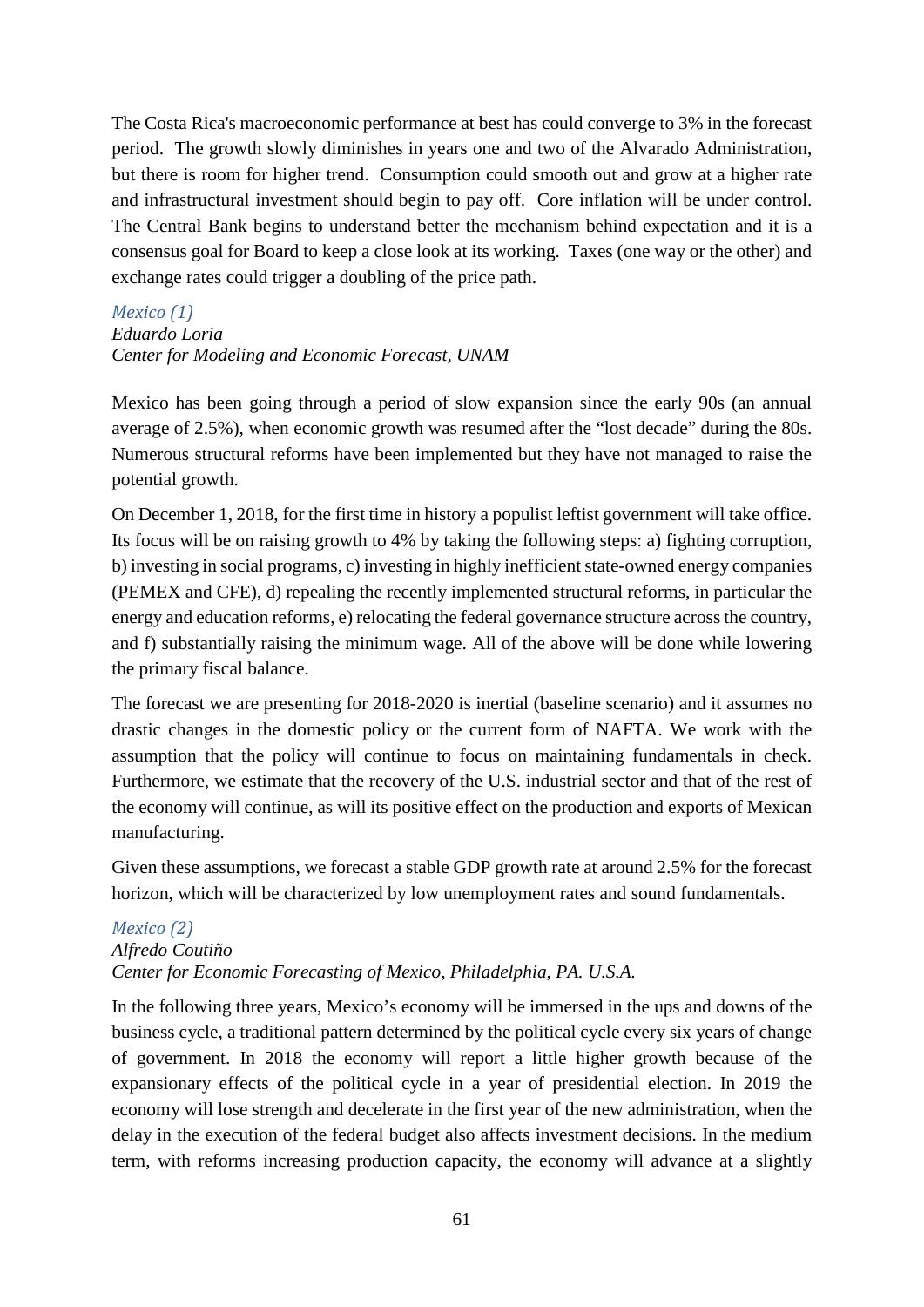higher rate. However, the country's capacity to grow could be affected if the U.S. takes more permanent measures to restrict trade and investment, as well as if Mexico's new leftist government takes actions that threaten private investment and property rights.

During the first half of 2018 the economy is benefiting from the expansionary effects of the political cycle, with extra spending to finance the election process and political campaigns. However, the still-low investment ratio remains a drag, despite the series of structural reforms in place. Mexico is already affected by the anti-trade rhetoric of the Trump administration, in terms of the delay and postponement of some investments, but it is even more affected by the implementation of policies against trade and immigration by the ongoing government. Inflation has moderated during the year, after a strong rebound in 2017 that put it at more than twice the 3% target. The peso remains depreciated, since it has suffered a correction rather than a transitory adjustment. However, the currency has recovered some ground after the convincing election results. Nevertheless, financial markets remain nervous regarding trade negotiations with the U.S. and the normalization of U.S. monetary conditions.

Our Baseline scenario outlines an economy with further improvement this year, although advancing at still-limited rates since the impact of reforms will be felt only in the medium term. The recovery in the medium-term will be the result of some positive factors: a domestic market gaining some steam by the improvement in purchasing power, the strengthening of the external demand––particularly under a new NAFTA agreement, and positive effects generated by new reforms. Growth will still remain restricted by the limited potential capacity, with the economy advancing at a rate around 2.3% this year (after 2.0% in 2017), decelerating to 1.5% in 2019 as a result of the political change, and reaccelerating to 2.5% in 2020 as the new government is settled down. In the medium term, the economy will advance at rates determined by the increase in production capacity, between 3% and 3.5%.

# **Appendix A. Statistics tables**

#### **Table A.1**

**Developed economies: rates of growth of real GDP, 2016-2020**

| <b>Annual percentage change</b> |      |      |            |                   |                   |
|---------------------------------|------|------|------------|-------------------|-------------------|
|                                 | 2016 | 2017 | $2018^{b}$ | 2019 <sup>c</sup> | 2020 <sup>c</sup> |
| <b>Developed economies</b>      | 1.6  | 2.3  | 2.2        | 2.0               | 2.1               |
| <b>United States</b>            | 1.5  | 2.3  | 2.6        | 2.3               | 2.4               |
| Canada                          | 1.4  | 3.0  | 2.0        | 2.2               | 2.4               |
| Japan                           | 1.0  | 1.7  | 1.0        | 1.5               | 1.2               |
| Australia                       | 2.6  | 2.2  | 3.1        | 2.1               | 1.9               |
| New Zealand                     | 4.1  | 3.0  | 2.9        | 2.6               | 3.0               |
| <b>European Union</b>           | 2.0  | 2.4  | 2.2        | 2.0               | 2.1               |
| EU-15                           | 1.9  | 2.2  | 2.0        | 1.9               | 2.0               |
| Austria                         | 1.5  | 3.0  | 2.9        | 1.9               | 1.8               |
| Belgium                         | 1.4  | 1.7  | 1.5        | 1.6               | 1.6               |
| Denmark                         | 2.0  | 2.2  | 1.6        | 1.9               | 1.8               |
| Finland                         | 2.3  | 2.7  | 2.3        | 1.5               | 2.6               |
| France                          | 1.2  | 2.2  | 1.9        | 1.8               | 2.0               |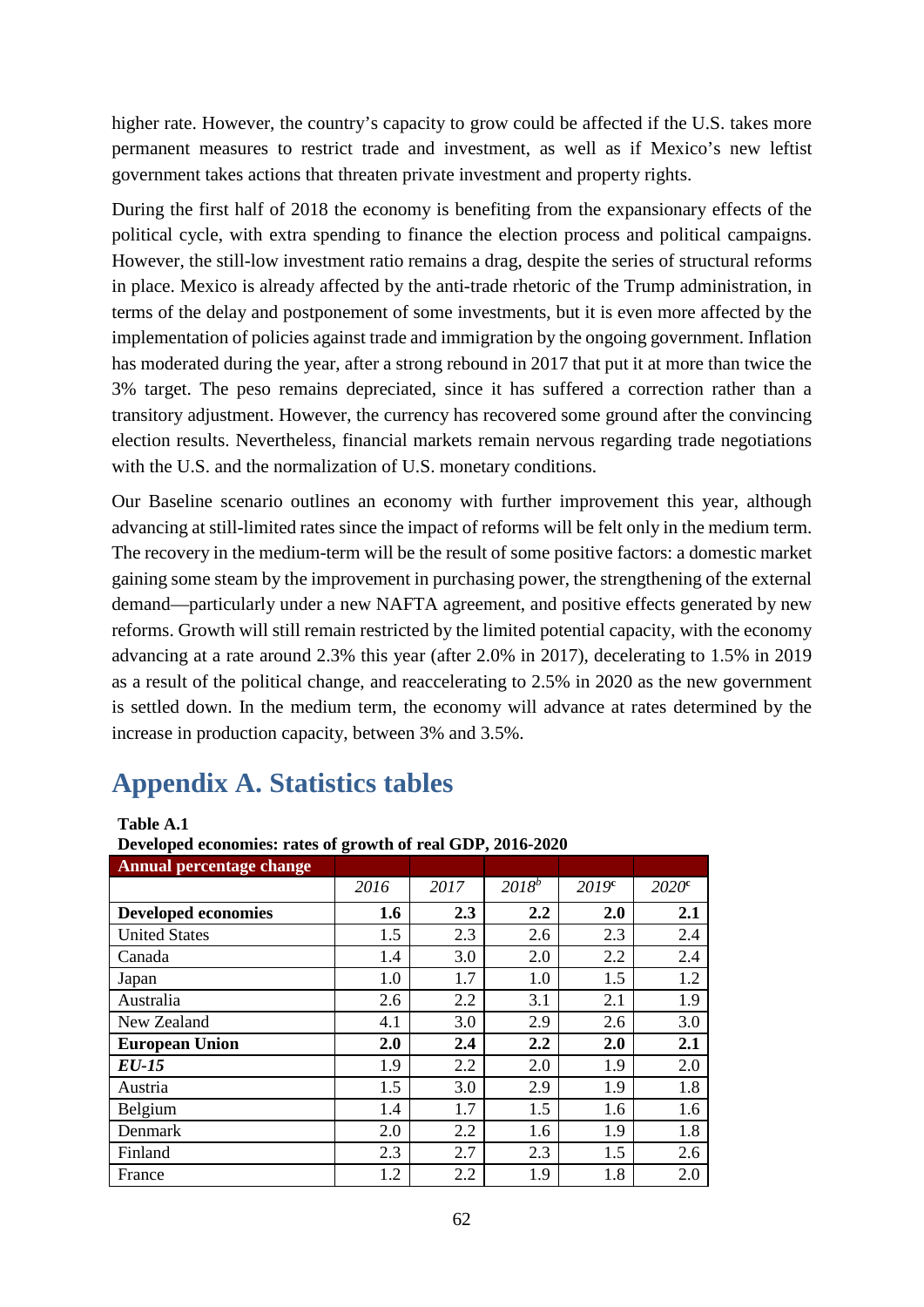| Germany                    | 2.2              | 2.2 | 2.2              | 2.0              | 2.0 |
|----------------------------|------------------|-----|------------------|------------------|-----|
| Greece                     | $-0.2$           | 1.4 | 1.8              | 1.9              | 1.5 |
| Ireland                    | 5.1              | 7.8 | 3.8              | 4.4              | 4.2 |
| Italy                      | 0.9              | 1.5 | 1.2              | 1.2              | 1.0 |
| Luxembourg                 | 3.1              | 2.3 | 3.1              | 3.1              | 3.1 |
| Netherlands                | 2.2              | 2.9 | 2.6              | 2.5              | 2.8 |
| Portugal                   | 1.6              | 2.7 | 1.7              | 1.3              | 1.9 |
| Spain                      | $\overline{3.3}$ | 3.1 | 2.7              | $\overline{2.3}$ | 2.1 |
| Sweden                     | 3.2              | 2.3 | 2.7              | 2.2              | 2.6 |
| <b>United Kingdom</b>      | 1.8              | 1.7 | 1.4              | 1.5              | 2.2 |
| <b>EU-13</b>               | 3.1              | 4.6 | 4.1              | 3.6              | 3.4 |
| Bulgaria                   | 3.9              | 3.7 | 3.9              | 4.5              | 4.5 |
| Croatia                    | $\overline{3.2}$ | 3.2 | 2.7              | 2.7              | 2.6 |
| Cyprus                     | 3.4              | 3.9 | 3.0              | 2.0              | 3.2 |
| <b>Czech Republic</b>      | 2.5              | 4.3 | 3.6              | 3.0              | 3.0 |
| Estonia                    | 2.1              | 4.9 | 3.5              | 3.5              | 2.3 |
| Hungary                    | 2.2              | 4.0 | 4.1              | 3.3              | 2.7 |
| Latvia                     | 2.2              | 4.5 | 4.2              | 3.8              | 3.3 |
| Lithuania                  | $\overline{2.3}$ | 3.9 | $\overline{3.6}$ | 3.9              | 3.4 |
| Malta                      | $\overline{5.3}$ | 6.4 | 2.9              | 2.9              | 3.6 |
| Poland                     | 3.0              | 4.6 | 4.6              | 3.8              | 3.8 |
| Romania                    | 4.8              | 6.8 | 4.5              | 4.0              | 3.5 |
| Slovakia                   | 3.3              | 3.4 | 3.8              | 4.0              | 3.6 |
| Slovenia                   | 3.1              | 5.0 | 4.2              | 3.8              | 3.2 |
| <b>Other Europe</b>        | $\overline{1.3}$ | 1.5 | 1.7              | 1.9              | 2.9 |
| Iceland                    | 7.5              | 3.6 | 3.5              | 3.2              | 4.0 |
| Norway                     | 1.1              | 1.9 | 1.8              | 2.0              | 3.2 |
| Switzerland                | 1.4              | 1.1 | 1.7              | 1.7              | 2.7 |
| Memorandum items:          |                  |     |                  |                  |     |
| North America              | 1.5              | 2.4 | 2.6              | 2.2              | 2.4 |
| Developed Asia and Pacific | 1.4              | 1.9 | 1.4              | 1.7              | 1.4 |
| Europe                     | 1.9              | 2.4 | 2.1              | 2.0              | 2.2 |
| Major developed economies  | 1.4              | 2.1 | $2.0\,$          | 2.0              | 2.0 |
| Euro area                  | 1.9              | 2.4 | 2.1              | 2.0              | 2.0 |

**Sources**: UN/DESA, based on data of the United Nations Statistics Division and individual national sources.

**Note**: Regional aggregates calculated at 2010 prices and exchange rates.

**a** Average percentage change.

**b** Partly estimated.

**c** Baseline scenario forecasts, based in part on Project LINK and UN/DESA World Economic Forecasting Model.

**Table A.2**

**Economies in transition: rates of growth of real GDP, 2016-2020**

| Annual percentage change       |                  |      |            |                   |                   |
|--------------------------------|------------------|------|------------|-------------------|-------------------|
|                                | 2016             | 2017 | $2018^{b}$ | 2019 <sup>c</sup> | 2020 <sup>c</sup> |
| <b>Economies in transition</b> | 0.4              | 2.1  | 2.1        | 2.1               | 2.8               |
| <b>South-Eastern Europe</b>    | 3.0 <sub>2</sub> | 2.3  | 3.6        | 3.7               | J.O               |
| Albania                        | 3.4              | 3.8  | 4.4        | 4.0               | 3.8               |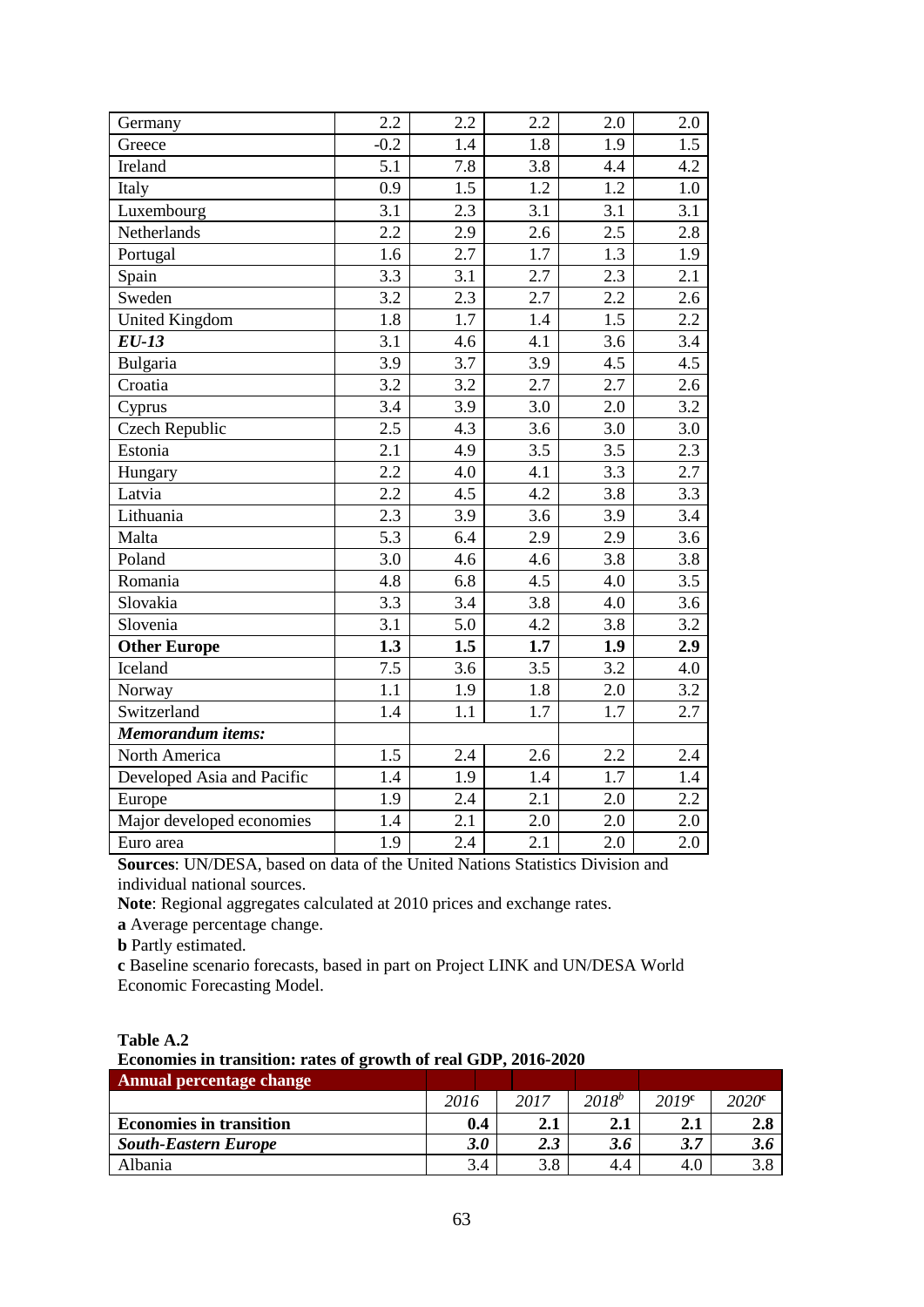| Bosnia and Herzegovina                        | 3.1    | 3.0 | 2.7 | 3.0 | 3.0 |
|-----------------------------------------------|--------|-----|-----|-----|-----|
| Montenegro                                    | 2.9    | 4.0 | 4.5 | 4.5 | 4.0 |
| Serbia                                        | 2.8    | 1.9 | 4.2 | 4.0 | 4.0 |
| The former Yugoslav Republic of               | 2.9    | 0.0 | 1.5 | 3.0 | 3.0 |
| Macedonia                                     |        |     |     |     |     |
| <b>Commonwealth of Independent States and</b> | 0.3    | 2.0 | 2.1 | 2.0 | 2.7 |
| Georgia <sup>d</sup>                          |        |     |     |     |     |
| <b>Commonwealth of Independent States and</b> | 0.2    | 2.0 | 1.9 | 1.9 | 2.6 |
| Georgia - net fuel exporters                  |        |     |     |     |     |
| Azerbaijan                                    | $-3.1$ | 0.1 | 1.0 | 1.8 | 2.0 |
| Kazakhstan                                    | 0.8    | 4.6 | 4.0 | 4.0 | 4.0 |
| <b>Russian Federation</b>                     | $-0.1$ | 1.5 | 1.5 | 1.5 | 2.3 |
| Turkmenistan                                  | 6.2    | 5.9 | 6.0 | 5.0 | 5.0 |
| Uzbekistan                                    | 6.0    | 5.3 | 5.2 | 6.0 | 5.5 |
| <b>Commonwealth of Independent States and</b> | 1.4    | 2.9 | 3.9 | 3.3 | 3.5 |
| Georgia - net fuel importers                  |        |     |     |     |     |
| Armenia                                       | 1.0    | 1.1 | 7.4 | 4.0 | 4.0 |
| <b>Belarus</b>                                | $-2.5$ | 2.4 | 4.5 | 3.0 | 3.0 |
| Georgia <sup>d</sup>                          | 2.8    | 5.0 | 4.8 | 4.0 | 3.6 |
| Kyrgyzstan                                    | 3.8    | 4.6 | 3.5 | 4.0 | 4.0 |
| Republic of Moldova                           | 4.3    | 4.9 | 4.0 | 4.6 | 4.6 |
| Tajikistan                                    | 6.6    | 6.6 | 6.9 | 6.0 | 5.5 |
| Ukraine <sup>e</sup>                          | 2.4    | 2.5 | 3.1 | 2.9 | 3.5 |

**Sources**: UN/DESA, based on data of the United Nations Statistics Division and individual national sources.

**Note**: Regional aggregates calculated at 2010 prices and exchange rates.

**a** Average percentage change.

**b** Partly estimated.

**c** Baseline scenario forecasts, based in part on Project LINK and the UN/DESA World Economic Forecasting Model.

**d** Georgia officially left the Commonwealth of Independent States on 18 August 2009.

However, its performance is discussed in the context of this

group of countries for reasons of geographic proximity and similarities in economic structure. **e** Starting in 2010, data for the Ukraine excludes the temporarily occupied territory of the Autonomous Republic of Crimea and Sevastopol.

**Table A.3**

# **Developing economies: rates of growth of real GDP,**

**2016-2020 Annual percentage change** *2016 2017 2018<sup>b</sup> 2019***<sup>c</sup>** *2020***<sup>c</sup> Developing countries <sup>d</sup>** 3.9 4.5 4.5 4.5 4.9 *Africa* 1.7 3.5 3.8 3.8 3.9 **North Africa** 3.0 5.7 4.4 4.7 4.1 Algeria 2.8 2.8 2.7 2.2 2.8 Egypt<sup>e</sup> 1.3 4.3 5.6 6.0 5.4 4.7 Libya 11.5 12.8 12.8 12.8 12.8 11.5 Mauritania 1.7 3.8 3.2 5.1 6.9 Morocco 1.1 4.1 3.2 3.9 4.5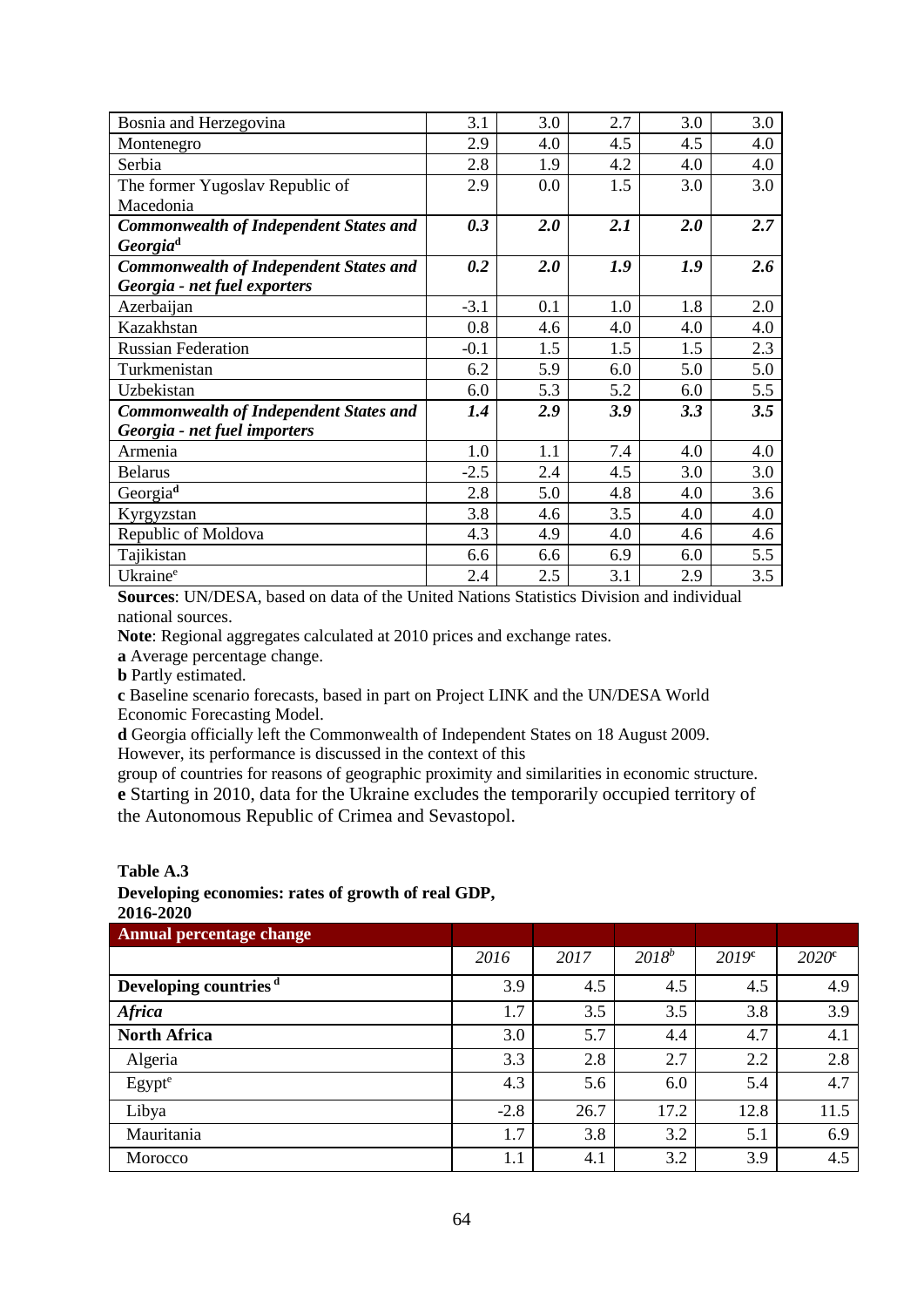| Sudane                           | 3.0    | 4.2    | 4.1    | 4.2    | 4.1 |
|----------------------------------|--------|--------|--------|--------|-----|
| Tunisia                          | 1.1    | 1.9    | 2.4    | 3.4    | 3.6 |
| <b>East Africa</b>               | 5.4    | 5.9    | 6.2    | 6.2    | 6.3 |
| Burundi                          | 1.7    | $-3.6$ | 1.0    | 1.6    | 2.2 |
| Comoros                          | 2.2    | 2.8    | 3.0    | 3.6    | 5.3 |
| Democratic Republic of the Congo | 2.4    | 3.7    | 4.2    | 4.4    | 4.5 |
| Djibouti                         | 6.3    | 6.8    | 6.8    | 6.7    | 4.8 |
| Eritrea                          | 3.7    | 3.2    | 3.6    | 3.8    | 5.8 |
| Ethiopia                         | 7.6    | 8.3    | 8.0    | 7.5    | 7.7 |
| Kenya                            | 5.6    | 4.9    | 5.9    | 6.0    | 6.0 |
| Madagascar                       | 4.2    | 4.3    | 4.5    | 4.8    | 5.0 |
| Rwanda                           | 5.9    | 5.1    | 6.0    | 6.8    | 6.3 |
| Somalia                          | 2.6    | 2.5    | 3.3    | 3.9    | 3.6 |
| Uganda                           | 2.3    | 6.1    | 6.0    | 6.0    | 6.8 |
| United Republic of Tanzania      | 7.0    | 7.1    | 6.8    | 6.9    | 6.6 |
| <b>Central Africa</b>            | $-0.5$ | $-0.6$ | 1.7    | 2.9    | 3.8 |
| Cameroon                         | 4.5    | 3.0    | 4.1    | 4.6    | 4.4 |
| Central African Republic         | 4.5    | 4.0    | 4.3    | 4.6    | 4.5 |
| Chad                             | $-3.4$ | $-5.6$ | 3.7    | 4.3    | 4.4 |
| Congo                            | $-2.8$ | $-4.6$ | 4.3    | 2.1    | 3.3 |
| <b>Equatorial Guinea</b>         | $-8.9$ | $-2.5$ | $-8.5$ | $-2.7$ | 1.7 |
| Gabon                            | 3.2    | 0.9    | 2.5    | 3.6    | 4.1 |
| Sao Tome and Principe            | 0.1    | 4.5    | 5.0    | 5.4    | 5.0 |
| <b>West Africa</b>               | 0.2    | 2.4    | 3.0    | 3.3    | 3.7 |
| Benin                            | 5.0    | 5.4    | 6.1    | 6.2    | 4.9 |
| <b>Burkina Faso</b>              | 5.9    | 6.3    | 7.1    | 6.1    | 6.3 |
| Cabo Verde                       | 3.8    | 4.0    | 3.8    | 4.1    | 3.5 |
| Côte D'Ivoire                    | 8.8    | 8.5    | 8.6    | 7.8    | 7.6 |
| Gambia                           | 2.2    | 3.0    | 4.0    | 4.3    | 4.1 |
| Ghana                            | 3.7    | 8.5    | 7.5    | 7.4    | 6.5 |
| Guinea                           | 6.6    | 6.6    | 6.4    | 6.2    | 5.8 |
| Guinea Bissau                    | 5.1    | 5.7    | 6.1    | 5.2    | 4.9 |
| Liberia                          | $-0.5$ | 2.5    | 3.8    | 4.8    | 4.8 |
| Mali                             | 7.9    | 5.1    | 5.1    | 5.3    | 5.6 |
| Niger                            | 5.0    | 4.9    | 5.2    | 5.6    | 5.2 |
| Nigeria                          | $-1.6$ | 0.8    | 1.6    | 2.0    | 2.7 |
| Senegal                          | 6.5    | 7.2    | 7.0    | 6.7    | 6.5 |
| Sierra Leone                     | 6.1    | 3.8    | 5.8    | 6.4    | 7.4 |
| Togo                             | 5.0    | 4.4    | 4.9    | 5.5    | 5.4 |
| <b>Southern Africa</b>           | 0.7    | 1.5    | 1.8    | 2.3    | 2.7 |
| Angola                           | $-0.8$ | 0.7    | 2.2    | 2.4    | 3.0 |
| Botswana                         | 4.3    | 2.4    | 4.4    | 4.0    | 4.1 |
| Lesotho                          | 2.9    | 2.9    | 3.6    | 3.8    | 4.2 |
| Malawi                           | 2.5    | 4.0    | 4.4    | 5.1    | 4.9 |
| Mauritius                        | 2.7    | 3.9    | 3.7    | 3.9    | 3.2 |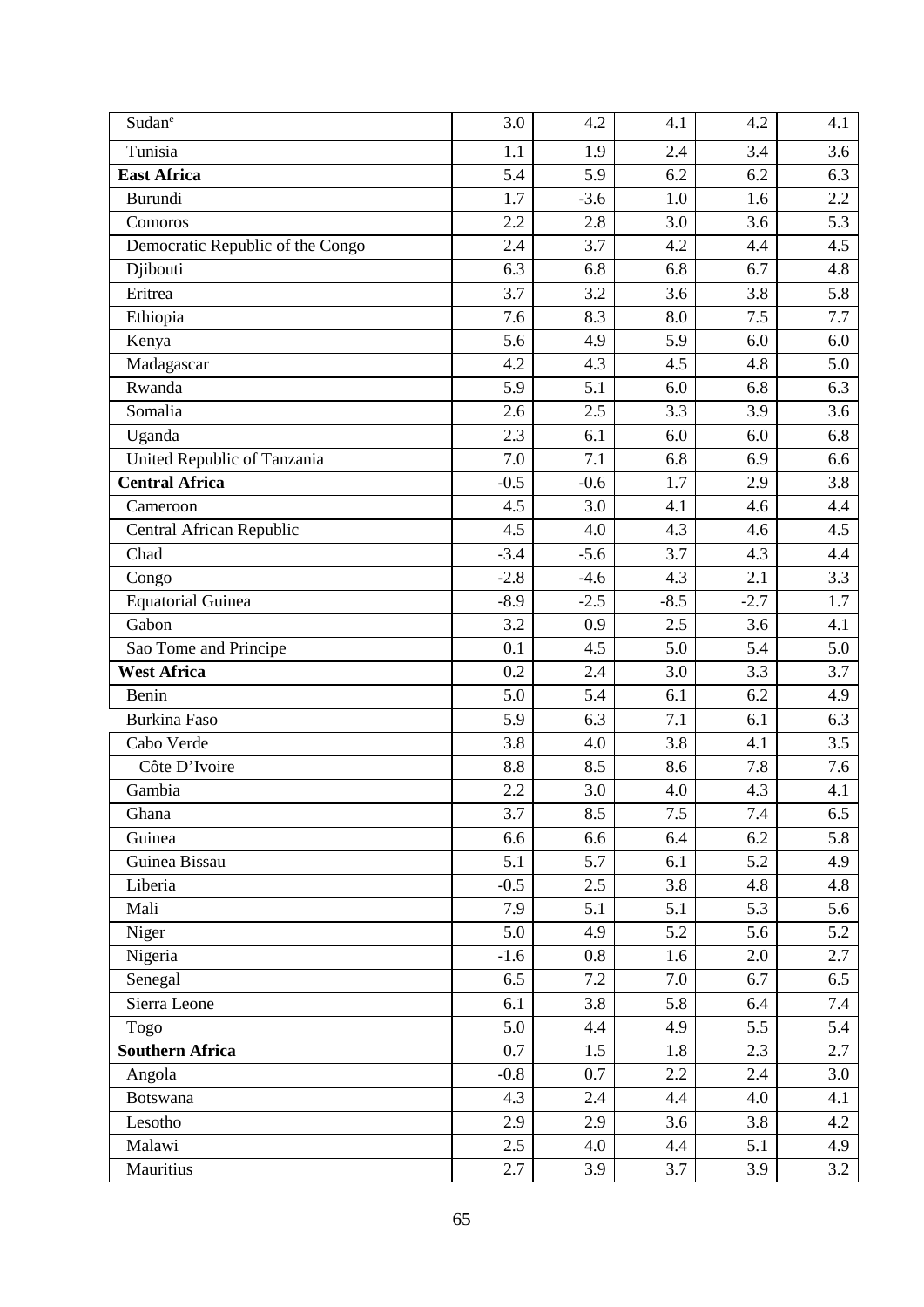| Mozambique                               | 3.8    | 3.7    | 3.4 | 3.4 | 4.1 |
|------------------------------------------|--------|--------|-----|-----|-----|
| Namibia                                  | 1.1    | $-0.8$ | 3.2 | 3.2 | 5.4 |
| South Africa                             | 0.6    | 1.3    | 1.2 | 1.9 | 2.1 |
| Swaziland                                | 0.0    | 1.0    | 1.9 | 1.6 | 3.3 |
| Zambia                                   | 3.8    | 4.1    | 4.2 | 4.1 | 3.8 |
| Zimbabwe                                 | 0.7    | 1.8    | 1.5 | 1.0 | 6.9 |
| Africa - net fuel exporters              | 1.0    | 3.4    | 3.3 | 3.6 | 3.6 |
| Africa - net fuel importers              | 2.6    | 3.6    | 3.7 | 4.1 | 4.3 |
| <b>East and South Asia</b>               | 6.1    | 6.1    | 5.9 | 5.7 | 5.8 |
| <b>East Asia</b>                         | 5.7    | 6.0    | 5.9 | 5.7 | 5.7 |
| <b>Brunei Darussalam</b>                 | $-2.5$ | 1.3    | 2.3 | 2.7 | 3.0 |
| Cambodia                                 | 7.0    | 6.8    | 7.1 | 7.0 | 6.7 |
| China                                    | 6.7    | 6.8    | 6.6 | 6.3 | 6.3 |
| Fiji                                     | 0.4    | 4.2    | 3.5 | 3.3 | 3.4 |
| Hong Kong SARf                           | 2.1    | 3.8    | 3.8 | 3.7 | 3.6 |
| Indonesia                                | 5.0    | 5.1    | 5.2 | 5.4 | 5.3 |
| Kiribati                                 | 4.2    | 3.3    | 2.1 | 2.0 | 2.3 |
| Lao People's Democratic Republic         | 7.0    | 6.9    | 7.3 | 7.2 | 7.1 |
| Malaysia                                 | 4.2    | 5.9    | 5.3 | 5.7 | 5.5 |
| Mongolia                                 | 1.4    | 5.2    | 6.0 | 5.3 | 5.7 |
| Myanmare                                 | 5.7    | 7.3    | 7.2 | 7.3 | 7.1 |
| Papua New Guinea                         | 2.5    | 2.2    | 2.6 | 2.4 | 3.8 |
| Philippines                              | 6.9    | 6.7    | 7.0 | 7.0 | 7.1 |
| Republic of Korea                        | 2.9    | 3.1    | 2.9 | 2.7 | 3.3 |
| Samoa                                    | 5.8    | 2.9    | 1.8 | 2.2 | 3.0 |
| Singapore                                | 2.4    | 3.6    | 3.0 | 2.8 | 3.3 |
| Solomon Islands                          | 3.2    | 3.0    | 2.8 | 3.2 | 3.7 |
| Taiwan Province of China                 | 1.4    | 2.9    | 2.7 | 2.3 | 2.4 |
| Thailand                                 | 3.3    | 3.9    | 3.8 | 3.6 | 4.5 |
| Timor-Leste                              | 5.0    | $-3.0$ | 0.5 | 5.0 | 5.9 |
| Vanuatu                                  | 4.0    | 4.2    | 3.8 | 3.5 | 3.9 |
| Viet Nam                                 | 6.2    | 6.8    | 6.5 | 6.5 | 6.2 |
| <b>South Asia</b>                        | 7.9    | 6.2    | 5.9 | 6.0 | 6.3 |
| Afghanistane                             | 3.6    | 2.9    | 3.4 | 3.1 | 2.8 |
| Bangladesh <sup>e</sup>                  | 7.1    | 7.2    | 7.1 | 7.2 | 6.9 |
| Bhutan                                   | 8.0    | 6.9    | 7.1 | 7.3 | 7.2 |
| India <sup>e</sup>                       | 7.1    | 6.5    | 7.1 | 7.4 | 6.9 |
| Iran (Islamic Republic of) <sup>e</sup>  | 13.4   | 6.8    | 2.2 | 1.5 | 4.3 |
| Maldives                                 | 6.2    | 6.9    | 6.6 | 6.4 | 4.8 |
| Nepale                                   | 0.4    | 7.9    | 5.5 | 5.7 | 7.5 |
| Pakistan <sup>e</sup>                    | 5.7    | 5.7    | 5.4 | 5.0 | 5.0 |
| Sri Lanka                                | 4.5    | 3.3    | 4.0 | 4.7 | 5.0 |
| East and South Asia - net fuel exporters | 6.6    | 5.8    | 4.4 | 4.0 | 5.1 |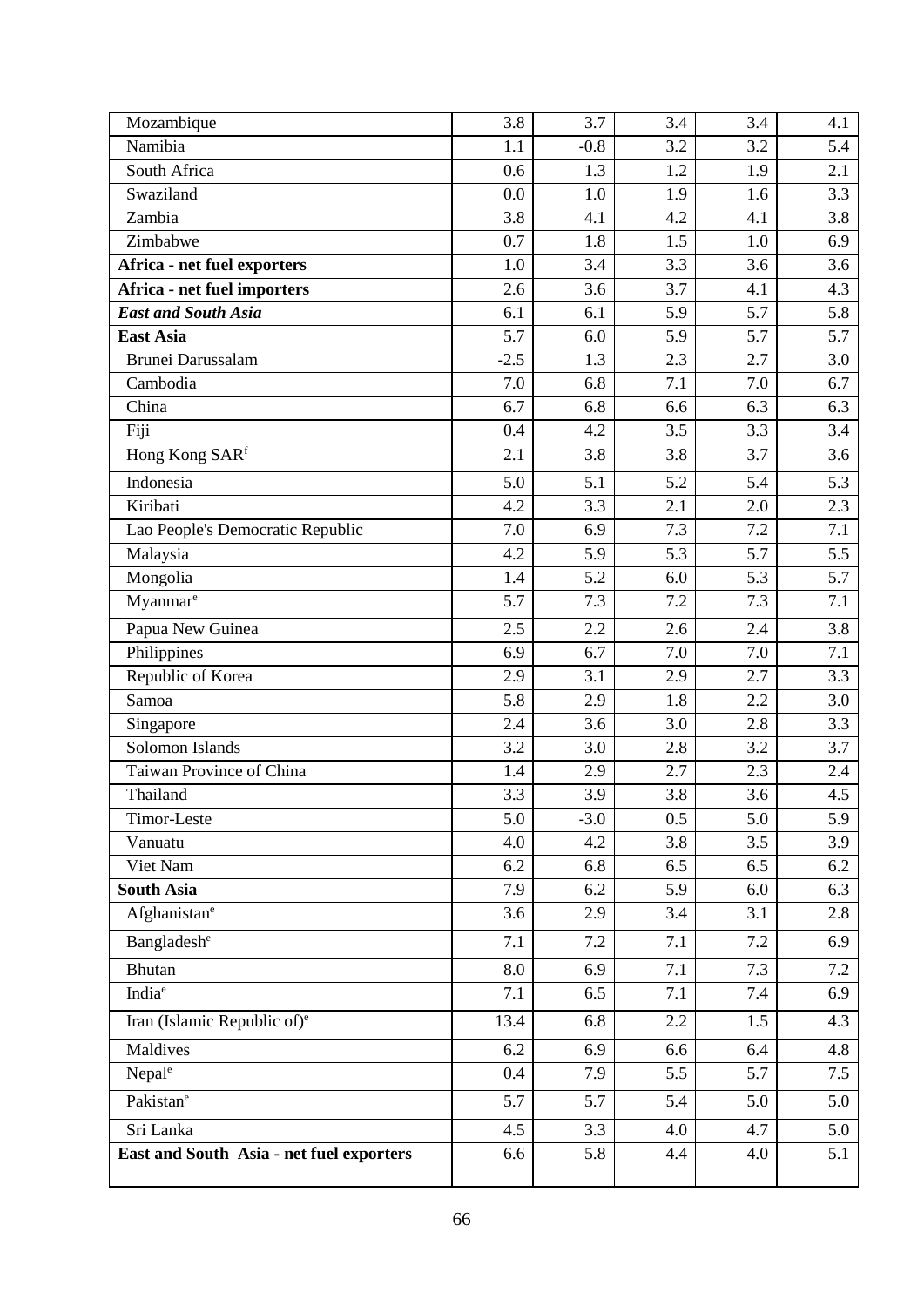| East and South Asia - net fuel importers | 6.1     | 6.1     | 6.0     | 5.9    | 5.9 |
|------------------------------------------|---------|---------|---------|--------|-----|
| <b>Western Asia</b>                      | 3.3     | 2.3     | 2.8     | 2.1    | 2.8 |
| Net fuel exporters                       | 3.3     | $-0.4$  | 2.6     | 2.4    | 3.8 |
| Bahrain                                  | 3.5     | 3.8     | 3.5     | 2.1    | 3.1 |
| Iraq                                     | 11.0    | $-0.8$  | 4.6     | 2.3    | 5.7 |
| Kuwait                                   | 2.9     | $-3.5$  | 3.1     | 2.9    | 4.5 |
| Oman                                     | 5.4     | $-0.3$  | 2.9     | 2.1    | 3.5 |
| Qatar                                    | 2.2     | 1.7     | 3.3     | 2.9    | 4.7 |
| Saudi Arabia                             | 1.7     | $-0.8$  | 1.9     | 2.1    | 3.0 |
| <b>United Arab Emirates</b>              | 3.0     | 0.8     | 2.5     | 2.6    | 3.4 |
| Yemen                                    | $-9.8$  | $-9.5$  | $-4.9$  | 1.8    | 7.3 |
| Net fuel importers                       | 3.1     | 6.1     | 3.1     | 1.8    | 1.4 |
| Israel                                   | 4.0     | 3.3     | 3.5     | 3.2    | 3.7 |
| Jordan                                   | 2.0     | 2.0     | 2.4     | 2.3    | 4.1 |
| Lebanon                                  | 2.0     | 2.0     | 2.6     | 2.8    | 3.7 |
| Syrian Arab Republic                     | $-3.4$  | $-2.0$  | 2.7     | 4.7    | 8.4 |
| Turkey                                   | 3.2     | 7.4     | 3.1     | 1.4    | 0.5 |
| <b>Latin America and the Caribbean</b>   | $-1.3$  | 1.0     | 1.4     | 2.1    | 3.1 |
| <b>South America</b>                     | $-2.9$  | 0.5     | 1.0     | 2.0    | 3.1 |
| Argentina                                | $-1.8$  | 2.9     | $-0.3$  | 1.5    | 2.5 |
| Bolivia (Plurinational State of)         | 4.3     | 4.2     | 4.3     | 4.0    | 3.7 |
| <b>Brazil</b>                            | $-3.5$  | 1.0     | 1.6     | 2.5    | 3.0 |
| Chile                                    | 1.3     | 1.5     | 3.9     | 3.6    | 3.7 |
| Colombia                                 | 2.0     | 1.8     | 2.7     | 2.9    | 3.4 |
| Ecuador                                  | $-1.6$  | 3.0     | 1.5     | 1.7    | 2.4 |
| Paraguay                                 | 4.0     | 4.8     | 4.4     | 4.2    | 4.1 |
| Peru                                     | 4.0     | 2.5     | 3.6     | 3.7    | 3.9 |
| Uruguay                                  | 1.7     | 2.7     | 2.3     | 3.0    | 4.1 |
| Venezuela (Bolivarian Republic of)       | $-16.5$ | $-14.7$ | $-12.0$ | $-8.5$ | 4.0 |
| <b>Mexico and Central America</b>        | 3.1     | 2.3     | 2.4     | 2.2    | 3.1 |
| Costa Rica                               | 4.2     | 3.2     | 3.3     | 3.3    | 3.0 |
| Cuba                                     | 0.5     | 1.5     | 1.5     | 2.0    | 4.4 |
| Dominican Republic                       | 6.6     | 4.6     | 5.4     | 5.3    | 5.5 |
| El Salvador                              | 2.6     | 2.3     | 2.4     | 2.4    | 2.8 |
| Guatemala                                | 3.1     | 2.8     | 2.9     | 3.4    | 3.4 |
| Haiti                                    | 1.4     | 1.3     | 1.7     | 2.6    | 2.6 |
| Honduras                                 | 3.8     | 4.8     | 3.9     | 3.8    | 3.6 |
| Mexico                                   | 2.9     | 2.0     | 2.1     | 1.8    | 2.8 |
| Nicaragua                                | 4.7     | 4.9     | 0.5     | 2.0    | 5.7 |
| Panama                                   | 5.0     | 5.4     | 5.2     | 5.2    | 5.2 |
| Caribbean                                | $-2.4$  | $-0.3$  | 1.7     | 2.2    | 2.7 |
| <b>Bahamas</b>                           | $-1.7$  | 1.4     | 2.6     | 2.1    | 3.7 |
| <b>Barbados</b>                          | 2.0     | 0.6     | 0.0     | 1.2    | 1.6 |
| Belize                                   | $-0.5$  | 0.7     | 2.6     | 2.2    | 3.1 |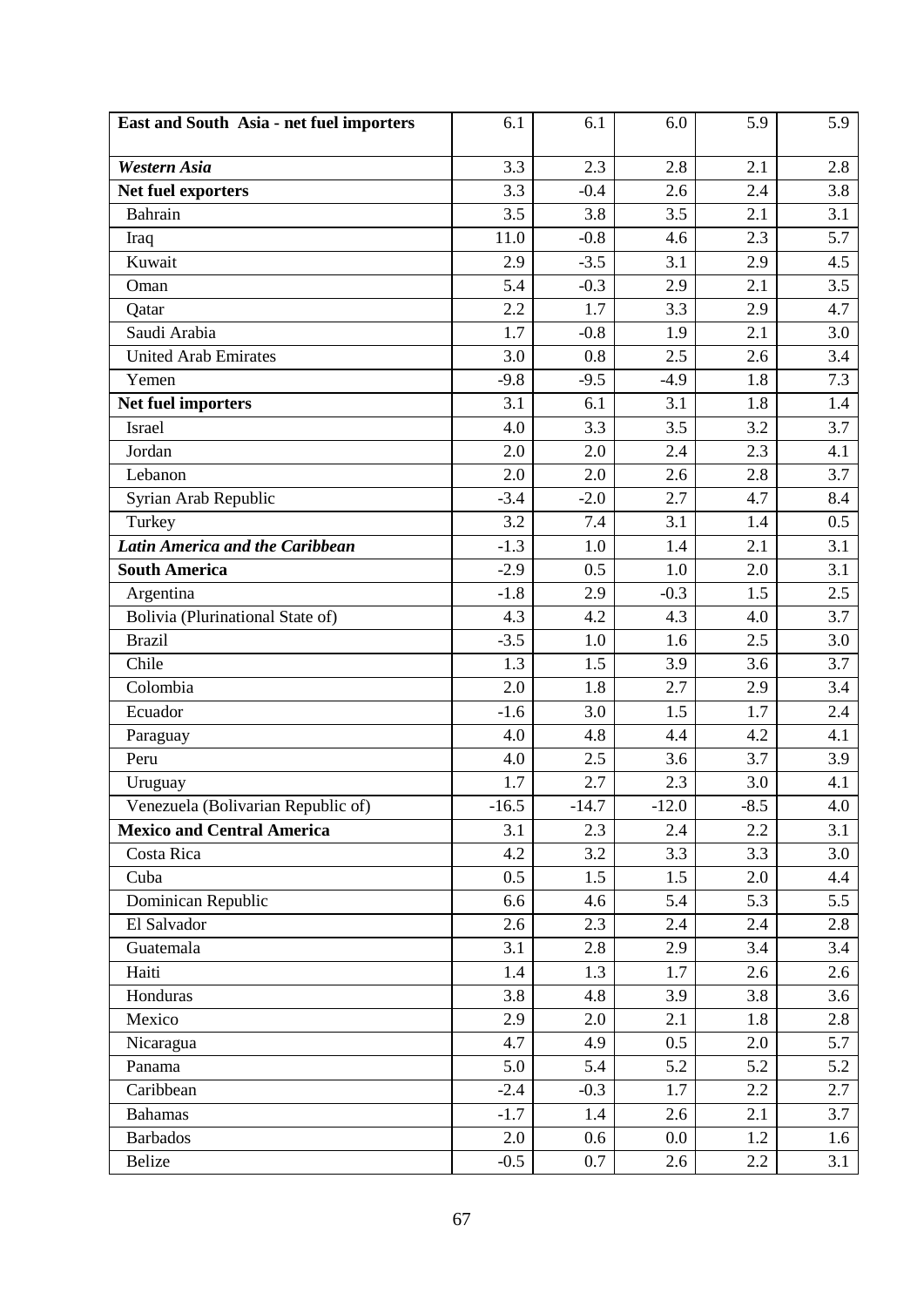| Guyana                                                  | 3.4    | 2.2    | 3.0    | 3.7    | 4.7 |
|---------------------------------------------------------|--------|--------|--------|--------|-----|
| Jamaica                                                 | 1.4    | 0.5    | 1.3    | 1.9    | 2.1 |
| Suriname                                                | $-5.1$ | 1.5    | 2.7    | 2.5    | 2.2 |
| Trinidad and Tobago                                     | $-6.0$ | $-2.3$ | 1.5    | 2.3    | 2.6 |
| Latin America and the Caribbean - net fuel<br>exporters | $-5.6$ | $-3.6$ | $-1.8$ | $-0.2$ | 3.4 |
| Latin America and the Caribbean - net fuel<br>importers | $-0.6$ | 1.8    | 1.9    | 2.4    | 3.1 |
| <b>Memorandum</b> items:                                |        |        |        |        |     |
| <b>Least Developed Countries</b>                        | 4.2    | 4.7    | 5.3    | 5.5    | 5.6 |
| Africa (excluding Libya)                                | 1.8    | 3.2    | 3.3    | 3.7    | 3.8 |
| North Africa (excluding Libya)                          | 3.2    | 4.9    | 3.8    | 4.2    | 3.6 |
| East Asia (excluding China)                             | 3.7    | 4.3    | 4.2    | 4.2    | 4.4 |
| South Asia (excluding India)                            | 7.9    | 6.2    | 4.0    | 3.1    | 4.9 |
| Western Asia<br>(excluding Israel and Turkey)           | 3.2    | $-0.4$ | 2.6    | 2.4    | 3.9 |
| Arab States <sup>g</sup>                                | 3.1    | 1.3    | 3.1    | 3.1    | 3.9 |
| Landlocked developing countries                         | 2.8    | 4.4    | 4.6    | 4.6    | 4.8 |
| Small island developing States                          | 2.2    | 3.0    | 3.0    | 3.0    | 3.7 |

**Sources**: UN/DESA, based on data of the United Nations Statistics Division and individual national sources.

**Note**: Regional aggregates calculated at 2010 prices and exchange

rates.

**a** Average percentage change.

**b** Partly estimated.

**c** Baseline scenario forecasts, based in part on Project LINK and the UN/DESA World Economic Forecasting Model.

**d** Covering countries that account for 98 per cent of the population of all developing countries.

**e** Fiscal year basis

**f** Special Administrative Region of China.

**g**Currently includes data for Algeria, Bahrain, Comoros, Djibouti, Egypt, Iraq, Jordan, Kuwait, Lebanon, Libya, Mauritania, Morocco, Oman, Qatar, Saudi Arabia, Somalia, Sudan, Syrian Arab Republic, Tunisia, United Arab Emirates, and Yemen.

#### **Table A.4 Developed economies: consumer price inflation, 2016-2020**

| AVIV AVAV                             |        |      |          |                   |                   |
|---------------------------------------|--------|------|----------|-------------------|-------------------|
| Annual percentage change <sup>a</sup> | 2016   | 2017 | $2018^b$ | 2019 <sup>c</sup> | 2020 <sup>c</sup> |
| <b>Developed economies</b>            | 0.7    | 1.7  | 1.9      | 2.1               | 2.1               |
| <b>United States</b>                  | 1.3    | 2.1  | 2.4      | 2.3               | 2.3               |
| Canada                                | 1.4    | 1.6  | 2.2      | 2.2               | 2.1               |
| Japan                                 | $-0.1$ | 0.5  | 0.9      | 1.4               | 1.5               |
| Australia                             | 1.3    | 1.9  | 1.7      | 2.8               | 3.3               |
| New Zealand                           | 0.6    | 1.9  | 2.0      | 2.1               | 2.1               |
| <b>European Union</b>                 | 0.3    | 1.7  | 1.8      | 2.1               | 2.1               |
| EU-15                                 | 0.4    | 1.7  | 1.8      | 2.1               | 2.1               |
| Austria                               | 0.9    | 2.1  | 2.0      | 2.4               | 2.4               |
| Belgium                               | 1.8    | 2.2  | 1.9      | 2.2               | 2.2               |
| Denmark                               | 0.0    | 1.1  | 1.0      | 1.6               | 1.8               |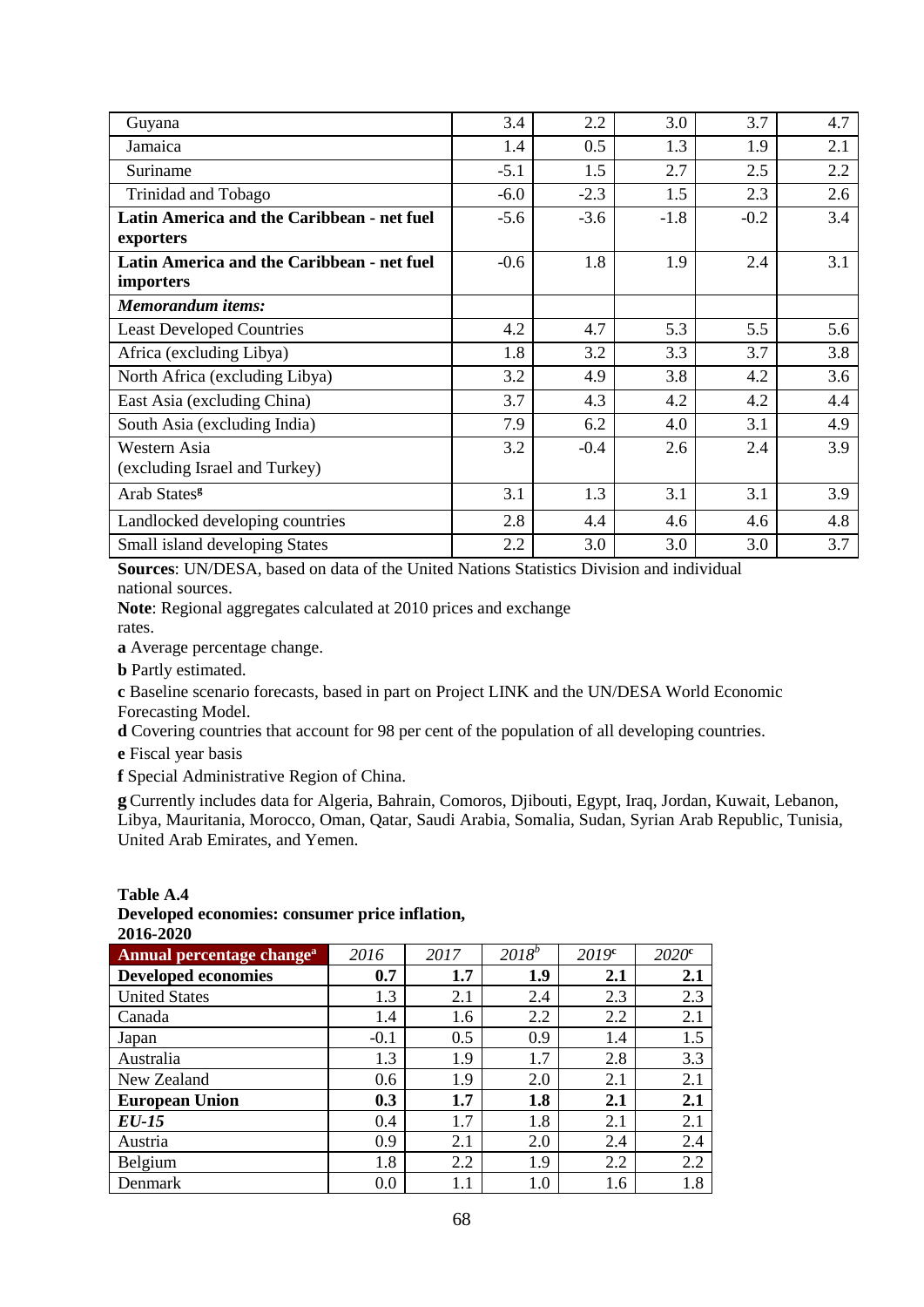| Finland                         | 0.4              | 0.8              | 1.4              | 2.1              | 2.5              |
|---------------------------------|------------------|------------------|------------------|------------------|------------------|
| France                          | 0.3              | 1.2              | 1.6              | 2.0              | 2.0              |
| Germany                         | 0.4              | 1.7              | 1.7              | 1.9              | 1.9              |
| Greece                          | 0.0              | 1.1              | 0.7              | 2.0              | 2.2              |
| Ireland                         | $-0.2$           | 0.3              | 0.7              | 1.1              | 1.9              |
| Italy                           | $-0.1$           | 1.4              | 1.9              | 1.9              | 1.9              |
| Luxembourg                      | 0.0              | 2.1              | $\overline{1.5}$ | 2.6              | 3.3              |
| Netherlands                     | 0.1              | 1.3              | 1.5              | 2.0              | 2.1              |
| Portugal                        | 0.6              | 1.6              | 1.3              | 2.0              | 2.0              |
| Spain                           | $-0.3$           | 2.0              | 1.4              | 1.8              | 1.8              |
| Sweden                          | 1.1              | 1.9              | 2.2              | 2.6              | 2.6              |
| <b>United Kingdom</b>           | 0.7              | 2.7              | 2.5              | 2.6              | 2.4              |
| $EU-13$                         | $-0.2$           | 1.8              | 2.5              | 2.8              | 2.6              |
| Bulgaria                        | $-0.8$           | 2.1              | 2.9              | 2.5              | 2.6              |
| Croatia                         | $-1.1$           | 1.1              | 1.6              | 1.8              | 2.2              |
| Cyprus                          | $-1.7$           | 0.5              | 0.6              | 1.5              | 1.8              |
| <b>Czech Republic</b>           | 0.7              | 2.4              | 2.3              | 2.1              | 1.8              |
| Estonia                         | 0.8              | 3.7              | 3.5              | 2.7              | 2.0              |
| Hungary                         | 0.5              | 2.4              | 2.7              | 3.2              | 3.3              |
| Latvia                          | 0.1              | 2.9              | 2.4              | 2.6              | 2.3              |
| Lithuania                       | 0.7              | 3.7              | $\overline{2.5}$ | 2.4              | 2.0              |
| Malta                           | 0.6              | 1.4              | 1.9              | 2.4              | 2.3              |
| Poland                          | $-0.2$           | 1.6              | 2.0              | 3.0              | 2.5              |
| Romania                         | $-1.5$           | 1.3              | 3.9              | 4.1              | 4.0              |
| Slovakia                        | $-0.5$           | 1.4              | 2.6              | 2.2              | 2.2              |
| Slovenia                        | $-0.2$           | 1.6              | 2.7              | 3.1              | 3.0              |
| <b>Other European countries</b> | 1.4              | 1.1              | 1.4              | 1.4              | 1.5              |
| Iceland                         | 0.8              | $-1.6$           | 1.7              | 3.1              | 3.6              |
| Norway                          | 3.9              | 1.8              | 2.1              | 1.5              | 1.1              |
| Switzerland                     | $-0.5$           | 0.6              | 0.8              | $1.\overline{3}$ | $\overline{1.7}$ |
| <b>Memorandum</b> items:        |                  |                  |                  |                  |                  |
| North America                   | 1.3              | 2.1              | 2.3              | 2.3              | 2.3              |
| Developed Asia and Pacific      | 0.2              | 0.8              | 1.1              | 1.7              | 1.9              |
| Europe                          | 0.4              | 1.7              | 1.8              | 2.1              | 2.1              |
| Major developed economies       | 0.7              | 1.7              | 2.0              | 2.1              | 2.1              |
| Euro area                       | $\overline{0.2}$ | $\overline{1.5}$ | $\overline{1.7}$ | 2.0              | 2.0              |

**Sources**: UN/DESA, based on OECD *Main Economic Indicators*; Eurostat; and individual national sources.

**a** Data for country groups are weighted averages, where weights for each year are based on 2010 GDP in United States dollars.

**b** Partly estimated.

**c** Baseline scenario forecasts, based in part on Project LINK and the UN/DESA World Economic Forecasting Model.

| Table A.5 |  |
|-----------|--|
|-----------|--|

**Economies in transition: consumer price inflation, 2016-2020**

| Annual percentage change <sup>a</sup> | 2016 | 2017 | $2018^{b}$ | 2019 <sup>c</sup> | 2020¢ |
|---------------------------------------|------|------|------------|-------------------|-------|
| <b>Economies in transition</b>        | 7.8  | 5.1  | 3.9        | 4.4               | 4.4   |
| <b>South-Eastern Europe</b>           | 0.5  | റാ   | $\Omega$   | 4. l              |       |
| Albania                               |      |      | າ 2        | 2.4               | 2.C   |
| Bosnia and Herzegovina                |      |      |            |                   | ر 1   |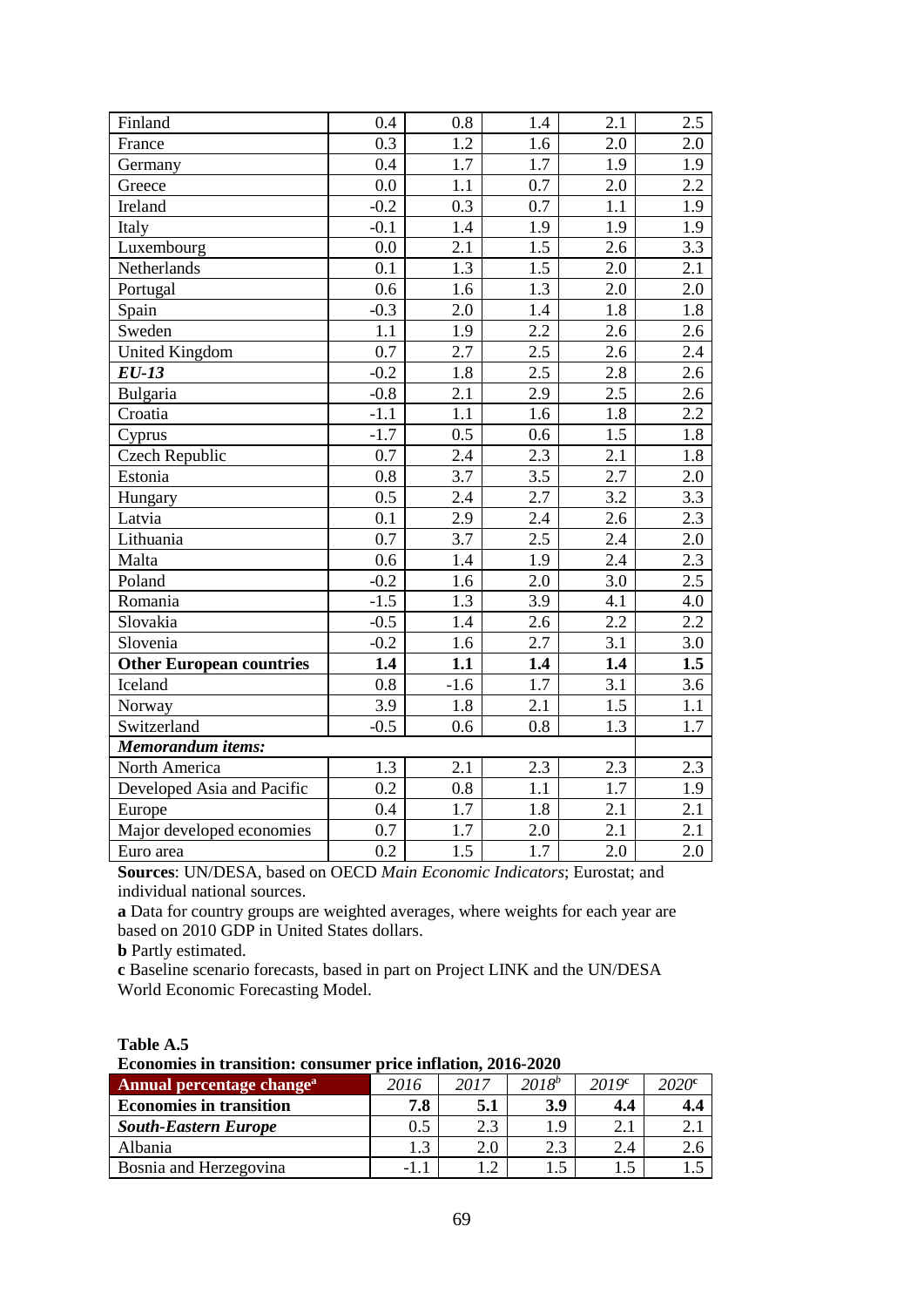| Montenegro                           | $-0.3$ | 2.4  | 2.6  | 2.8  | 2.2 |
|--------------------------------------|--------|------|------|------|-----|
| Serbia                               | 1.1    | 3.1  | 2.0  | 2.2  | 2.3 |
| The former Yugoslav Republic of      | $-0.2$ | 1.3  | 1.8  | 2.2  | 2.1 |
| Macedonia                            |        |      |      |      |     |
| <b>Commonwealth of Independent</b>   | 8.1    | 5.2  | 4.0  | 4.5  | 4.4 |
| <b>States and Georgiad</b>           |        |      |      |      |     |
| <b>Commonwealth of Independent</b>   | 7.7    | 4.5  | 3.4  | 4.1  | 4.1 |
| <b>States and Georgia - net fuel</b> |        |      |      |      |     |
| exporters                            |        |      |      |      |     |
| Azerbaijan                           | 12.4   | 12.9 | 3.0  | 4.0  | 4.0 |
| Kazakhstan                           | 14.4   | 7.4  | 6.9  | 6.0  | 5.0 |
| <b>Russian Federation</b>            | 7.0    | 3.7  | 2.9  | 3.8  | 4.0 |
| Turkmenistan                         | $-4.8$ | 5.6  | 5.7  | 4.8  | 4.0 |
| Uzbekistan                           | 8.9    | 14.4 | 10.3 | 8.1  | 6.4 |
| Commonwealth of Independent          | 11.5   | 10.9 | 8.7  | 8.0  | 7.1 |
| <b>States and Georgia - net fuel</b> |        |      |      |      |     |
| <i>importers</i>                     |        |      |      |      |     |
| Armenia                              | $-1.4$ | 1.0  | 3.0  | 3.5  | 3.5 |
| <b>Belarus</b>                       | 11.8   | 6.0  | 5.4  | 5.0  | 4.5 |
| Georgia <sup>d</sup>                 | 2.1    | 6.0  | 2.5  | 2.5  | 2.4 |
| Kyrgyzstan                           | 0.4    | 3.2  | 3.0  | 3.0  | 3.0 |
| Republic of Moldova                  | 6.4    | 6.6  | 3.5  | 4.0  | 3.6 |
| Tajikistan                           | 6.0    | 7.1  | 3.5  | 5.0  | 5.0 |
| Ukraine <sup>e</sup>                 | 13.9   | 14.4 | 11.5 | 10.4 | 9.1 |

**Source**: UN/DESA, based on data of the Economic Commission for Europe. **a** Data for country groups are weighted averages, where weights for each year are based on 2010 GDP in United States dollars.

**b** Partly estimated.

**c** Baseline scenario forecasts, based in part on Project LINK and the UN/DESA World Economic Forecasting Model.

**d** Georgia officially left the Commonwealth of Independent States on 18 August 2009. However, its performance is discussed in the context of this

group of countries for reasons of geographic proximity and similarities in economic structure.

**e** Starting in 2010, data for the Ukraine excludes the temporarily occupied territory of the Autonomous Republic of Crimea and Sevastopol.

#### **Table A.6**

**Developing economies: consumer price inflation, 2016- 2020**

| Annual percentage change <sup>a</sup> | 2016 | 2017 | $2018^{b}$         | 2019 <sup>c</sup> | $2020^{\circ}$ |
|---------------------------------------|------|------|--------------------|-------------------|----------------|
| Developing countries by regiond       | 5.1  | 4.3  | 4.2                | 4.0               | 3.8            |
| <b>Africa</b>                         | 11.9 | 13.6 | <i><b>10.1</b></i> | 8.4               | 7.2            |
| <b>North Africa</b>                   | 11.6 | 18.3 | 10.7               | 7.8               | 5.9            |
| Algeria                               | 6.4  | 5.6  | 3.9                | 2.9               | 2.2            |
| Egypt                                 | 13.8 | 29.5 | 11.2               | 10.8              | 8.9            |
| Libya                                 | 26.7 | 28.4 | 12.8               | 9.6               | 7.6            |
| Mauritania                            | 1.5  | 2.3  | 3.0                | 5.4               | 6.5            |
| Morocco                               | 1.6  | 0.8  | 2.1                | 2.8               | 3.0            |
| Sudan                                 | 17.6 | 32.6 | 48.5               | 19.5              | 9.2            |
| Tunisia                               | 3.7  | 5.3  | 6.4                | 3.9               | 2.7            |
| <b>East Africa</b>                    | 6.0  | 8.3  | 6.9                | 6.2               | 5.7            |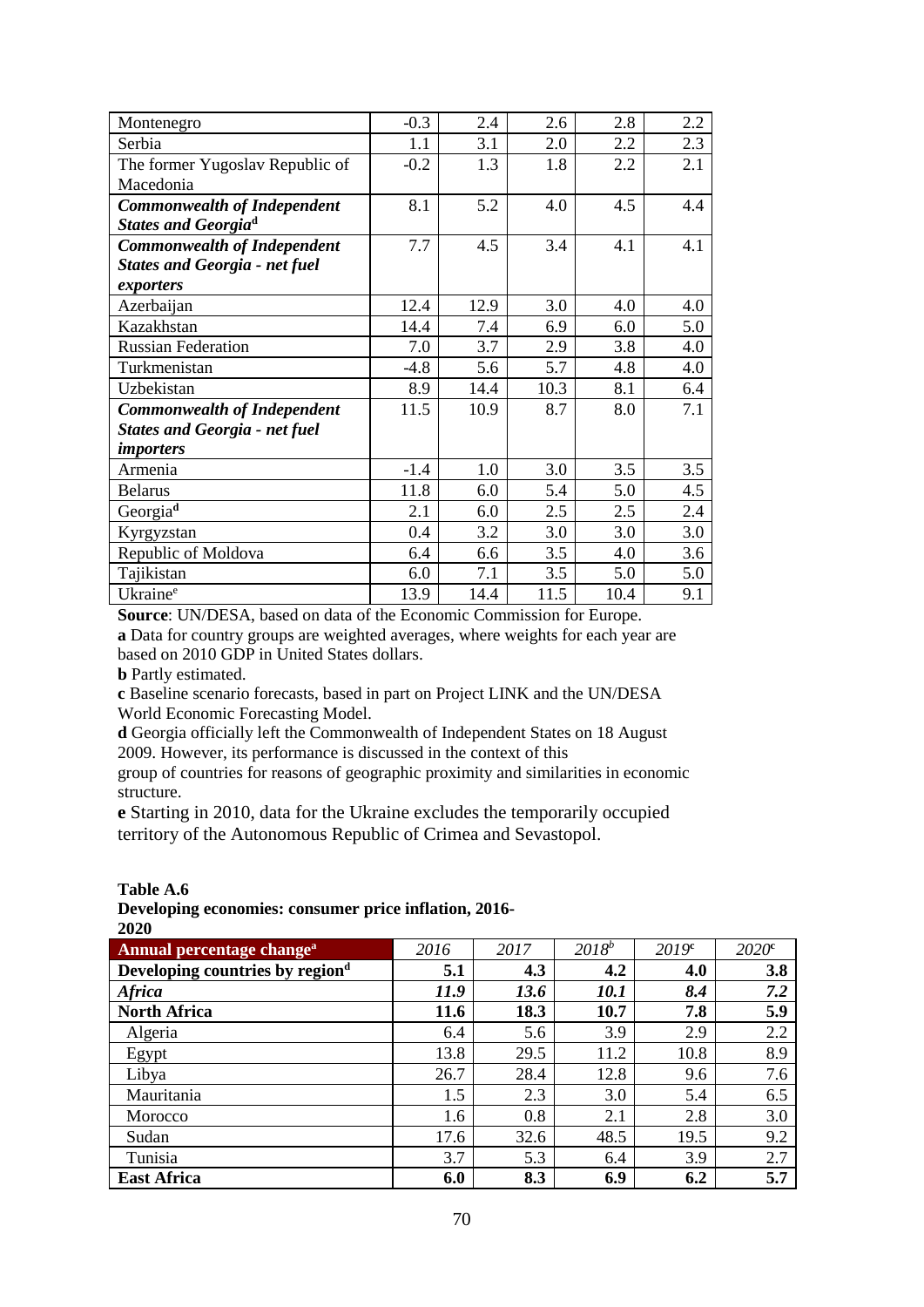| Burundi                          | 5.6               | 16.1             | 6.9  | 10.7             | 13.3    |
|----------------------------------|-------------------|------------------|------|------------------|---------|
| Comoros                          | 7.6               | 2.2              | 0.4  | 0.9              | 1.2     |
| Democratic Republic of the Congo | 2.9               | 13.2             | 11.0 | 7.1              | 4.6     |
| Djibouti                         | 2.7               | 0.6              | 1.6  | 1.5              | 1.2     |
| Eritrea                          | 21.9              | 7.5              | 5.9  | 4.3              | 3.6     |
| Ethiopia                         | 7.3               | 9.8              | 11.4 | 10.0             | 9.6     |
| Kenya                            | 6.3               | 8.0              | 5.1  | 4.6              | 4.3     |
| Madagascar                       | 6.7               | 8.3              | 6.5  | 6.2              | 5.8     |
| Rwanda                           | 7.2               | 8.3              | 2.4  | 3.6              | 4.2     |
| Somalia                          | $-3.6$            | 2.2              | 0.8  | 1.3              | 1.5     |
| Uganda                           | 5.7               | 5.2              | 3.9  | 4.7              | 5.2     |
| United Republic of Tanzania      | 5.2               | 5.3              | 4.6  | 4.9              | 4.6     |
| <b>Central Africa</b>            | 14.3              | 1.8              | 2.5  | 2.7              | 2.5     |
| Cameroon                         | 0.9               | 0.6              | 1.6  | 1.9              | 1.8     |
| Central African Republic         | 5.6               | 21.7             | 11.0 | 7.9              | 5.3     |
| Chad                             | $-0.5$            | $-1.7$           | 1.1  | 2.4              | 2.5     |
| Congo                            | $95.\overline{2}$ | 4.0              | 3.4  | 2.8              | 2.2     |
| <b>Equatorial Guinea</b>         | 1.4               | 0.7              | 3.1  | 3.3              | 3.4     |
| Gabon                            | 2.1               | 3.9              | 2.7  | 2.6              | 2.4     |
| Sao Tome and Principe            | 5.4               | 5.7              | 5.7  | 3.8              | 2.3     |
| <b>West Africa</b>               | 13.4              | 13.9             | 13.5 | 12.1             | 10.2    |
| Benin                            | $-0.8$            | 0.1              | 2.2  | 2.2              | 1.5     |
| Burkina Faso                     | $-0.2$            | 0.4              | 2.0  | 2.2              | 1.9     |
| Cabo Verde                       | $-1.4$            | 0.8              | 1.3  | 2.1              | 1.9     |
| Côte D'Ivoire                    | 0.7               | 0.7              | 2.2  | 3.2              | 3.4     |
| Gambia                           | 7.2               | 8.6              | 4.1  | 4.0              | 4.0     |
| Ghana                            | 17.5              | 12.4             | 8.3  | 12.2             | 12.0    |
| Guinea                           | 8.2               | 8.9              | 9.2  | 7.4              | 7.1     |
| Guinea Bissau                    | 1.6               | 1.4              | 1.8  | 2.4              | 2.4     |
| Liberia                          | 8.8               | 12.4             | 11.2 | 6.5              | 3.9     |
| Mali                             | $-1.8$            | 1.8              | 2.4  | 2.7              | 2.5     |
| Niger                            | 0.2               | 2.4              | 4.1  | 3.5              | 2.6     |
| Nigeria                          | 15.7              | 16.5             | 16.2 | 14.0             | 11.6    |
| Senegal                          | $\overline{0.8}$  | $\overline{1.3}$ | 1.7  | $2.\overline{3}$ | 2.1     |
| Sierra Leone                     | 10.9              | 18.2             | 11.7 | 9.1              | 7.8     |
| Togo                             | 0.9               | $-0.8$           | 1.3  | 1.6              | 1.6     |
| <b>Southern Africa</b>           | 12.3              | 10.8             | 8.2  | 7.4              | 7.0     |
| Angola                           | 32.4              | 31.7             | 21.0 | 14.8             | 13.1    |
| <b>Botswana</b>                  | 2.8               | 3.3              | 3.6  | 4.2              | 4.5     |
| Lesotho                          | 6.6               | 5.3              | 5.3  | 4.9              | 4.5     |
| Malawi                           | 21.7              | 12.2             | 11.0 | 8.2              | $7.0\,$ |
| Mauritius                        | 1.0               | 3.7              | 3.8  | 3.8              | 3.7     |
| Mozambique                       | 17.4              | 15.1             | 4.5  | 5.6              | 6.7     |
| Namibia                          | 6.7               | 6.1              | 4.6  | 4.6              | 4.7     |
| South Africa                     | 6.6               | 5.2              | 4.8  | 5.6              | 5.4     |
| Swaziland                        | 7.8               | 6.2              | 5.1  | 4.7              | 4.4     |
| Zambia                           | 17.9              | 6.6              | 8.3  | 7.1              | 6.8     |
| Zimbabwe                         | $-1.6$            | 0.9              | 2.1  | 2.6              | 3.6     |
| Africa - net fuel exporters      | 16.0              | 19.2             | 13.6 | 10.6             | 8.5     |
| Africa - net fuel importers      | 6.2               | 5.7              | 5.2  | 5.4              | 5.2     |
| <b>East and South Asia</b>       | 2.6               | 2.4              | 2.7  | 2.8              | 2.9     |
| <b>East Asia</b>                 | 1.9               | 1.8              | 1.9  | 2.1              | 2.3     |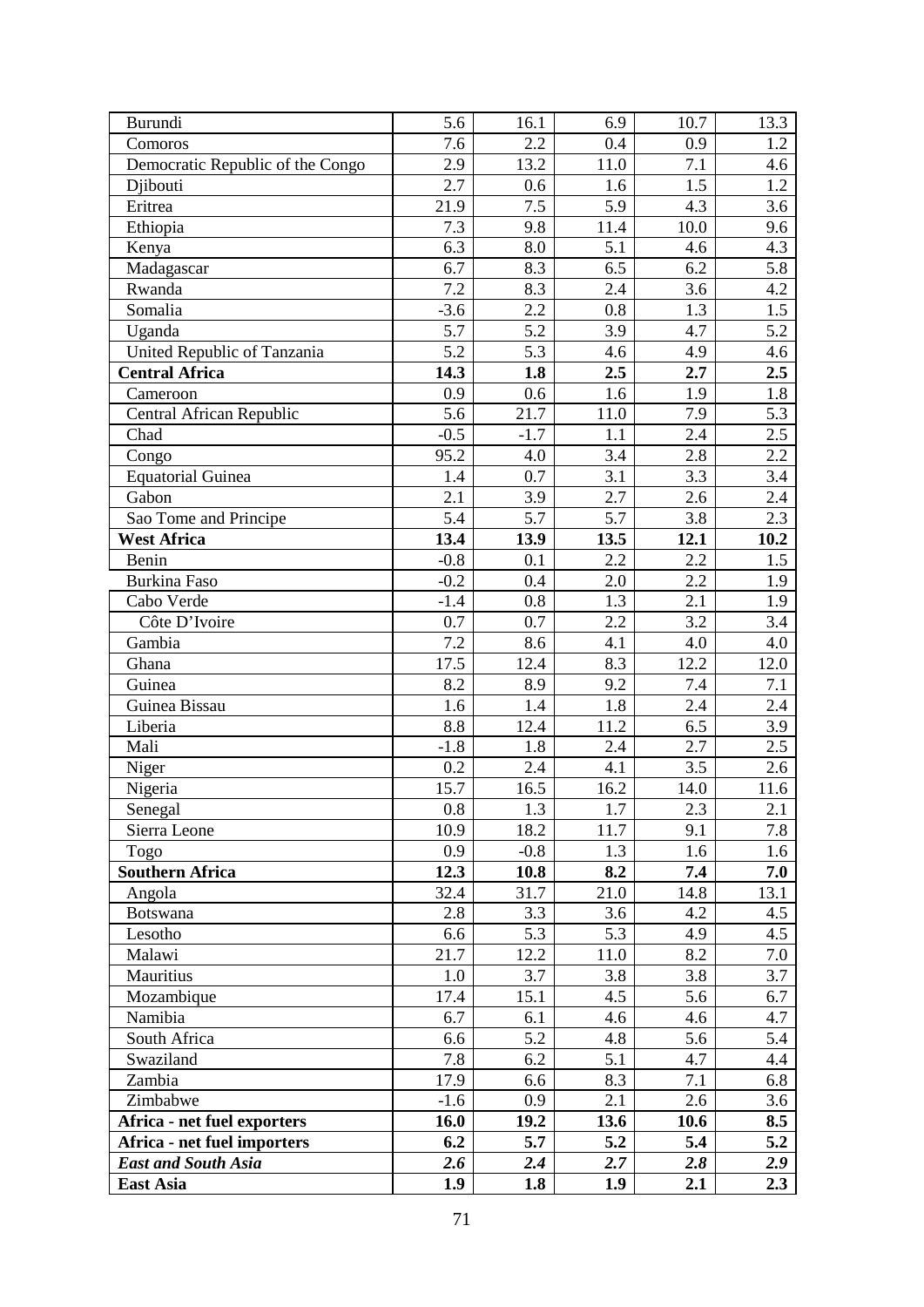| Brunei Darussalam                | $-0.7$ | $-0.2$ | 0.4    | 0.9  | 1.2  |
|----------------------------------|--------|--------|--------|------|------|
| Cambodia                         | 3.0    | 2.9    | 2.7    | 3.1  | 3.0  |
| China                            | 2.0    | 1.6    | 1.7    | 1.9  | 2.0  |
| Fiji                             | 3.9    | 3.4    | 3.2    | 3.1  | 3.0  |
| Hong Kong SAR <sup>e</sup>       | 2.4    | 1.5    | 2.5    | 2.6  | 2.7  |
| Indonesia                        | 3.5    | 3.8    | 3.5    | 3.8  | 3.8  |
| Kiribati                         | 0.7    | 2.1    | 2.2    | 2.4  | 2.1  |
| Lao People's Democratic Republic | 1.6    | 0.8    | 1.7    | 2.2  | 2.6  |
| Malaysia                         | 2.1    | 3.9    | 2.1    | 2.7  | 3.1  |
| Mongolia                         | 1.1    | 4.1    | 5.1    | 4.8  | 5.0  |
| Myanmar                          | 7.0    | 4.6    | 5.5    | 6.1  | 6.4  |
| Papua New Guinea                 | 6.7    | 5.9    | 7.0    | 5.1  | 3.5  |
| Philippines                      | 1.3    | 2.9    | 3.9    | 3.5  | 3.0  |
| Republic of Korea                | 1.0    | 1.9    | 1.7    | 2.1  | 2.2  |
| Samoa                            | 1.3    | 1.6    | 2.1    | 2.5  | 2.7  |
| Singapore                        | $-0.5$ | 0.6    | 0.8    | 1.4  | 1.7  |
| Solomon Islands                  | 0.5    | 0.5    | 2.2    | 2.5  | 2.6  |
| Taiwan Province of China         | 1.4    | 0.0    | 1.6    | 1.6  | 1.6  |
| Thailand                         | 0.2    | 0.7    | 1.1    | 1.7  | 2.0  |
| Timor-Leste                      | $-1.3$ | 0.6    | 2.3    | 2.3  | 2.4  |
| Vanuatu                          | 0.8    | 2.6    | 3.0    | 3.2  | 3.1  |
| Viet Nam                         | 3.2    | 3.5    | 3.5    | 4.2  | 4.7  |
| <b>South Asia</b>                | 5.6    | 5.1    | 6.3    | 5.7  | 5.7  |
| Afghanistan                      | 4.4    | 5.0    | 3.9    | 5.4  | 5.5  |
| Bangladesh                       | 5.4    | 5.8    | 5.7    | 5.8  | 5.1  |
| Bhutan                           | 4.3    | 3.9    | 5.1    | 4.8  | 4.6  |
| India                            | 4.9    | 3.3    | 5.5    | 4.6  | 4.7  |
| Iran (Islamic Republic of)       | 8.6    | 10.5   | 10.3   | 9.9  | 9.7  |
| Maldives                         | 0.5    | 2.7    | 1.6    | 2.8  | 3.1  |
| Nepal                            | 8.8    | 3.2    | 4.8    | 5.5  | 5.8  |
| Pakistan                         | 3.8    | 4.1    | 3.8    | 4.2  | 4.6  |
| Sri Lanka                        | 4.0    | 7.7    | 4.2    | 4.3  | 4.4  |
| East and South Asia - net fuel   | 5.2    | 6.1    | 5.9    | 5.9  | 5.9  |
| exporters                        |        |        |        |      |      |
| East and South Asia - net fuel   | 2.3    | 2.0    | 2.3    | 2.4  | 2.5  |
| importers                        |        |        |        |      |      |
| Western Asia                     | 4.4    | 4.1    | 5.1    | 4.8  | 5.1  |
| Net fuel exporters               | 2.7    | 0.9    | 2.0    | 2.6  | 3.3  |
| Bahrain                          | 2.8    | 1.4    | 2.8    | 3.0  | 2.9  |
| Iraq                             | 0.5    | 0.2    | $-2.8$ | 0.2  | 2.3  |
| Kuwait                           | 3.2    | 2.2    | 1.0    | 2.7  | 4.1  |
| Oman                             | 1.1    | 1.6    | 1.1    | 1.3  | 1.5  |
| Qatar                            | 2.9    | 0.4    | 0.8    | 3.1  | 4.6  |
| Saudi Arabia                     | 3.5    | $-0.2$ | 2.1    | 3.2  | 3.9  |
| <b>United Arab Emirates</b>      | 1.6    | 2.0    | 4.1    | 1.6  | 1.1  |
| Yemen                            | 11.9   | 12.8   | 13.8   | 13.5 | 12.4 |
| Net fuel importers               | 6.7    | 8.6    | 9.6    | 7.9  | 7.7  |
| Israel                           | $-0.5$ | 0.2    | 1.2    | 1.6  | 1.7  |
| Jordan                           | $-0.8$ | 3.3    | 4.1    | 2.3  | 1.5  |
| Lebanon                          | $-0.8$ | 4.3    | 5.1    | 2.4  | 1.8  |
| Syrian Arab Republic             | 47.7   | 15.9   | 10.2   | 7.8  | 6.9  |
| Turkey                           | 7.7    | 11.1   | 12.4   | 10.2 | 10.0 |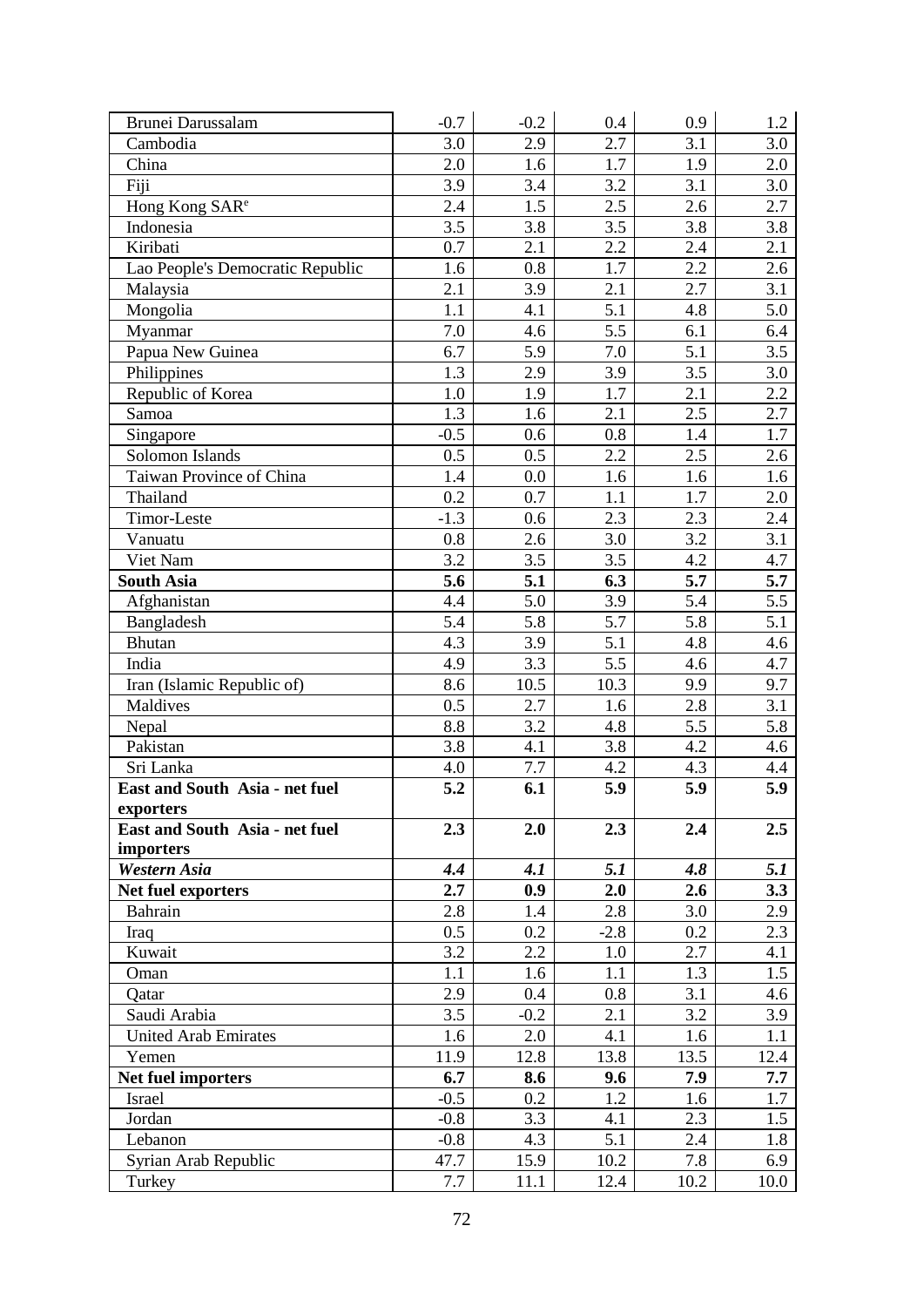| Latin America and the Caribbean <sup>d</sup> | 9.8    | 6.1     | 5.6    | 5.1  | 4.3  |
|----------------------------------------------|--------|---------|--------|------|------|
| South America <sup>d</sup>                   | 12.5   | 6.4     | 6.0    | 5.3  | 4.3  |
| Argentina                                    | 41.0   | 24.3    | 20.2   | 15.3 | 8.0  |
| Bolivia (Plurinational State of)             | 3.6    | 2.8     | 3.0    | 3.5  | 3.6  |
| <b>Brazil</b>                                | 8.7    | 3.4     | 4.1    | 4.0  | 4.0  |
| Chile                                        | 3.8    | 2.2     | 2.1    | 2.6  | 2.7  |
| Colombia                                     | 7.5    | 4.3     | 3.3    | 3.2  | 2.8  |
| Ecuador                                      | 1.7    | 0.4     | 0.1    | 1.5  | 2.5  |
| Paraguay                                     | 4.1    | 3.6     | 4.1    | 3.8  | 3.6  |
| Peru                                         | 3.6    | 2.8     | 1.3    | 2.1  | 2.4  |
| Uruguay                                      | 9.6    | 6.2     | 6.9    | 6.7  | 6.6  |
| Venezuela (Bolivarian Republic of)           | 254.9  | 18019.3 | 2894.6 | 10.9 | 8.0  |
| <b>Mexico and Central America</b>            | 2.9    | 5.5     | 4.5    | 4.4  | 4.3  |
| Costa Rica                                   | 0.0    | 1.6     | 2.4    | 3.5  | 4.4  |
| Cuba                                         | 6.9    | 5.2     | 4.7    | 4.4  | 4.0  |
| Dominican Republic                           | 1.6    | 3.3     | 3.9    | 3.9  | 4.2  |
| El Salvador                                  | 0.6    | 1.0     | 1.3    | 1.4  | 1.5  |
| Guatemala                                    | 4.4    | 4.4     | 4.3    | 4.0  | 3.8  |
| Haiti                                        | 13.8   | 14.7    | 12.9   | 12.0 | 10.1 |
| Honduras                                     | 2.7    | 3.9     | 4.2    | 4.0  | 3.9  |
| Mexico                                       | 2.8    | 6.0     | 4.8    | 4.6  | 4.4  |
| Nicaragua                                    | 3.5    | 3.9     | 4.9    | 4.5  | 4.9  |
| Panama                                       | 0.7    | 0.9     | 0.8    | 1.4  | 1.8  |
| Caribbean                                    | 6.1    | 4.1     | 2.6    | 3.2  | 3.6  |
| <b>Bahamas</b>                               | $-0.3$ | 1.5     | 2.0    | 2.3  | 2.5  |
| <b>Barbados</b>                              | 1.3    | 4.7     | 2.6    | 2.5  | 2.4  |
| <b>Belize</b>                                | 0.7    | 1.2     | 0.3    | 1.4  | 2.1  |
| Guyana                                       | 0.8    | 1.9     | 1.4    | 2.0  | 2.5  |
| Jamaica                                      | 2.3    | 4.4     | 4.1    | 4.0  | 4.0  |
| Suriname                                     | 55.5   | 22.0    | 8.5    | 7.5  | 6.5  |
| Trinidad and Tobago                          | 3.1    | 1.9     | 1.2    | 2.6  | 3.7  |
| Latin America and the Caribbean -            | 6.1    | 3.4     | 2.6    | 2.9  | 2.9  |
| net fuel exporters                           |        |         |        |      |      |
| Latin America and the Caribbean -            | 10.2   | 6.4     | 5.8    | 5.3  | 4.4  |
| net fuel importers                           |        |         |        |      |      |
| <b>Memorandum</b> items:                     |        |         |        |      |      |
| <b>Least Developed Countries</b>             | 11.3   | 12.3    | 11.5   | 8.4  | 7.1  |
| East Asia (excluding China)                  | 1.7    | 2.2     | 2.3    | 2.6  | 2.7  |
| South Asia (excluding India)                 | 6.7    | 8.1     | 7.7    | 7.6  | 7.5  |
| Western Asia (excluding Israel and           | 3.5    | 1.3     | 2.2    | 2.7  | 3.3  |
| Turkey)                                      |        |         |        |      |      |
| Arab Statesf                                 | 5.9    | 6.4     | 4.7    | 4.2  | 4.1  |
| Landlocked developing countries              | 8.2    | 7.0     | 5.7    | 5.4  | 5.0  |
| Small island developing States               | 2.1    | 2.4     | 2.4    | 2.7  | 2.8  |

Source: UN/DESA

**a** Data for country groups are weighted averages, where weights are based on GDP in 2010 prices and exchange rates.

 **b** Partly estimated.

**c** Baseline scenario forecasts, based in part on Project LINK and the UN/DESA World Economic Forecasting Model.

 d Regional aggregates exclude Venezuela (Bolivarian Republic of), due to the potential distortionary impacts of very high inflation in a single country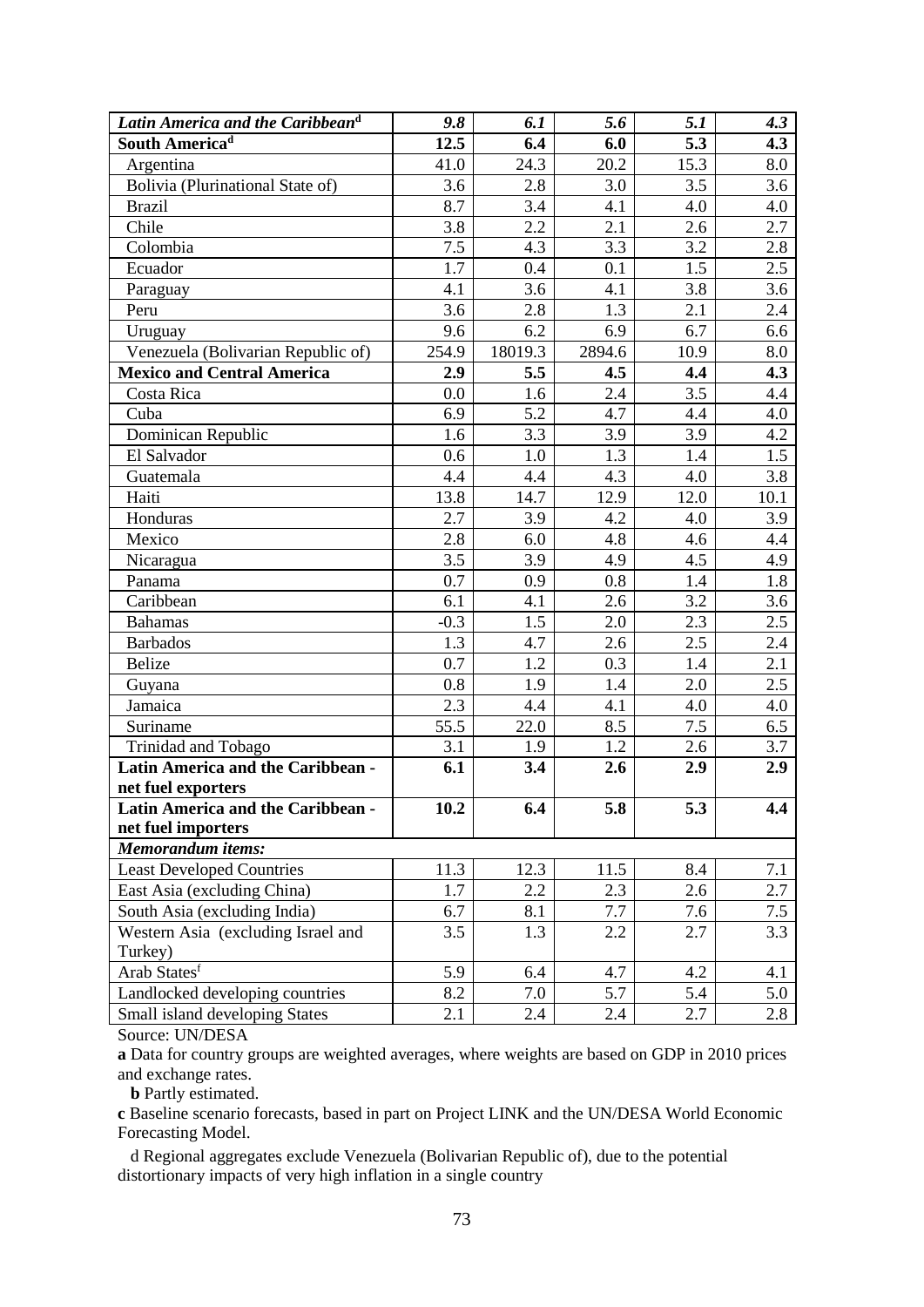**e** Special Administrative Region of China.

**f** Currently includes data for Algeria, Bahrain, Comoros, Djibouti, Egypt, Iraq, Jordan, Kuwait, Lebanon, Libya, Mauritania, Morocco, Oman, Qatar, Saudi Arabia, Somalia, Sudan, Syrian Arab Republic, Tunisia, United Arab Emirates and Yemen.

## **Table A.7**

World trade:<sup>a</sup> Changes in value and volume of exports and imports by major **country group, 2016-2020**

| $\mathbf{count}_j$ group, $\mathbf{v}_j$<br>Annual percentage change <sup>a</sup> | 2016    | 2017 | $20\overline{18^b}$ | 2019 <sup>c</sup> | 2020 <sup>c</sup> |
|-----------------------------------------------------------------------------------|---------|------|---------------------|-------------------|-------------------|
| Dollar value of exports                                                           |         |      |                     |                   |                   |
| World                                                                             | $-1.4$  | 9.2  | 6.6                 | 5.5               | 7.9               |
| <b>Developed economies</b>                                                        | 0.1     | 8.1  | 5.4                 | 5.7               | 8.3               |
| North America                                                                     | $-2.4$  | 6.1  | 6.3                 | 5.3               | 7.2               |
| Europe                                                                            | 0.6     | 8.5  | 5.2                 | 5.9               | 8.8               |
| Developed Asia and Pacific                                                        | 3.3     | 10.4 | 4.7                 | 5.3               | $7.1\,$           |
| <b>Economies in transition</b>                                                    | $-11.6$ | 21.6 | 15.2                | 1.9               | 6.7               |
| South-Eastern Europe                                                              | 9.4     | 13.6 | 5.5                 | 7.7               | 7.8               |
| Commonwealth of Independent<br>States and Georgia <sup>d</sup>                    | $-12.8$ | 22.1 | 15.9                | 1.5               | 6.7               |
| <b>Developing economies</b>                                                       | $-2.6$  | 9.8  | 7.6                 | 5.5               | 7.6               |
| Latin American and the<br>Caribbean                                               | $-7.8$  | 12.8 | 11.5                | 4.6               | 7.6               |
| Africa                                                                            | $-8.2$  | 15.7 | 15.4                | 4.0               | 8.0               |
| East Asia                                                                         | $-0.8$  | 7.9  | 5.8                 | 6.0               | 7.6               |
| South Asia                                                                        | 1.5     | 14.5 | 1.7                 | 7.9               | 7.3               |
| Western Asia                                                                      | $-6.5$  | 11.6 | 12.7                | 3.9               | 7.1               |
| Dollar value of imports                                                           |         |      |                     |                   |                   |
| World                                                                             | $-5.3$  | 8.8  | 6.1                 | 5.5               | 7.8               |
| <b>Developed economies</b>                                                        | $-0.7$  | 8.1  | 6.4                 | 5.8               | 8.0               |
| North America                                                                     | $-2.1$  | 6.6  | 8.2                 | 5.4               | 8.1               |
| Europe                                                                            | 0.6     | 8.6  | 5.4                 | 6.1               | 8.3               |
| Asia and Oceania                                                                  | $-4.5$  | 9.4  | 8.2                 | 5.1               | 6.1               |
| <b>Economies in transition</b>                                                    | $-4.8$  | 19.6 | 7.4                 | 5.8               | 7.3               |
| South-Eastern Europe                                                              | 5.3     | 12.6 | 7.0                 | 7.7               | 10.5              |
| Commonwealth of Independent<br>States and Georgia <sup>d</sup>                    | $-5.7$  | 20.3 | 7.5                 | 5.6               | 7.0               |
| <b>Developing economies</b>                                                       | $-10.8$ | 9.0  | 5.5                 | 5.0               | 7.5               |
| Latin American and the<br>Caribbean                                               | $-43.2$ | 9.5  | 4.8                 | 3.5               | 6.7               |
| Africa                                                                            | $-7.7$  | 8.4  | 11.1                | 4.8               | 7.7               |
| East Asia                                                                         | $-1.0$  | 8.7  | 5.9                 | 5.2               | 7.8               |
| South Asia                                                                        | $-2.8$  | 14.2 | 4.1                 | 9.3               | 11.3              |
| Western Asia                                                                      | $-5.7$  | 7.4  | 1.9                 | $3.0\,$           | 3.7               |
| Volume of exports                                                                 |         |      |                     |                   |                   |
| World                                                                             | 3.0     | 4.9  | 4.1                 | 3.9               | 4.3               |
| <b>Developed economies</b>                                                        | $2.5\,$ | 4.6  | 4.2                 | 4.0               | 4.1               |
| North America                                                                     | $-0.1$  | 2.9  | 3.7                 | 3.6               | 4.7               |